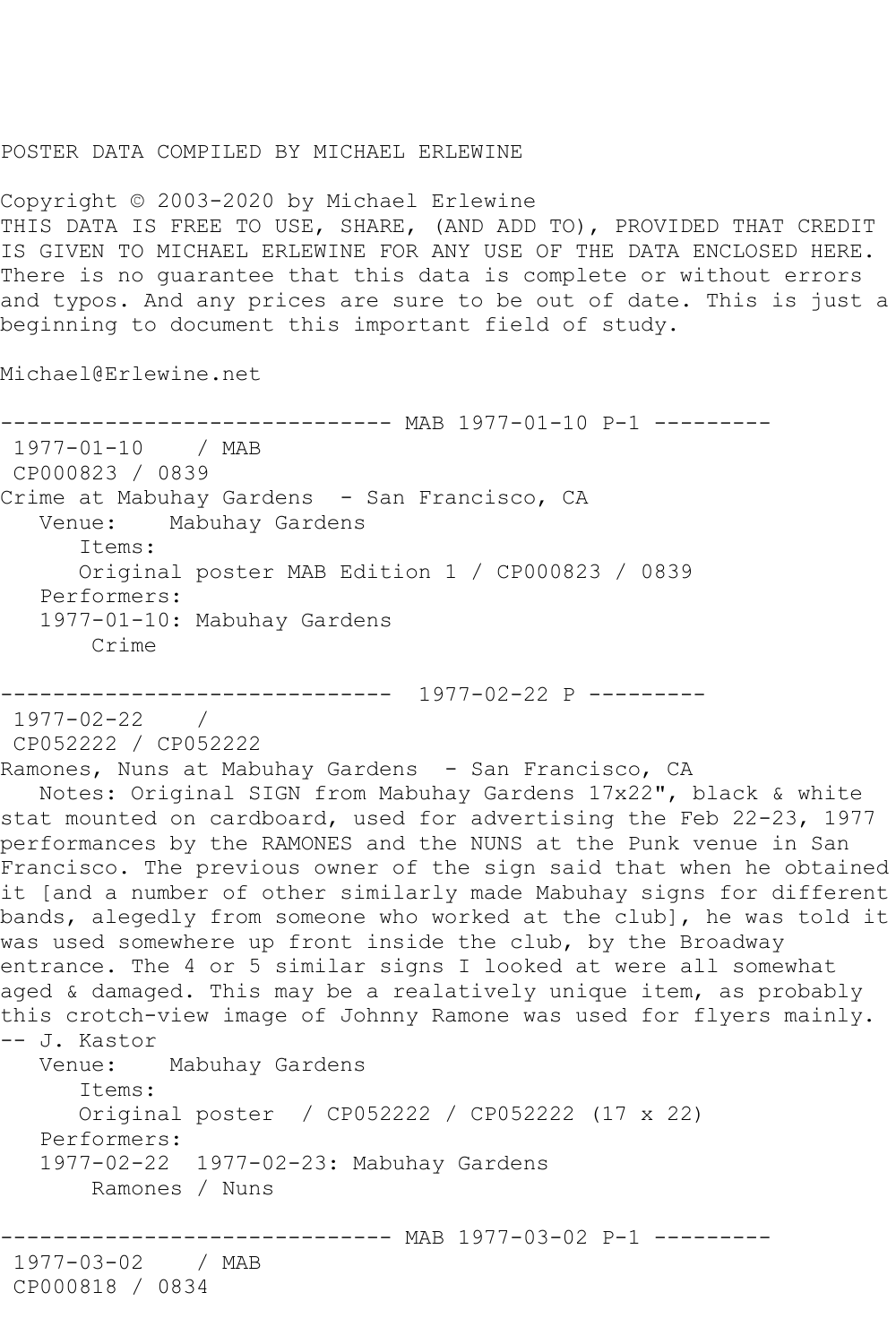```
Nuns, Blondie at Mabuhay Gardens - San Francisco, CA
   Artist: Jerry Paulsen
   Venue: Mabuhay Gardens
   Promoter: Psyclone
       Items:
       Original poster MAB Edition 1 / CP000818 / 0834 (11 x 8-1/2)
   Performers:
   1977-03-01: Mabuhay Gardens
       Nuns
   1977-03-02 1977-03-03: Blondie / Crime
   1977-03-07: Pegasus
   1977-03-08: Atla / Killerwatt
   1977-03-09: Premier / Hoi Polloi
   1977-03-10: Kid Courage
   1977-03-14: Punk and Crime
   1977-03-15: Backroad / Rimbaud's Leg
   1977-03-16: Nuns / Crime
   1977-03-17: Killerwatt / Hoi Polloi
   1977-03-21: Hot Knives / Charles Biscuit
   1977-03-22: Magister Ludi / Cyclops
   1977-03-23: Hoi Polloi / Atla
   1977-03-24: Melvin Miracle / Heat
   1977-03-25: Kid Courage
   1977-03-28: Killerwatt / Adeptus
   1977-03-29: Premier / Atla
   1977-03-30: Magister Ludi / Pegasus
   1977-03-31: Dictators / Nuns
                --------------- MAB-5.079 1977-03-02 P-1 ---------
1977-03-02 / MAB 5.079
CP000817 / 0833
Blondie, Crime at Mabuhay Gardens - San Francisco, CA
   Notes: This item appears in the Art of Rock book, plate no. 5.079
   Artist: Jerry Paulsen
   Venue: Mabuhay Gardens
   Promoter: Psyclone
       Items:
       Original poster MAB-5.079 Edition 1 / CP000817 / 0833
        AORPlate: 5.079 
   Performers:
   1977-03-02 1977-03-03: Mabuhay Gardens
       Blondie / Crime
          ------------------------------ MAB 1977-03-16 P-1 ---------
1977-03-16 / MAB 
CP000828 / 0844
Nuns, Crime at Mabuhay Gardens - San Francisco, CA
```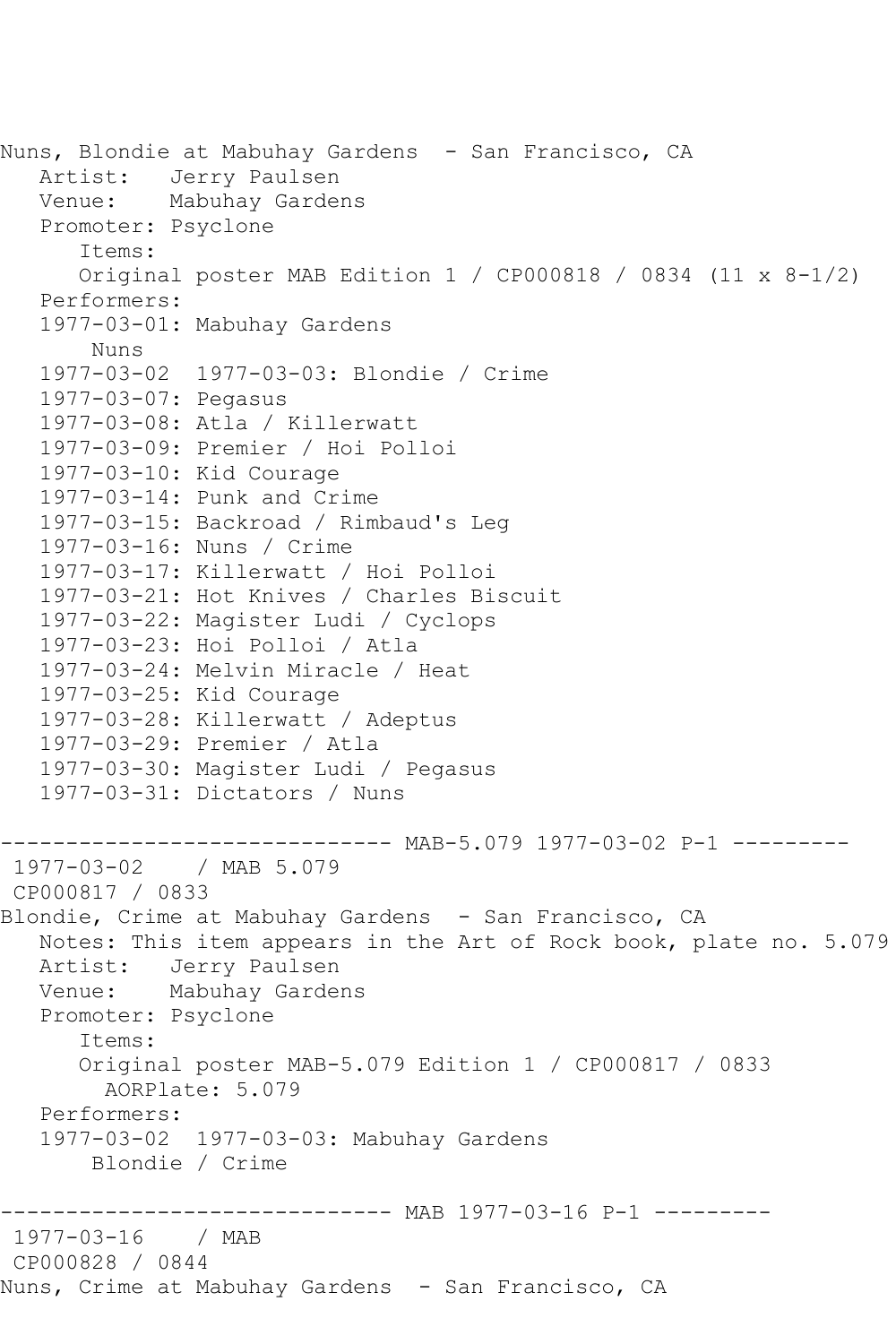Artist: James Stark Venue: Mabuhay Gardens Items: Original poster MAB Edition 1 / CP000828 / 0844 Performers: 1977-03-16: Mabuhay Gardens Nuns / Crime ------------------------------ MAB 1977-05-09 P-1 --------- 1977-05-09 / MAB CP000824 / 0840 Crime, Novak at Mabuhay Gardens - San Francisco, CA Artist: James Stark Venue: Mabuhay Gardens Items: Original poster MAB Edition 1 / CP000824 / 0840 Performers: 1977-05-09: Mabuhay Gardens Crime / Novak ------------------------------ MAB 1977-05-11 P-1 --------- 1977-05-11 / MAB CP008226 / CP03471 Milk 'n' Cookies, Freestone at Mabuhay Gardens - San Francisco, CA Private Notes: Mabuhay Artist: Don Evenson Venue: Mabuhay Gardens Items: Original poster MAB Edition 1 / CP008226 / CP03471 Performers: 1977-05-11 1977-05-12: Mabuhay Gardens Milk 'n' Cookies / Freestone / Street Punks ------------------------------ 1977-05-11 P --------- 1977-05-11 / CP045667 / CP045667 Milk and Cookies, Street Punks at Mabuhay Gardens - San Francisco, CA Private Notes: Mabuhay Gardens Venue: Mabuhay Gardens Items: Original poster / CP045667 / CP045667 Performers: 1977-05-11 1977-05-12: Mabuhay Gardens Milk 'n' Cookies / Street Punks / Freestone ------------------------------ MAB 1977-05-26 P-1 ---------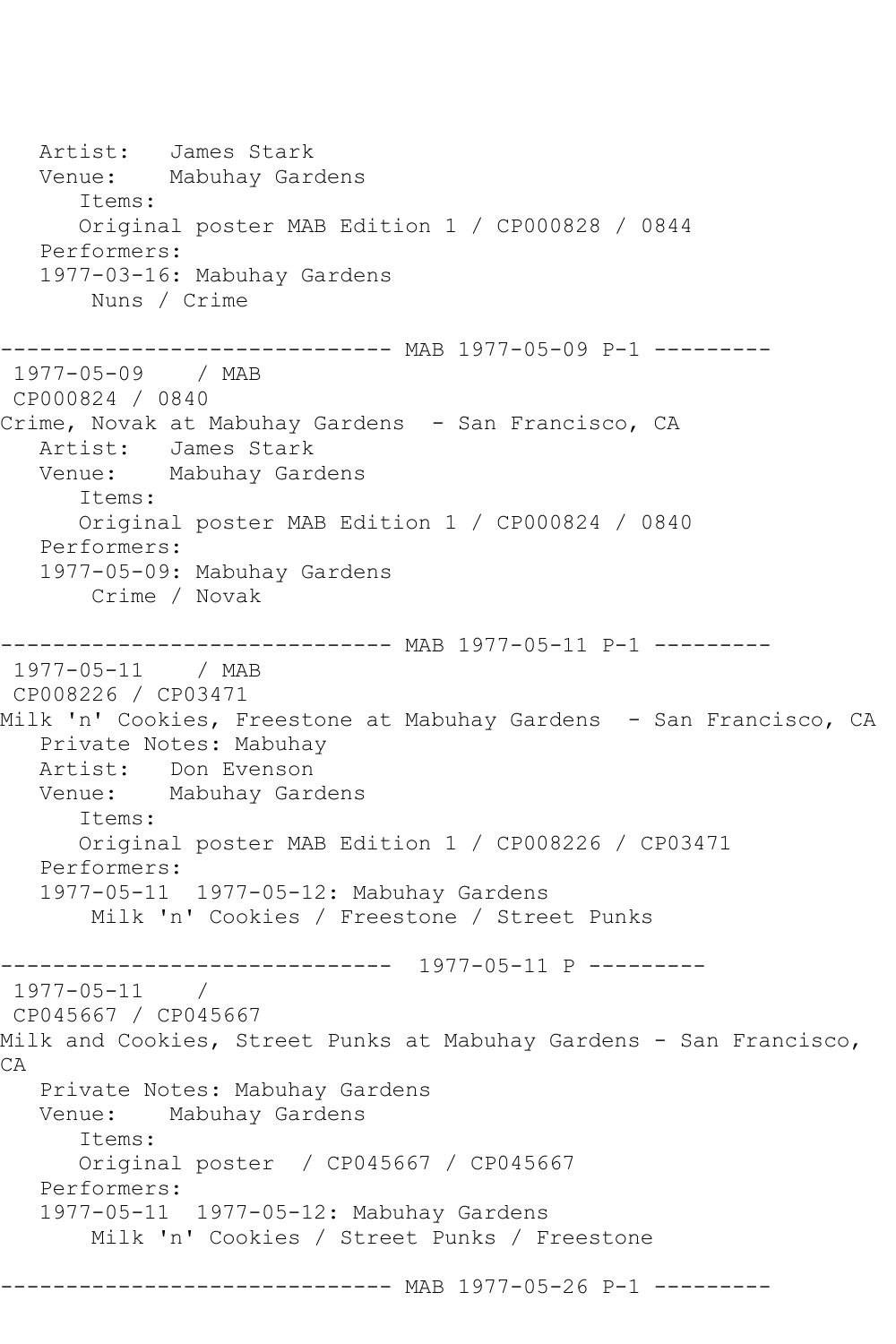1977-05-26 / MAB CP008180 / CP03425 Quick, Premier at Mabuhay Gardens - San Francisco, CA Private Notes: Mabuhay Artist: Steccone Venue: Mabuhay Gardens Items: Original poster MAB Edition 1 / CP008180 / CP03425 Performers: 1977-05-26 1977-05-27: Mabuhay Gardens Quick / Premier / Hoi Polloi ------------------------------ 1977-05-26 P --------- 1977-05-26 / CP045619 / CP045619 Quick, Hoi Polloi at Mabuhay Gardens - San Francisco, CA Private Notes: Mabuhay Gardens Venue: Mabuhay Gardens Items: Original poster / CP045619 / CP045619 Performers: 1977-05-26 1977-05-27: Mabuhay Gardens Quick / Hoi Polloi ------------------------------ 1977-06-01 P --------- 1977-06-01 / CP045635 / CP045635 Magister Ludi, Censored at Mabuhay Gardens - San Francisco, CA Private Notes: Mabuhay Gardens Venue: Mabuhay Gardens Items: Original poster / CP045635 / CP045635 Performers: 1977-06-01: Mabuhay Gardens Magister Ludi / Censored ------------------------------ 1977-06-05 P --------- 1977-06-05 / CP045628 / CP045628 Leila and the Snakes, Fleshtones at Mabuhay Gardens - San Francisco, CA Private Notes: Mabuhay Gardens Venue: Mabuhay Gardens Items: Original poster / CP045628 / CP045628 Performers: 1977-06-05: Mabuhay Gardens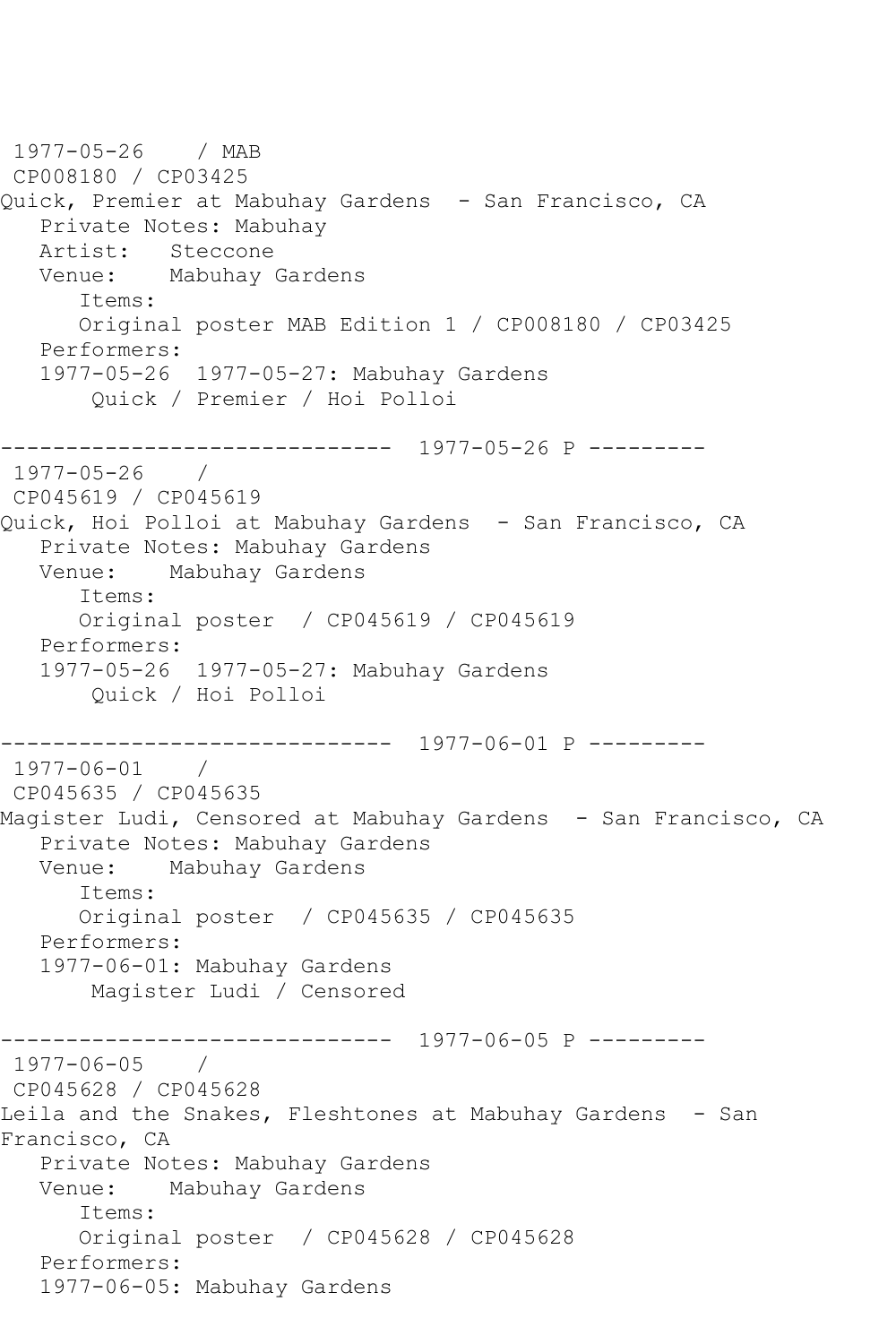Leila and the Snakes / Fleshtones ------------- MAB 1977-06-07 P-1 ---------1977-06-07 / MAB CP008201 / CP03446 Mile Hi, Nimbus at Mabuhay Gardens - San Francisco, CA Private Notes: Mabuhay Artist: Don Evenson Venue: Mabuhay Gardens Items: Original poster MAB Edition 1 / CP008201 / CP03446 Performers: 1977-06-07: Mabuhay Gardens Mile Hi / Nimbus ------------------------------ 1977-06-07 P --------- 1977-06-07 / CP045641 / CP045641 Mile Hi, Nimbus at Mabuhay Gardens - San Francisco, CA Private Notes: Mabuhay Gardens Venue: Mabuhay Gardens Items: Original poster / CP045641 / CP045641 Performers: 1977-06-07: Mabuhay Gardens Mile Hi / Nimbus ------------------------------ MAB 1977-06-11 P-1 --------- 1977-06-11 / MAB CP008217 / CP03462 La Rue, Nuns Party at Mabuhay Gardens - San Francisco, CA Private Notes: Mabuhay Artist: Steccone<br>Venue: Mabuhay Mabuhay Gardens Items: Original poster MAB Edition 1 / CP008217 / CP03462 Performers: 1977-06-11: Mabuhay Gardens La Rue / Nuns Party / Rockestra ------------------------------ 1977-06-11 P --------- 1977-06-11 / CP045658 / CP045658 La Rue, Nuns Party at Mabuhay Gardens - San Francisco, CA Private Notes: Mabuhay Gardens Venue: Mabuhay Gardens Items: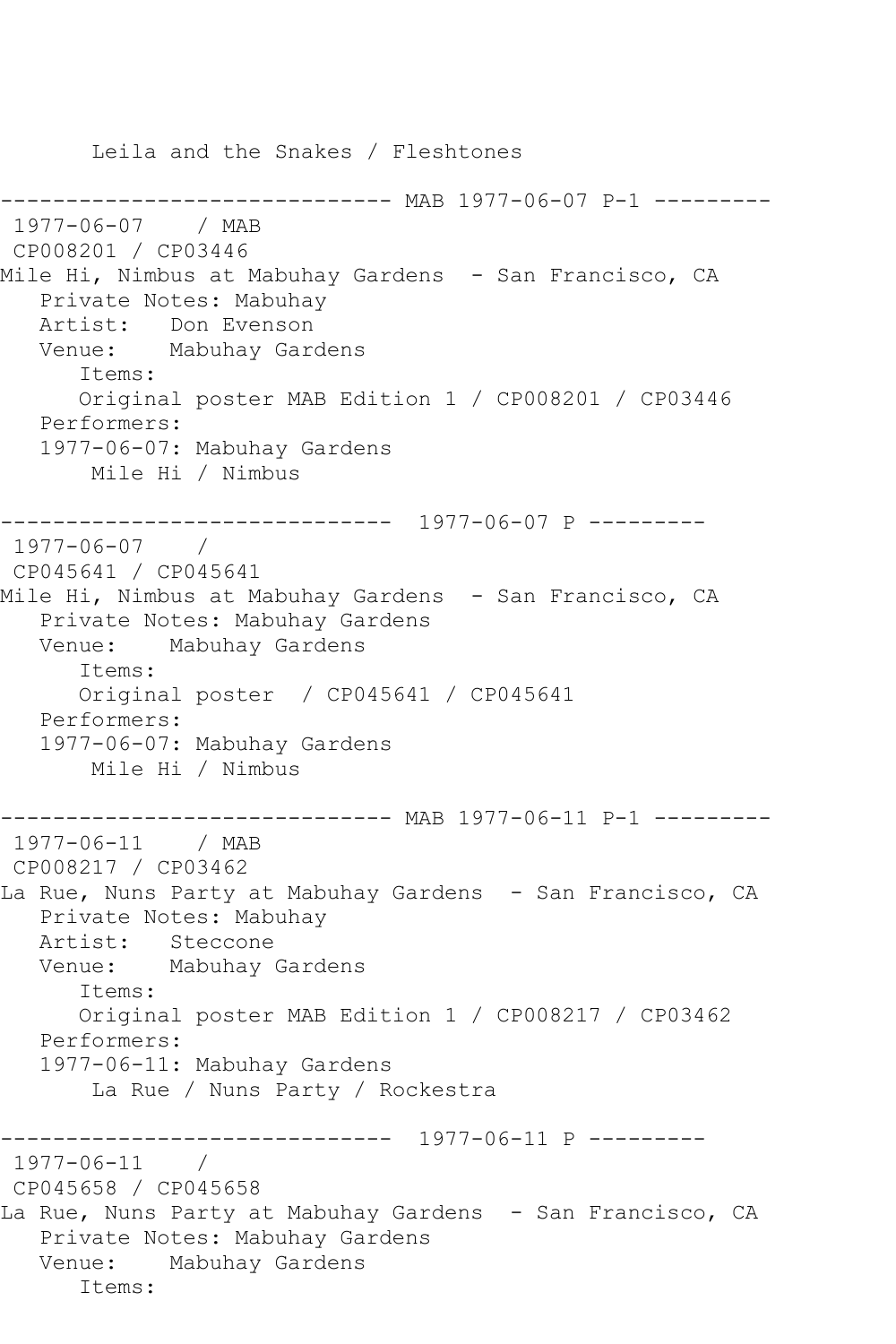Original poster / CP045658 / CP045658 Performers: 1977-06-11: Mabuhay Gardens La Rue / Nuns Party / Rockestra ----------- MAB 1977-06-18 H ---------1977-06-18 / MAB CP008206 / CP03451 Crime, Skid Marx at Mabuhay Gardens - San Francisco, CA Private Notes: Mabuhay Artist: James Stark Venue: Mabuhay Gardens Promoter: Dirksen-Miller Items: Handbill MAB / CP008206 / CP03451 Handbill MAB Edition 1 / CP000431 / 0435 Performers: 1977-06-18: Mabuhay Gardens Crime / Skid Marx ------------------------------ 1977-06-18 P --------- 1977-06-18 / CP045646 / CP045646 Crime, Skid Marx at Mabuhay Gardens - San Francisco, CA Private Notes: Mabuhay Gardens Venue: Mabuhay Gardens Items: Original poster / CP045646 / CP045646 Performers: 1977-06-18: Mabuhay Gardens Crime / Skid Marx ------------------------------ MAB 1977-06-25 P-1 --------- 1977-06-25 / MAB CP008247 / CP03492 Hoi Polloi, Forerunner at Mabuhay Gardens - San Francisco, CA Private Notes: Mabuhay Venue: Mabuhay Gardens Items: Original poster MAB Edition 1 / CP008247 / CP03492 Performers: 1977-06-25: Mabuhay Gardens Hoi Polloi / Forerunner ------------------------------ 1977-06-26 P --------- 1977-06-26 / CP045638 / CP045638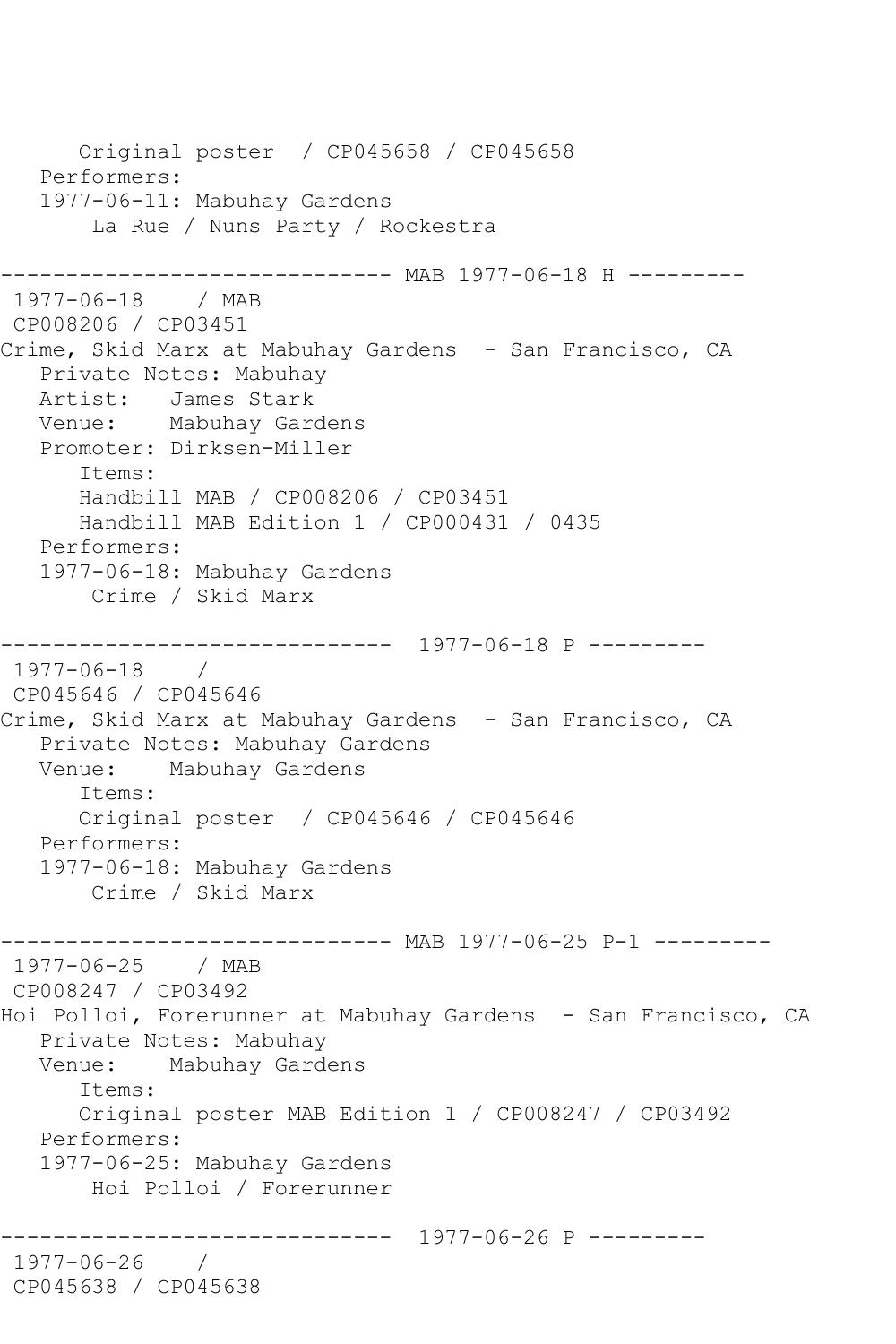Grudge Match, Waterbaby at Mabuhay Gardens - San Francisco, CA Private Notes: Mabuhay Gardens Venue: Mabuhay Gardens Items: Original poster / CP045638 / CP045638 Performers: 1977-06-26: Mabuhay Gardens Grudge Match / Waterbaby ------------------------------ 1977-06-29 P --------- 1977-06-29 / CP045637 / CP045637 Max Jazzer at Mabuhay Gardens - San Francisco, CA Private Notes: Mabuhay Gardens Venue: Mabuhay Gardens Items: Original poster / CP045637 / CP045637 Performers: 1977-06-29: Mabuhay Gardens Max Jazzer ----- MAB-5.087 1977-07-03 P-1 ---------1977-07-03 / MAB 5.087 CP000541 / 0546 Ratz at Mabuhay Gardens - San Francisco, CA Notes: This item appears in the Art of Rock book, plate no. 5.087 Venue: Mabuhay Gardens Promoter: Dirksen-Miller Items: Original poster MAB-5.087 Edition 1 / CP000541 / 0546 AORPlate: 5.087 Performers: 1977-07-03: Mabuhay Gardens Ratz ------------------------------ MAB 1977-07-03 P-1 --------- 1977-07-03 / MAB CP008172 / CP03417 Ratz at Mabuhay Gardens - San Francisco, CA Private Notes: Mabuhay<br>Venue: Mabuhay Gard Mabuhay Gardens Items: Original poster MAB Edition 1 / CP008172 / CP03417 Performers: 1977-07-03: Mabuhay Gardens Ratz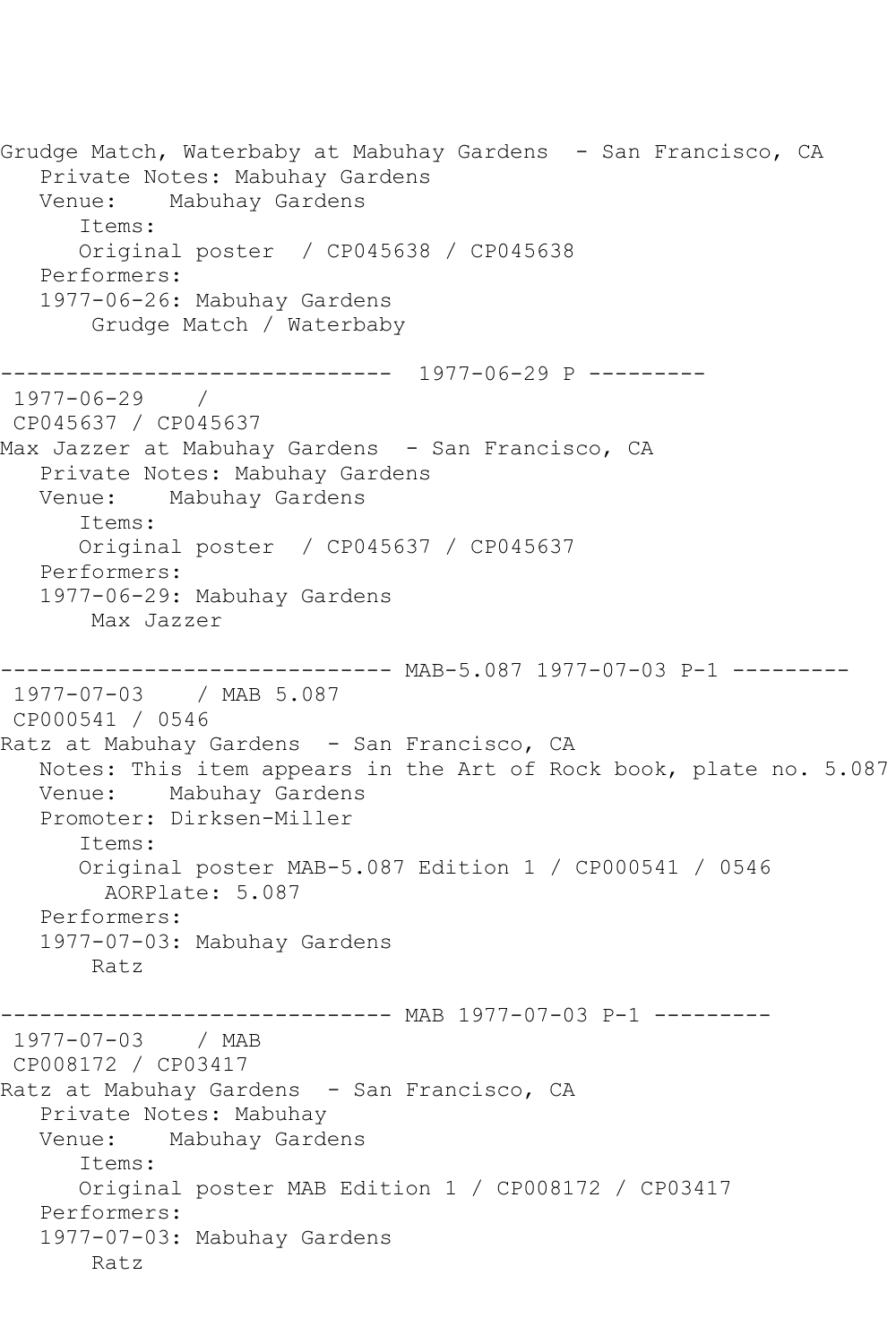------------------------------ MAB 1977-07-04 P-1 ---------<br>1977-07-04 / MAB 1977-07-04 CP008205 / CP03450 Crime at Mabuhay Gardens - San Francisco, CA Private Notes: Mabuhay<br>Artist: James Stark James Stark Venue: Mabuhay Gardens Items: Original poster MAB Edition 1 / CP008205 / CP03450 Performers: 1977-07-04: Mabuhay Gardens Crime ------------------------------ 1977-07-04 P --------- 1977-07-04 / CP045645 / CP045645 Crime, Avengers at Mabuhay Gardens - San Francisco, CA Private Notes: Mabuhay Gardens Venue: Mabuhay Gardens Items: Original poster / CP045645 / CP045645 Performers: 1977-07-04: Mabuhay Gardens Crime / Avengers ------------------------------ MAB 1977-07-05 P-1 --------- 1977-07-05 / MAB CP008175 / CP03420 Novak, Crystal Rock at Mabuhay Gardens - San Francisco, CA Private Notes: Mabuhay Venue: Mabuhay Gardens Items: Original poster MAB Edition 1 / CP008175 / CP03420 Performers: 1977-07-05: Mabuhay Gardens Novak / Crystal Rock / Tykus ------------------------------ 1977-07-05 P ---------  $1977 - 07 - 05$ CP045614 / CP045614 Novak, Crystal Rock at Mabuhay Gardens - San Francisco, CA Private Notes: Mabuhay Gardens Venue: Mabuhay Gardens Items: Original poster / CP045614 / CP045614 Performers: 1977-07-05: Mabuhay Gardens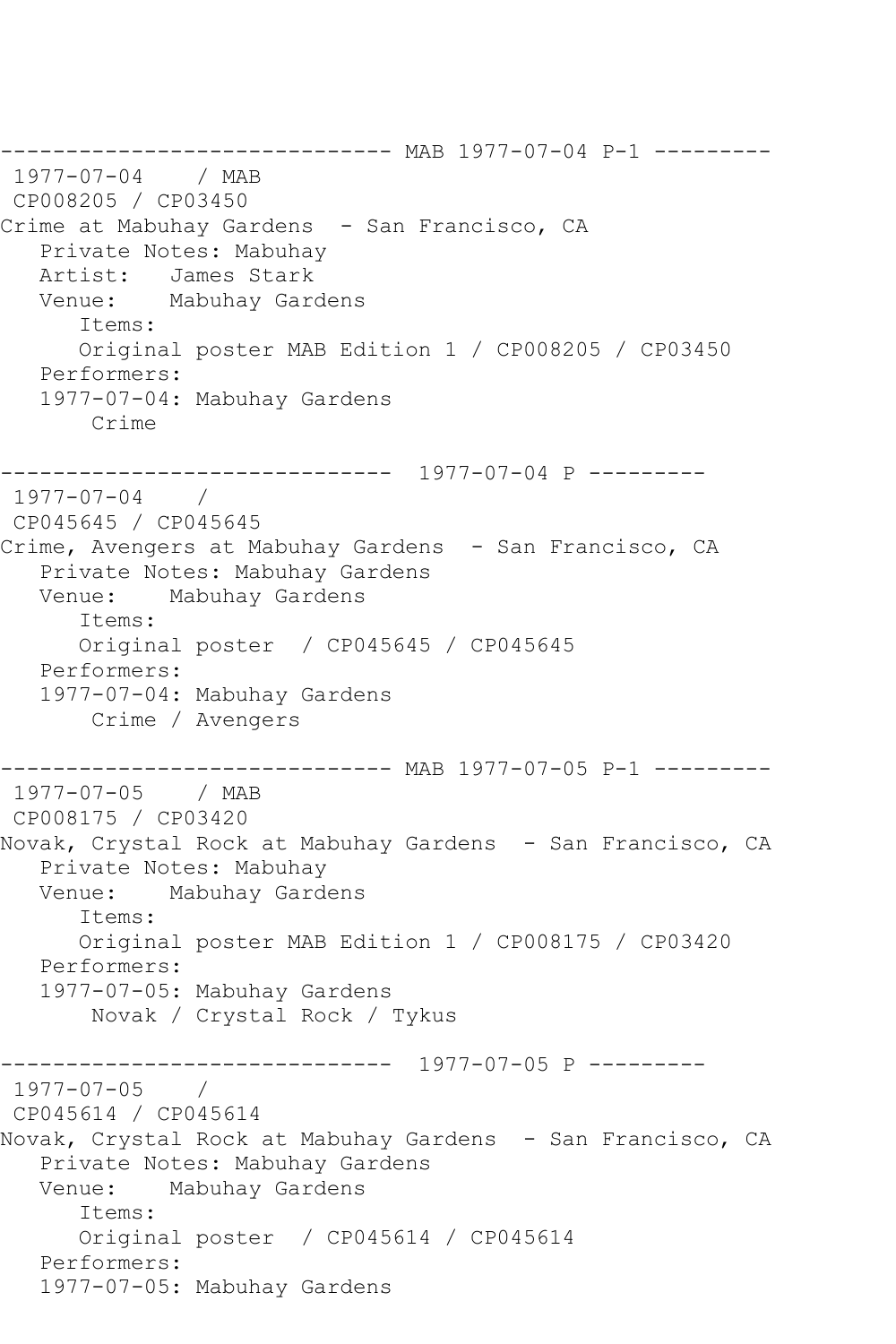Novak / Crystal Rock / Tykus ------------------------------ MAB 1977-07-06 P-1 --------- 1977-07-06 / MAB CP008182 / CP03427 Atla, SFO at Mabuhay Gardens - San Francisco, CA Private Notes: Mabuhay Venue: Mabuhay Gardens Items: Original poster MAB Edition 1 / CP008182 / CP03427 Performers: 1977-07-06: Mabuhay Gardens Atla / SFO ------------------------------ 1977-07-09 P --------- 1977-07-09 / CP045621 / CP045621 SFO, Atla at Mabuhay Gardens - San Francisco, CA Private Notes: Mabuhay Gardens Venue: Mabuhay Gardens Items: Original poster / CP045621 / CP045621 Performers: 1977-07-09: Mabuhay Gardens SFO / Atla ------------------------------ MAB 1977-07-20 P-1 --------- 1977-07-20 / MAB CP008188 / CP03433 Leila and the Snakes, Mutants at Mabuhay Gardens - San Francisco, CA Private Notes: Mabuhay Artist: Photographic Visions Venue: Mabuhay Gardens Promoter: Dirksen-Miller Items: Original poster MAB Edition 1 / CP008188 / CP03433 MAB / CP000427 / 0431 Performers: 1977-07-20: Mabuhay Gardens Leila and the Snakes / Mutants / Lucky Stiffs ------------------------------ 1977-07-20 P --------- 1977-07-20 / CP045627 / CP045627 Leila and the Snakes, Mutants at Mabuhay Gardens - San Francisco, CA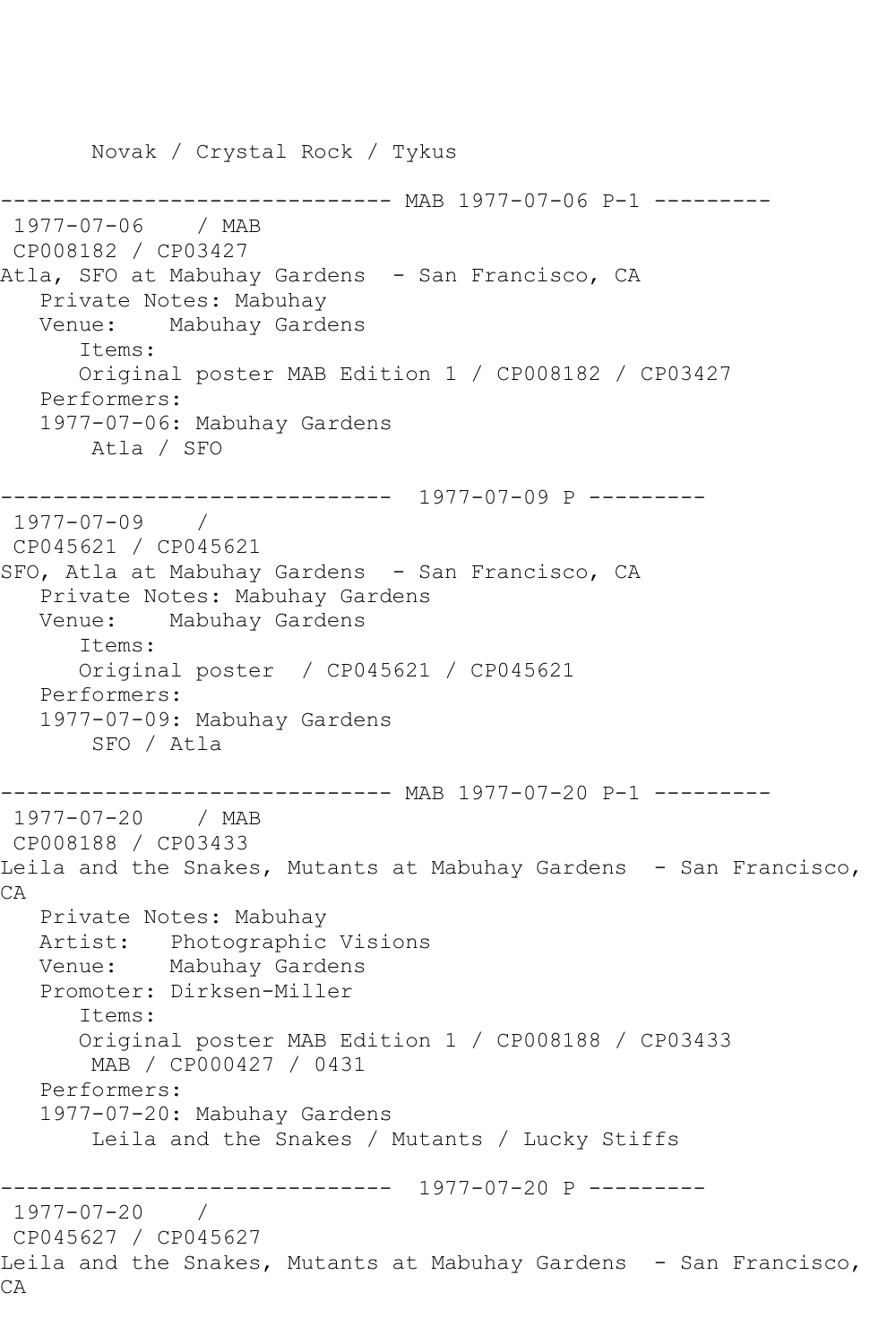Private Notes: Mabuhay Gardens Venue: Mabuhay Gardens Items: Original poster / CP045627 / CP045627 Performers: 1977-07-20: Mabuhay Gardens Leila and the Snakes / Mutants / Lucky Stiffs ------------------------------ MAB 1977-08-14 P-1 --------- 1977-08-14 / MAB CP008213 / CP03458 Atla, Tykus at Mabuhay Gardens - San Francisco, CA Private Notes: Mabuhay Venue: Mabuhay Gardens Items: Original poster MAB Edition 1 / CP008213 / CP03458 Performers: 1977-08-14: Mabuhay Gardens Atla / Tykus / Rock Island Shakers ------------------------------ 1977-08-14 P --------- 1977-08-14 / CP045654 / CP045654 Alta, Tykus at Mabuhay Gardens - San Francisco, CA Private Notes: Mabuhay Gardens Venue: Mabuhay Gardens Items: Original poster / CP045654 / CP045654 Performers: 1977-08-14: Mabuhay Gardens Alta / Tykus / Rock Island ------------------------------ 1977-08-27 P --------- 1977-08-27 / CP045630 / CP045630 La Rue, Trax at Mabuhay Gardens - San Francisco, CA Private Notes: Mabuhay Gardens Benefit: Concert in Memory of Dee-Dee Venue: Mabuhay Gardens Items: Original poster / CP045630 / CP045630 Performers: 1977-08-27: Mabuhay Gardens La Rue / Trax ------------------------------ MAB 1977-09-11 P-1 ---------

```
1977-09-11 / MAB
```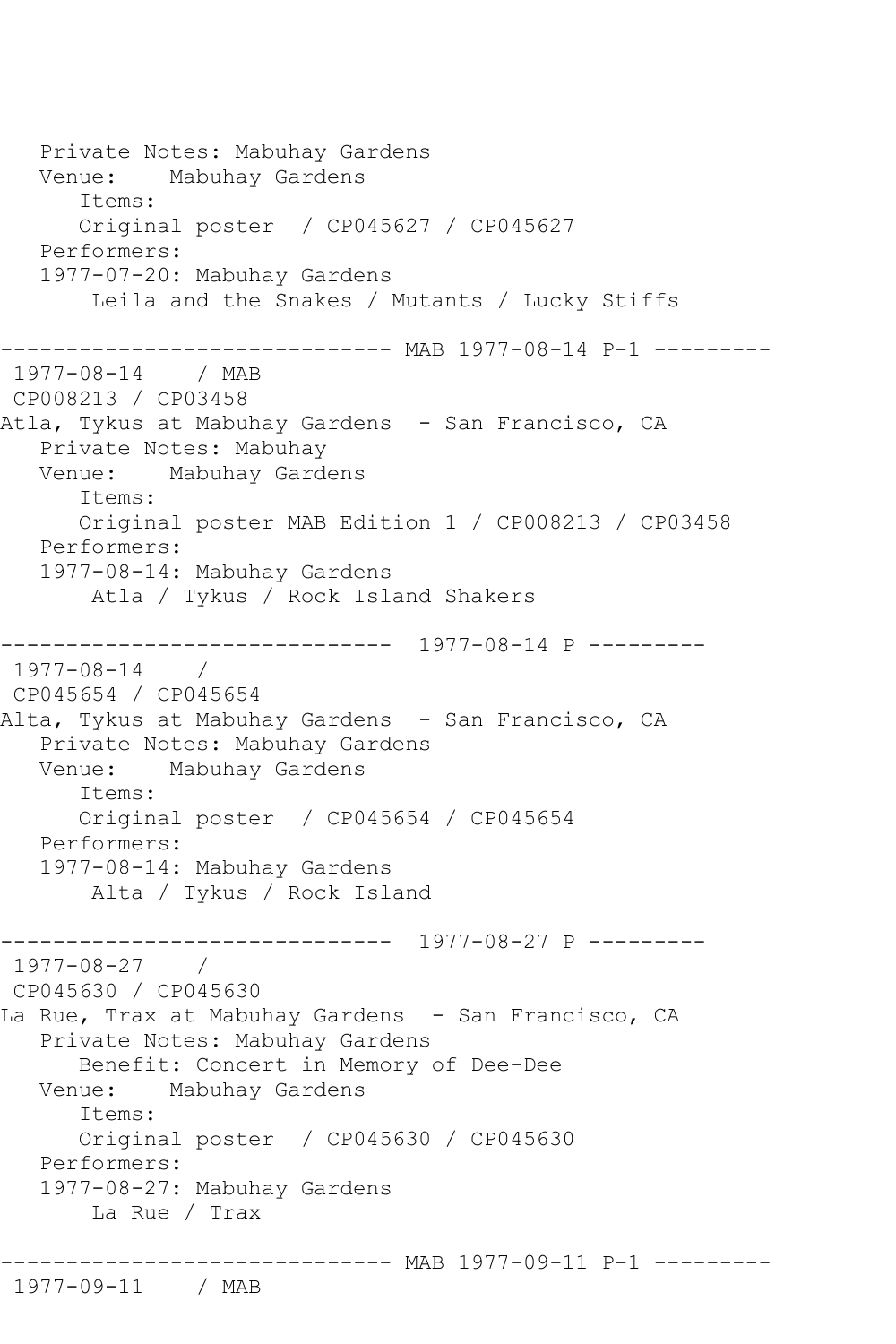CP000423 / 0427 Devo, Avengers at Mabuhay Gardens - San Francisco, CA Venue: Mabuhay Gardens Promoter: Dirksen-Miller Items: Original poster MAB Edition 1 / CP000423 / 0427 Performers: 1977-09-11: Mabuhay Gardens Devo / Avengers ------------------------------ MAB-5.141 1977-09-30 P-1 --------- 1977-09-30 / MAB 5.141 CP001523 / 1544 Avengers at Mabuhay Gardens - San Francisco, CA Notes: This item appears in the Art of Rock book, plate no. 5.141 Venue: Mabuhay Gardens Promoter: Book: Art of Rock Items: Original poster MAB-5.141 Edition 1 / CP001523 / 1544 AORPlate: 5.141 Performers: 1977-09-30: Mabuhay Gardens Avengers ---------- MAB 1977-10-06 P-1 ---------1977-10-06 / MAB CP008224 / CP03469 Freestone, Cunning Stuntz at Mabuhay Gardens - San Francisco, CA Private Notes: Mabuhay Venue: Mabuhay Gardens Items: Original poster MAB Edition 1 / CP008224 / CP03469 Performers: 1977-10-06: Mabuhay Gardens Freestone / Cunning Stuntz / Nitro, Detroit, MI ------------------------------ MAB 1977-10-07 P-1 --------- 1977-10-07 / MAB CP008176 / CP03421 Weirdos, Germs at Mabuhay Gardens - San Francisco, CA Private Notes: Mabuhay Venue: Mabuhay Gardens Items: Original poster MAB Edition 1 / CP008176 / CP03421 Performers: 1977-10-07 1977-10-08: Mabuhay Gardens Weirdos / Germs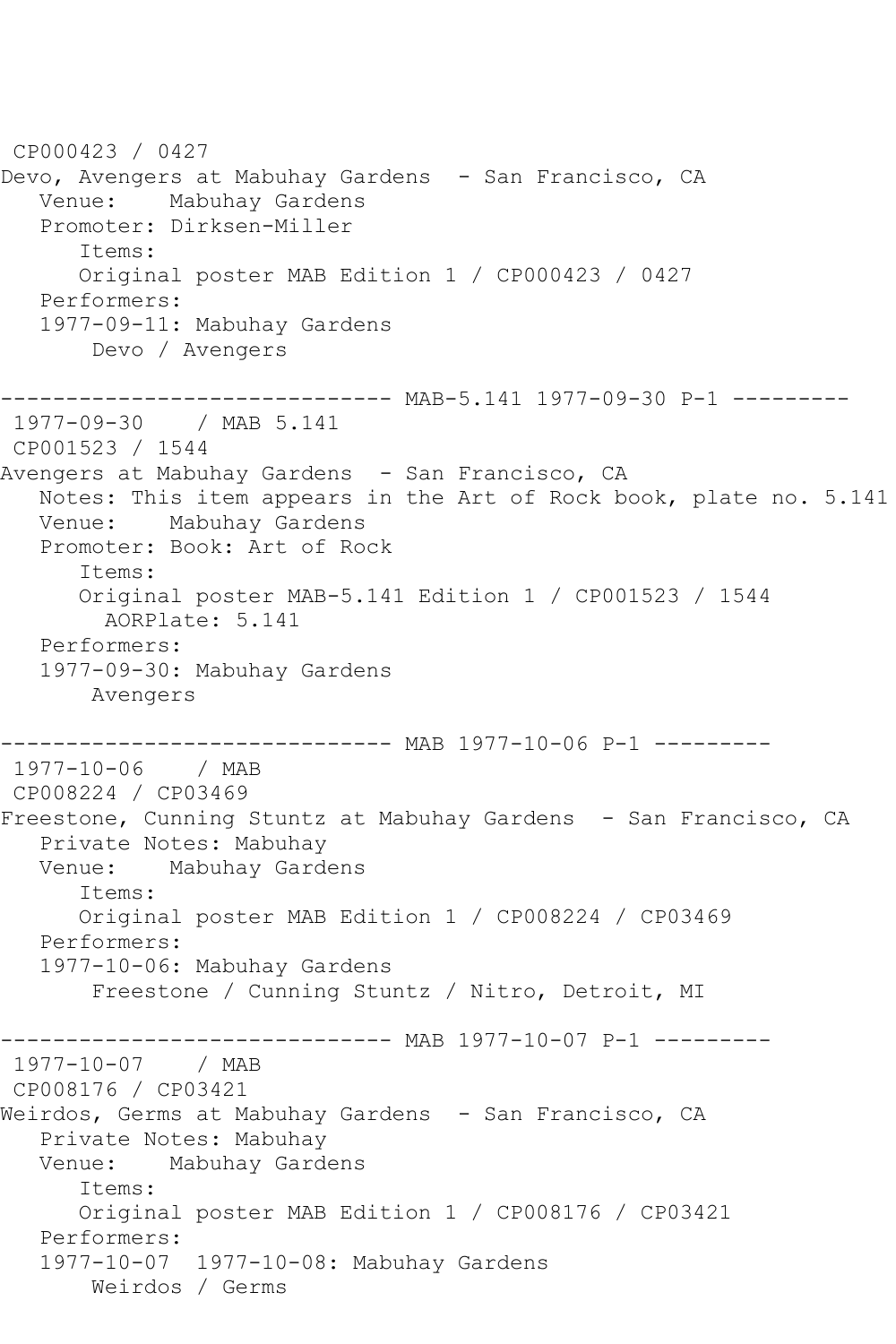-------------------- MAB 1977-10-13 P-1 ---------1977-10-13 / MAB CP008246 / CP03491 Hoi Polloi, Mile Hi at Mabuhay Gardens - San Francisco, CA Private Notes: Mabuhay Artist: Don Evenson Venue: Mabuhay Gardens Items: Original poster MAB Edition 1 / CP008246 / CP03491 Performers: 1977-10-13: Mabuhay Gardens Hoi Polloi / Mile Hi / Ore ------------------------------ MAB 1977-10-15 P-1 --------- 1977-10-15 / MAB CP008179 / CP03424 Premier, Water Brothers at Mabuhay Gardens - San Francisco, CA Private Notes: Mabuhay Artist: Don Evenson Venue: Mabuhay Gardens Items: Original poster MAB Edition 1 / CP008179 / CP03424 Performers: 1977-10-15: Mabuhay Gardens Premier / Water Brothers ------------------------------ 1977-10-15 P ---------  $1977 - 10 - 15$ CP045618 / CP045618 Premier, Water Brothers at Mabuhay Gardens - San Francisco, CA Private Notes: Mabuhay Gardens Venue: Mabuhay Gardens Items: Original poster / CP045618 / CP045618 Performers: 1977-10-15: Mabuhay Gardens Premier / Water Brothers / Airborn ----------------- MAB 1977-10-18 P ----------<br>/ MAB  $1977 - 10 - 18$ CP010428 / CS06157 Psycotic Pineapple at Mabuhay Gardens - San Francisco, CA Artist: John Seabury Venue: Mabuhay Gardens Items: Original poster MAB / CP010428 / CS06157 (8-1/2 x 11)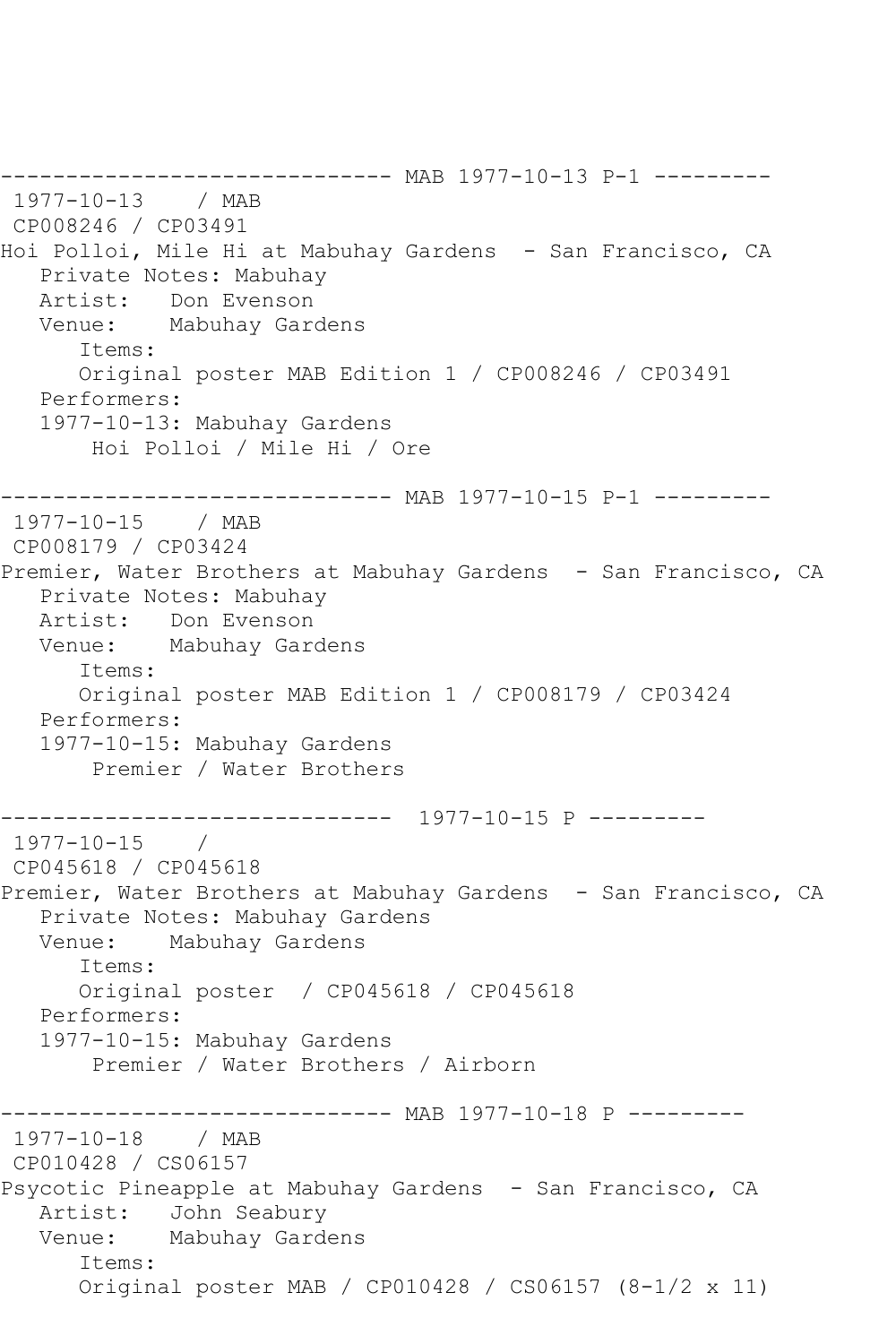Performers: 1977-10-18: Mabuhay Gardens Psycotic Pineapple ------------------------------ MAB 1977-10-19 P-1 --------- 1977-10-19 / MAB CP008195 / CP03440 Magister Ludi, Premier at Mabuhay Gardens - San Francisco, CA Private Notes: Mabuhay Artist: Don Evenson Venue: Mabuhay Gardens Items: Original poster MAB Edition 1 / CP008195 / CP03440 Performers: 1977-10-19: Mabuhay Gardens Magister Ludi / Premier / Cross ------------------------------ 1977-10-19 P --------- 1977-10-19 / CP045634 / CP045634 Magister Ludi, Premier at Mabuhay Gardens - San Francisco, CA Private Notes: Mabuhay Gardens Venue: Mabuhay Gardens Items: Original poster / CP045634 / CP045634 Performers: 1977-10-19: Mabuhay Gardens Magister Ludi / Premier / Cross ------------------------------ MAB 1977-10-22 P-1 --------- 1977-10-22 / MAB CP008238 / CP03483 Street Punks, Mile Hi at Mabuhay Gardens - San Francisco, CA Private Notes: Mabuhay Venue: Mabuhay Gardens Items: Original poster MAB Edition 1 / CP008238 / CP03483 Performers: 1977-10-22: Mabuhay Gardens Street Punks / Mile Hi / Magnum -------------- MAB 1977-10-24 P-1 ---------1977-10-24 / MAB CP008194 / CP03439 Mary Monday, Fleshtones at Mabuhay Gardens – San Francisco, CA Private Notes: Mabuhay Artist: Don Evenson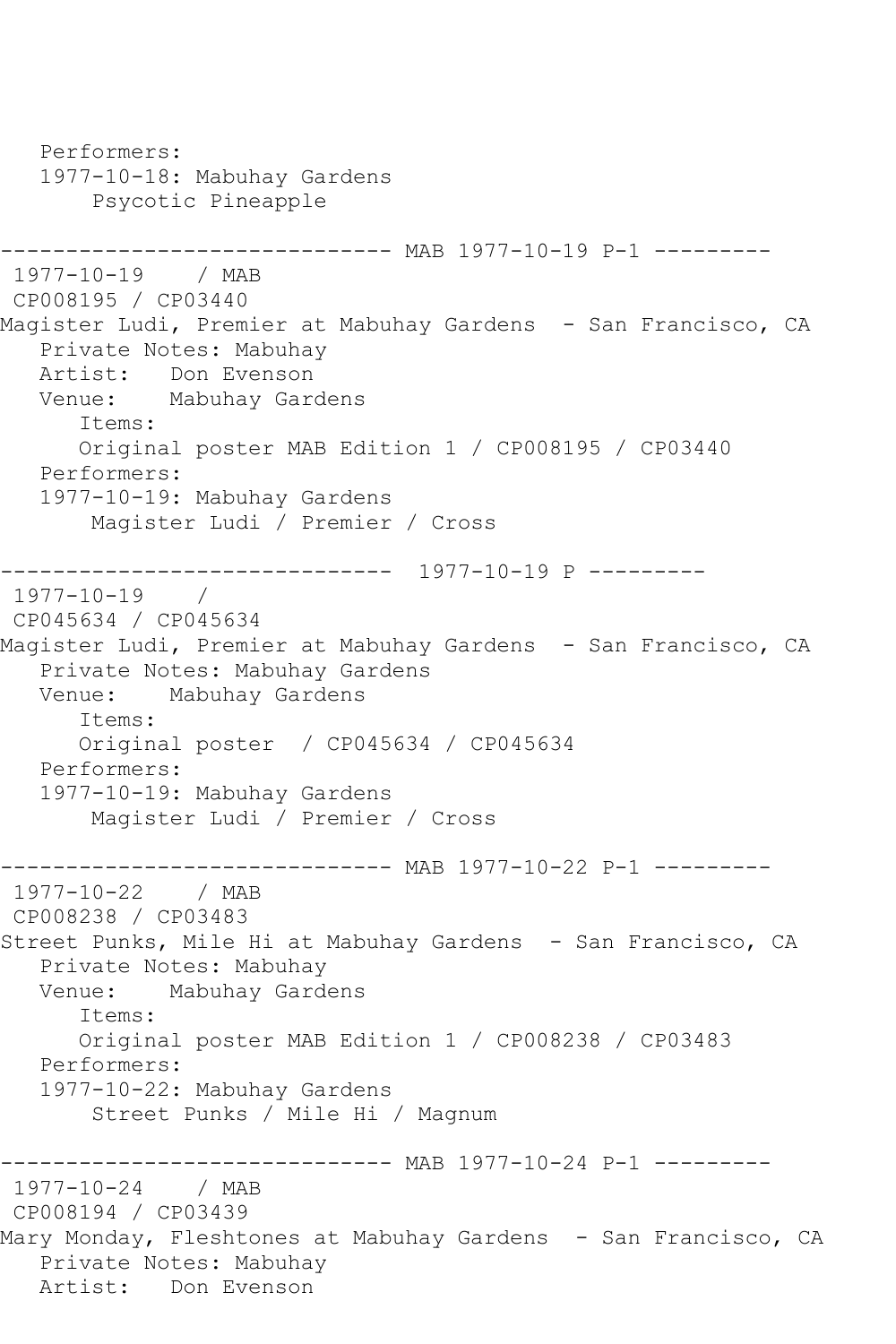Venue: Mabuhay Gardens Items: Original poster MAB Edition 1 / CP008194 / CP03439 Performers: 1977-10-24: Mabuhay Gardens Mary Monday / Fleshtones ------------------------------ 1977-10-24 P --------- 1977-10-24 / CP045633 / CP045633 Mary Monday, Fleshtones at Mabuhay Gardens - San Francisco, CA Private Notes: Mabuhay Gardens Venue: Mabuhay Gardens Items: Original poster / CP045633 / CP045633 Performers: 1977-10-24: Mabuhay Gardens Mary Monday / Fleshtones / Presence ------------------------------ MAB 1977-10-26 P-1 --------- 1977-10-26 / MAB CP008221 / CP03466 Zolar X, Sparkin' at Mabuhay Gardens - San Francisco, CA Private Notes: Mabuhay Venue: Mabuhay Gardens Items: Original poster MAB Edition 1 / CP008221 / CP03466 Performers: 1977-10-26: Mabuhay Gardens Zolar X / Sparkin' / Ussr ------------------------------ 1977-10-26 P --------- 1977-10-26 / CP045662 / CP045662 Zolar X, Sparkin' & USSR at Mabuhay Gardens - San Francisco, CA Private Notes: Mabuhay Gardens Mabuhay Gardens Items: Original poster / CP045662 / CP045662 Performers: 1977-10-26: Mabuhay Gardens Zolar X / Sparkin' & USSR ------------------------------ MAB 1977-10-29 P-1 --------- 1977-10-29 / MAB CP008192 / CP03437 Pegasus, Rage at Mabuhay Gardens - San Francisco, CA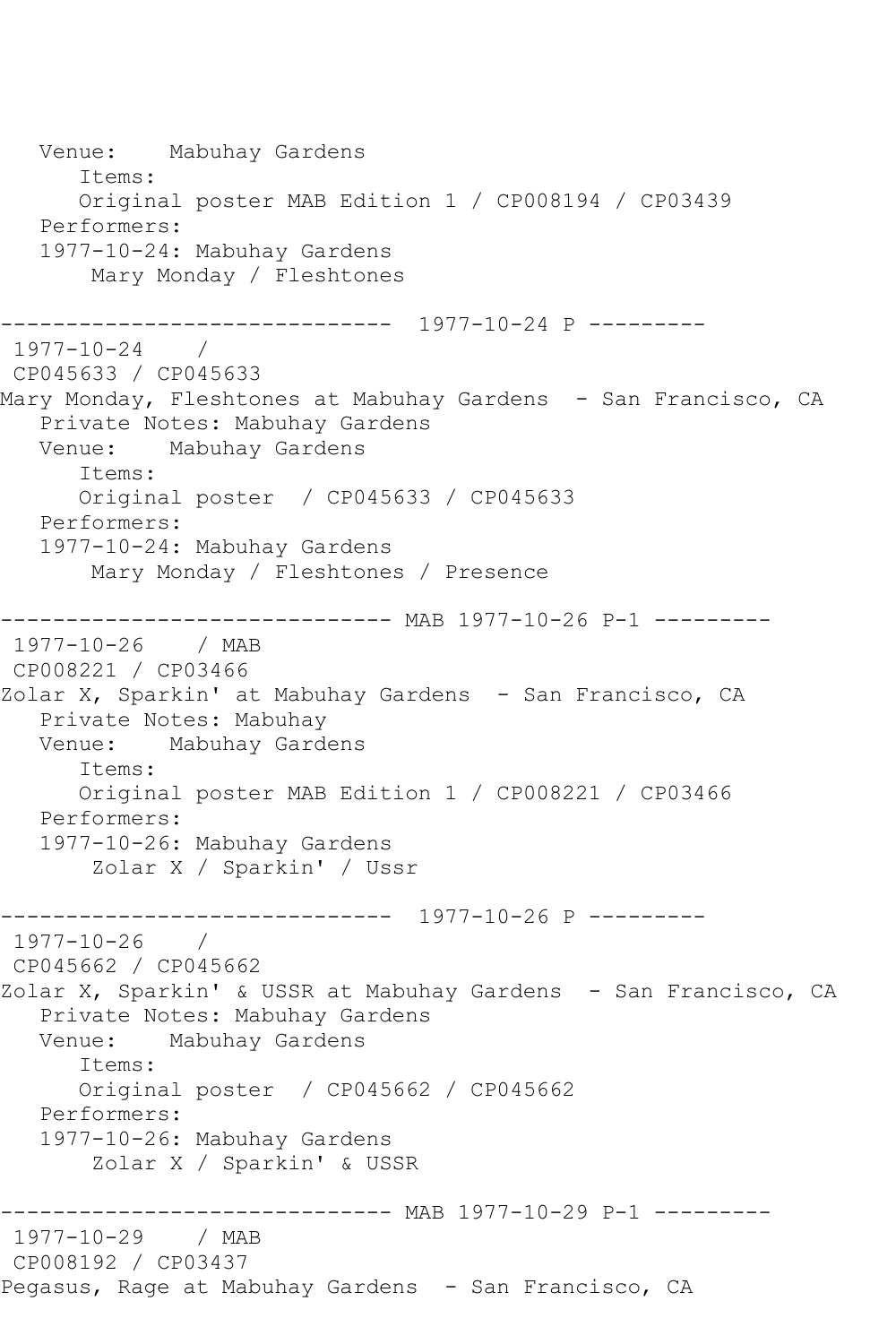Private Notes: Mabuhay Artist: Don Evenson Venue: Mabuhay Gardens Items: Original poster MAB Edition 1 / CP008192 / CP03437 Performers: 1977-10-29: Mabuhay Gardens Pegasus / Rage ------------------------------ MAB-5.138 1977-10-31 P-1 --------- 1977-10-31 / MAB 5.138 CP002974 / 2930 Nuns, Avengers at Mabuhay Gardens - San Francisco, CA Notes: This item appears in the Art of Rock book, plate no. 5.138 Venue: Mabuhay Gardens Promoter: Book: Art of Rock Items: Original poster MAB-5.138 Edition 1 / CP002974 / 2930 AORPlate: 5.138 Performers: 1977-10-31: Mabuhay Gardens Nuns / Avengers / Death ------------------------------ MAB 1977-11-11 P-1 --------- 1977-11-11 / MAB CP008222 / CP03467 Mumps, Ready Made at Mabuhay Gardens - San Francisco, CA Private Notes: Mabuhay Artist: Don Evenson Venue: Mabuhay Gardens Items: Original poster MAB Edition 1 / CP008222 / CP03467 Performers: 1977-11-11: Mabuhay Gardens Mumps / Ready Made ------------------------------ 1977-11-11 P --------- 1977-11-11 / CP045648 / CP045648 Mumps, Ready Mades at Mabuhay Gardens - San Francisco, CA Private Notes: Mabuhay Gardens Venue: Mabuhay Gardens Items: Original poster / CP045648 / CP045648 Performers: 1977-11-11: Mabuhay Gardens Mumps / Ready Mades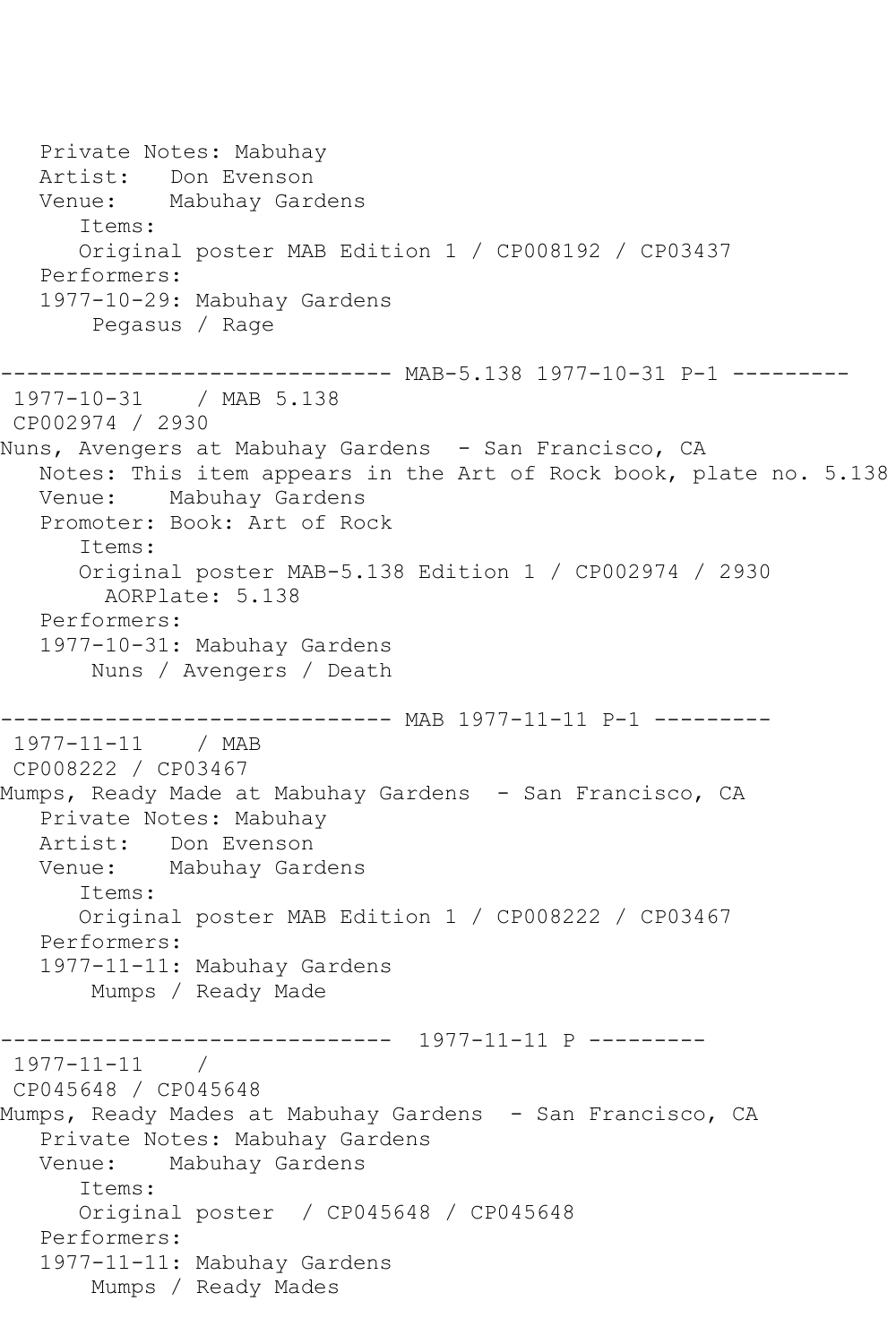```
------------------------------ 1977-11-13 P ---------
1977-11-13 / 
CP045653 / CP045653
Overland Freight Band, Cunning Stunts at Mabuhay Gardens - San 
Francisco, CA
   Private Notes: Mabuhay Gardens
   Venue: Mabuhay Gardens
       Items:
      Original poster / CP045653 / CP045653
   Performers:
   1977-11-13: Mabuhay Gardens
       Overland Freight Band / Cunning Stuntz / Blue Crystal / 
Leland
                ------------------------------ 1977-11-14 P ---------
1977-11-14 / 
CP045636 / CP045636
Melvin Miracle, Quayle Bros. at Mabuhay Gardens - San Francisco, CA
   Private Notes: Mabuhay Gardens
   Venue: Mabuhay Gardens
       Items:
      Original poster / CP045636 / CP045636
   Performers:
   1977-11-14: Mabuhay Gardens
       Melvin Miracle / Quayle Bros. / Whoremones
              ---------------- MAB 1977-11-15 P ----------<br>/ MAB
1977 - 11 - 15CP010425 / CS06154
Psycotic Pineapple at Mabuhay Gardens - San Francisco, CA
   Artist: John Seabury
   Venue: Mabuhay Gardens
       Items:
       Original poster MAB / CP010425 / CS06154 (8-1/2 x 11)
   Performers:
   1977-11-15: Mabuhay Gardens
        Psycotic Pineapple
------------------------------ 1977-11-19 P ---------
1977-11-19 / 
CP045640 / CP045640
Mile Hi, Waterbaby at Mabuhay Gardens - San Francisco, CA
   Private Notes: Mabuhay Gardens
   Venue: Mabuhay Gardens
       Items:
       Original poster / CP045640 / CP045640
```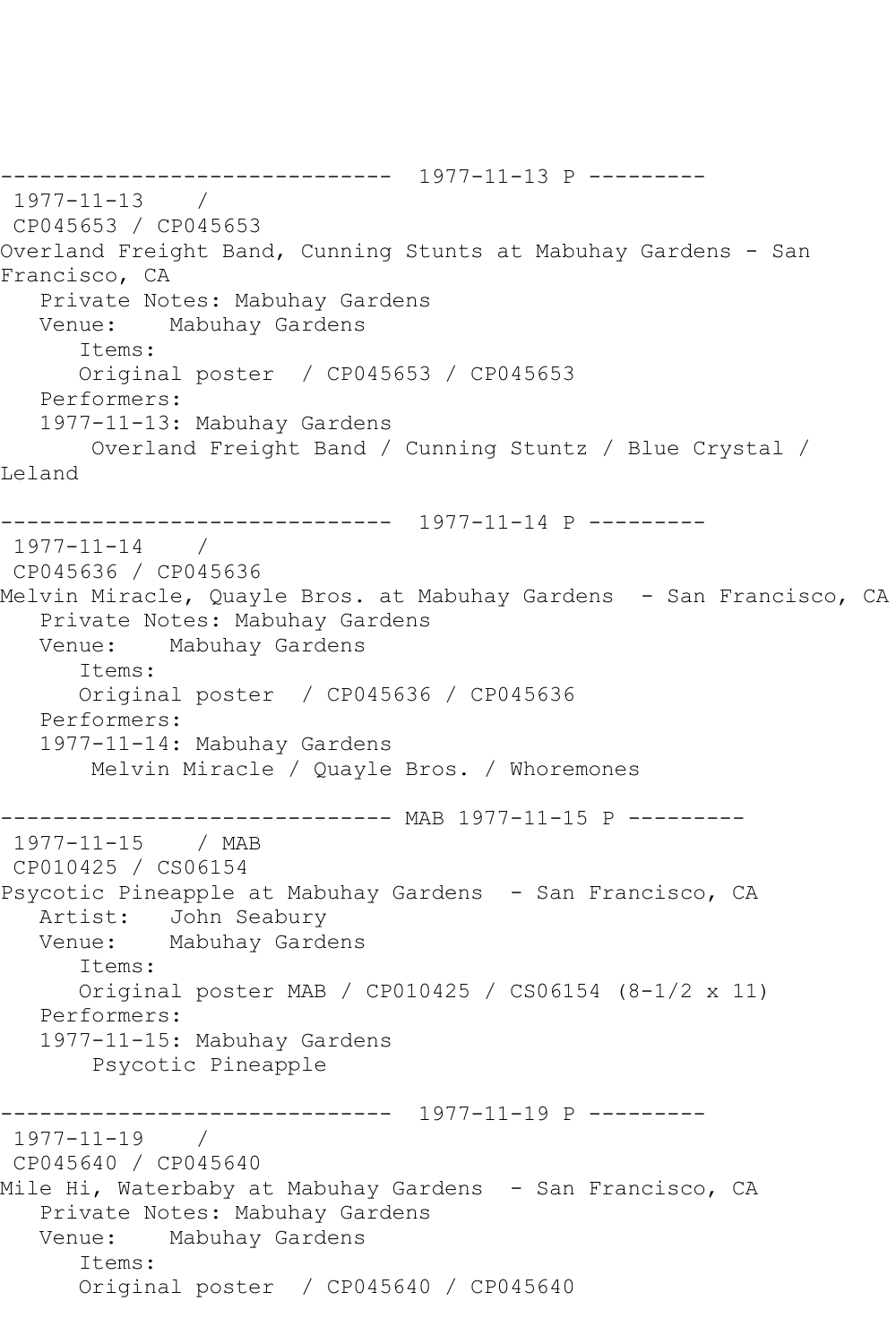Performers: 1977-11-19: Mabuhay Gardens Mile Hi / Waterbaby / Cross ------------------------------ MAB 1977-11-20 P-1 --------- 1977-11-20 / MAB CP008174 / CP03419 Razz Band, TP Pits at Mabuhay Gardens - San Francisco, CA Private Notes: Mabuhay Artist: Don Evenson Venue: Mabuhay Gardens Items: Original poster MAB Edition 1 / CP008174 / CP03419 Performers: 1977-11-20 1977-11-21: Mabuhay Gardens Razz Band / TP Pits / Scarab ------------------------------ 1977-11-20 P --------- 1977-11-20 / CP045613 / CP045613 Razz Band, TP Pits at Mabuhay Gardens - San Francisco, CA Private Notes: Mabuhay Gardens Venue: Mabuhay Gardens Items: Original poster / CP045613 / CP045613 Performers: 1977-11-20 1971-11-21: Mabuhay Gardens Razz Band / TP Pits / Scarab ------------------------------ MAB 1977-11-22 P-1 --------- 1977-11-22 / MAB CP008207 / CP03452 Avengers, Death and Venom at Mabuhay Gardens - San Francisco, CA Private Notes: Mabuhay Artist: Don Evenson Venue: Mabuhay Gardens Promoter: Dirksen-Miller Items: Original poster MAB Edition 1 / CP008207 / CP03452 MAB / CP000816 / 0832 Performers: 1977-11-22: Mabuhay Gardens Avengers / Death and Venom ------------------------------ 1977-11-22 P --------- 1977-11-22 / CP045647 / CP045647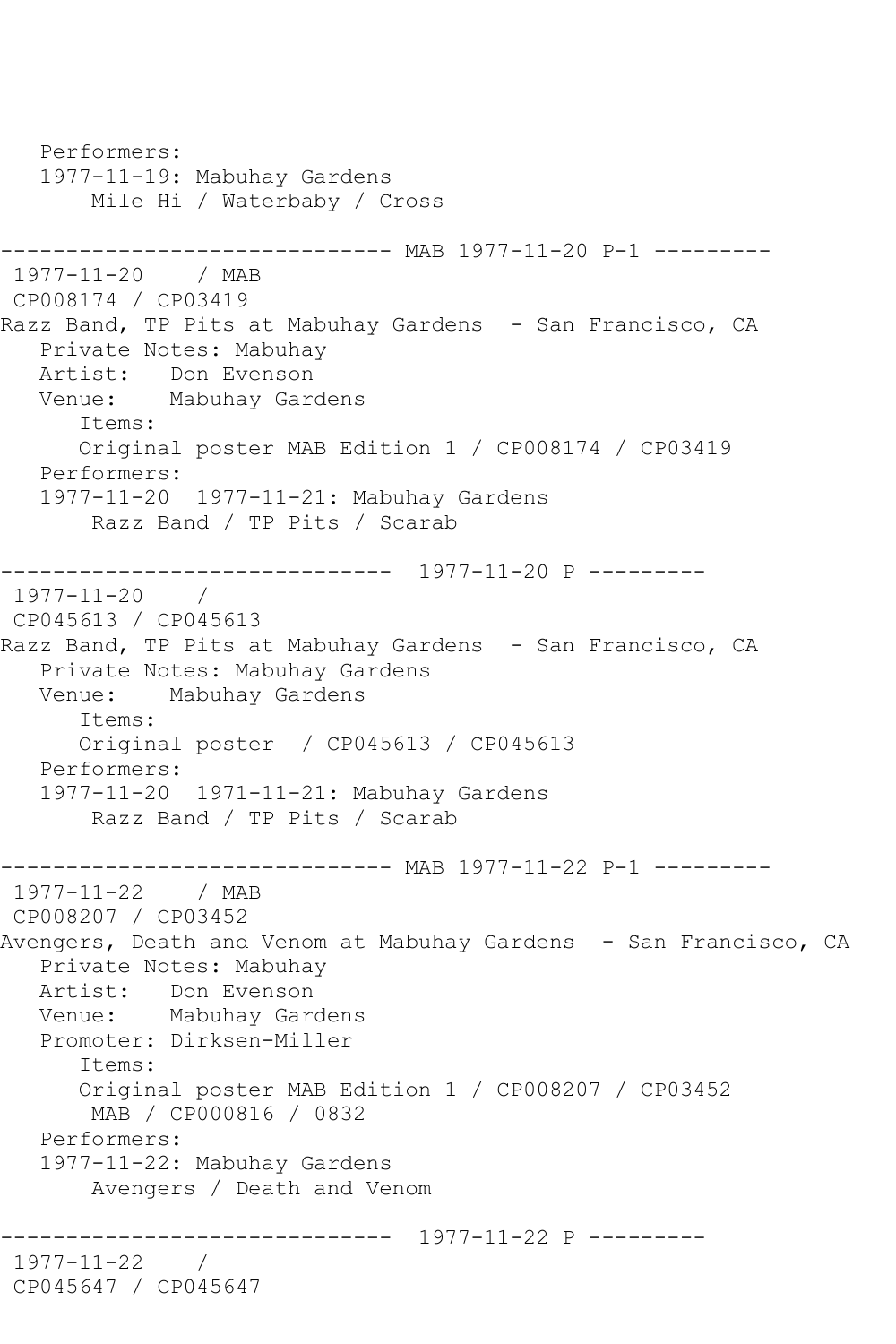Avengers, Death and Venom at Mabuhay Gardens - San Francisco, CA Private Notes: Mabuhay Gardens Venue: Mabuhay Gardens Items: Original poster / CP045647 / CP045647 Performers: 1977-11-22: Mabuhay Gardens Avengers / Death and Venom ------------------------------ MAB 1977-11-25 P-1 --------- 1977-11-25 / MAB CP008177 / CP03422 Kid Courage, Nelson Slater at Mabuhay Gardens - San Francisco, CA Private Notes: Mabuhay Artist: Don Evenson Venue: Mabuhay Gardens Items: Original poster MAB Edition 1 / CP008177 / CP03422 Performers: 1977-11-25: Mabuhay Gardens Kid Courage / Nelson Slater / Neon ------------------------------ 1977-11-25 P --------- 1977-11-25 / CP045631 / CP045631 Kid Courage, Nelson Slater at Mabuhay Gardens - San Francisco, CA Private Notes: Mabuhay Gardens Venue: Mabuhay Gardens Items: Original poster / CP045631 / CP045631 Performers: 1977-11-25: Mabuhay Gardens Kid Courage / Nelson Slater ---------- MAB 1977-11-26 P-1 ---------1977-11-26 / MAB CP008245 / CP03490 Hoi Polloi, Street Punks at Mabuhay Gardens - San Francisco, CA Private Notes: Mabuhay Artist: Don Evenson Venue: Mabuhay Gardens Items: Original poster MAB Edition 1 / CP008245 / CP03490 Performers: 1977-11-26: Mabuhay Gardens Hoi Polloi / Street Punks / Novak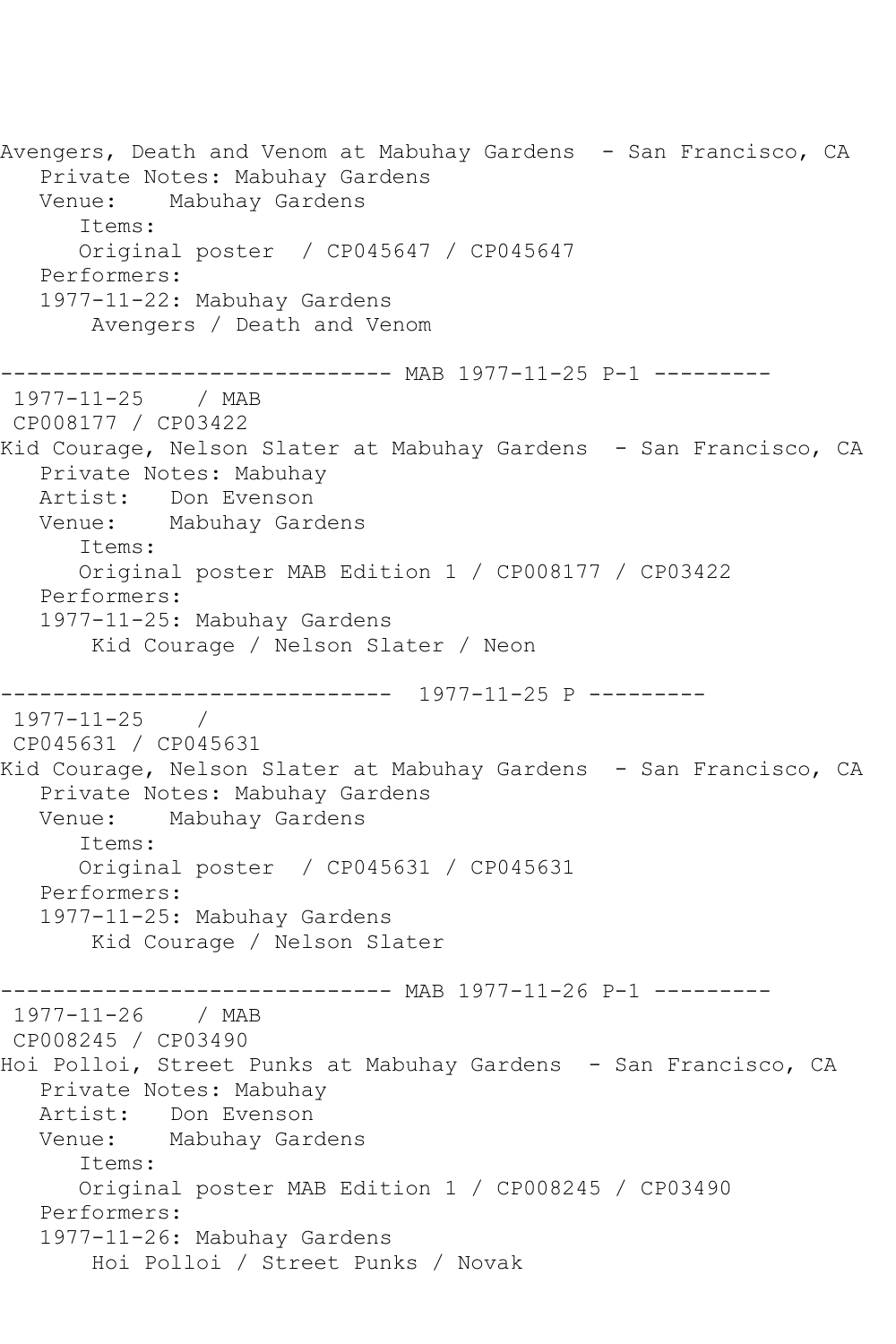------------------------------ MAB 1977-11-29 P-1 --------- 1977-11-29 / MAB CP008200 / CP03445 Mile Hi, Waterbaby at Mabuhay Gardens - San Francisco, CA Private Notes: Mabuhay<br>Artist: Don Evenson Don Evenson Venue: Mabuhay Gardens Items: Original poster MAB Edition 1 / CP008200 / CP03445 Performers: 1977-11-29: Mabuhay Gardens Mile Hi / Waterbaby / Cross ------------------------------ MAB 1977-11-29 P-1 --------- 1977-11-29 / MAB CP008199 / CP03444 Mile Hi, Nimbus at Mabuhay Gardens - San Francisco, CA Private Notes: Mabuhay Artist: Don Evenson Venue: Mabuhay Gardens Items: Original poster MAB Edition 1 / CP008199 / CP03444 Performers: 1977-11-29: Mabuhay Gardens Mile Hi / Nimbus ------------------------------ 1977-11-29 P ---------  $1977 - 11 - 29$ CP045639 / CP045639 Mile Hi, Nimbus at Mabuhay Gardens - San Francisco, CA Private Notes: Mabuhay Gardens Venue: Mabuhay Gardens Items: Original poster / CP045639 / CP045639 Performers: 1977-11-29: Mabuhay Gardens Mile Hi / Nimbus / Third Rail ------------------------------ MAB-5.122 1977-12-17 P-1 --------- 1977-12-17 / MAB 5.122 CP000807 / 0822 Crime, Dils at Mabuhay Gardens - San Francisco, CA Notes: This item appears in the Art of Rock book, plate no. 5.122 Artist: James Stark Venue: Mabuhay Gardens Promoter: Book: Art of Rock Items: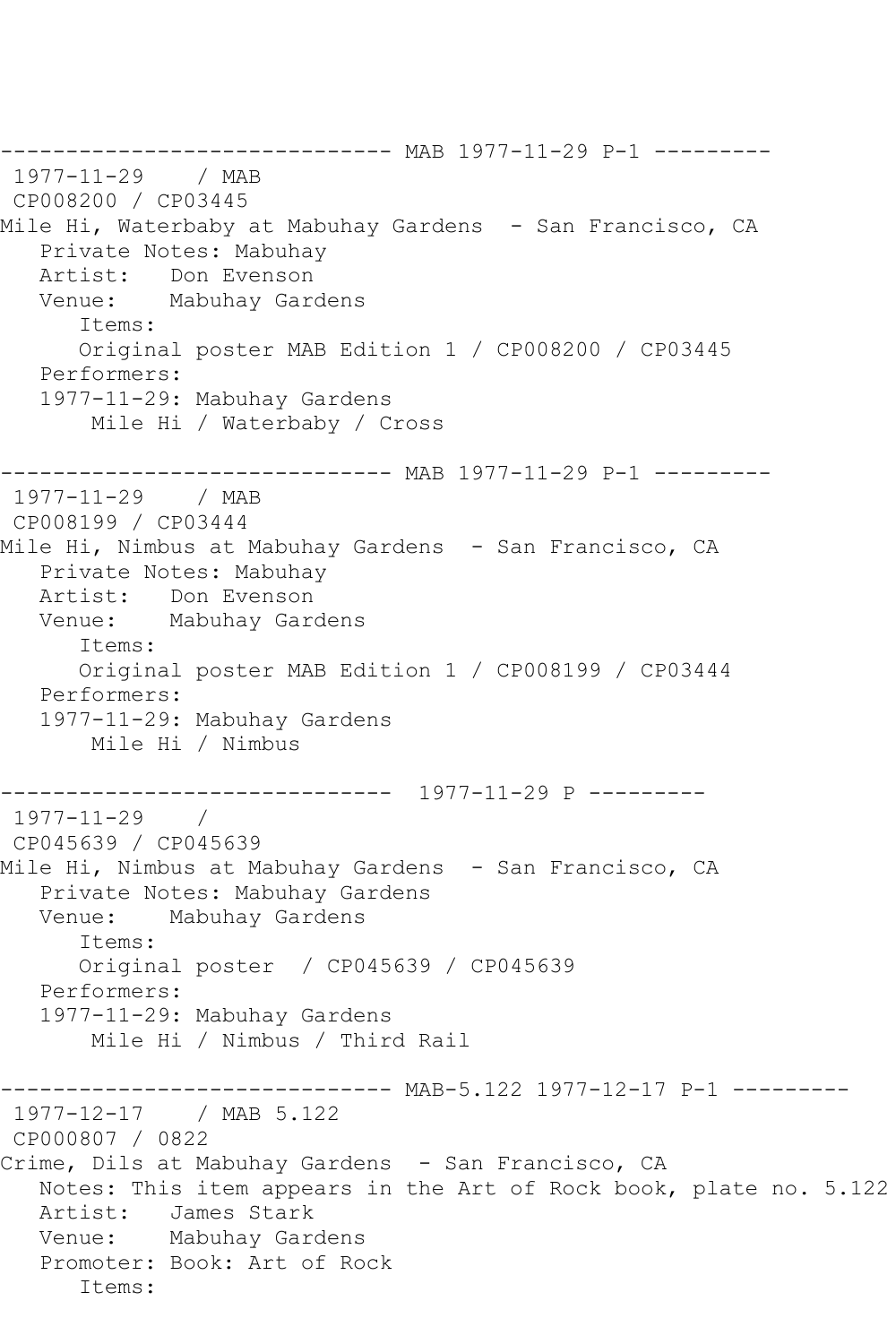Original poster MAB-5.122 Edition 1 / CP000807 / 0822 (11 x 17) AORPlate: 5.122 Performers: 1977-12-17 1977-12-18: Mabuhay Gardens Crime / Dils / UXA / UXA / Sex Pistols / Viceo Setup ------------------------------ MAB-5.133 1978-00-15 P-1 --------- 1978-00-15 / MAB 5.133 CP001521 / 1542 Dils, Crime at Mabuhay Gardens - San Francisco, CA Notes: This item appears in the Art of Rock book, plate no. 5.133 Artist: Jean Caffine Venue: Mabuhay Gardens Promoter: Book: Art of Rock Items: Original poster MAB-5.133 Edition 1 / CP001521 / 1542 AORPlate: 5.133 Performers: 1978-00-15 1978-00-16: Mabuhay Gardens Dils / Crime --------------- MAB 1978-01-17 P-1 ---------1978-01-17 / MAB CP008171 / CP03416 Novak, Nuclear Valdez at Mabuhay Gardens - San Francisco, CA Private Notes: Mabuhay Artist: Don Evenson Venue: Mabuhay Gardens Items: Original poster MAB Edition 1 / CP008171 / CP03416 Performers: 1978-01-17: Mabuhay Gardens Novak / Nuclear Valdez / Negative Trend ------------------------------ 1978-01-17 P --------- 1978-01-17 / CP045610 / CP045610 Novak, Nuclear Valdez at Mabuhay Gardens - San Francisco, CA Private Notes: Mabuhay Gardens Venue: Mabuhay Gardens Items: Original poster / CP045610 / CP045610 Performers: 1978-01-17: Mabuhay Gardens Novak / Nuclear Valdez / Negative Trend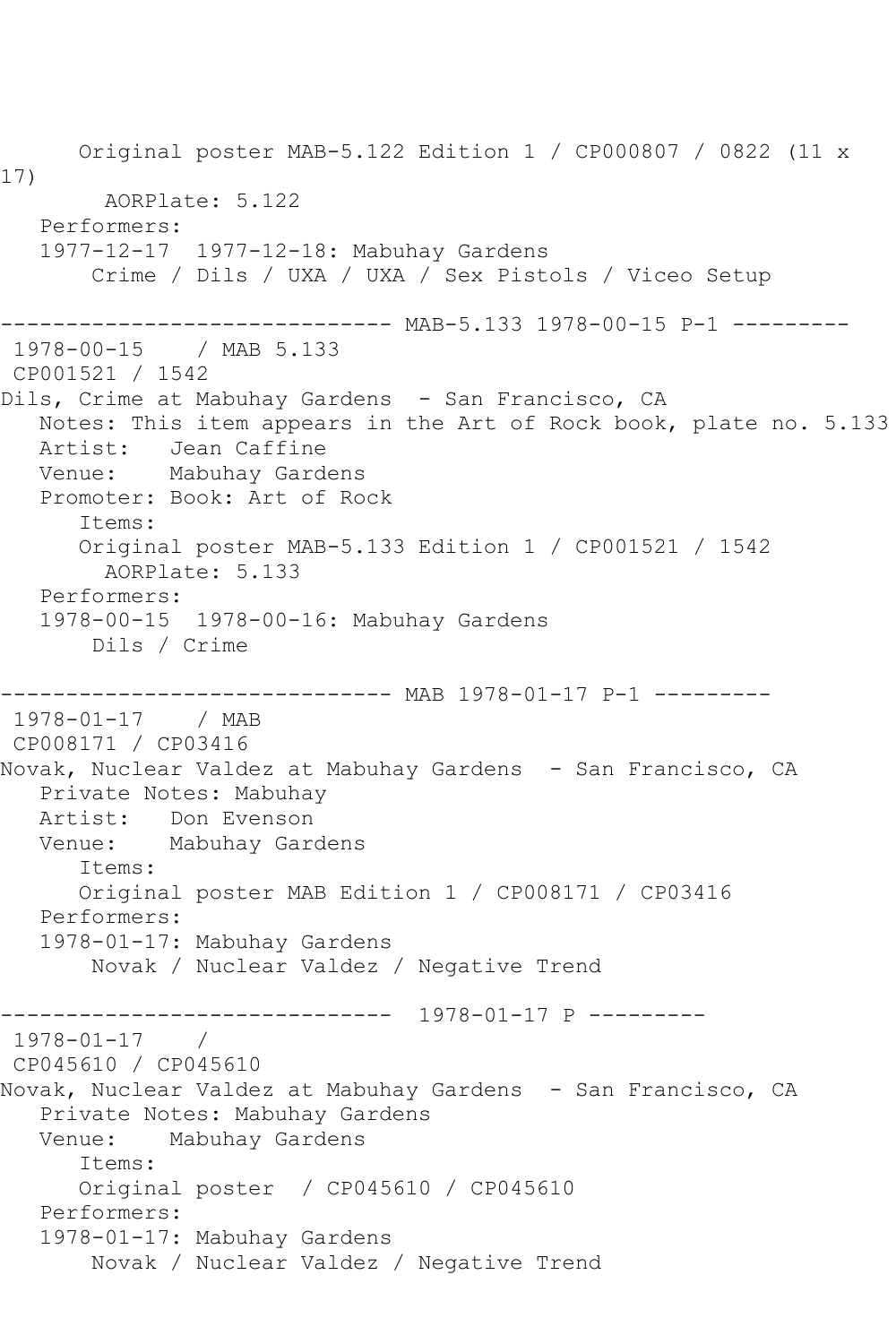------------------------------ MAB-5.139 1978-01-28 P-1 --------- 1978-01-28 / MAB 5.139 CP001518 / 1539 Avengers, Dils at Mabuhay Gardens - San Francisco, CA Notes: This item appears in the Art of Rock book, plate no. 5.139 Venue: Mabuhay Gardens Promoter: Book: Art of Rock Items: Original poster MAB-5.139 Edition 1 / CP001518 / 1539 AORPlate: 5.139 Performers: 1978-01-28 1978-01-29: Mabuhay Gardens Avengers / Dils / Negative Trend ------------------------------ MAB 1978-02-15 P-1 --------- 1978-02-15 / MAB CP000424 / 0428 Novak, Freestone at Mabuhay Gardens - San Francisco, CA Venue: Mabuhay Gardens Promoter: Dirksen-Miller Items: Original poster MAB Edition 1 / CP000424 / 0428 Performers: 1978-02-15: Mabuhay Gardens Novak / Freestone / Names ------------------------------ MAB-5.088 1978-03-01 P-1 --------- 1978-03-01 / MAB 5.088 CP001965 / 1987 Beans at Mabuhay Gardens - San Francisco, CA Notes: This item appears in the Art of Rock book, plate no. 5.088 Artist: Edward Bachmann Venue: Mabuhay Gardens Promoter: Book: Art of Rock Items: Original poster MAB-5.088 Edition 1 / CP001965 / 1987 AORPlate: 5.088 Performers: 1978-03-01: Mabuhay Gardens Beans ------------------------------ MAB-5.134 1978-03-12 P-1 --------- 1978-03-12 / MAB 5.134 CP000826 / 0842 Dils at Mabuhay Gardens - San Francisco, CA Notes: This item appears in the Art of Rock book, plate no. 5.134 Artist: Penelope Houston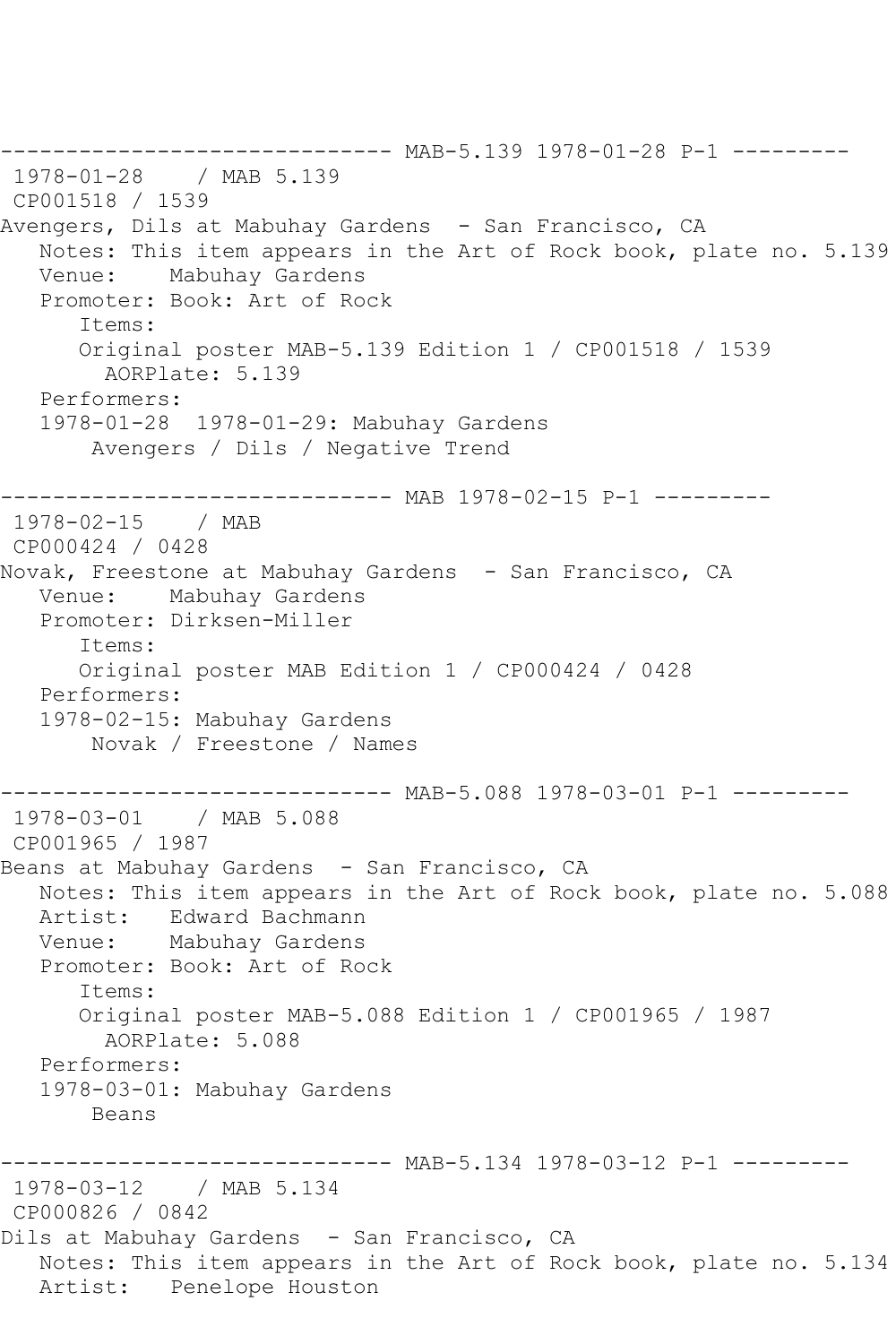Venue: Mabuhay Gardens Promoter: Book: Art of Rock Items: Original poster MAB-5.134 Edition 1 / CP000826 / 0842 AORPlate: 5.134 Performers: 1978-03-12: Mabuhay Gardens Dils ------------------------------ MAB 1978-03-17 P --------- 1978-03-17 / MAB CP010443 / CS06172 Psycotic Pineapple, Lucky Stiffs at Mabuhay Gardens - San Francisco, CA Artist: John Seabury Venue: Mabuhay Gardens Items: Original poster MAB / CP010443 / CS06172 (8-1/2 x 11) Performers: 1978-03-17: Mabuhay Gardens Psycotic Pineapple / Lucky Stiffs / Fast Floyd ------------------------------ MAB-5.073 1978-04-08 P-1 --------- 1978-04-08 / MAB 5.073 CP000425 / 0429 Vom, Nuclear Valdez at Mabuhay Gardens - San Francisco, CA Notes: This item appears in the Art of Rock book, plate no. 5.073 Venue: Mabuhay Gardens Promoter: Dirksen-Miller Items: Original poster MAB-5.073 Edition 1 / CP000425 / 0429 AORPlate: 5.073 Performers: 1978-04-08 1978-04-09: Mabuhay Gardens Vom / Nuclear Valdez / Ozzie / Sleepers / DV8 ------------------------------ MAB 1978-05-26 P-1 --------- 1978-05-26 / MAB CP000774 / 0789 Nuns, Sex Pistols at Mabuhay Gardens - San Francisco, CA Artist: Jocoy Venue: Mabuhay Gardens Items: Original poster MAB Edition 1 / CP000774 / 0789 (23 x 17-1/2) Performers: 1978-05-26 1978-05-27: Mabuhay Gardens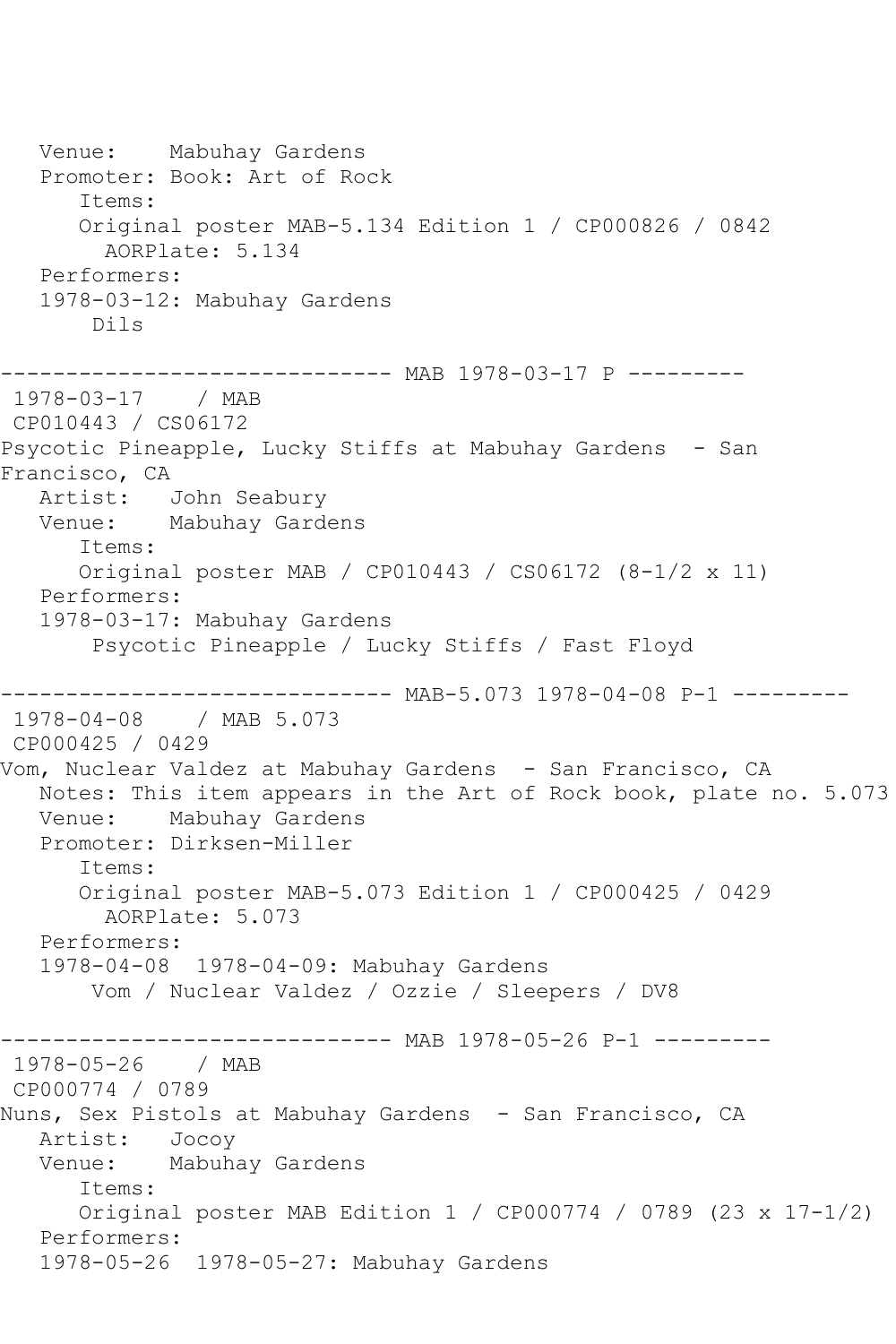Nuns / Sex Pistols / Nuns / Clash / Slits / Generation X / Johnny Thunders / Heartbreakers / Wayne County ------------------------------ MAB 1978-05-27 P-1 --------- 1978-05-27 / MAB CP002103 / 2094 Devo at Mabuhay Gardens - San Francisco, CA Venue: Mabuhay Gardens Items: Original poster MAB Edition 1 / CP002103 / 2094 Performers: 1978-05-27: Mabuhay Gardens Devo ------------------------------ MAB 1978-06-14 P --------- 1978-06-14 / MAB CP010434 / CS06163 Psycotic Pineapple at Mabuhay Gardens - San Francisco, CA Artist: John Seabury<br>Venue: Mabuhav Gard Mabuhay Gardens Items: Original poster MAB / CP010434 / CS06163 (8-1/2 x 11) Performers: 1978-06-14: Mabuhay Gardens ------------------------------ MAB 1978-06-21 P-1 --------- 1978-06-21 / MAB CP001647 / 1670 Psycotic Pineapple, Magister Ludi at Mabuhay Gardens - San Francisco, CA<br>Artist: John Seabury Venue: Mabuhay Gardens Promoter: Dirksen-Miller Items: Original poster MAB Edition 1 / CP001647 / 1670 (11 x 8-1/2) Performers: 1978-06-21: Mabuhay Gardens Psycotic Pineapple / Magister Ludi / Lucky Stiffs ------------ MAB 1978-06-24 P-1 ---------1978-06-24 / MAB CP000804 / 0819 Crime at Mabuhay Gardens - San Francisco, CA Notes: Bad Dream Image Artist: James Stark Venue: Mabuhay Gardens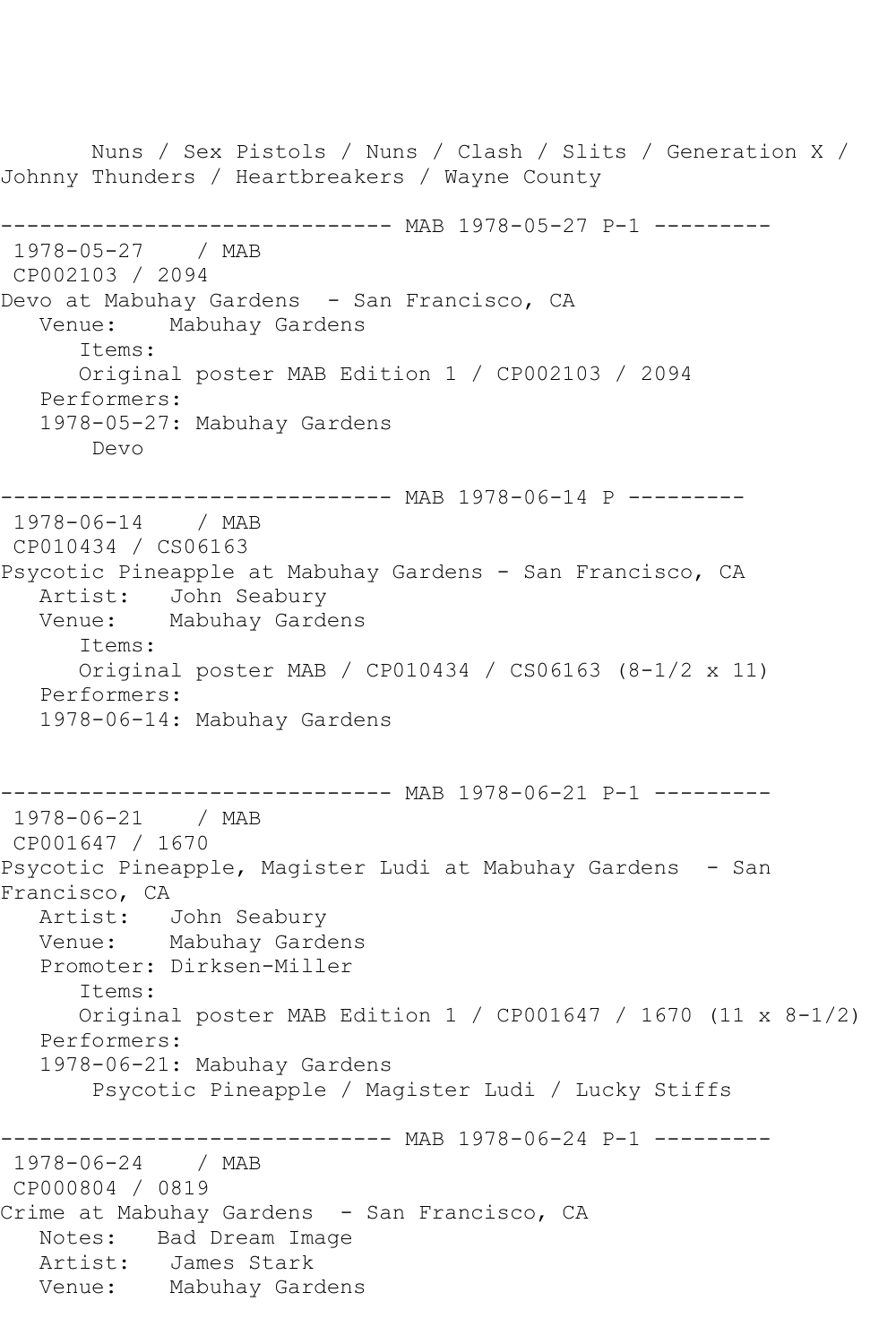Promoter: Dirksen-Miller Items: Original poster MAB Edition 1 / CP000804 / 0819 (11 x 17) Performers: 1978-06-24: Mabuhay Gardens Crime ------------------------------ MAB-5.072 1978-07-16 P-1 --------- 1978-07-16 / MAB 5.072 CP000426 / 0430 Screamers, Middleclass at Mabuhay Gardens - San Francisco, CA Notes: This item appears in the Art of Rock book, plate no. 5.072 Venue: Mabuhay Gardens Promoter: Dirksen-Miller Items: Original poster MAB-5.072 Edition 1 / CP000426 / 0430 AORPlate: 5.072 Performers: 1978-07-16: Mabuhay Gardens Screamers / Middleclass / Snot Puppies ----- MAB-5.085 1978-07-25 P-1 ---------1978-07-25 / MAB 5.085 CP001641 / 1664 Voice Farm, Pink Section at Mabuhay Gardens - San Francisco, CA Notes: This item appears in the Art of Rock book, plate no. 5.085 Event: Voice of the Voiceless Venue: Mabuhay Gardens Promoter: Book: Art of Rock Items: Original poster MAB-5.085 Edition 1 / CP001641 / 1664 AORPlate: 5.085 Performers: 1978-07-25: Mabuhay Gardens Voice Farm / Pink Section / B-People ------------------------------ MAB-5.135 1978-08-05 P-1 --------- 1978-08-05 / MAB 5.135 CP002100 / 2091 Dils at Mabuhay Gardens - San Francisco, CA Notes: This item appears in the Art of Rock book, plate no. 5.135 Venue: Mabuhay Gardens Promoter: Book: Art of Rock Items: Original poster MAB-5.135 Edition 1 / CP002100 / 2091 AORPlate: 5.135 Performers: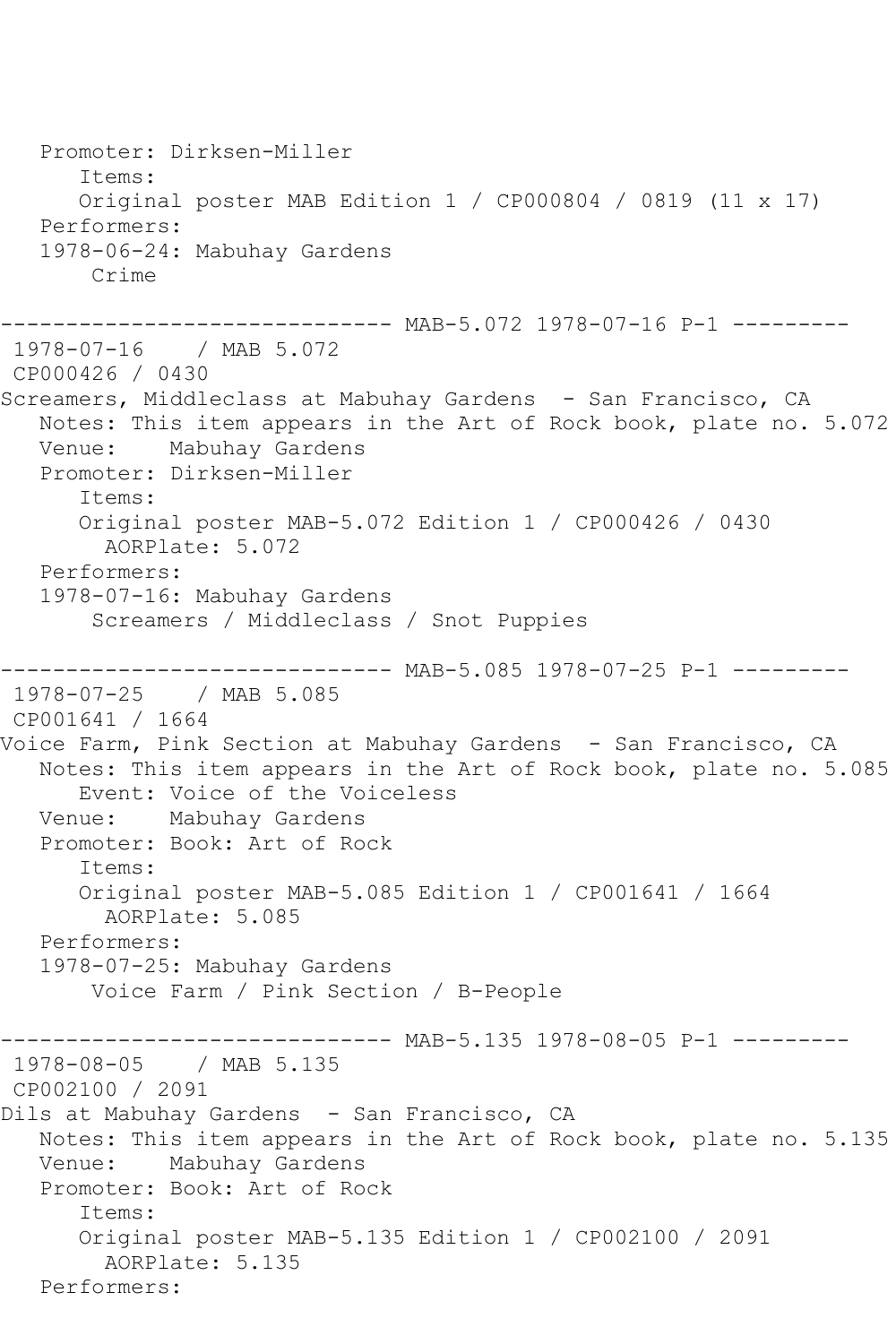1978-08-05: Mabuhay Gardens Dils ------------------------------ MAB-5.136 1978-08-25 P-1 --------- 1978-08-25 / MAB 5.136 CP000422 / 0426 Avengers, X Ray Ted at Mabuhay Gardens - San Francisco, CA Notes: This item appears in the Art of Rock book, plate no. 5.136 Artist: Penelope Houston Venue: Mabuhay Gardens Promoter: Dirksen-Miller Items: Original poster MAB-5.136 Edition 1 / CP000422 / 0426 AORPlate: 5.136 Performers: 1978-08-25: Mabuhay Gardens Avengers / X-Ray Ted / Street Punks ------------------------------ MAB 1978-09-04 P-1 --------- 1978-09-04 / MAB CP000536 / 0541 Dils, Mutants at Mabuhay Gardens - San Francisco, CA Notes: Benefit for N&W Railway Strikers Benefit: Labor Day Benefit for the Norfolk & W estern Railway Strikers Event: There is Moonlight and the Locomotives are Returning from the Sea Venue: Mabuhay Gardens Items: Original poster MAB Edition 1 / CP000536 / 0541 (16 x 10-1/2) Performers: 1978-09-04: Mabuhay Gardens Dils / Mutants / Dead Kennedys ----- MAB-5.084 1978-10-24 P-1 ---------1978-10-24 / MAB 5.084 CP008202 / CP03447 X Ray Ted, Skin and the Natives at Mabuhay Gardens - San Francisco, CA Notes: This item appears in the Art of Rock book, plate no. 5.084 Private Notes: AOR 5.084 Mabuhay \* Venue: Mabuhay Gardens Promoter: Dirksen-Miller Items: Original poster MAB-5.084 Edition 1 / CP008202 / CP03447 AORPlate: 5.084 MAB-5.084 / CP002107 / 2099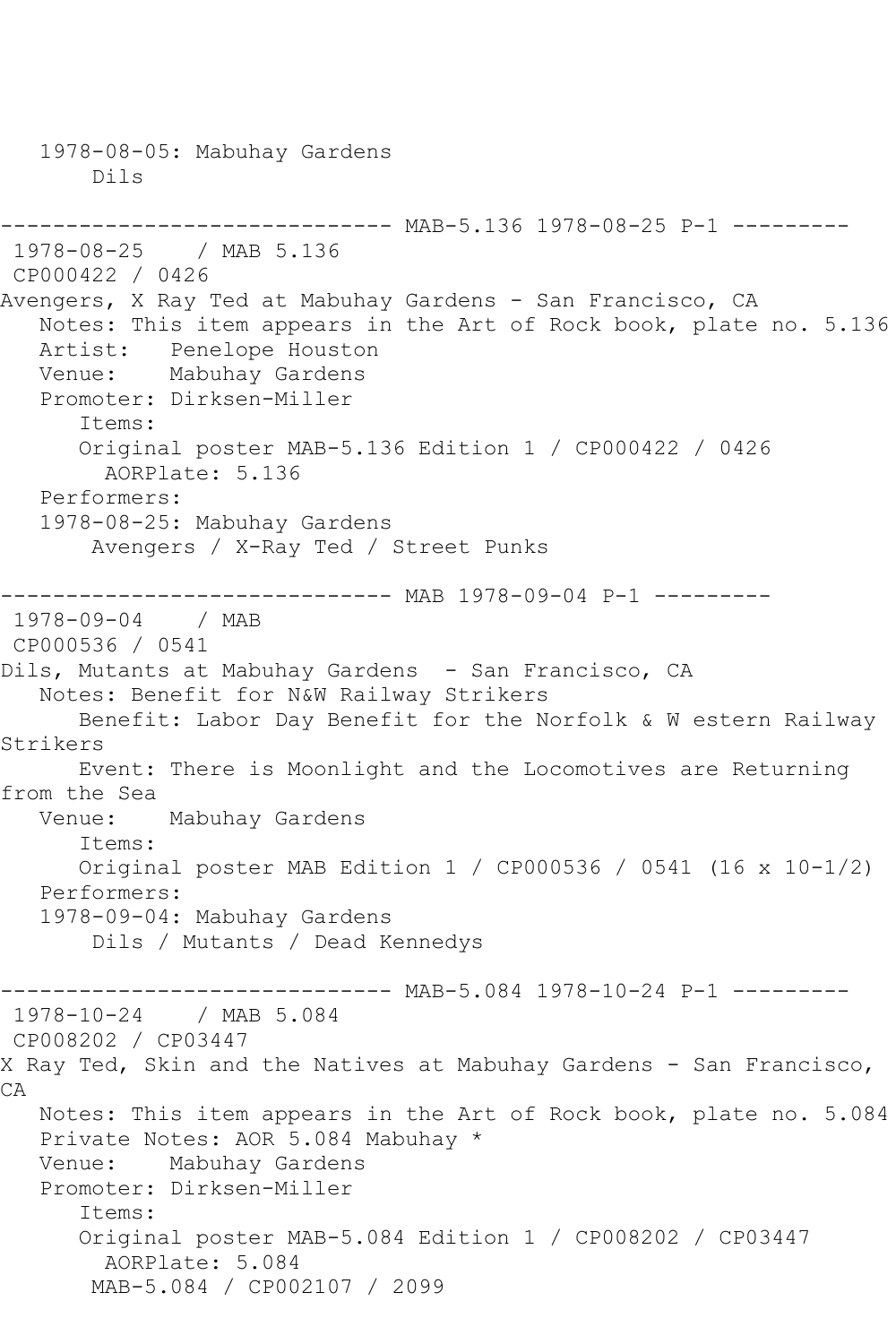AORPlate: 5.084 Performers: 1978-10-24: Mabuhay Gardens X-Ray Ted / Skin and the Natives ------------------------------ 1978-10-24 P --------- 1978-10-24 / CP045642 / CP045642 X-Ray ted, Skin Natives at Mabuhay Gardens - San Francisco, CA Private Notes: Mabuhay Gardens Mabuhay Gardens Items: Original poster / CP045642 / CP045642 Performers: 1978-10-24: Mabuhay Gardens X-Ray Ted / Skin Natives ------------------------------ MAB 1978-10-31 P-1 --------- 1978-10-31 / MAB CP000802 / 0817 Crime, Pearl Harbor at Mabuhay Gardens - San Francisco, CA Notes: Bad Dream Image Artist: James Stark Venue: Mabuhay Gardens Promoter: Dirksen-Miller Items: Original poster MAB Edition 1 / CP000802 / 0817 (11 x 17) Performers: 1978-10-31: Mabuhay Gardens Crime / Pearl Harbor -------------- MAB-5.137 1978-11-22 P-1 ---------1978-11-22 / MAB 5.137 CP000819 / 0835 Avengers, Liars at Mabuhay Gardens - San Francisco, CA Notes: This item appears in the Art of Rock book, plate no. 5.137 Artist: Don Evenson Venue: Mabuhay Gardens Promoter: Book: Art of Rock Items: Original poster MAB-5.137 Edition 1 / CP000819 / 0835 AORPlate: 5.137 Performers: 1978-11-22: Mabuhay Gardens Avengers / Liars / Mutants -------- MAB-5.082 1978-12-07 P-1 ---------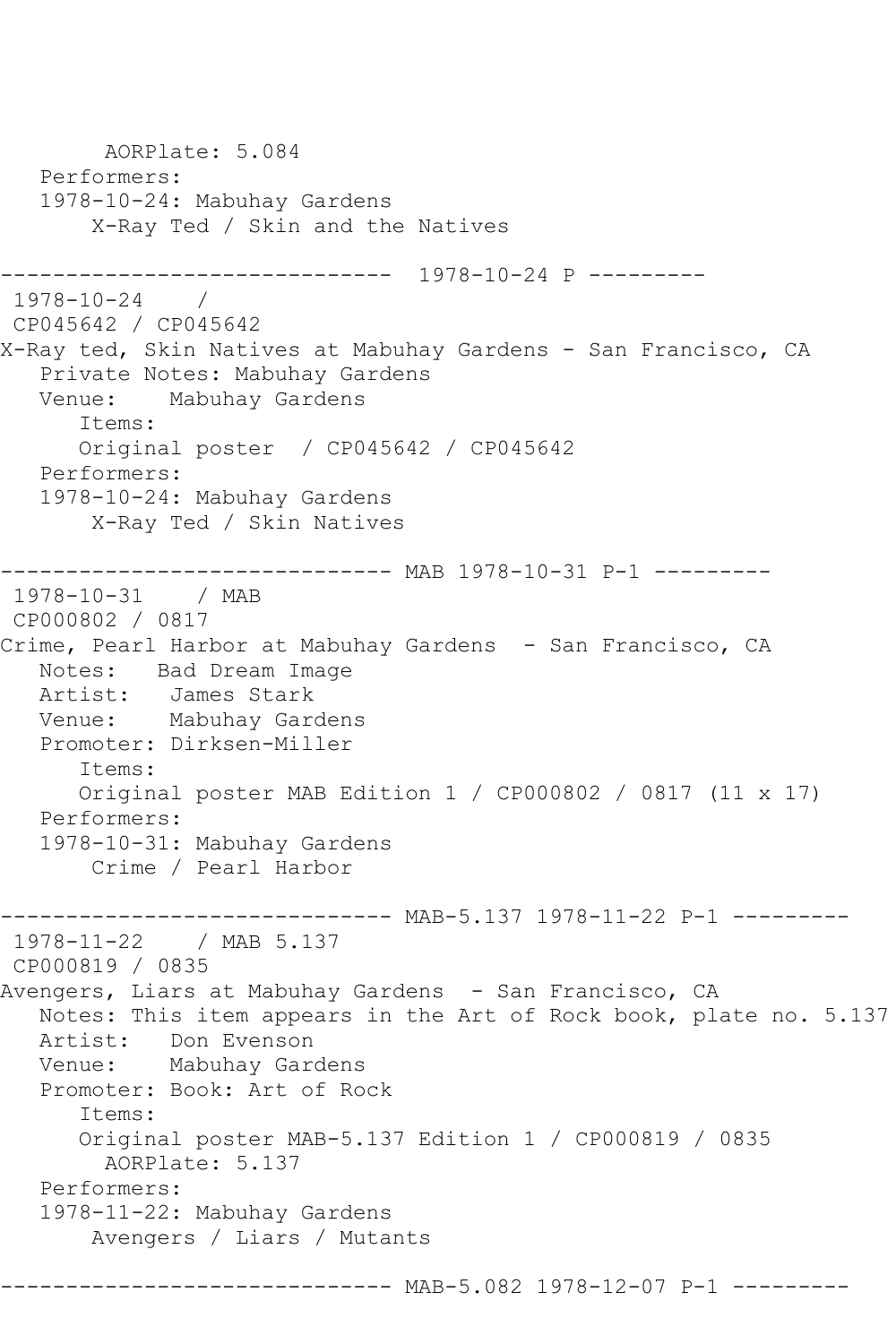1978-12-07 / MAB 5.082 CP000829 / 0845 Crime, Avengers at Mabuhay Gardens - San Francisco, CA Notes: This item appears in the Art of Rock book, plate no. 5.082 Event: Destroy Parter Pearl Harbor Day Mabuhay Gardens Promoter: Book: Art of Rock Items: Original poster MAB-5.082 Edition 1 / CP000829 / 0845 AORPlate: 5.082 Performers: 1978-12-07: Mabuhay Gardens Crime / Avengers / Bruce Conner Films ------------------------------ MAB-5.128 1979-02-02 P-1 --------- 1979-02-02 / MAB 5.128 CP000810 / 0825 Crime, Vktms at Mabuhay Gardens - San Francisco, CA Notes: This item appears in the Art of Rock book, plate no. 5.128 Artist: James Stark Venue: Mabuhay Gardens Promoter: Book: Art of Rock Items: Original poster MAB-5.128 Edition 1 / CP000810 / 0825 (14 x 11) AORPlate: 5.128 Performers: 1979-02-02: Mabuhay Gardens Crime / Vktms / Situations ------------------------------ MAB 1979-02-07 P-1 --------- 1979-02-07 / MAB CP008168 / CP03413 Novak, Runz at Mabuhay Gardens - San Francisco, CA Private Notes: Mabuhay Venue: Mabuhay Gardens Items: Original poster MAB Edition 1 / CP008168 / CP03413 Performers: 1979-02-07: Mabuhay Gardens Novak / Runz ------------------------------ 1979-02-07 P --------- 1979-02-07 / CP045607 / CP045607 Novak, Runz at Mabuhay Gardens - San Francisco, CA Private Notes: Mabuhay Gardens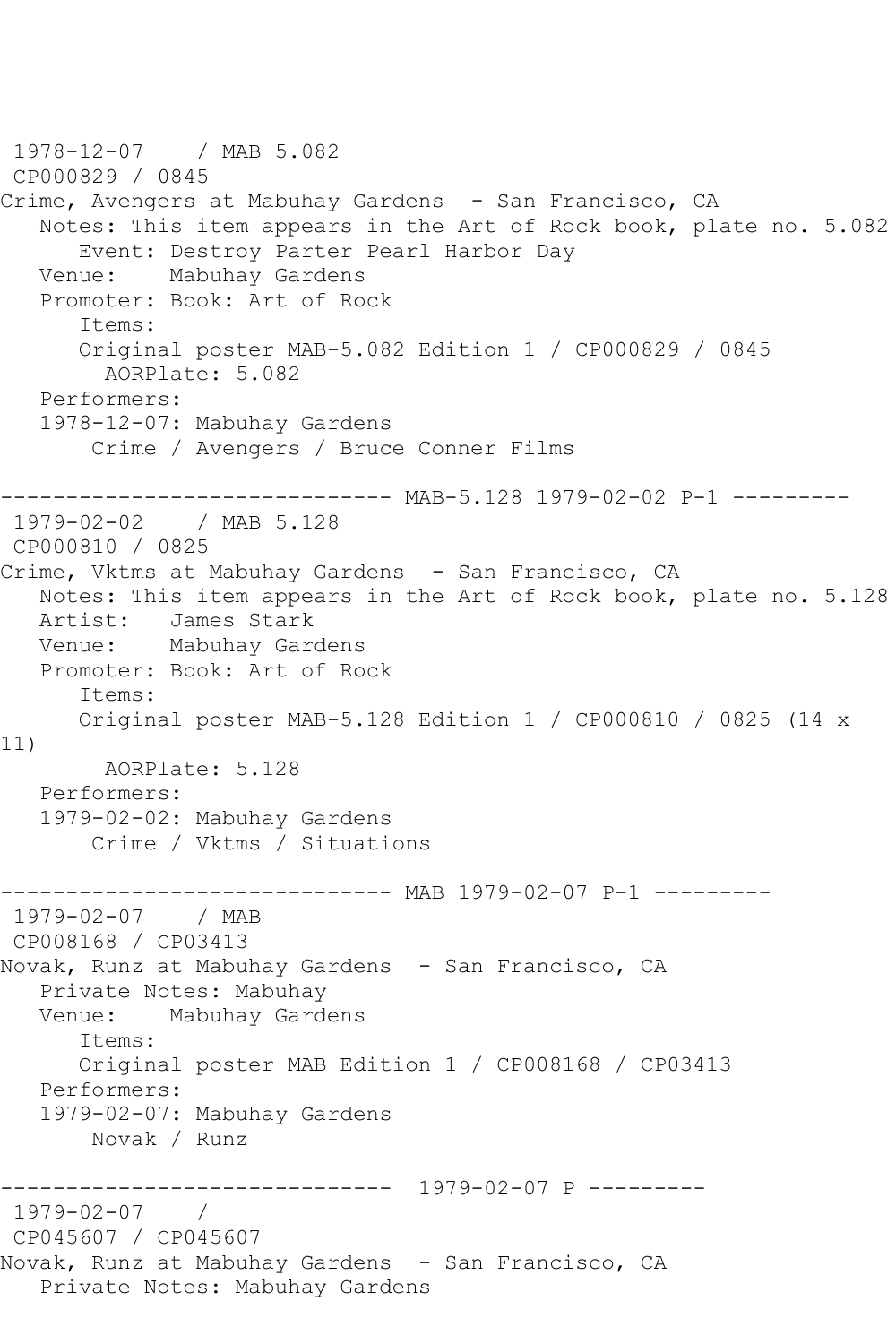Venue: Mabuhay Gardens Items: Original poster / CP045607 / CP045607 Performers: 1979-02-07: Mabuhay Gardens Novak / Runz ------------------------------ MAB-5.077 1979-03-31 P-1 --------- 1979-03-31 / MAB 5.077 CP000430 / 0434 Dictators, Nuns at Mabuhay Gardens - San Francisco, CA Notes: This item appears in the Art of Rock book, plate no. 5.077 Venue: Mabuhay Gardens Promoter: Psyclone Items: Original poster MAB-5.077 Edition 1 / CP000430 / 0434 AORPlate: 5.077 Performers: 1979-03-31: Mabuhay Gardens Dictators / Nuns ----- MAB-5.124 1979-05-12 P-1 ---------1979-05-12 / MAB 5.124 CP000805 / 0820 Crime, Mutants at Mabuhay Gardens - San Francisco, CA Notes: Bad Dream Image This item appears in the Art of Rock book, plate no. 5.124 Artist: James Stark Venue: Mabuhay Gardens Promoter: Book: Art of Rock Items: Original poster MAB-5.124 Edition 1 / CP000805 / 0820 (11 x 17) AORPlate: 5.124 Performers: 1979-05-12: Mabuhay Gardens Crime / Mutants ------------------------------ MAB-5.029 1979-06-16 P-1 --------- 1979-06-16 / MAB 5.029 CP001570 / 1591 SVT, Eye Protection at Mabuhay Gardens - San Francisco, CA Notes: Artbreakers This item appears in the Art of Rock book, plate no. 5.029 Artist: Richard Stutting Venue: Mabuhay Gardens Promoter: Book: Art of Rock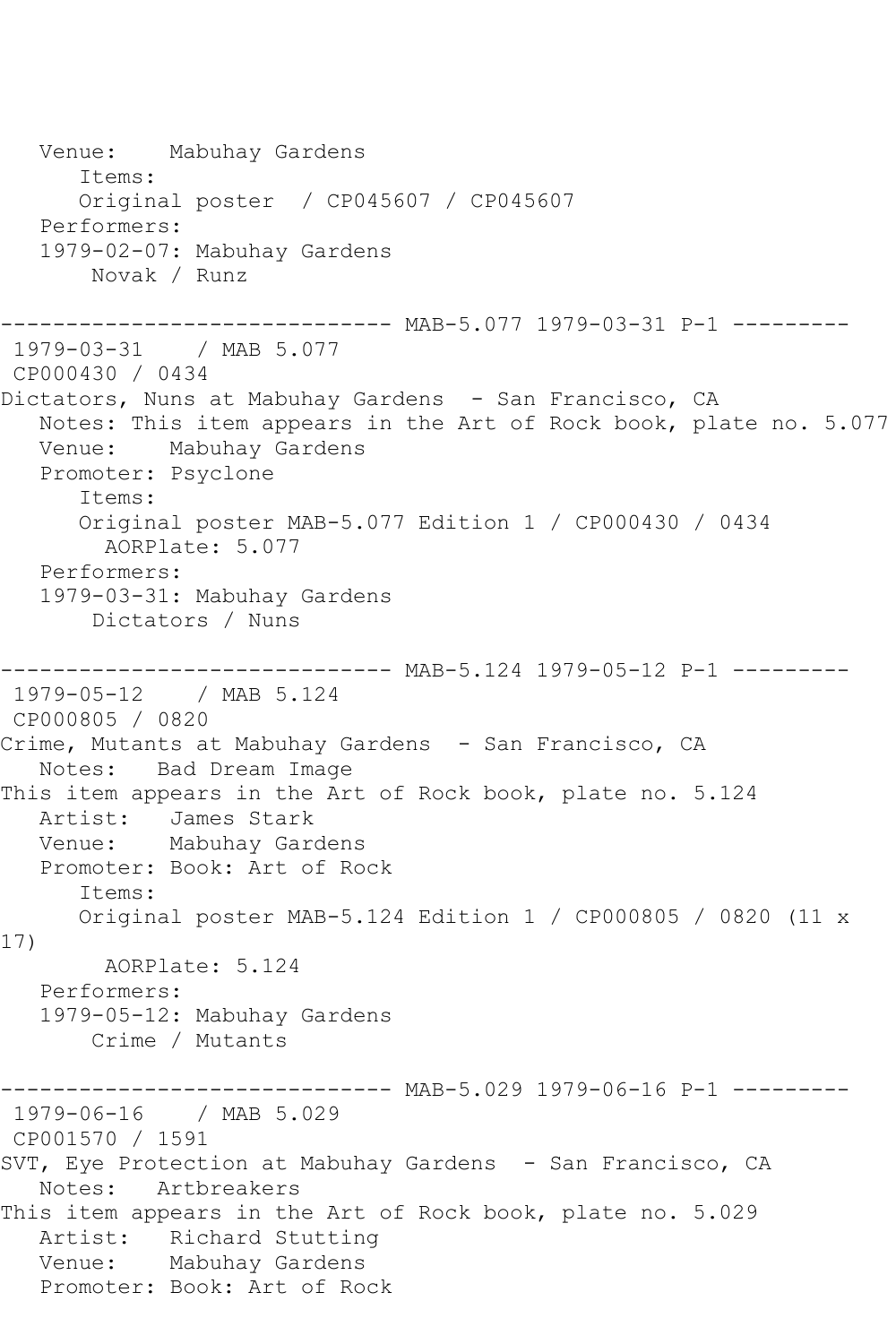Items: Original poster MAB-5.029 Edition 1 / CP001570 / 1591 (11 x 17) AORPlate: 5.029 Performers: 1979-06-16: Mabuhay Gardens SVT / Eye Protection ------------ MAB-5.056 1979-07-24 P-1 ---------1979-07-24 / MAB 5.056 CP002981 / 2937 Dead Kennedys, Rotters at Mabuhay Gardens - San Francisco, CA Notes: This item appears in the Art of Rock book, plate no. 5.056 Series: 2nd Annual Artist: Peter Thorpe Venue: Mabuhay Gardens Promoter: KSAN Items: Original poster MAB-5.056 Edition 1 / CP002981 / 2937 AORPlate: 5.056 Performers: 1979-07-24: Mabuhay Gardens Dead Kennedys / Rotters / Vip's / Punts ------------------------------ MAB-5.074 1979-08-10 P-1 --------- 1979-08-10 / MAB 5.074 CP002099 / 2090 Mutants, Fleshapoids at Mabuhay Gardens - San Francisco, CA Notes: This item appears in the Art of Rock book, plate no. 5.074 Venue: Mabuhay Gardens Promoter: Dirksen-Miller Items: Original poster MAB-5.074 Edition 1 / CP002099 / 2090 AORPlate: 5.074 Performers: 1979-08-10: Mabuhay Gardens Mutants / Fleshapoids / T.B.A. --------------- MAB-5.080 1979-08-25 P-1 ---------1979-08-25 / MAB 5.080 CP003264 / A5 80 Offs at Mabuhay Gardens - San Francisco, CA Notes: This item appears in the Art of Rock book, plate no. 5.080 Venue: Mabuhay Gardens Promoter: Book: Art of Rock Items: Original poster MAB-5.080 Edition 1 / CP003264 / A5 80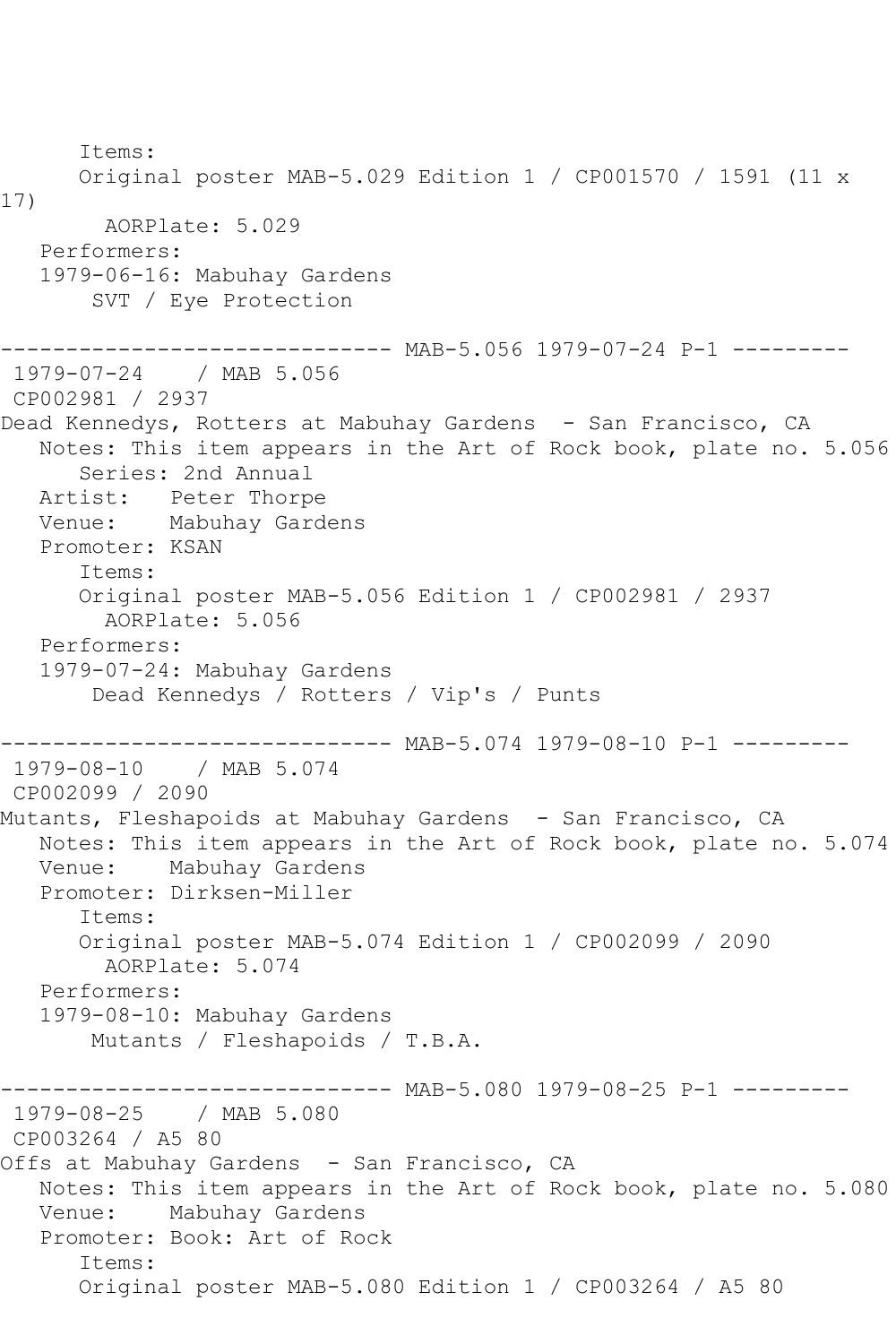```
 AORPlate: 5.080 
        MAB-5.080 / NONE / 80
        AORPlate: 5.080 
   Performers:
   1979-08-25: Mabuhay Gardens
       Offs
------------------------------ MAB 1979-08-30 P-1 ---------
1979-08-30 / MAB
CP002104 / 2095
Noh Mercy, Los Microwaves at Mabuhay Gardens - San Francisco, CA
   Venue: Mabuhay Gardens
       Items:
       Original poster MAB Edition 1 / CP002104 / 2095
   Performers:
   1979-08-30: Mabuhay Gardens
        Noh Mercy / Los Microwaves / Program
                -------------- MAB-5.054 1979-09-07 P-1 ---------
1979-09-07 / MAB 5.054
CP002110 / 2101
Altar Boys, Plugz at Mabuhay Gardens - San Francisco, CA
   Notes: This item appears in the Art of Rock book, plate no. 5.054
   Venue: Mabuhay Gardens
   Promoter: Book: Art of Rock
       Items:
       Original poster MAB-5.054 Edition 1 / CP002110 / 2101
        AORPlate: 5.054 
   Performers:
   1979-09-07: Mabuhay Gardens
        Altar Boys / Plugz / Mutants
------------------------------ MAB 1979-09-27 P ---------
1979-09-27 / MAB 
CP010440 / CS06169
Psycotic Pineapple, Symptoms at Mabuhay Gardens - San Francisco, CA
   Artist: John Seabury
   Venue: Mabuhay Gardens
      Items:
       Original poster MAB / CP010440 / CS06169 (8-1/2 x 11)
   Performers:
   1979-09-27: Mabuhay Gardens
        Psycotic Pineapple / Symptoms / Secret Service / Surface 
Music
          ------------------------------ MAB 1979-09-29 P-1 ---------
1979-09-29 / MAB
```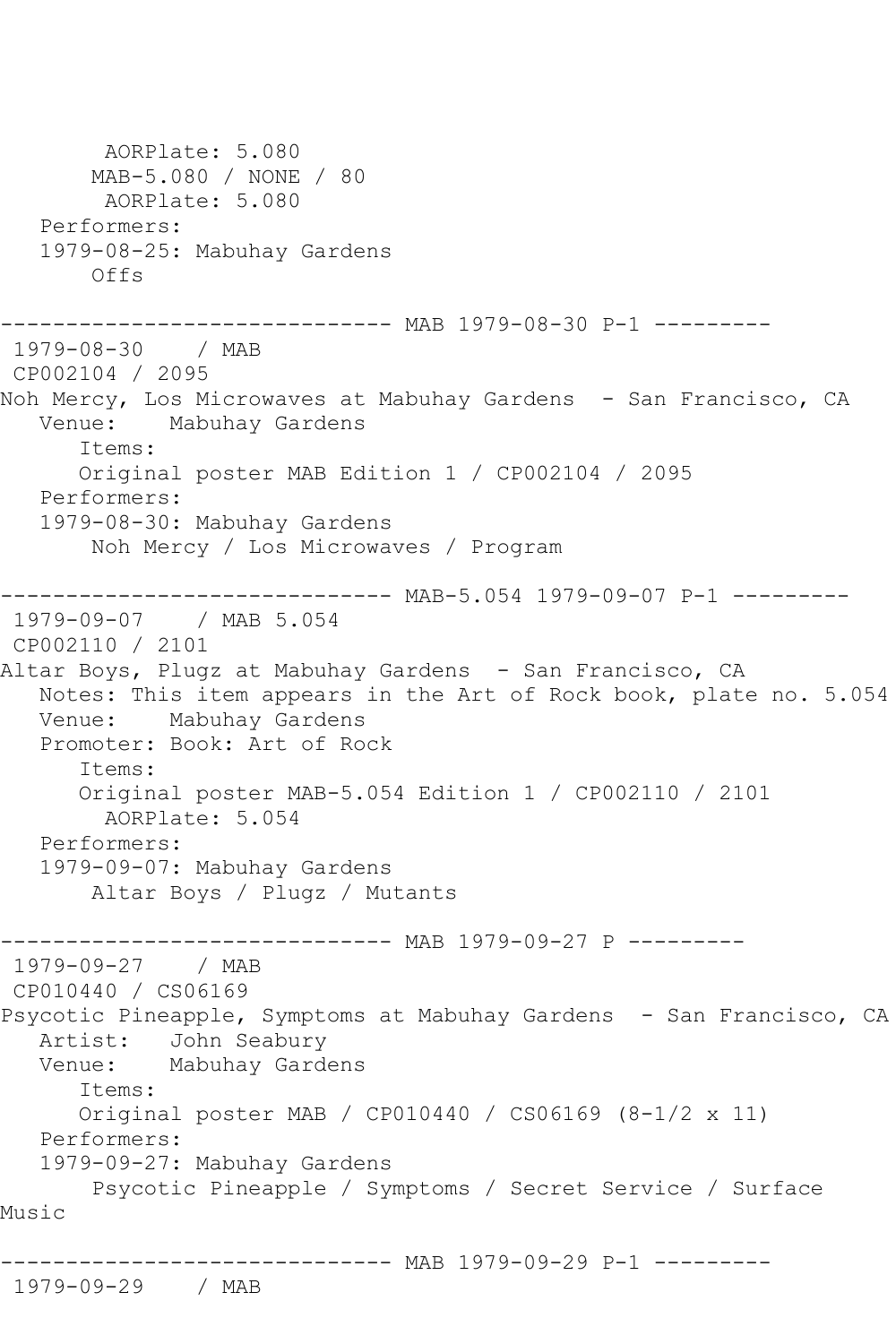CP000429 / 0433 SVT, Rubber City Ramblers at Mabuhay Gardens - San Francisco, CA Artist: Artbreakers Venue: Mabuhay Gardens Items: Original poster MAB Edition 1 / CP000429 / 0433 Performers: 1979-09-29: Mabuhay Gardens SVT / Rubber City Ramblers / Rubber City Rebels ------------------------------ MAB-5.083 1979-10-10 P-1 --------- 1979-10-10 / MAB 5.083 CP000814 / 0830 Black Flag, Dead Kennedys at Mabuhay Gardens - San Francisco, CA Notes: This item appears in the Art of Rock book, plate no. 5.083 Artist: Raymond Pettibone Venue: Mabuhay Gardens Promoter: Book: Art of Rock Items: Original poster MAB-5.083 Edition 1 / CP000814 / 0830 AORPlate: 5.083 Performers: 1979-10-10: Mabuhay Gardens Black Flag / Dead Kennedys ------------------------------ MAB 1979-10-19 P-1 --------- 1979-10-19 / MAB CP001643 / 1666 Offs at Mabuhay Gardens - San Francisco, CA Artist: Steeler Venue: Mabuhay Gardens Items: Original poster MAB Edition 1 / CP001643 / 1666 Performers: 1979-10-19: Mabuhay Gardens Offs ------------------------------ MAB 1979-11-09 P-1 --------- 1979-11-09 / MAB CP001047 / 1064 SVT, Fashion at Mabuhay Gardens - San Francisco, CA Artist: Artbreakers Venue: Mabuhay Gardens Items: Original poster MAB Edition 1 / CP001047 / 1064 Performers: 1979-11-09 1979-11-10: Mabuhay Gardens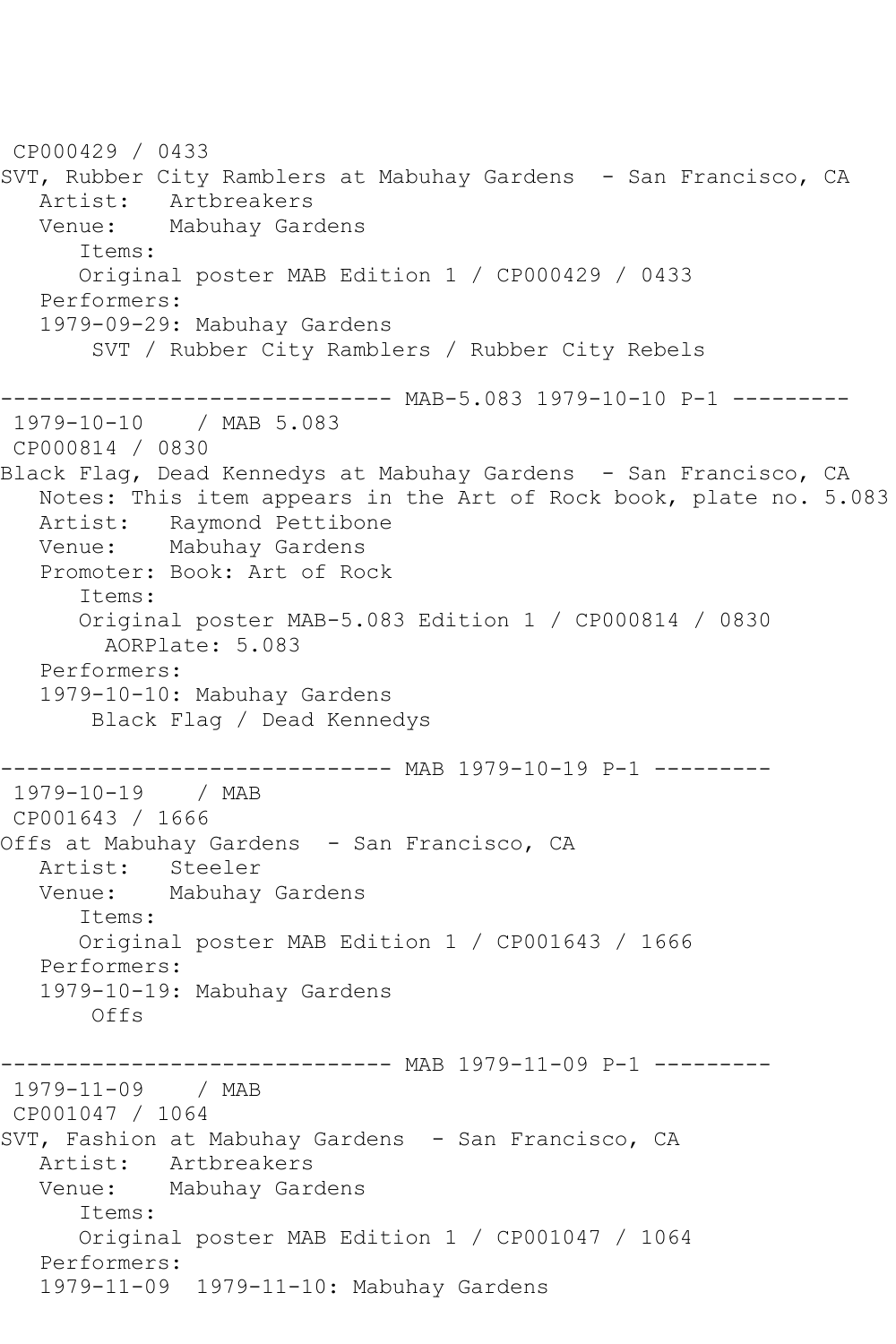SVT / Fashion

----------- MAB-5.081 1979-11-26 P-1 ---------1979-11-26 / MAB 5.081 CP000428 / 0432 Ruby Zebra, Folsum Street Night at Mabuhay Gardens - San Francisco, CA Notes: This item appears in the Art of Rock book, plate no. 5.081 Artist: Opel Venue: Mabuhay Gardens Promoter: Dirksen-Miller Items: Original poster MAB-5.081 Edition 1 / CP000428 / 0432 AORPlate: 5.081 Performers: 1979-11-26: Mabuhay Gardens Ruby Zebra / Folsum Street Night -------------- MAB 1979-12-14 P-1 ---------1979-12-14c / MAB CP001543 / 1565 SVT, Dyan Diamond at Mabuhay Gardens - San Francisco, CA Notes: Artbreakers Artist: Richard Stutting Venue: Mabuhay Gardens Items: Original poster MAB Edition 1 / CP001543 / 1565 (10-1/2 x 12- 3/4) Performers: 1979-12-14c: Mabuhay Gardens SVT / Dyan Diamond / Soul Rebels ------------------------------ MAB-5.075 1980-08-06 P-1 --------- 1980-08-06 / MAB 5.075 CP001668 / 1692 Toiling Midgets, Mutants at Mabuhay Gardens - San Francisco, CA Notes: This item appears in the Art of Rock book, plate no. 5.075 Venue: Mabuhay Gardens Promoter: Book: Art of Rock Items: Original poster MAB-5.075 Edition 1 / CP001668 / 1692 AORPlate: 5.075 Performers: 1980-08-06: Mabuhay Gardens Toiling Midgets / Mutants / Tragic Mulatto / Wild Women of Borneo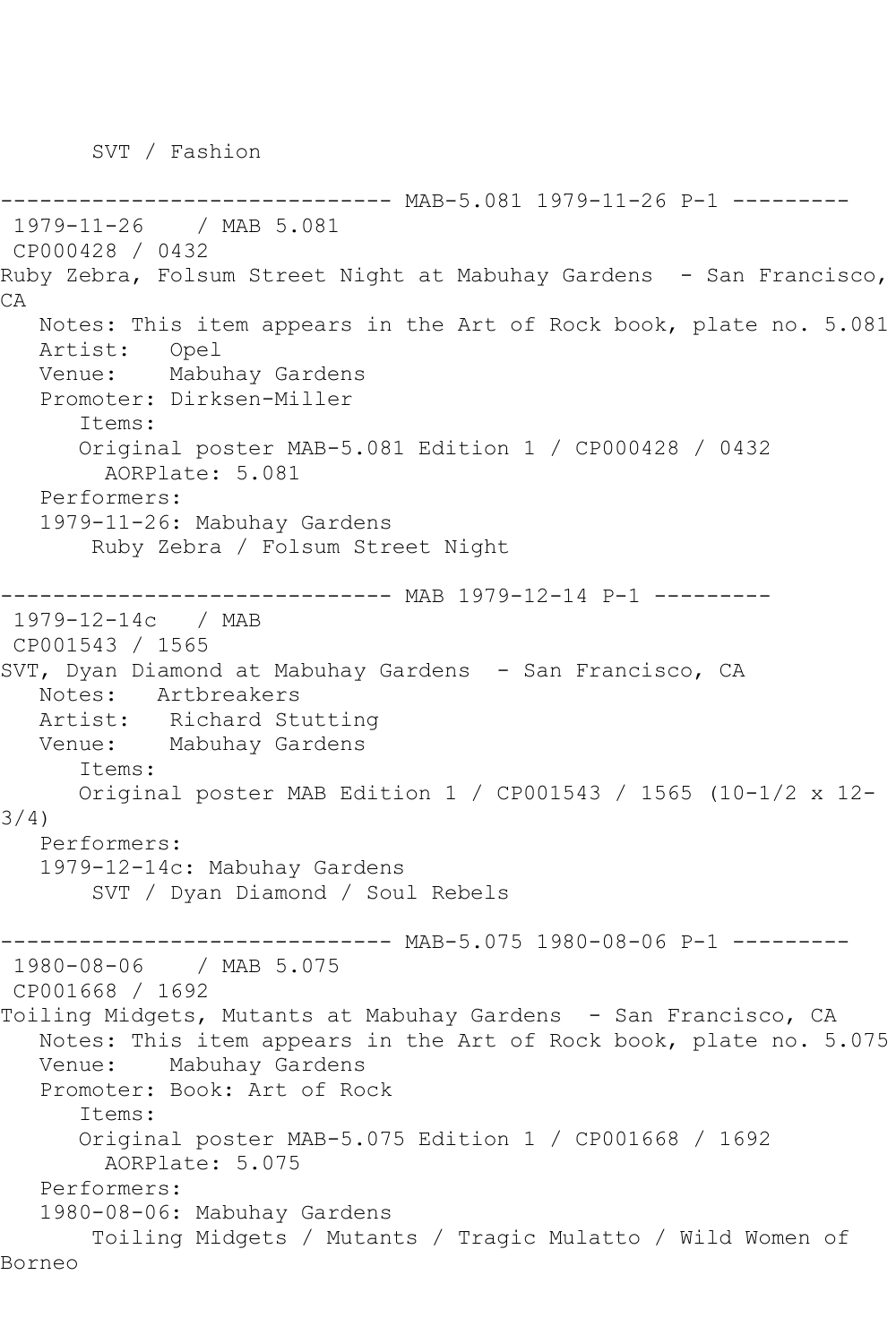------------------------------ MAB-5.076 1980-10-26 P-1 --------- 1980-10-26 / MAB 5.076 CP001680 / 1703 Ulna and Femurs at Mabuhay Gardens - San Francisco, CA Notes: This item appears in the Art of Rock book, plate no. 5.076<br>Venue: Mabuhay Gardens Mabuhay Gardens Promoter: Book: Art of Rock Items: Original poster MAB-5.076 Edition 1 / CP001680 / 1703 AORPlate: 5.076 Performers: 1980-10-26: Mabuhay Gardens Ulna and Femurs ------------------------------ 1980-12-31 P --------- 1980-12-31 / CP045877 / CP045877 Readymades, No Sisters at Mabuhay Gardens - San Francisco, CA Private Notes: Mabuhay Gardens Venue: Mabuhay Gardens Items: Original poster / CP045877 / CP045877 Performers: 1980-12-31: Mabuhay Gardens Readymades / No Sisters / Voice Farm / Le Mort de Dirk / Touch Tones ------------------------------ MAB 1981-02-27 P --------- 1981-02-27 / MAB CP023263 / CP023263 Black Flag, Eddie and the Subtitles at Mabuhay Gardens Artist: Raymond Pettibone<br>Venue: Mabuhav Gardens Mabuhay Gardens Items: Original poster MAB / CP023263 / CP023263 (8-1/2 x 11) Performers: 1981-02-27: Mabuhay Gardens Black Flag / Eddie and the Subtitles / Stains / True Sounds of Liberty 1981-02-28: Mabuhay Gardens Black Flag / Adolescents / Minutemen / China White ------------------------------ MAB-5.131 1981-07-04 P-1 --------- 1981-07-04 / MAB 5.131 CP001628 / 1650 Dead Kennedys at Mabuhay Gardens - San Francisco, CA Notes: This item appears in the Art of Rock book, plate no. 5.131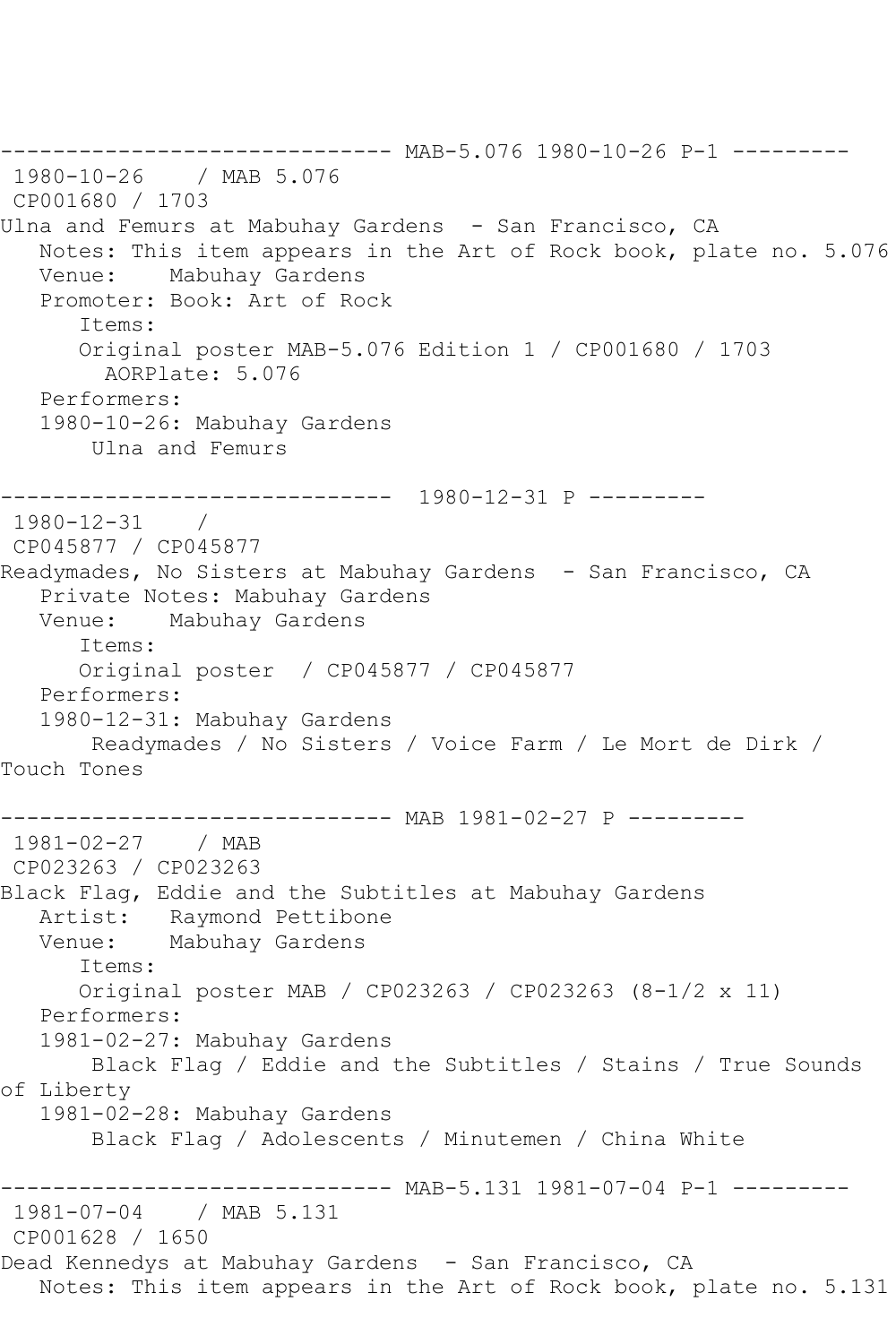Venue: Mabuhay Gardens Promoter: Book: Art of Rock Items: Original poster MAB-5.131 Edition 1 / CP001628 / 1650 AORPlate: 5.131 Performers: 1981-07-04: Mabuhay Gardens Dead Kennedys ------------------------------ MAB-5.086 1981-09 -2 P-1 --------- 1981-09 -28 / MAB 5.086 CP000472 / 0476 Golden Gate Jumpers, Hard Attack at Mabuhay Gardens - San Francisco, CA Notes: Fab Mab This item appears in the Art of Rock book, plate no. 5.086 Benefit: Suicide Hotline Benefit Venue: Mabuhay Gardens Promoter: Book: Art of Rock Items: Original poster MAB-5.086 Edition 1 / CP000472 / 0476 AORPlate: 5.086 Performers: 1981-09 -28: Mabuhay Gardens Golden Gate Jumpers / Hard Attack / Pastels ------------------------------ MAB-5.091 1981-12-12 P-1 --------- 1981-12-12 / MAB 5.091 CP001653 / 1676 Fuck Ups at Mabuhay Gardens - San Francisco, CA Notes: This item appears in the Art of Rock book, plate no. 5.091 Artist: Bob Noxious Venue: Mabuhay Gardens Promoter: Book: Art of Rock Items: Original poster MAB-5.091 Edition 1 / CP001653 / 1676 AORPlate: 5.091 Performers: 1981-12-12: Mabuhay Gardens Fuck Ups --------------- MAB 1982-12-31 P-1 ---------1982-12-31 / MAB CP001968 / 1990 Contractions, Varve at Mabuhay Gardens - San Francisco, CA Venue: Mabuhay Gardens Items: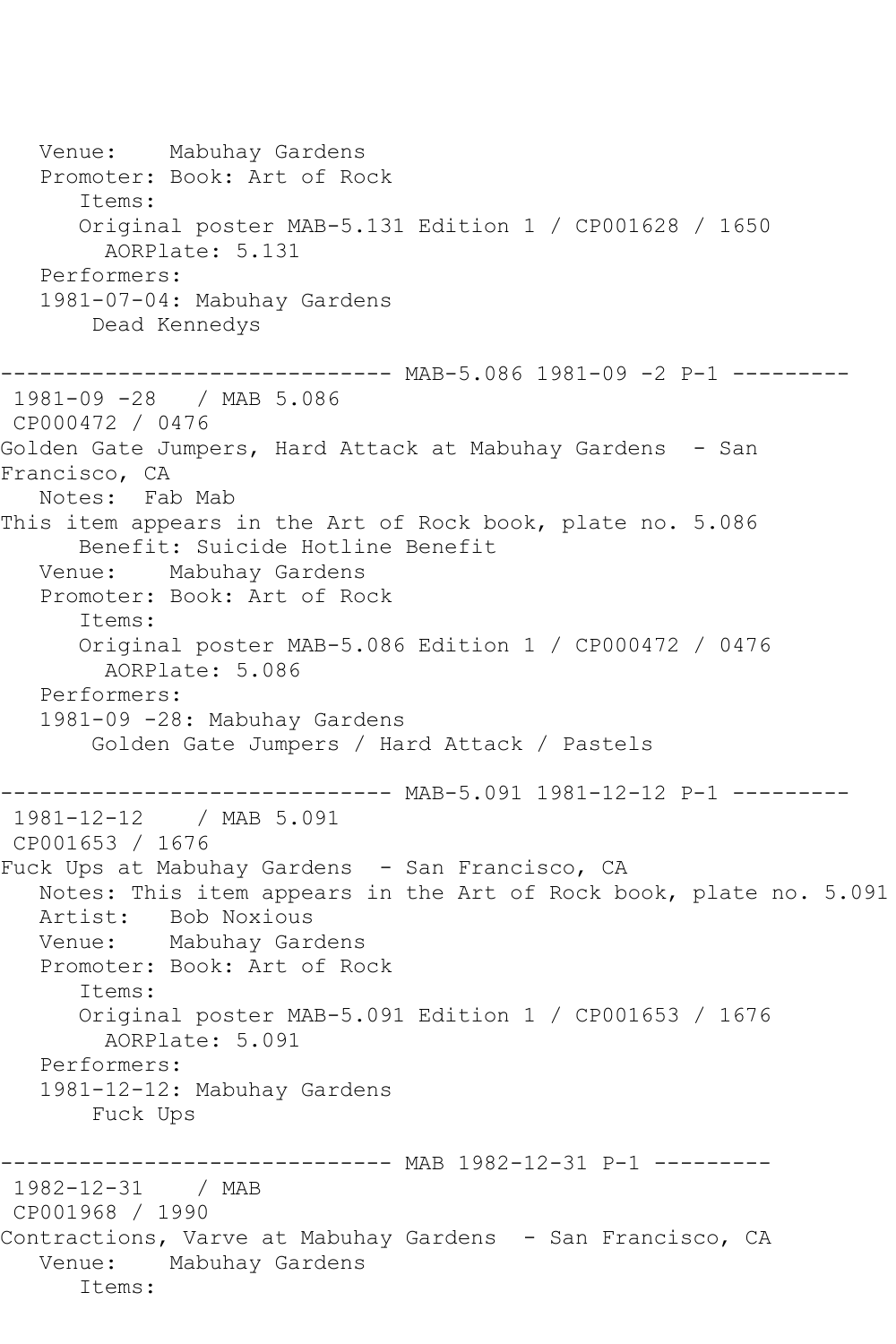Original poster MAB Edition 1 / CP001968 / 1990 (17 x 11) Performers: 1982-12-31: Mabuhay Gardens Contractions / Varve / Baby Buddha ---------- MAB-5.037 1983-03-04 P-1 ---------1983-03-04 / MAB 5.037 CP001972 / 1992 Elements of Style, Exposure at Mabuhay Gardens - San Francisco, CA Notes: This item appears in the Art of Rock book, plate no. 5.037 Artist: David Barker Venue: Mabuhay Gardens Promoter: Book: Art of Rock Items: Original poster MAB-5.037 Edition 1 / CP001972 / 1992 (11 x 17) AORPlate: 5.037 Performers: 1983-03-04: Mabuhay Gardens Elements of Style / Exposure / Girl Can't Help It ------------ MAB 1983-08-16 P ---------1983-08-16 / MAB CP023265 / CP023265 Slug Lords, Static 3 at Mabuhay Gardens - San Francisco, CA Venue: Mabuhay Gardens Items: Original poster MAB / CP023265 / CP023265 (8-1/2 x 11) Performers: 1983-08-16: Mabuhay Gardens Slug Lords / Static 3 / Condemned To Death / Fright Wig / Kwik Way ------------------------------ MAB-5.078 1983-09-15 P-1 --------- 1983-09-15 / MAB 5.078 CP000457 / 0461 Vauxhall Attacks, Dimes at Mabuhay Gardens - San Francisco, CA Notes: This item appears in the Art of Rock book, plate no. 5.078 Venue: Mabuhay Gardens Promoter: Book: Art of Rock Items: Original poster MAB-5.078 Edition 1 / CP000457 / 0461 AORPlate: 5.078 Performers: 1983-09-15: Mabuhay Gardens Vauxhall Attacks / Dimes / Minus One / Bob and the New Hearts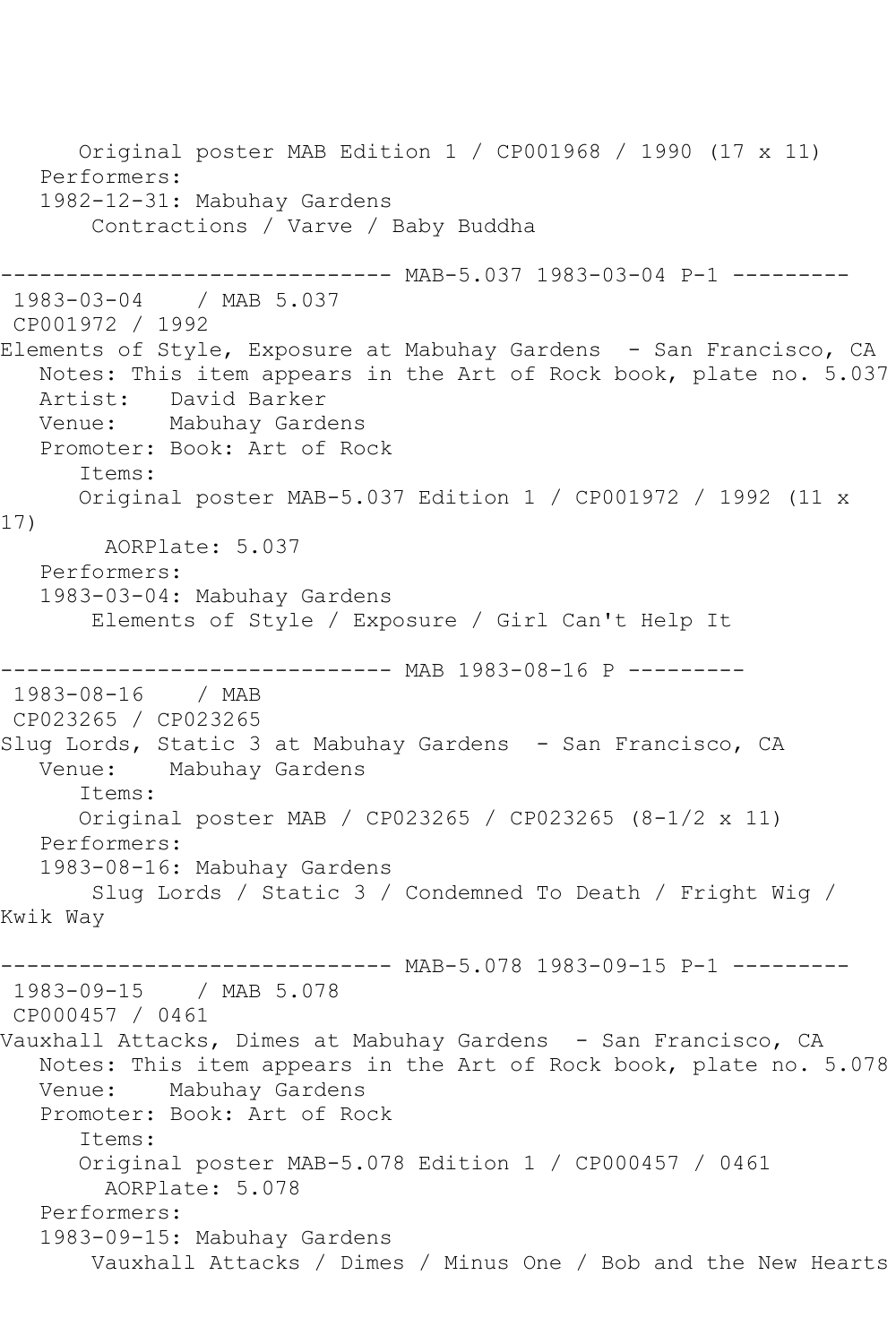------------------------------ MAB 1984-02-08 P-1 --------- 1984-02-08 / MAB CP001558 / 1579 Frightwig, Helios at Mabuhay Gardens - San Francisco, CA Notes: Last poster of Greg Irons Artist: Greg Irons Venue: Mabuhay Gardens Promoter: Cheapstreet Productions Items: Original poster MAB Edition 1 / CP001558 / 1579 (11 x 17) Performers: 1984-02-08: Mabuhay Gardens Fright Wig / Helios / Creed / Mind Over Four / Sublectric ----------- MAB 1984-03-23 P-1 ---------1984-03-23 / MAB CP001624 / 1646 Frightwig at Mabuhay Gardens - San Francisco, CA Venue: Mabuhay Gardens Items: Original poster MAB Edition 1 / CP001624 / 1646 Performers: 1984-03-23: Mabuhay Gardens Fright Wig ------------------------------ MAB 1984-06-16 P-1 --------- 1984-06-16 / MAB CP008249 / CP03494 Undersong at Mabuhay Gardens - San Francisco, CA Private Notes: Mabuhay<br>Venue: Mabuhav Gard Mabuhay Gardens Items: Original poster MAB Edition 1 / CP008249 / CP03494 Performers: 1984-06-16: Mabuhay Gardens Undersong ---------- MAB 1984-09-13 P-1 ---------1984-09-13 / MAB CP008223 / CP03468 Glorius Din, Paranoid Blue at Mabuhay Gardens - San Francisco, CA Private Notes: Mabuhay Venue: Mabuhay Gardens Items: Original poster MAB Edition 1 / CP008223 / CP03468 Original poster MAB Edition 1 / CP000459 / 0463 Performers: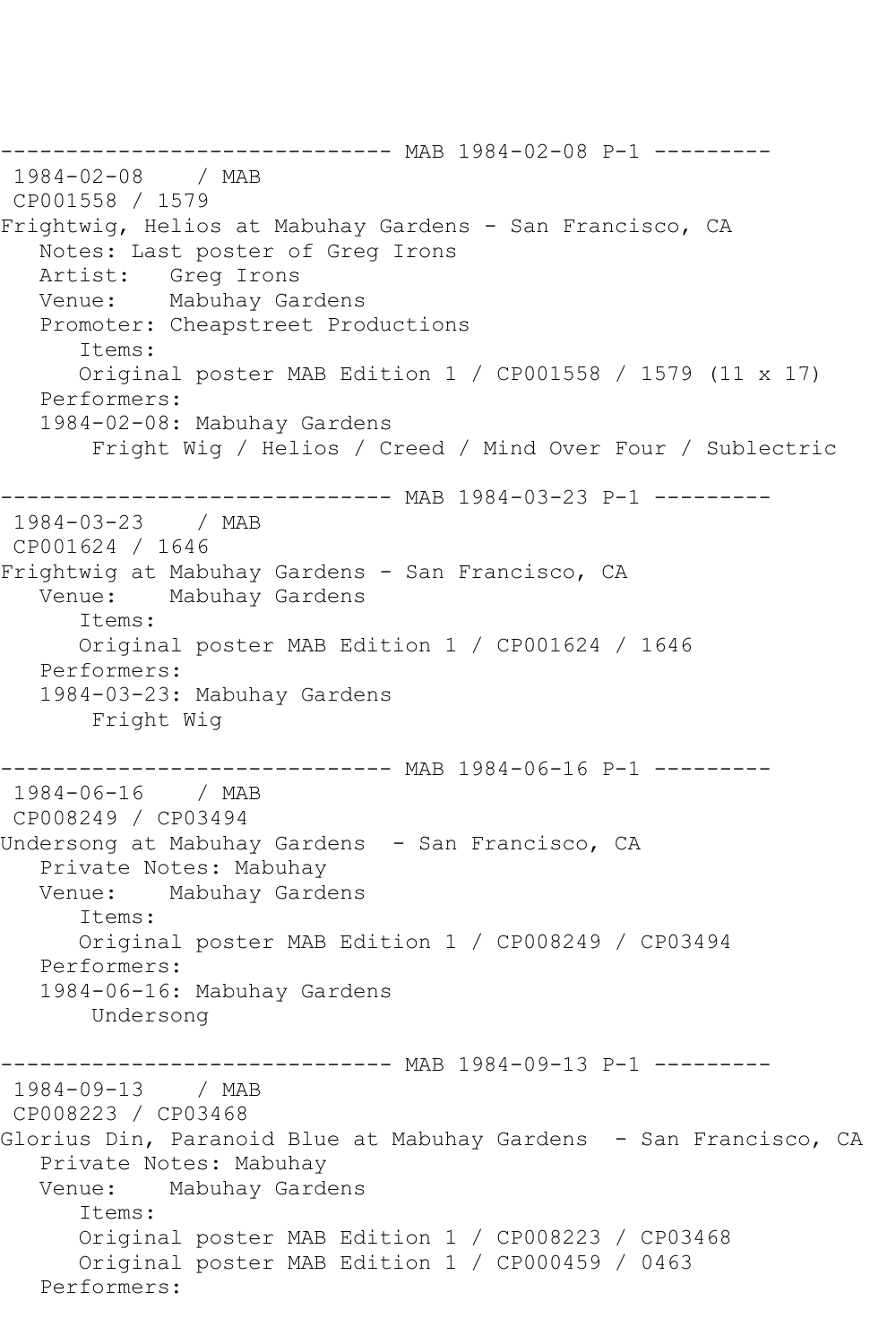1984-09-13: Mabuhay Gardens Glorius Din / Paranoid Blue / Thought Factory ------------------------------ 1984-09-13 P ---------  $1984 - 09 - 13$ CP045664 / CP045664 Glorious Din, Paranoid Blue at Mabuhay Gardens - San Francisco, CA Private Notes: Mabuhay Gardens Venue: Mabuhay Gardens Items: Original poster / CP045664 / CP045664 Performers: 1984-09-13: Mabuhay Gardens Glorious Din / Paranoid Blue / Thought Factory ------------------------------ MAB 1984-09-27 P-1 --------- 1984-09-27 / MAB CP008232 / CP03477 Nighteye at Mabuhay Gardens - San Francisco, CA Private Notes: Mabuhay Venue: Mabuhay Gardens Items: Original poster MAB Edition 1 / CP008232 / CP03477 Performers: 1984-09-27: Mabuhay Gardens Nighteye ------------------------------ 1984-09-27 P --------- 1984-09-27 / CP045673 / CP045673 Night Eye at Mabuhay Gardens - San Francisco, CA Private Notes: Mabuhay Gardens Benefit: A Birthday Party Venue: Mabuhay Gardens Items: Original poster / CP045673 / CP045673 Performers: 1984-09-27: Mabuhay Gardens Night Eye ---------- MAB 1984-11-09 P-1 ---------1984-11-09 / MAB CP008261 / CP03506 Fear and the Witnesses, The Mutts at Mabuhay Gardens - San Francisco, CA Private Notes: Mabuhay Venue: Mabuhay Gardens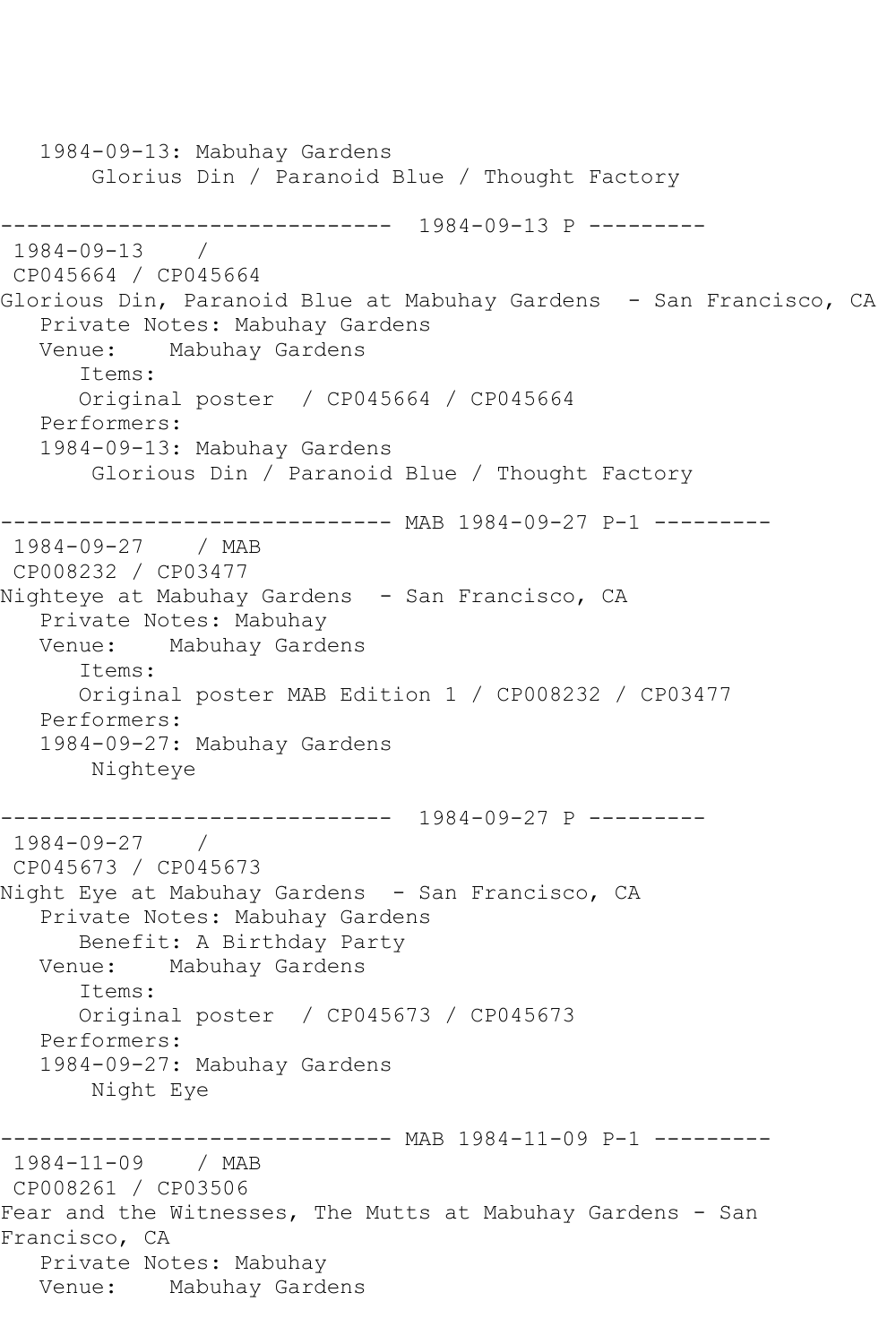Items: Original poster MAB Edition 1 / CP008261 / CP03506 Performers: 1984-11-09: Mabuhay Gardens Fear and the Witnesses / Mutts ------------------------------ 1984-11-09 P --------- 1984-11-09 / CP045720 / CP045720 Fear, Witnesses at Mabuhay Gardens - San Francisco, CA<br>Venue: Mabuhay Gardens Mabuhay Gardens Items: Original poster / CP045720 / CP045720 Performers: 1984-11-09: Mabuhay Gardens Fear / Witnesses / Mutts ------------------------------ MAB 1985-07-14 P --------- 1985-07-14 / MAB CP023264 / CP023264 Dirty Rotten Imbeciles, Bodies in Panic at Mabuhay Gardens Venue: Mabuhay Gardens Items: Original poster MAB / CP023264 / CP023264 (4 x 5-1/2) Performers: 1985-07-14: Mabuhay Gardens Dirty Rotten Imbeciles / Bodies in Panic / Boneless Ones / Green Death ------------------------------ MAB 1987-05-15 P-1 ---------<br>1987-05-15 / MAB 1987-05-15 CP008239 / CP03484 Plasmatics, Wendy O. Williams at Mabuhay Gardens - San Francisco, CA Private Notes: Mabuhay Artist: Mark Anthoni Venue: Mabuhay Gardens Items: Original poster MAB Edition 1 / CP008239 / CP03484 Performers: 1987-05-15: Mabuhay Gardens Plasmatics / Wendy O. Williams / Heretic / Stone Soldier ------------------------------ 1997-10-06 P --------- 1997-10-06 / CP045665 / CP045665 Freestone, Cunning Stunt at Mabuhay Gardens - San Francisco, CA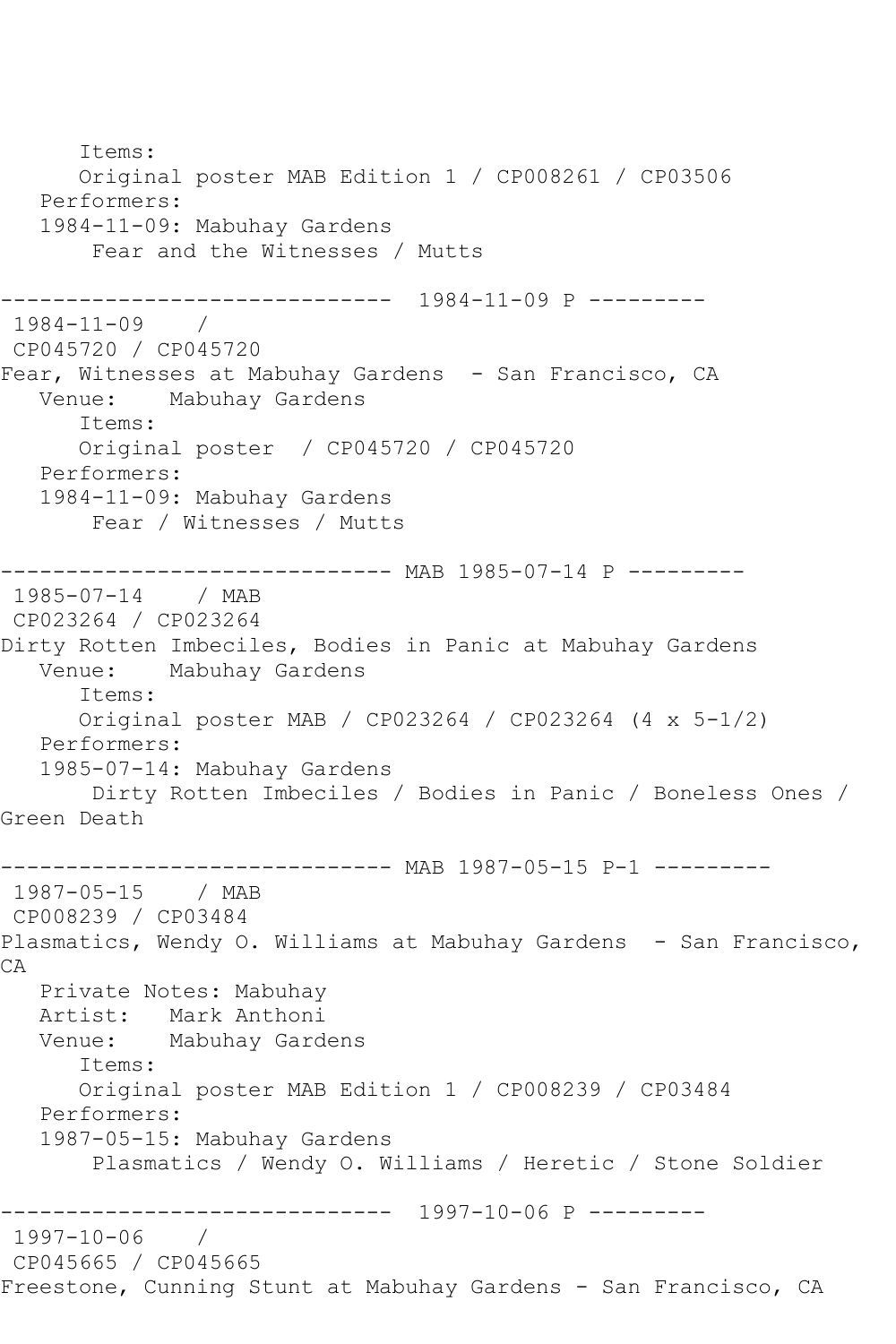Private Notes: Mabuhay Gardens Venue: Mabuhay Gardens Items: Original poster / CP045665 / CP045665 Performers: 1997-10-06: Mabuhay Gardens Freestone / Cunning Stuntz / Nitro ------------------------------ MAB-5.069 19zz-00-13 P-1 --------- 19zz-00-13 / MAB 5.069 CP002972 / 2929 Nuns at Mabuhay Gardens - San Francisco, CA Notes: This item appears in the Art of Rock book, plate no. 5.069 Artist: C. Johnson Venue: Mabuhay Gardens Promoter: Book: Art of Rock Items: Original poster MAB-5.069 Edition 1 / CP002972 / 2929 AORPlate: 5.069 Performers: 19zz-00-13: Mabuhay Gardens Nuns ------------------------------ MAB 19zz-01-06 P-1 --------- 19zz-01-06 / MAB CP001525 / 1546 Devo, Tuxedo Moon at Mabuhay Gardens - San Francisco, CA Venue: Mabuhay Gardens Items: Original poster MAB Edition 1 / CP001525 / 1546 (14 x 8-1/2) Performers: 19zz-01-06 19zz-01-07: Mabuhay Gardens Devo / Tuxedo Moon ------------------------------ MAB 19zz-01-20 P-1 --------- 19zz-01-20 / MAB CP008209 / CP03454 Moovos, Starrock at Mabuhay Gardens - San Francisco, CA Private Notes: Mabuhay Artist: Bernard Mirante Venue: Mabuhay Gardens Items: Original poster MAB Edition 1 / CP008209 / CP03454 Performers: 19zz-01-20: Mabuhay Gardens Moovos / Starrock / Life On Mars / Bob and the New Hearts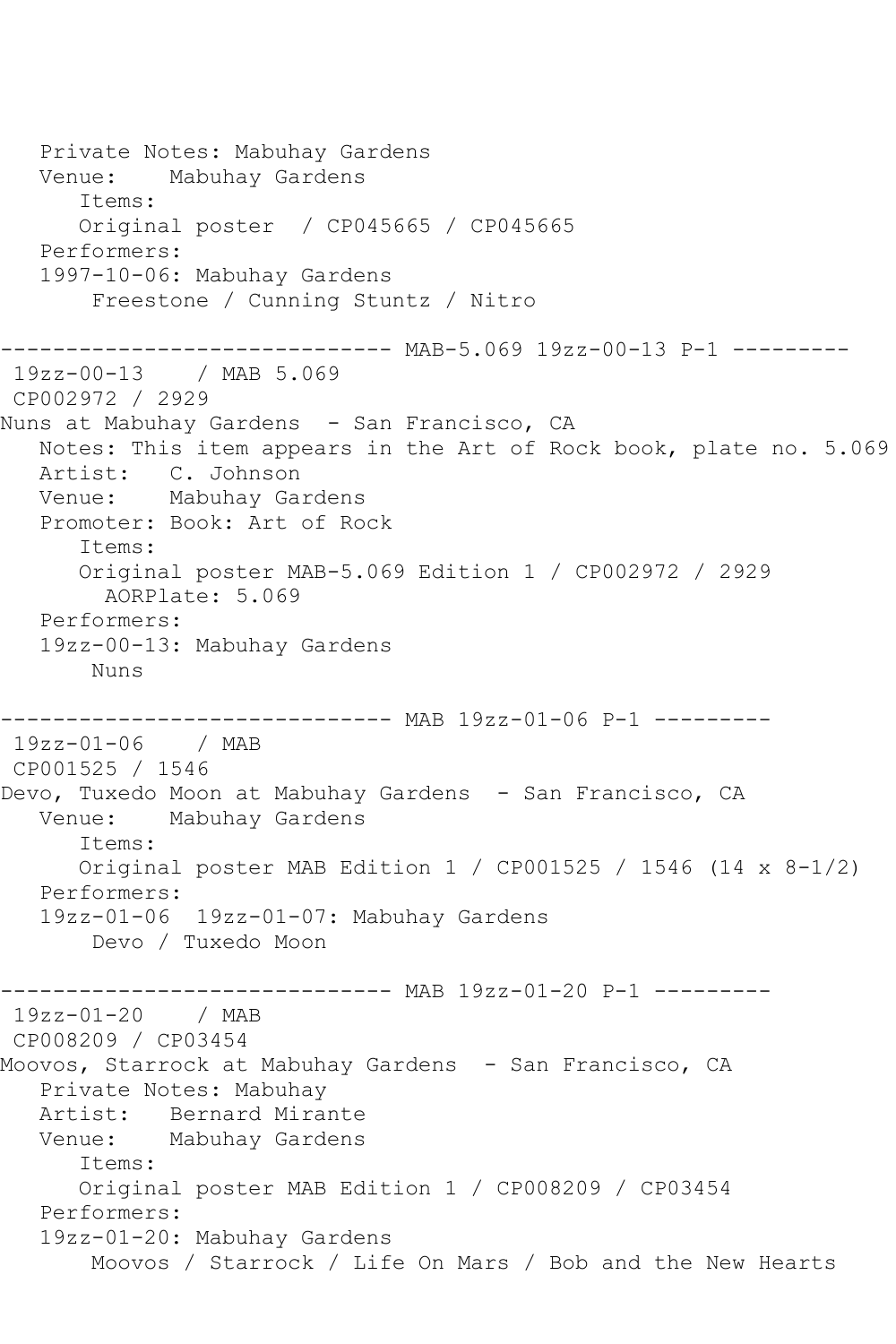------------------------------ MAB 19zz-02-08 P-1 --------- 19zz-02-08 / MAB CP000830 / 0846 VS. at Mabuhay Gardens – San Francisco, CA<br>Venue: Mabuhav Gardens Mabuhay Gardens Items: Original poster MAB Edition 1 / CP000830 / 0846 Performers: 19zz-02-08: Mabuhay Gardens VS. ------------------------------ MAB 19zz-02-08 P-1 --------- 19zz-02-08 / MAB CP008214 / CP03459 Premier, Magister Ludi at Mabuhay Gardens - San Francisco, CA Private Notes: Mabuhay Venue: Mabuhay Gardens Items: Original poster MAB Edition 1 / CP008214 / CP03459 Performers: 19zz-02-08 19zz-03-01: Mabuhay Gardens Premier / Magister Ludi / Kid Courage / Leila and the Snakes / Head / Arm 'n' Hammer / Backroad / Cornell Hurd / Mondo Hot Pants Orchestra / Nuns ------------------------------ MAB 19zz-02-16 P-1 --------- 19zz-02-16 / MAB CP000525 / 0530 Go-Go's at Mabuhay Gardens - San Francisco, CA Venue: Mabuhay Gardens Items: Original poster MAB Edition 1 / CP000525 / 0530 Performers: 19zz-02-16 19zz-02-17: Mabuhay Gardens  $G_0-G_0'$ 's ------------------------------ MAB 19zz-03-05 P-1 --------- 19zz-03-05 / MAB CP000800 / 0815 New Critics at Mabuhay Gardens - San Francisco, CA Venue: Mabuhay Gardens Items: Original poster MAB Edition 1 / CP000800 / 0815 (17-1/2 x 11- 3/4) Performers: 19zz-03-05: 19zz-03-07: Mabuhay Gardens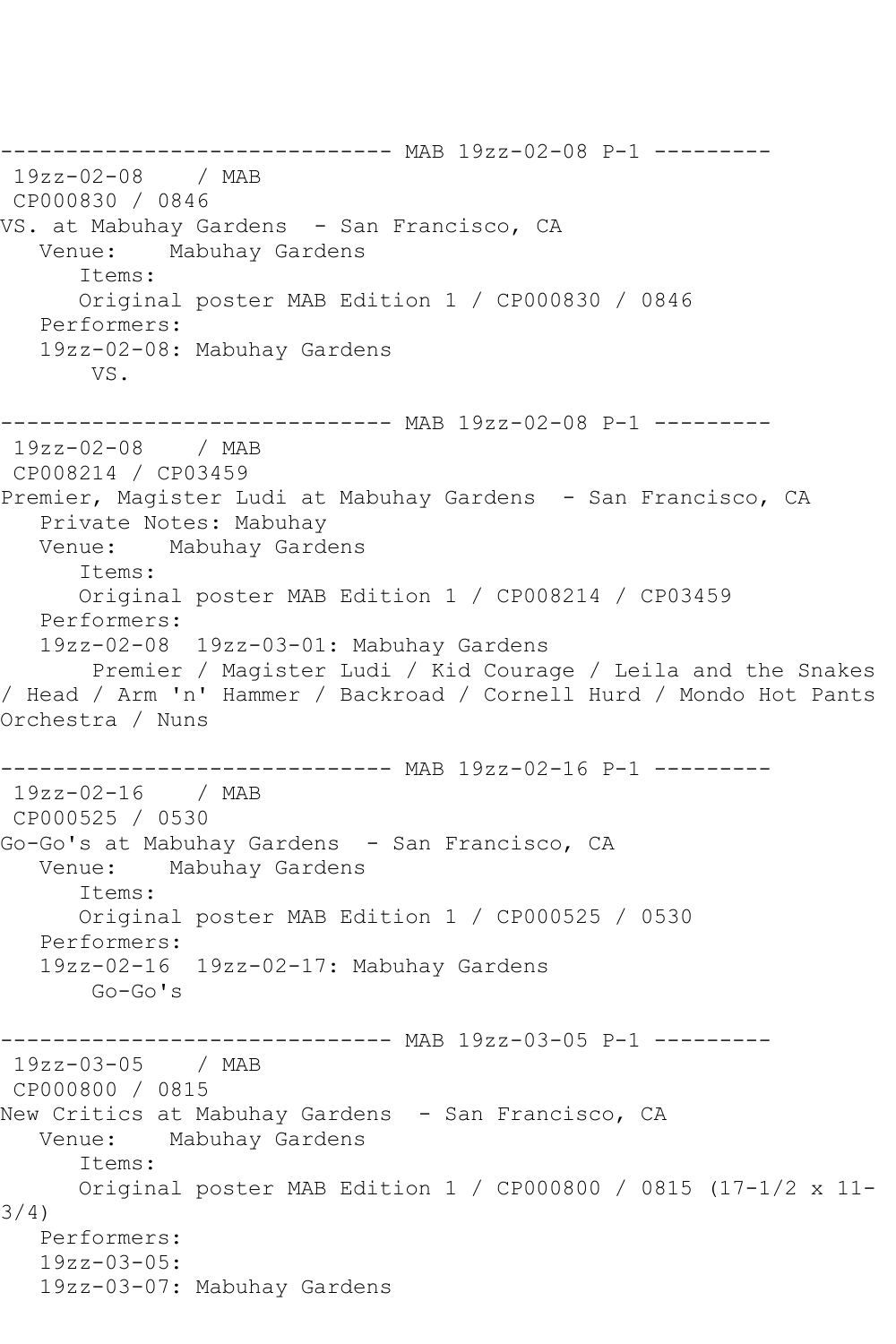New Critics

-------------- MAB 19zz-03-06 P-1 ---------19zz-03-06 / MAB CP002967 / 2924 Romeovoid, Translator at Mabuhay Gardens - San Francisco, CA Venue: Mabuhay Gardens Items: Original poster MAB Edition 1 / CP002967 / 2924 Performers: 19zz-03-06: Mabuhay Gardens Romeovoid / Translator ------------------------------ MAB 19zz-04-17 P-1 --------- 19zz-04-17 / MAB CP008253 / CP03498 Spring Dance, Tragic Mulatto at Mabuhay Gardens - San Francisco, CA Private Notes: Mabuhay<br>Venue: Mabuhay Garde Mabuhay Gardens Items: Original poster MAB Edition 1 / CP008253 / CP03498 Performers: 19zz-04-17: Mabuhay Gardens Spring Dance / Tragic Mulatto / Hot Combs / Babel Tree / Mc Richard D'arklh ------------------------------ MAB 19zz-04-30 P-1 --------- 19zz-04-30 / MAB CP000466 / 0470 Voices at Mabuhay Gardens - San Francisco, CA Notes: Fab Mab Venue: Mabuhay Gardens Items: Original poster MAB Edition 1 / CP000466 / 0470 Performers: 19zz-04-30: Mabuhay Gardens Voices ------------------------------ MAB 19zz-05-03 P-1 --------- 19zz-05-03 / MAB CP000821 / 0837 Dogs, Pegasus at Mabuhay Gardens - San Francisco, CA Artist: Steccone Venue: Mabuhay Gardens Promoter: Psyclone Items: Original poster MAB Edition 1 / CP000821 / 0837 (11 x 8-1/2)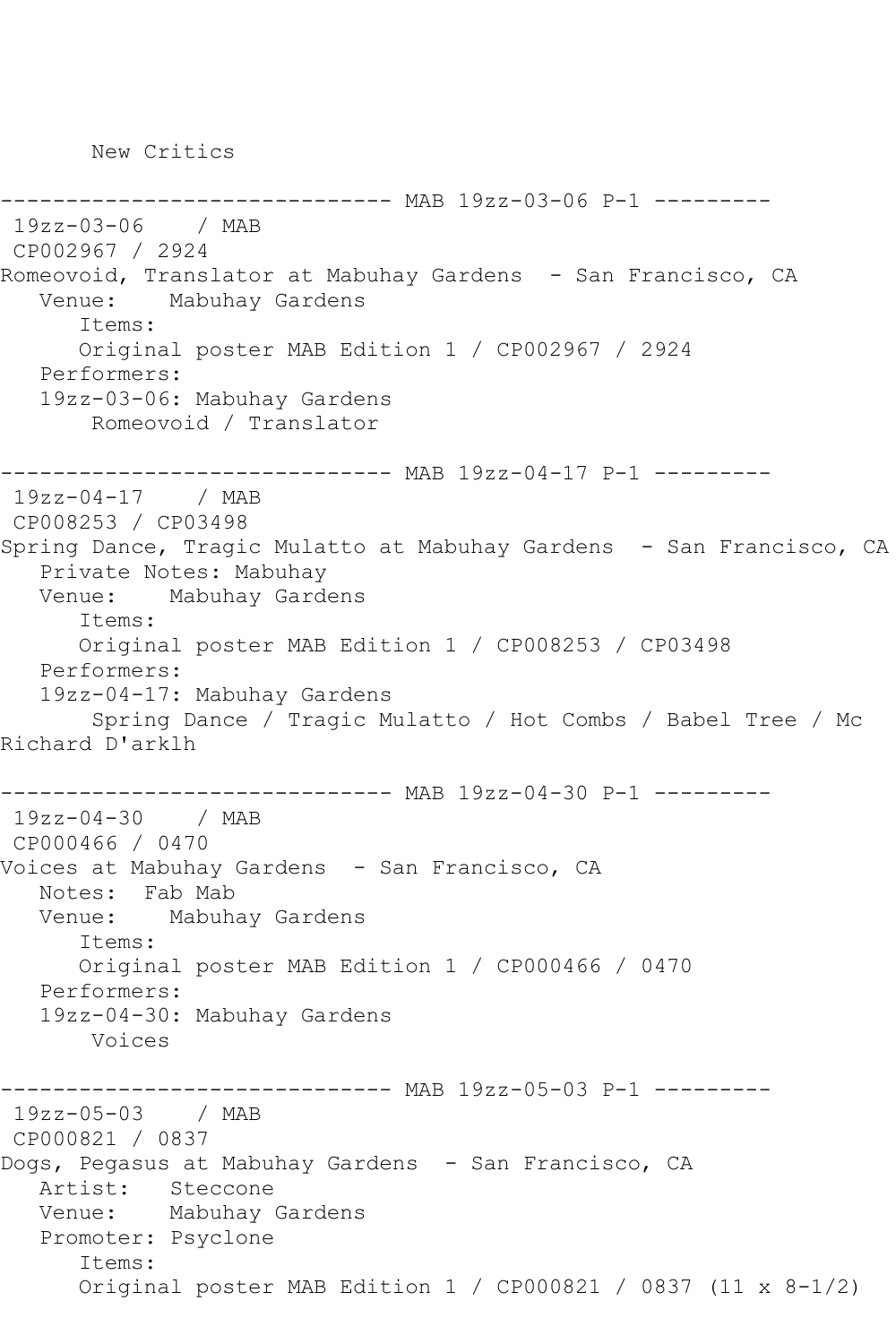Performers: 19zz-05-03 19zz-05-04: Mabuhay Gardens Dogs / Pegasus / Future Shock ------------------------------ MAB 19zz-05-10 P-1 --------- 19zz-05-10 / MAB CP008234 / CP03479 Nuclear Valdez, Headfirst at Mabuhay Gardens - San Francisco, CA Private Notes: Mabuhay Venue: Mabuhay Gardens Items: Original poster MAB Edition 1 / CP008234 / CP03479 Performers: 19zz-05-10: Mabuhay Gardens Nuclear Valdez / Headfirst ------------------------------ MAB 19zz-05-11 P-1 --------- 19zz-05-116 / MAB CP008218 / CP03463 La Rue, Cyclops at Mabuhay Gardens - San Francisco, CA Private Notes: Mabuhay Venue: Mabuhay Gardens Items: Original poster MAB Edition 1 / CP008218 / CP03463 Performers: 19zz-05-116: Mabuhay Gardens La Rue / Cyclops ------------------------------ MAB 19zz-05-12 P-1 --------- 19zz-05-12 / MAB CP008178 / CP03423 Pezband at Mabuhay Gardens - San Francisco, CA Private Notes: Mabuhay Artist: Skip Williamson Venue: Mabuhay Gardens Items: Original poster MAB Edition 1 / CP008178 / CP03423 Performers: 19zz-05-12: Mabuhay Gardens Pezband ------------------------------ MAB 19zz-05-16 P-1 --------- 19zz-05-16 / MAB CP008184 / CP03429 MDC, Condemmed Attitude at Mabuhay Gardens - San Francisco, CA Private Notes: Mabuhay Venue: Mabuhay Gardens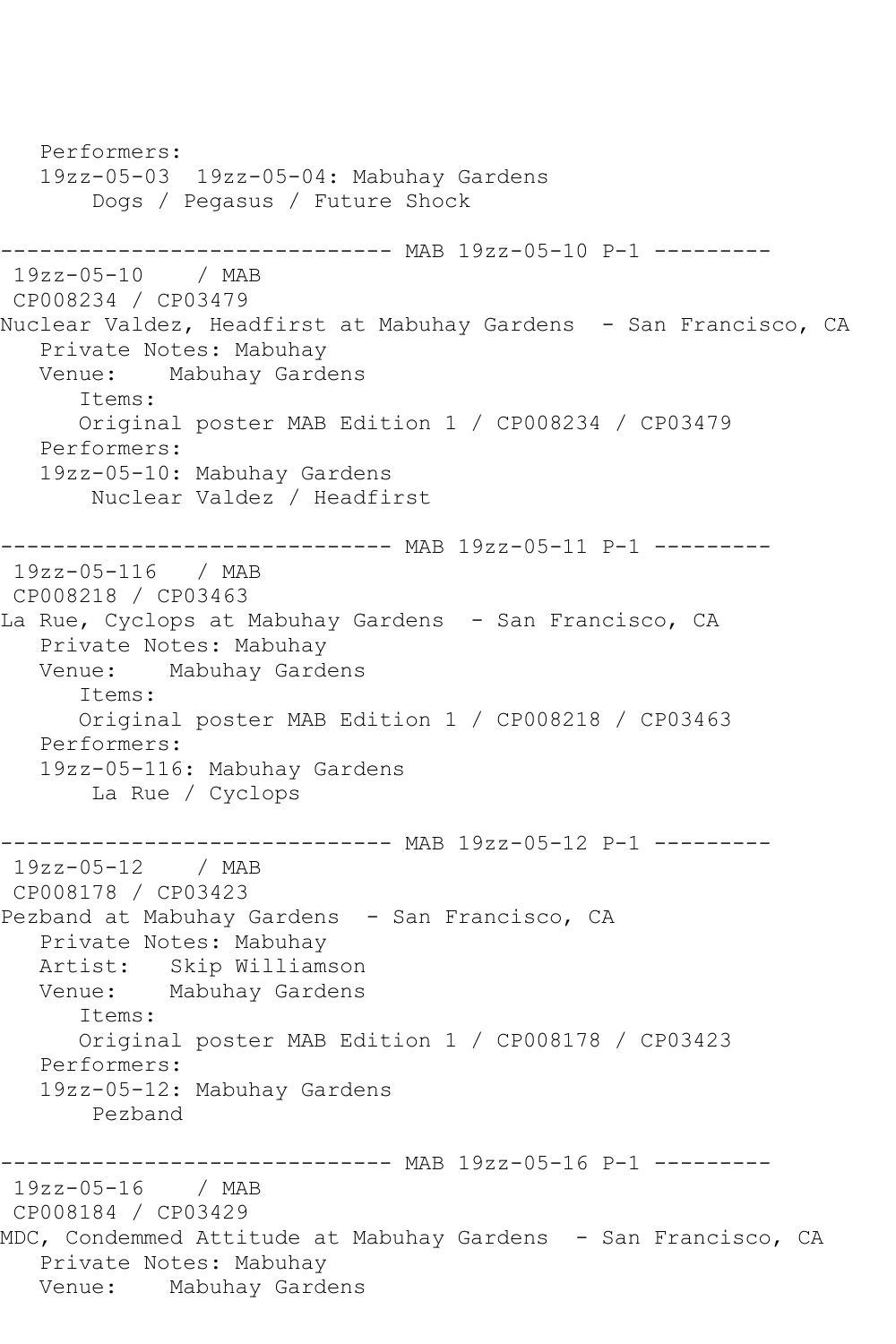Items: Original poster MAB Edition 1 / CP008184 / CP03429 Performers: 19zz-05-16 19zz-05-24: Mabuhay Gardens MDC / Condemmed Attitude / Blind Illusion / Boneless Ones / Sham 69 / 24th / 7 Seconds ------------------------------ MAB 19zz-05-21 P-1 --------- 19zz-05-21 / MAB CP008208 / CP03453 Waterbaby, Kincaid at Mabuhay Gardens - San Francisco, CA Private Notes: Mabuhay Venue: Mabuhay Gardens Items: Original poster MAB Edition 1 / CP008208 / CP03453 Performers: 19zz-05-21: Mabuhay Gardens Waterbaby / Kincaid / Freestoneat ------------------------------ MAB 19zz-05-22 P-1 --------- 19zz-05-22 / MAB CP008211 / CP03456 Backroad, Sunburst at Mabuhay Gardens - San Francisco, CA Private Notes: Mabuhay<br>Venue: Mabuhay Gard Mabuhay Gardens Items: Original poster MAB Edition 1 / CP008211 / CP03456 Performers: 19zz-05-22: Mabuhay Gardens Backroad / Sunburst -------------- MAB 19zz-05-23 P-1 ---------19zz-05-23 / MAB CP008242 / CP03487 Scruffy the Cat, Faith No More at Mabuhay Gardens - San Francisco, CA Private Notes: Mabuhay Venue: Mabuhay Gardens Items: Original poster MAB Edition 1 / CP008242 / CP03487 Performers: 19zz-05-23: Mabuhay Gardens Scruffy the Cat / Faith No More / Sister Double Happiness / Z.eaving Trains ------------------------------ MAB 19zz-05-23 P-1 --------- 19zz-05-23 / MAB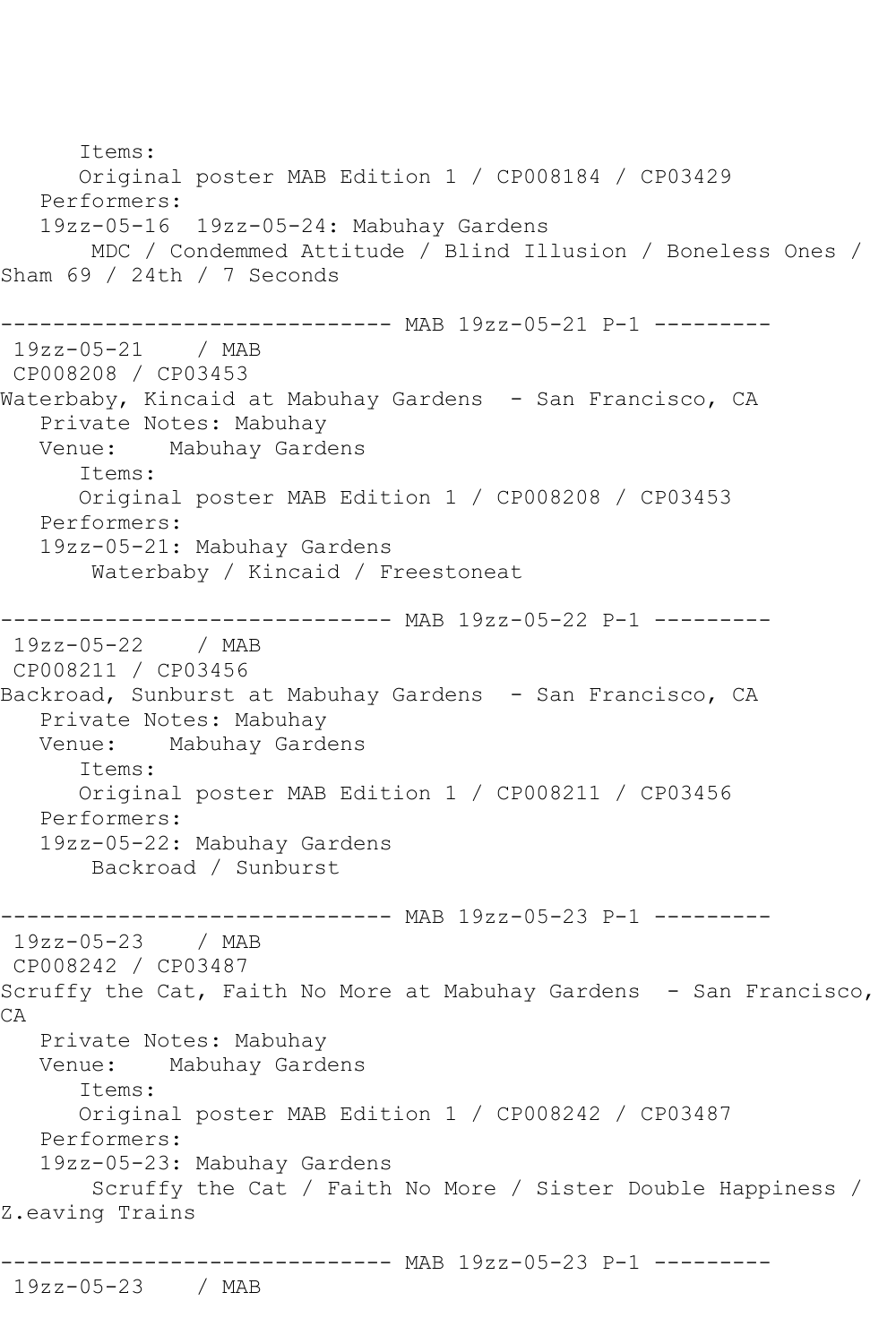CP008185 / CP03430 Blind Illusion, Sacriledge at Mabuhay Gardens - San Francisco, CA Private Notes: Mabuhay Venue: Mabuhay Gardens Items: Original poster MAB Edition 1 / CP008185 / CP03430 Performers: 19zz-05-23 19zz-06-25: Mabuhay Gardens Blind Illusion / Sacriledge / 7 Seconds / Funky Fresh Crew / Circle Jerks / Possessed / Accused ------------ MAB 19zz-05-28 P-1 ---------19zz-05-28 / MAB CP008204 / CP03449 Vy-Van at Mabuhay Gardens - San Francisco, CA Private Notes: Mabuhay Venue: Mabuhay Gardens Items: Original poster MAB Edition 1 / CP008204 / CP03449 Performers: 19zz-05-28: Mabuhay Gardens VY-Van ------------------------------ MAB 19zz-05-31 P-1 --------- 19zz-05-31 / MAB CP008227 / CP03472 Mistress, Pegasus at Mabuhay Gardens - San Francisco, CA Private Notes: Mabuhay Venue: Mabuhay Gardens Items: Original poster MAB Edition 1 / CP008227 / CP03472 Performers: 19zz-05-31: Mabuhay Gardens Mistress / Pegasus ------------------------------ MAB 19zz-06-01 P-1 --------- 19zz-06-01 / MAB CP008196 / CP03441 Magister Ludi, Censored at Mabuhay Gardens - San Francisco, CA Private Notes: Mabuhay<br>Venue: Mabuhay Gard Mabuhay Gardens Items: Original poster MAB Edition 1 / CP008196 / CP03441 Performers: 19zz-06-01: Mabuhay Gardens Magister Ludi / Censored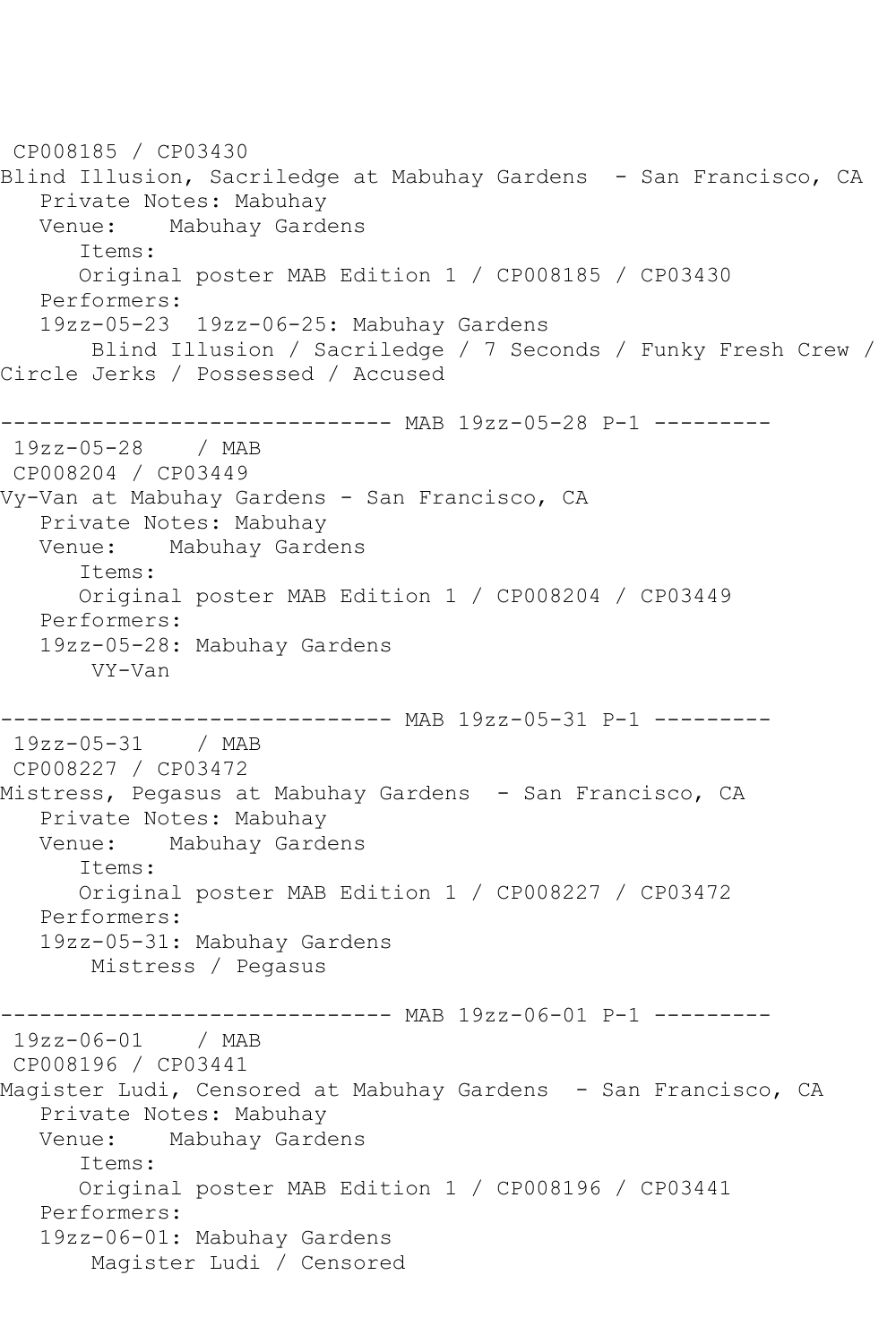------------------------------ MAB 19zz-06-02 P-1 --------- 19zz-06-02 / MAB CP008215 / CP03460 Rocky Erickson, Bleib Alien at Mabuhay Gardens - San Francisco, CA Private Notes: Mabuhay Venue: Mabuhay Gardens Items: Original poster MAB Edition 1 / CP008215 / CP03460 Performers: 19zz-06-02: Mabuhay Gardens Rocky Erickson / Bleib Alien / Pop! ------------------------------ MAB 19zz-06-04 P-1 --------- 19zz-06-04 / MAB CP008219 / CP03464 Killerwatt, Cyclops at Mabuhay Gardens - San Francisco, CA Private Notes: Mabuhay Venue: Mabuhay Gardens Items: Original poster MAB Edition 1 / CP008219 / CP03464 Performers: 19zz-06-04: Mabuhay Gardens Killerwatt / Cyclops ------------------------------ MAB 19zz-06-05 P-1 --------- 19zz-06-05 / MAB CP008189 / CP03434 Leila and the Snakes, Fleshtones at Mabuhay Gardens - San Francisco, CA Private Notes: Mabuhay Venue: Mabuhay Gardens Items: Original poster MAB Edition 1 / CP008189 / CP03434 Performers: 19zz-06-05: Mabuhay Gardens Leila and the Snakes / Fleshtones ------------------------------ MAB 19zz-06-09 P-1 --------- 19zz-06-09 / MAB CP008170 / CP03415 Mumps at Mabuhay Gardens - San Francisco, CA Private Notes: Mabuhay Artist: Steccone Venue: Mabuhay Gardens Items: Original poster MAB Edition 1 / CP008170 / CP03415 Performers: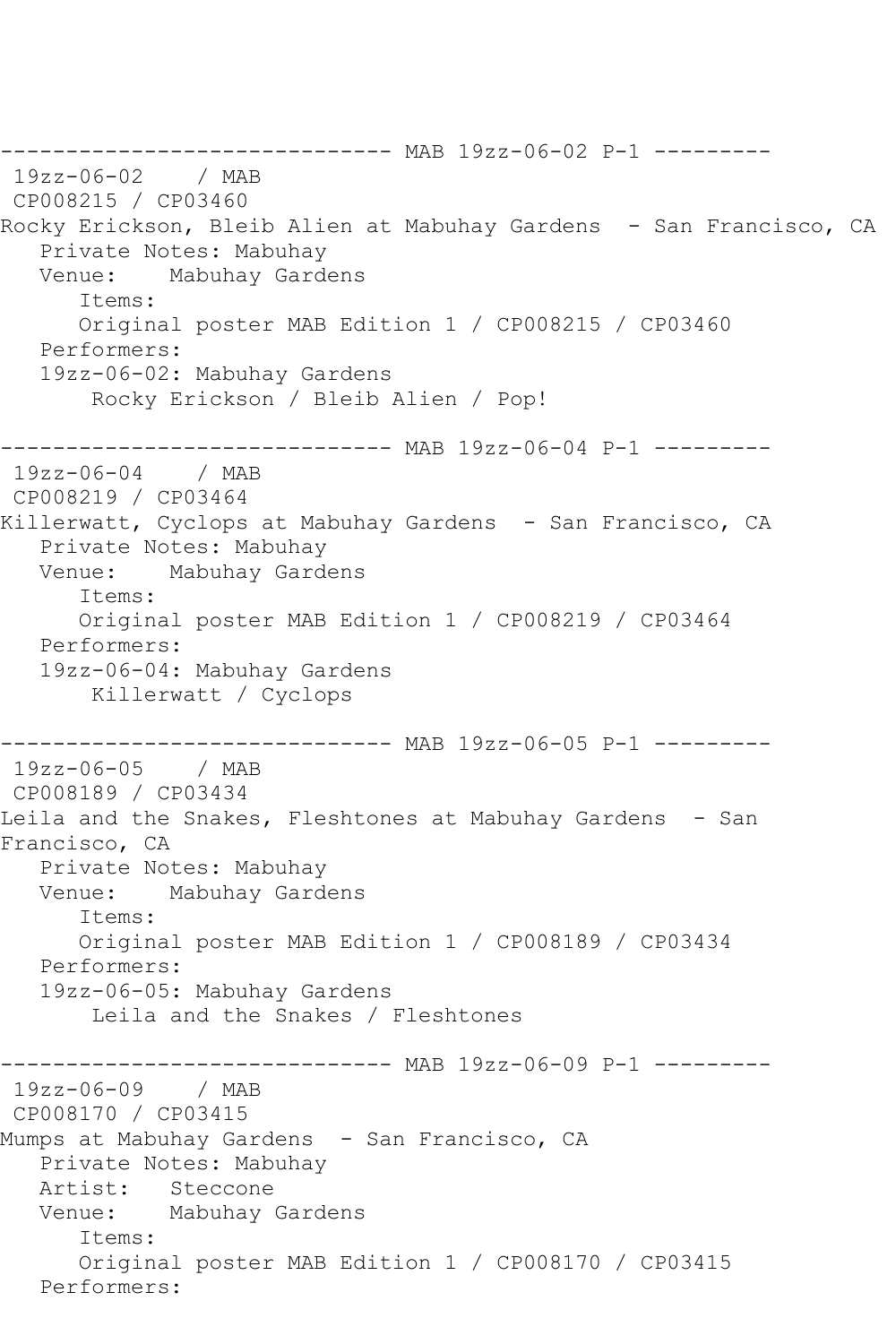19zz-06-09 19zz-06-10: Mabuhay Gardens Mumps ------------------------------ MAB 19zz-06-11 P-1 --------- 19zz-06-11 / MAB CP008166 / CP03411 Novak, Thee Unholy Three at Mabuhay Gardens - San Francisco, CA Private Notes: Mabuhay Venue: Mabuhay Gardens Items: Original poster MAB Edition 1 / CP008166 / CP03411 Performers: 19zz-06-11: Mabuhay Gardens Novak / Thee Unholy Three ------------------------------ MAB 19zz-06-12 P-1 --------- 19zz-06-12 / MAB CP008212 / CP03457 Atla, Minx at Mabuhay Gardens - San Francisco, CA Private Notes: Mabuhay Venue: Mabuhay Gardens Items: Original poster MAB Edition 1 / CP008212 / CP03457 Performers: 19zz-06-12: Mabuhay Gardens Atla / Minx / Ratz / X-Ray Ted ------------------------------ MAB 19zz-06-21 P-1 --------- 19zz-06-21 / MAB CP008243 / CP03488 Kid American and the Shooting Stars, Daddy-O at Mabuhay Gardens -San Francisco, CA Private Notes: Mabuhay Venue: Mabuhay Gardens Items: Original poster MAB Edition 1 / CP008243 / CP03488 Performers: 19zz-06-21: Mabuhay Gardens Kid American and the Shooting Stars / Daddy-O ---------------- MAB 19zz-06-22 P-1 ----------<br>/ MAB  $19zz - 06 - 22$ CP008236 / CP03481 Overland Freight Band, Bisquit at Mabuhay Gardens - San Francisco, CA Private Notes: Mabuhay Venue: Mabuhay Gardens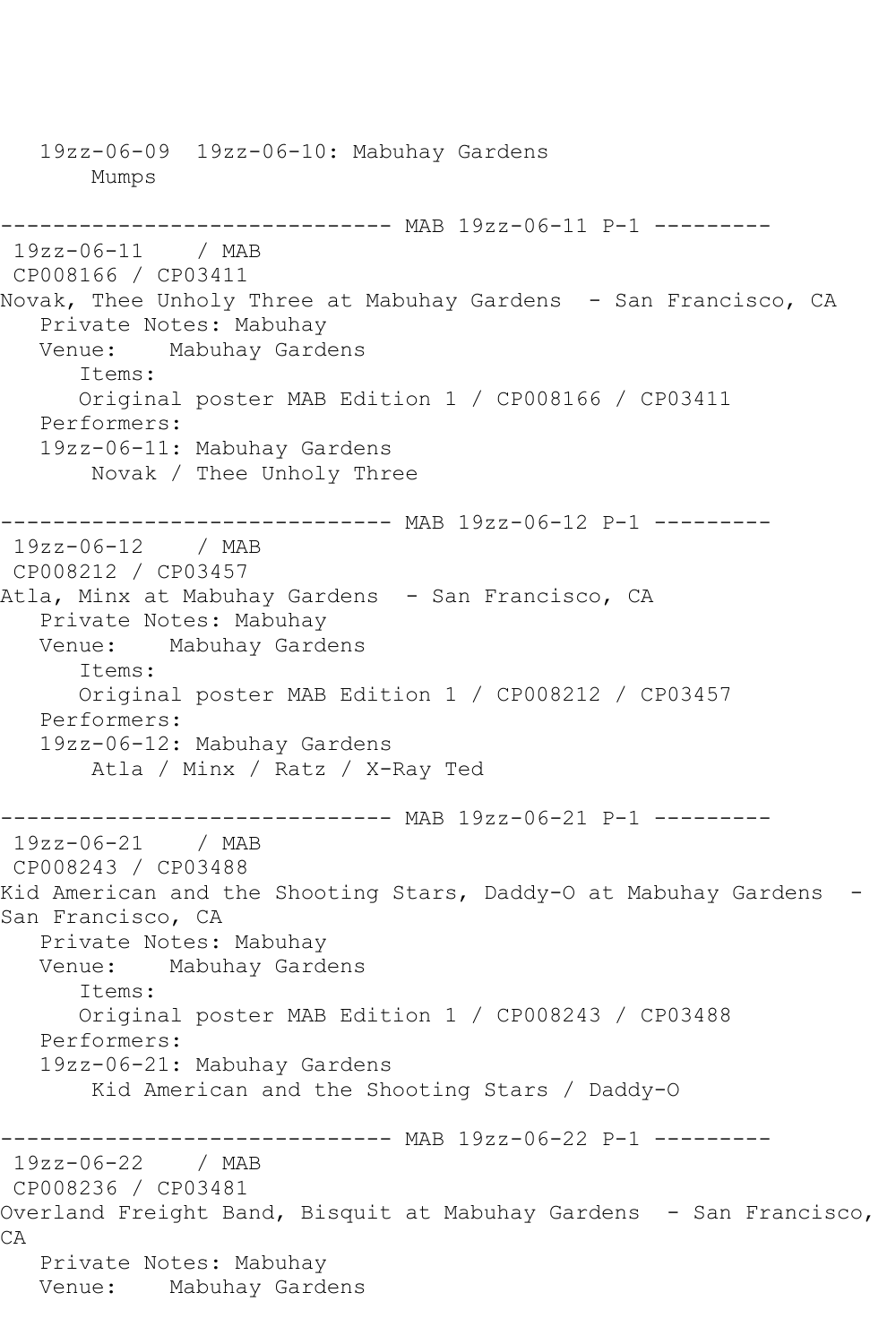Items: Original poster MAB Edition 1 / CP008236 / CP03481 Performers: 19zz-06-22: Mabuhay Gardens Overland Freight Band / Bisquit ------------------------------ MAB 19zz-06-22 P-1 --------- 19zz-06-22 / MAB CP008229 / CP03474 Rocky Erickson at Mabuhay Gardens - San Francisco, CA Private Notes: Mabuhay Venue: Mabuhay Gardens Items: Original poster MAB Edition 1 / CP008229 / CP03474 Performers: 19zz-06-22: Mabuhay Gardens Rocky Erickson ------------------------------ MAB 19zz-06-23 P-1 --------- 19zz-06-23 / MAB CP008241 / CP03486 Sister, 23-Leland at Mabuhay Gardens - San Francisco, CA Private Notes: Mabuhay<br>Venue: Mabuhay Gard Mabuhay Gardens Items: Original poster MAB Edition 1 / CP008241 / CP03486 Performers: 19zz-06-23 19zz-06-24: Mabuhay Gardens Sister / 23-Leland / 24-Ozzie ------------ MAB 19zz-06-25 P-1 ---------19zz-06-25 / MAB CP008216 / CP03461 Accused, Attitudes at Mabuhay Gardens - San Francisco, CA Private Notes: Mabuhay Venue: Mabuhay Gardens Items: Original poster MAB Edition 1 / CP008216 / CP03461 Performers: 19zz-06-25: Mabuhay Gardens Accused / Attitudes ------------------------------ MAB 19zz-06-26 P-1 --------- 19zz-06-26 / MAB CP008248 / CP03493 Magister Ludi, Thee Unholy Three at Mabuhay Gardens - San Francisco, CA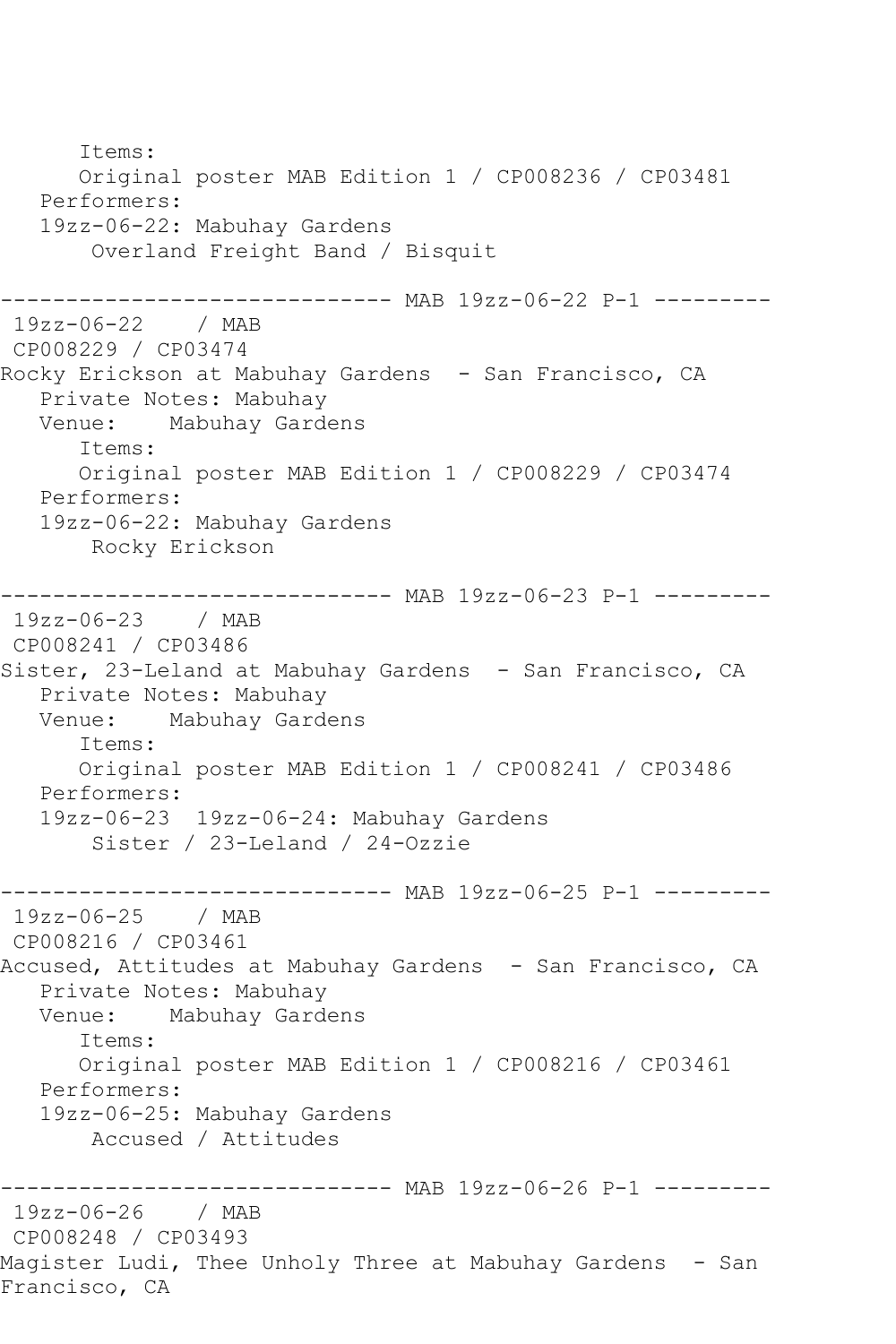Private Notes: Mabuhay Venue: Mabuhay Gardens Items: Original poster MAB Edition 1 / CP008248 / CP03493 Performers: 19zz-06-26: Mabuhay Gardens Magister Ludi / Thee Unholy Three / Waterbaby ------------------------------ MAB 19zz-06-27 P-1 --------- 19zz-06-27 / MAB CP008210 / CP03455 Berlin Brats at Mabuhay Gardens - San Francisco, CA Private Notes: Mabuhay Venue: Mabuhay Gardens Items: Original poster MAB Edition 1 / CP008210 / CP03455 Performers: 19zz-06-27 19zz-06-28: Mabuhay Gardens Berlin Brats ------------------------------ MAB 19zz-06-29 P-1 --------- 19zz-06-29 / MAB CP008198 / CP03443 Max Jazzer at Mabuhay Gardens - San Francisco, CA Private Notes: Mabuhay Venue: Mabuhay Gardens Items: Original poster MAB Edition 1 / CP008198 / CP03443 Performers: 19zz-06-29: Mabuhay Gardens Max Jazzer ------------------------------ MAB 19zz-06-30 P-1 --------- 19zz-06-30 / MAB CP008225 / CP03470 Dogs, Minx at Mabuhay Gardens - San Francisco, CA Private Notes: Mabuhay Venue: Mabuhay Gardens Items: Original poster MAB Edition 1 / CP008225 / CP03470 Performers: 19zz-06-30: Mabuhay Gardens Dogs / Minx ------------------------------ MAB 19zz-07-06 P-1 --------- 19zz-07-06 / MAB CP002114 / 2105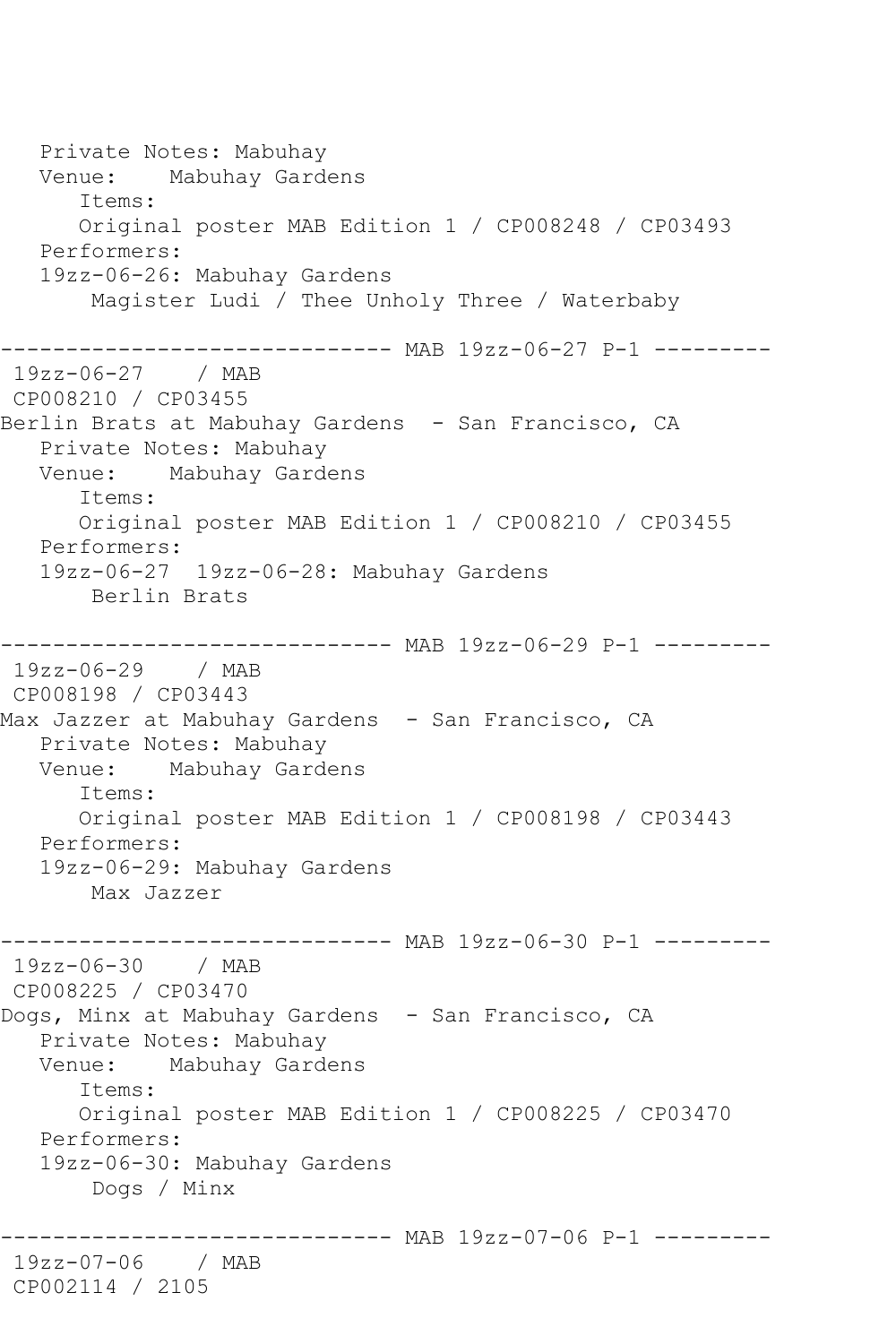Mertz, Touchtones at Mabuhay Gardens - San Francisco, CA Venue: Mabuhay Gardens Items: Original poster MAB Edition 1 / CP002114 / 2105 Performers: 19zz-07-06: Mabuhay Gardens Mertz / Touchtones / Aurora / Pushups / No Sisters / Deep South ------------------------------ MAB 19zz-07-08 P-1 --------- 19zz-07-08 / MAB CP000815 / 0831 Dils, Marbles at Mabuhay Gardens - San Francisco, CA Venue: Mabuhay Gardens Items: Original poster MAB Edition 1 / CP000815 / 0831 Performers: 19zz-07-08: Mabuhay Gardens Dils / Marbles / Blast ------------------------------ MAB 19zz-07-13 P-1 --------- 19zz-07-13 / MAB CP008240 / CP03485 Sleepers, Fear at Mabuhay Gardens - San Francisco, CA Private Notes: Mabuhay Venue: Mabuhay Gardens Items: Original poster MAB Edition 1 / CP008240 / CP03485 Performers: 19zz-07-13: Mabuhay Gardens Sleepers / Fear / Strays ------------------------------ MAB 19zz-07-15 P-1 --------- 19zz-07-15 / MAB CP008183 / CP03428 Screamers, Snot Puppies at Mabuhay Gardens - San Francisco, CA Private Notes: Mabuhay Artist: Don Evenson Venue: Mabuhay Gardens Items: Original poster MAB Edition 1 / CP008183 / CP03428 Performers: 19zz-07-15: Mabuhay Gardens Screamers / Snot Puppies / Twitch ------------------------------ MAB 19zz-07-18 P-1 --------- 19zz-07-18 / MAB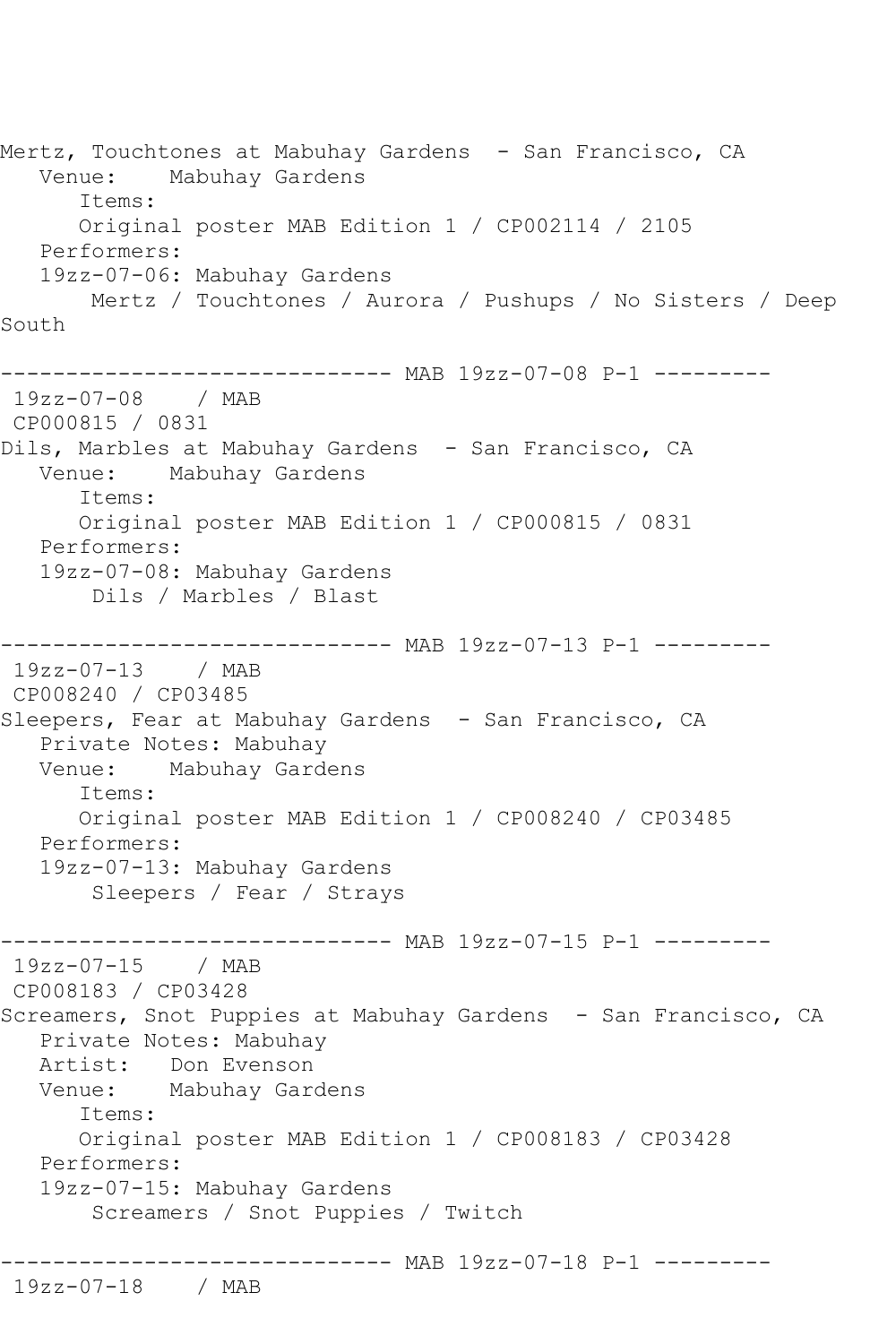CP001522 / 1543 Mondellos, Vktms at Mabuhay Gardens - San Francisco, CA Venue: Mabuhay Gardens Items: Original poster MAB Edition 1 / CP001522 / 1543 Performers: 19zz-07-18: Mabuhay Gardens Mondellos / Vktms / Menace / Insults ------------------------------ MAB 19zz-07-25 P-1 --------- 19zz-07-25 / MAB CP008230 / CP03475 Rocky Erickson at Mabuhay Gardens - San Francisco, CA Private Notes: Mabuhay Artist: Colourz Venue: Mabuhay Gardens Items: Original poster MAB Edition 1 / CP008230 / CP03475 Performers: 19zz-07-25: Mabuhay Gardens Rocky Erickson ------------------------------ MAB 19zz-07-26 P-1 --------- 19zz-07-26 / MAB CP000835 / 0851 Meantime at Mabuhay Gardens - San Francisco, CA<br>Venue: Mabuhav Gardens Mabuhay Gardens Items: Original poster MAB Edition 1 / CP000835 / 0851 Performers: 19zz-07-26: Mabuhay Gardens Meantime ------------------------------ MAB 19zz-07-29 P-1 --------- 19zz-07-29 / MAB CP008187 / CP03432 Leila and the Snakes, No Sisters at Mabuhay Gardens - San Francisco, CA Private Notes: Mabuhay Venue: Mabuhay Gardens Items: Original poster MAB Edition 1 / CP008187 / CP03432 Performers: 19zz-07-29: Mabuhay Gardens Leila and the Snakes / No Sisters / Neon ------------------------------ MAB 19zz-08-01 P-1 ---------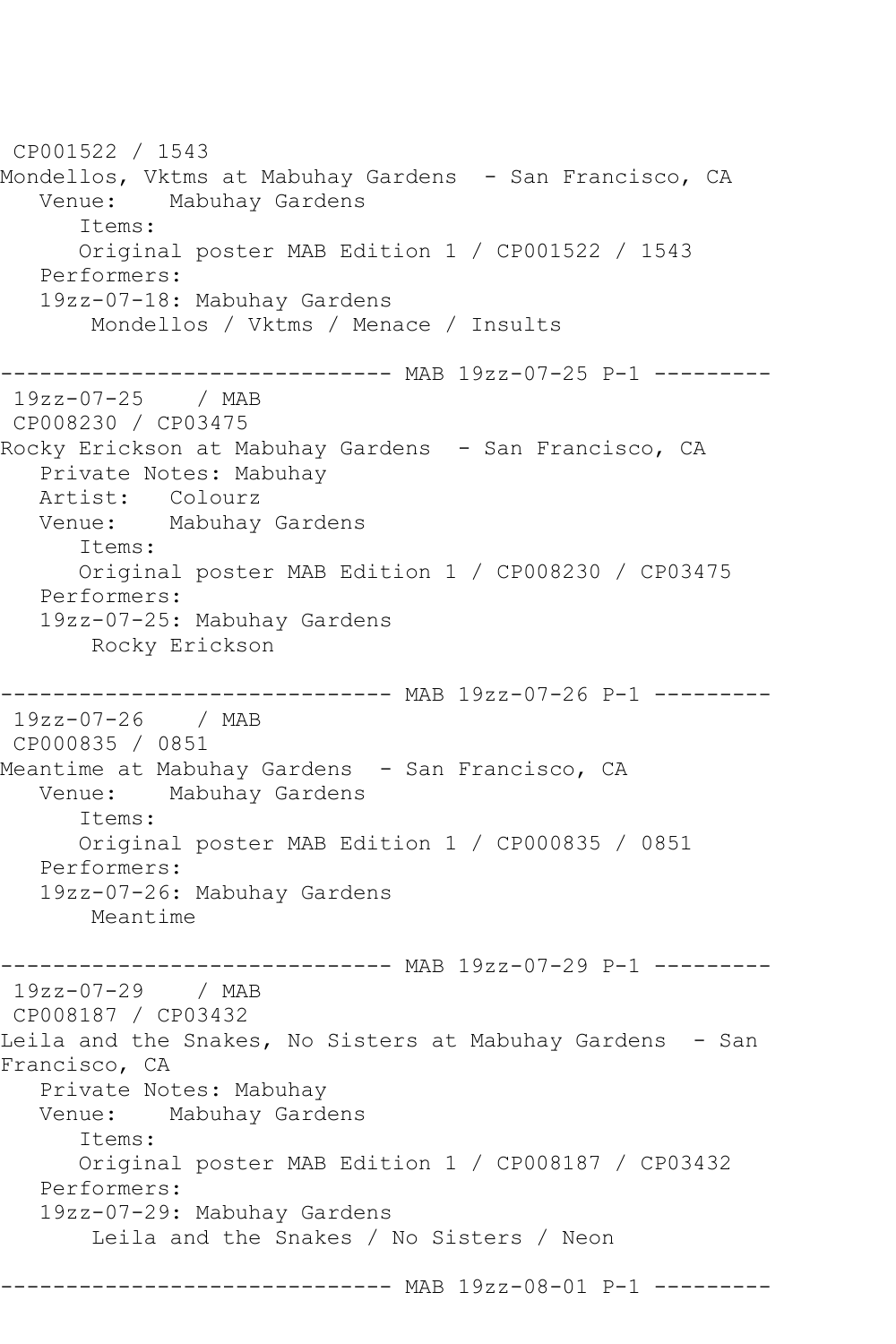19zz-08-01 / MAB CP008231 / CP03476 Newave Fashion Rage, Nelson Slater at Mabuhay Gardens - San Francisco, CA Private Notes: Mabuhay Venue: Mabuhay Gardens Items: Original poster MAB Edition 1 / CP008231 / CP03476 Performers: 19zz-08-01: Mabuhay Gardens Newave Fashion Rage / Nelson Slater / No-No Prote Band ------------------------------ MAB 19zz-08-16 P-1 --------- 19zz-08-16 / MAB CP008237 / CP03482 Vauxhall at Mabuhay Gardens - San Francisco, CA Private Notes: Mabuhay Artist: Don Evenson Venue: Mabuhay Gardens Items: Original poster MAB Edition 1 / CP008237 / CP03482 Performers: 19zz-08-16: Mabuhay Gardens Vauxhall ------------------------------ MAB 19zz-08-16 P-1 --------- 19zz-08-16 / MAB CP008193 / CP03438 Mary Monday at Mabuhay Gardens - San Francisco, CA Private Notes: Mabuhay<br>Venue: Mabuhav Gard Mabuhay Gardens Items: Original poster MAB Edition 1 / CP008193 / CP03438 Performers: 19zz-08-16: Mabuhay Gardens Mary Monday ------------------------------ MAB 19zz-08-17 P-1 --------- 19zz-08-17 / MAB CP008167 / CP03412 Novak at Mabuhay Gardens - San Francisco, CA Private Notes: Mabuhay Venue: Mabuhay Gardens Items: Original poster MAB Edition 1 / CP008167 / CP03412 Performers: 19zz-08-17: Mabuhay Gardens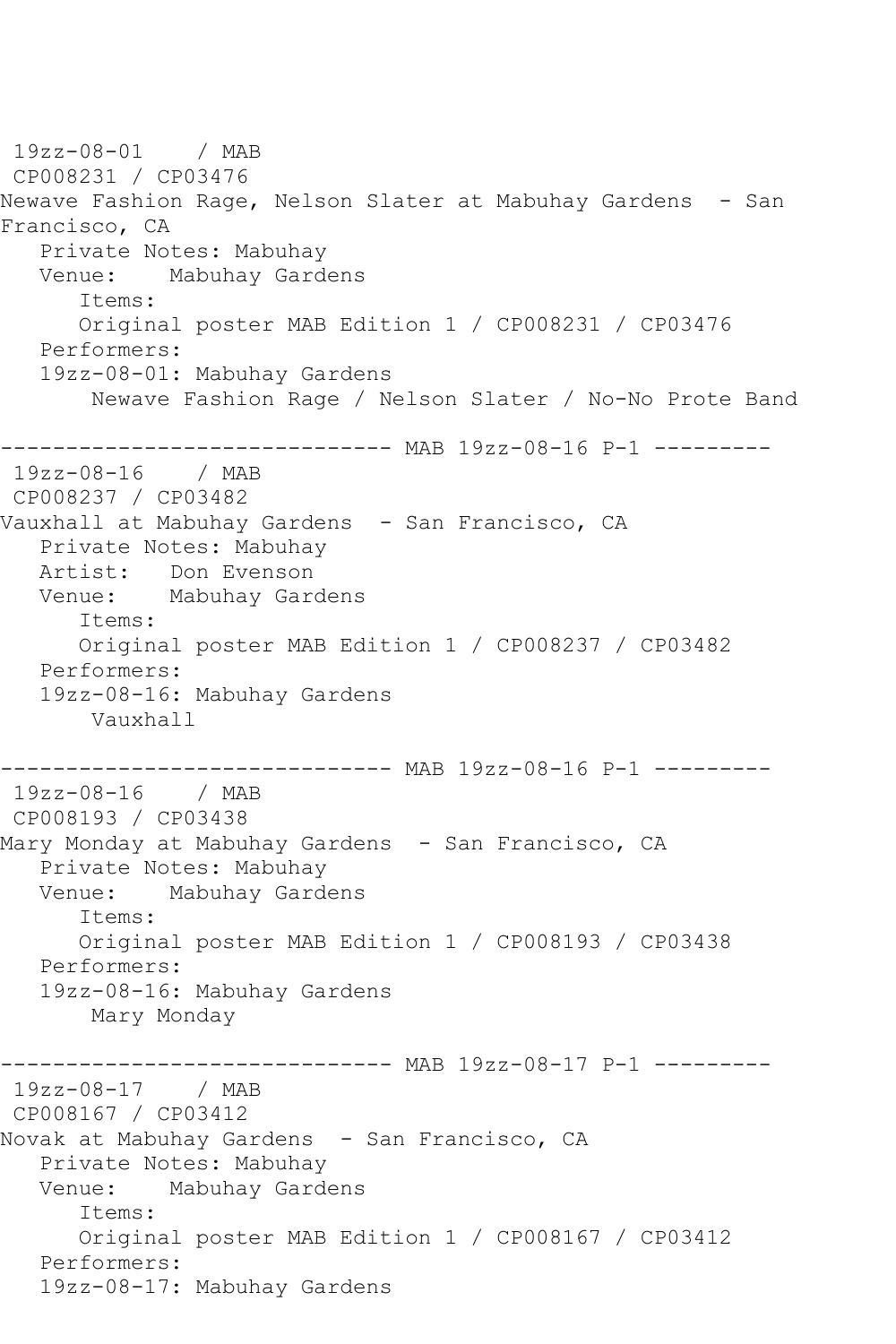Novak

------------------------------ MAB 19zz-08-17 P-1 --------- 19zz-08-17 / MAB CP008235 / CP03480 Nuclear Valdez, Novak at Mabuhay Gardens - San Francisco, CA Private Notes: Mabuhay Venue: Mabuhay Gardens Items: Original poster MAB Edition 1 / CP008235 / CP03480 Performers: 19zz-08-17: Mabuhay Gardens Nuclear Valdez / Novak / Ore ------------------------------ MAB 19zz-08-18 P-1 --------- 19zz-08-18 / MAB CP008220 / CP03465 Killerwatt, Cornell Hurd at Mabuhay Gardens - San Francisco, CA Private Notes: Mabuhay Venue: Mabuhay Gardens Items: Original poster MAB Edition 1 / CP008220 / CP03465 Performers: 19zz-08-18: Mabuhay Gardens Killerwatt / Cornell Hurd / Mondo Hot Pants Orchestra ------------------------------ MAB 19zz-08-26 P-1 --------- 19zz-08-26 / MAB CP008190 / CP03435 La Rue, Trax at Mabuhay Gardens - San Francisco, CA Private Notes: Mabuhay Venue: Mabuhay Gardens Items: Original poster MAB Edition 1 / CP008190 / CP03435 Performers: 19zz-08-26: Mabuhay Gardens La Rue / Trax ------------------------------ MAB 19zz-08-27 P-1 --------- 19zz-08-27 / MAB CP008191 / CP03436 La Rue, Trax at Mabuhay Gardens - San Francisco, CA Private Notes: Mabuhay Event: A Concert in Memory of Dee Dee Series: In Memory of Dee-Dee Venue: Mabuhay Gardens Items: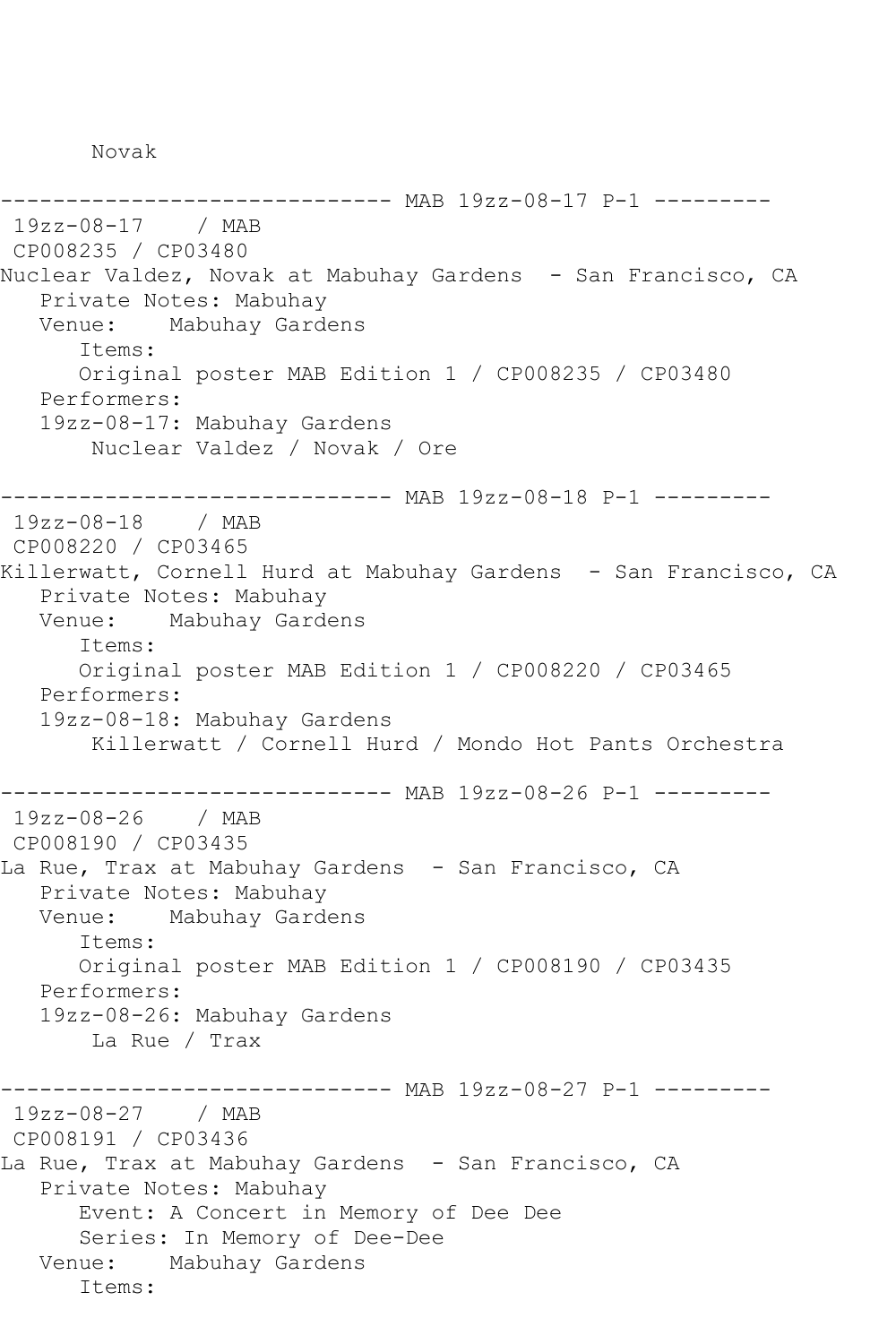Original poster MAB Edition 1 / CP008191 / CP03436 Performers: 19zz-08-27: Mabuhay Gardens La Rue / Trax ------------------------------ MAB 19zz-08-29 P-1 --------- 19zz-08-29 / MAB CP008203 / CP03448 Waterbaby, Hot Knives at Mabuhay Gardens - San Francisco, CA Private Notes: Mabuhay<br>Venue: Mabuhay Garde Mabuhay Gardens Items: Original poster MAB Edition 1 / CP008203 / CP03448 Performers: 19zz-08-29: Mabuhay Gardens Waterbaby / Hot Knives ------------------------------ MAB 19zz-08-31 P-1 --------- 19zz-08-31 / MAB CP008181 / CP03426 Premier, Backroad at Mabuhay Gardens - San Francisco, CA Private Notes: Mabuhay Venue: Mabuhay Gardens Items: Original poster MAB Edition 1 / CP008181 / CP03426 Performers: 19zz-08-31: Mabuhay Gardens Premier / Backroad / Headfirst ------------------------------ MAB 19zz-08025 P-1 --------- 19zz-08025 / MAB CP001524 / 1545 Avengers, Sefect Punks at Mabuhay Gardens - San Francisco, CA<br>Venue: Mabuhay Gardens Mabuhay Gardens Items: Original poster MAB Edition 1 / CP001524 / 1545 Performers: 19zz-08025: Mabuhay Gardens Avengers / Sefect Punks / X-Ray Ted ------------------------------ MAB 19zz-09-29 P-1 --------- 19zz-09-29 / MAB CP008228 / CP03473 Novak, Tipm Plus at Mabuhay Gardens - San Francisco, CA Private Notes: Mabuhay Venue: Mabuhay Gardens Items: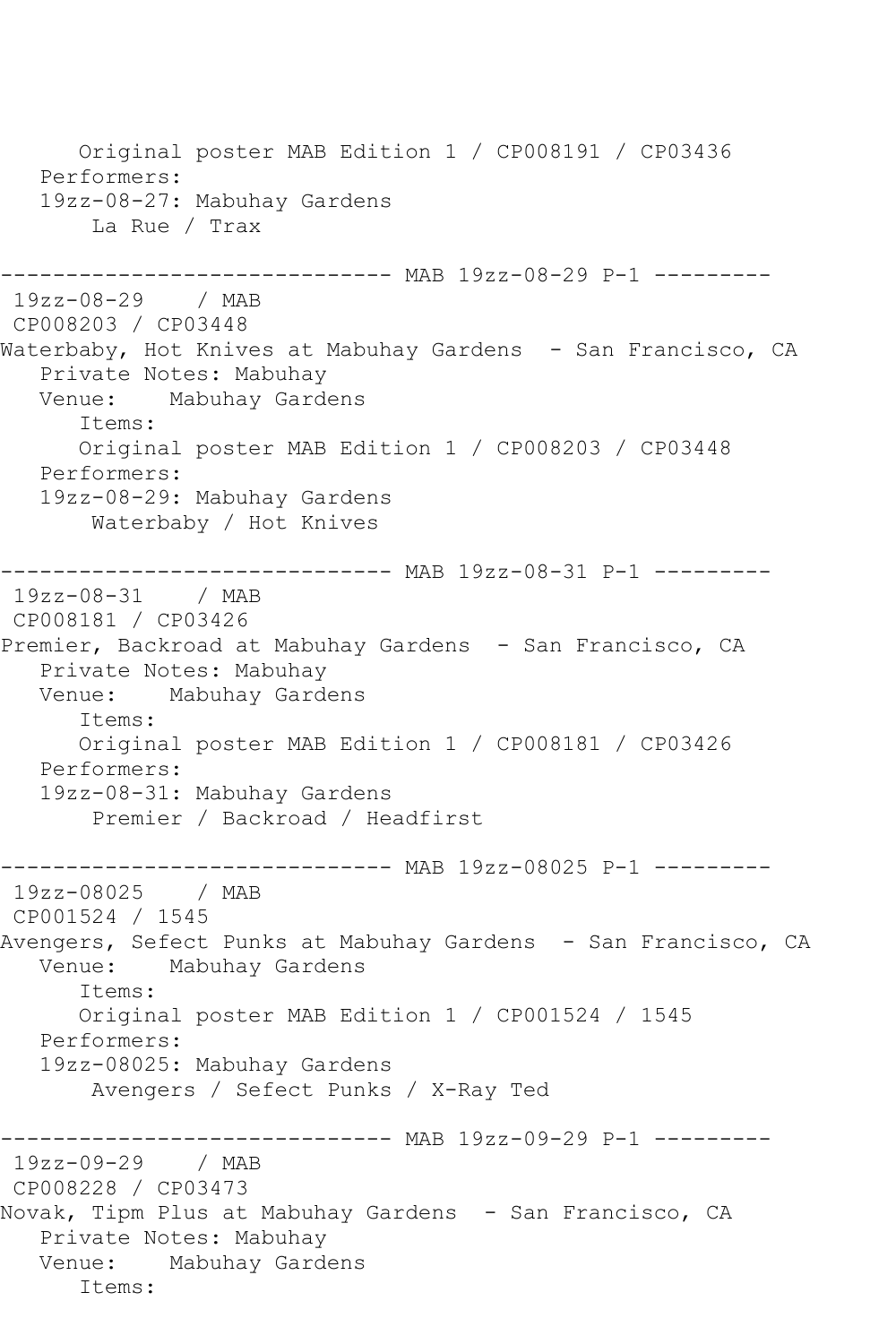Original poster MAB Edition 1 / CP008228 / CP03473 Performers: 19zz-09-29 19zz-10-01: Mabuhay Gardens Novak / Tipm Plus / Street Punks / Readymades / Nukes / Ludi / Street Punks ------------------------------ MAB 19zz-10-10 P-1 --------- 19zz-10-10 / MAB CP001963 / 1985 Beans, Mx-80 Sound at Mabuhay Gardens – San Francisco, CA<br>Venue: Mabuhay Gardens Mabuhay Gardens Items: Original poster MAB Edition 1 / CP001963 / 1985 Performers: 19zz-10-10: Mabuhay Gardens Beans / Mx-80 Sound / Fast Floyd ------------------------------ MAB 19zz-10-16 P-1 --------- 19zz-10-16 / MAB CP008233 / CP03478 Novak, Nuclear Valdez at Mabuhay Gardens - San Francisco, CA Private Notes: Mabuhay Venue: Mabuhay Gardens Items: Original poster MAB Edition 1 / CP008233 / CP03478 Performers: 19zz-10-16: Mabuhay Gardens Novak / Nuclear Valdez / X-Ray Ted ------------------------------ MAB 19zz-10-20 P-1 ----------<br>19zz-10-20 / MAB  $19zz-10-20$ CP008173 / CP03418 Ratz, Cunning Stuntz at Mabuhay Gardens - San Francisco, CA Private Notes: Mabuhay Venue: Mabuhay Gardens Items: Original poster MAB Edition 1 / CP008173 / CP03418 Performers: 19zz-10-20: Mabuhay Gardens Ratz / Cunning Stuntz ------------------------------ MAB 19zz-11-14 P-1 --------- 19zz-11-14 / MAB CP008197 / CP03442 Melvin Miracle, Quale Brothers at Mabuhay Gardens - San Francisco, CA Private Notes: Mabuhay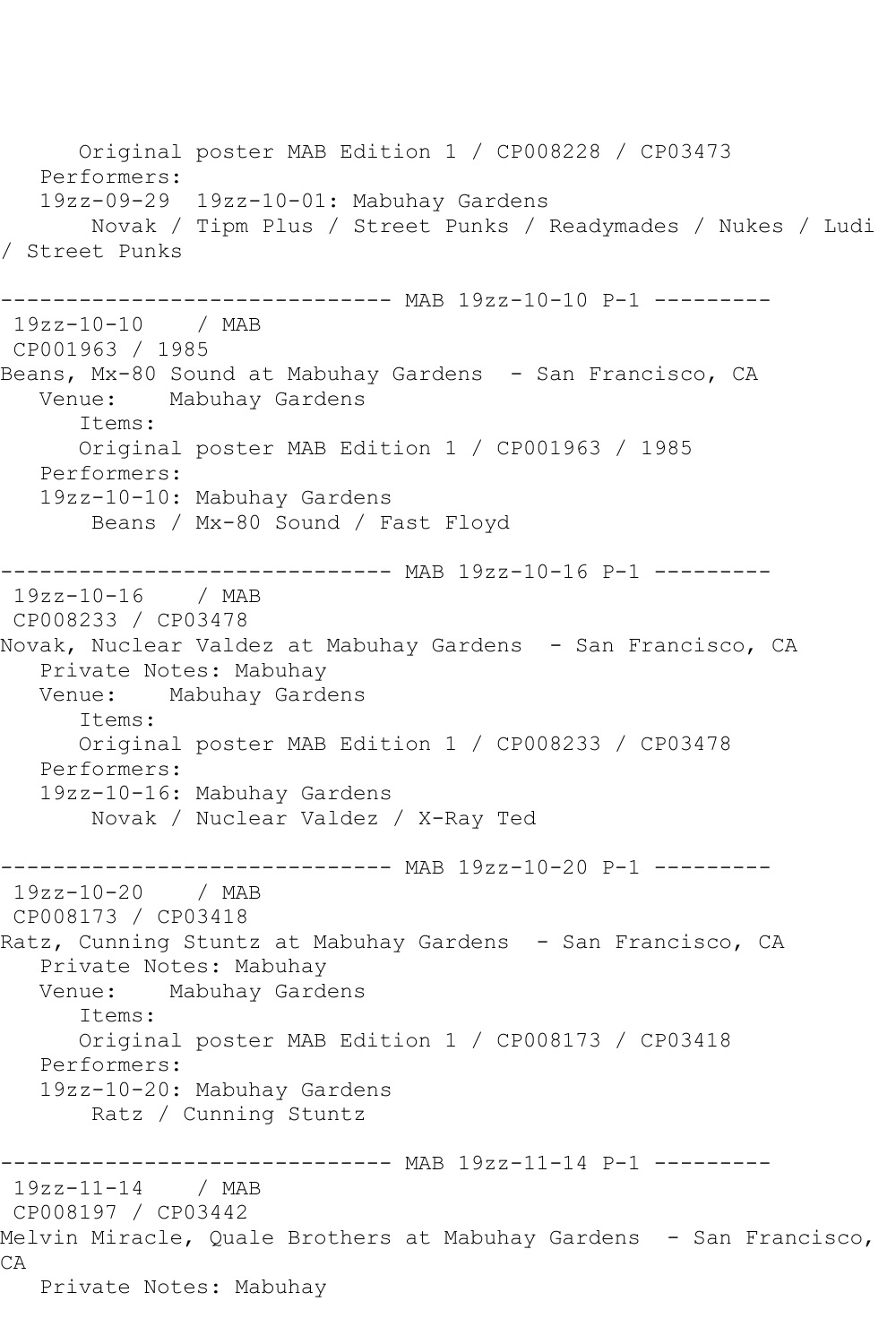Venue: Mabuhay Gardens Items: Original poster MAB Edition 1 / CP008197 / CP03442 Performers: 19zz-11-14: Mabuhay Gardens Melvin Miracle / Quale Brothers / Whoremones ------------------------------ MAB 19zz-11-16 P-1 --------- 19zz-11-16 / MAB CP008186 / CP03431 Leila and the Snakes, Street Punks at Mabuhay Gardens - San Francisco, CA Private Notes: Mabuhay Venue: Mabuhay Gardens Items: Original poster MAB Edition 1 / CP008186 / CP03431 Performers: 19zz-11-16: Mabuhay Gardens Leila and the Snakes / Street Punks ------------------------------ MAB 19zz-11-17 P-1 --------- 19zz-11-17 / MAB CP008244 / CP03489 Dirty Rotten Imbeciles, De-Tox at Mabuhay Gardens - San Francisco, CA Private Notes: Mabuhay Venue: Mabuhay Gardens Items: Original poster MAB Edition 1 / CP008244 / CP03489 Performers: 19zz-11-17: Mabuhay Gardens Dirty Rotten Imbeciles / De-Tox / No Trend / Deadly Reign ------------------------------ MAB-5.089 19zz-11-26 P-1 --------- 19zz-11-26 / MAB 5.089 CP001966 / 1988 Beans at Mabuhay Gardens - San Francisco, CA Notes: This item appears in the Art of Rock book, plate no. 5.089 Artist: Tampa Venue: Mabuhay Gardens Promoter: Book: Art of Rock Items: Original poster MAB-5.089 Edition 1 / CP001966 / 1988 AORPlate: 5.089 Performers: 19zz-11-26: Mabuhay Gardens Beans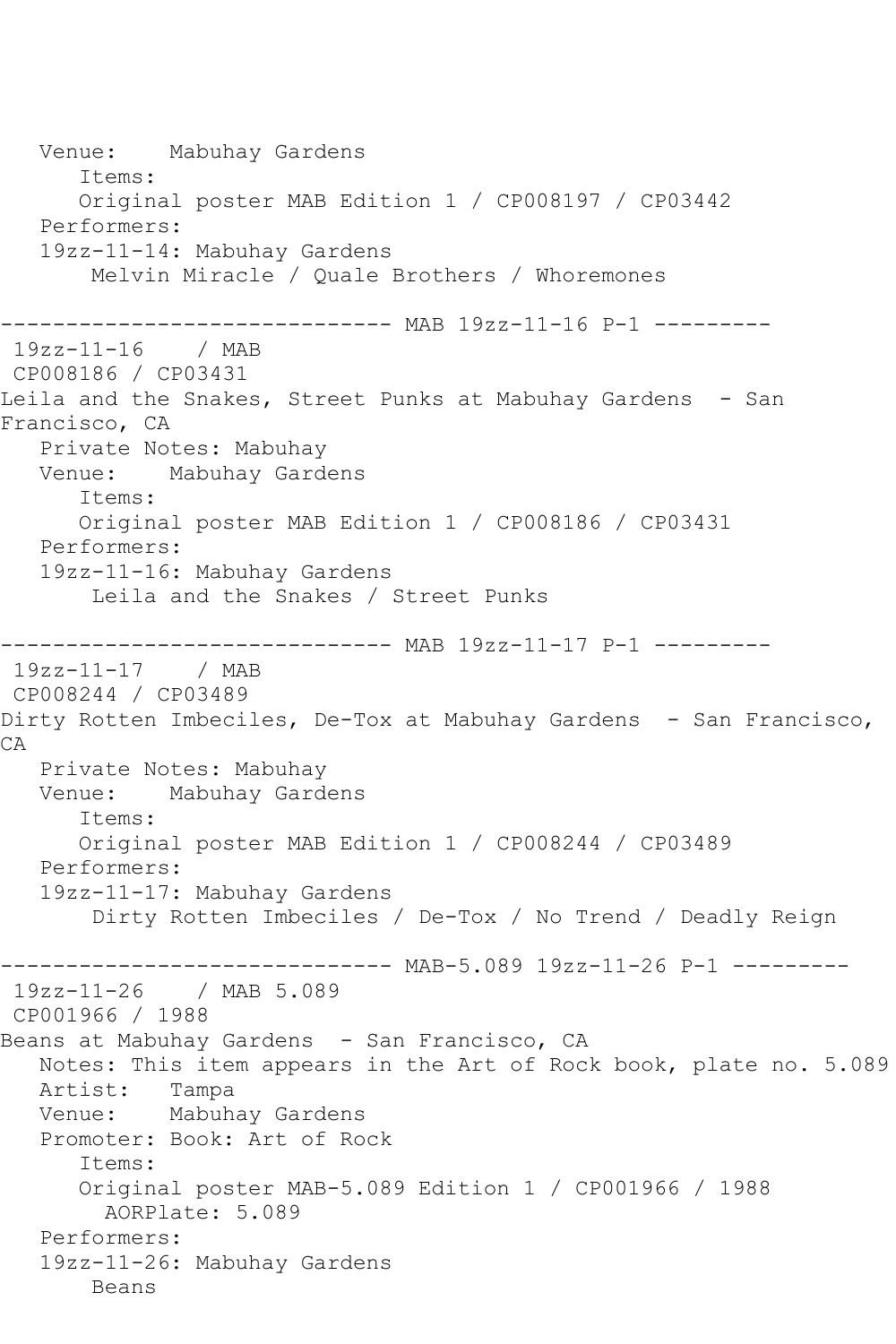------------------------------ MAB 19zz-12-06 P-1 --------- 19zz-12-06 / MAB CP001964 / 1986 Tuxedo Moon, Beans at Mabuhay Gardens - San Francisco, CA Venue: Mabuhay Gardens Items: Original poster MAB Edition 1 / CP001964 / 1986 (11-1/2 x 8- 1/2) Performers: 19zz-12-06: Mabuhay Gardens Tuxedo Moon / Beans ------------------------------ MAB 19zz-12-17 P-1 --------- 19zz-12-17 / MAB CP001517 / 1538 Dils, Crime at Mabuhay Gardens - San Francisco, CA Venue: Mabuhay Gardens Items: Original poster MAB Edition 1 / CP001517 / 1538 Performers: 19zz-12-17 19zz-12-18: Mabuhay Gardens Dils / Crime / UXA ------------------------------ MAB 19zz-12-20 P-1 --------- 19zz-12-20 / MAB CP008169 / CP03414 Naomi Ruth Eisenberg, Rockette Morton at Mabuhay Gardens - San Francisco, CA Private Notes: Mabuhay Venue: Mabuhay Gardens Items: Original poster MAB Edition 1 / CP008169 / CP03414 Performers: 19zz-12-20: Mabuhay Gardens Naomi Ruth Eisenberg / Rockette Morton ------------------------------ 2004-12-18 P --------- 2004-12-18 / CP008170 Mabuhay Gardens Handbills [Set of 134 handbills/posters] Notes: 134 Handbills

San Francisco's legendary "Mabuhay Gardens" in North Beach was one of the premiere punk clubs in America, featuring groups like the Damned, Iggy Pop, Devo, the Ramones, Crime, the Nuns, Dead Kennedys, DOA, Husker Du and many others. The club ran from around 1976 until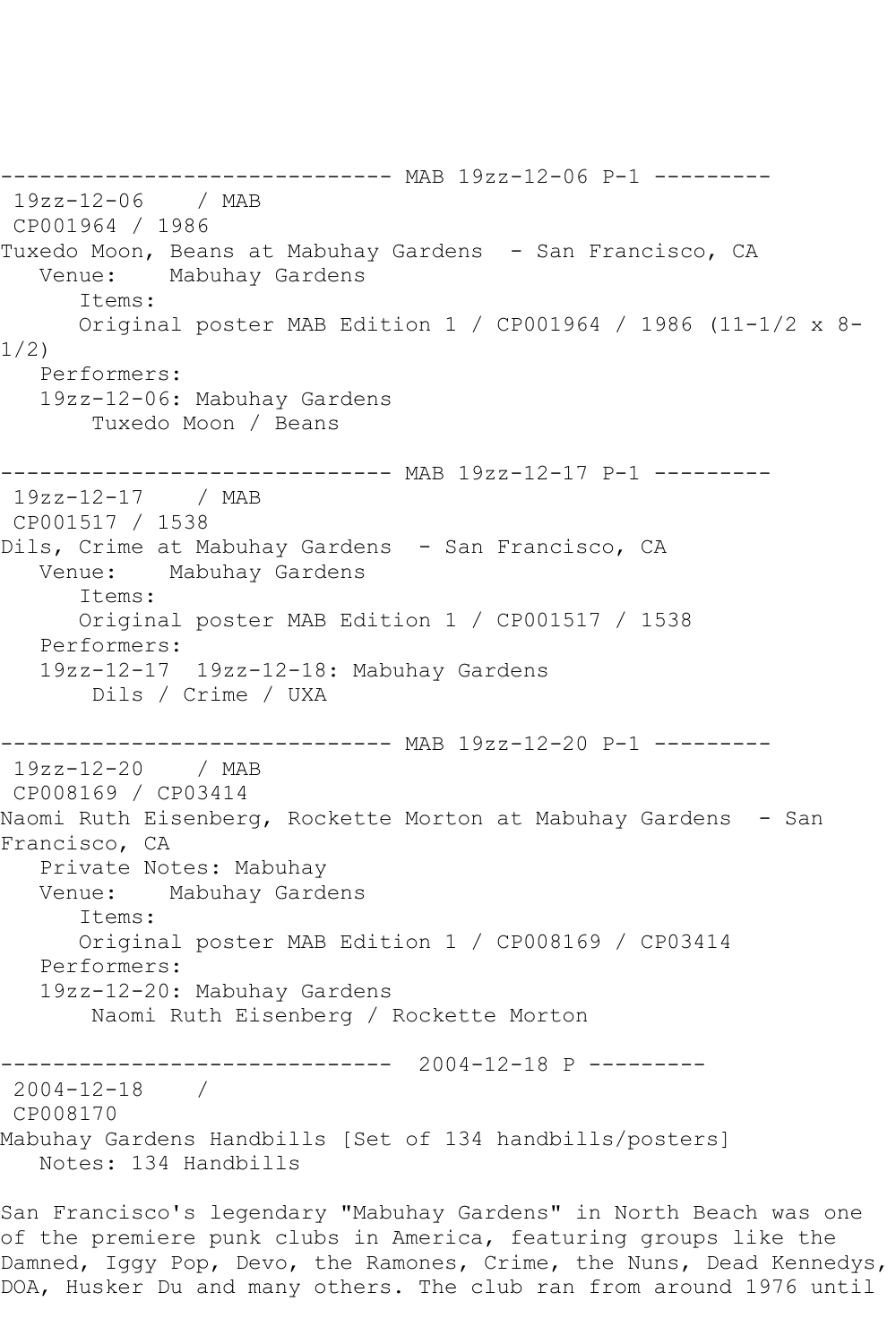it closed in the early 1980s. Punk flyers are a far cry from their multi-colored psychedelic predecessors, but they have a stark beauty of their own and are now very much collected. This is a collection of 134 punk flyers from the "Mabuhay Gardens." "On Broadway" was also San Francisco punk club, run by the owner of the Mabuhay Gardens. This collection includes some 87 punk flyers and calendars from "On Broadway." {!P CP008183 "Screamers at Mabuhay Gardens"} Contact Michael Erlewine at info@ClassicPosters.com with questions of for more details on purchasing this set. Venue: Mabuhay Gardens Items: Original poster / CP008170 Performers: 2004-12-18: Mabuhay Gardens ------------------------------ zzzz-01 P --------  $zzzz-01$ CP045837 / CP045837 Mabuhay Gardens Calendar Private Notes: Mabuhay Gardens Benefit: Mabuhay Gardens Calendar for zzzz-01-04 / zzzz-01-12 Venue: Mabuhay Gardens Items: Original poster / CP045837 / CP045837 Performers: zzzz-01: Mabuhay Gardens ------------------------------ zzzz-01 P ---------  $\overline{1}$ CP045838 / CP045838 Mabuhay Gardens Calendar Private Notes: Mabuhay Gardens Benefit: Mabuhay Gardens Calendar for zzzz-01-11 / zzzz-01-19 Venue: Mabuhay Gardens Items: Original poster / CP045838 / CP045838 Performers: zzzz-01: Mabuhay Gardens ------------------------------ zzzz-01 P -------- zzzz-01 / CP045839 / CP045839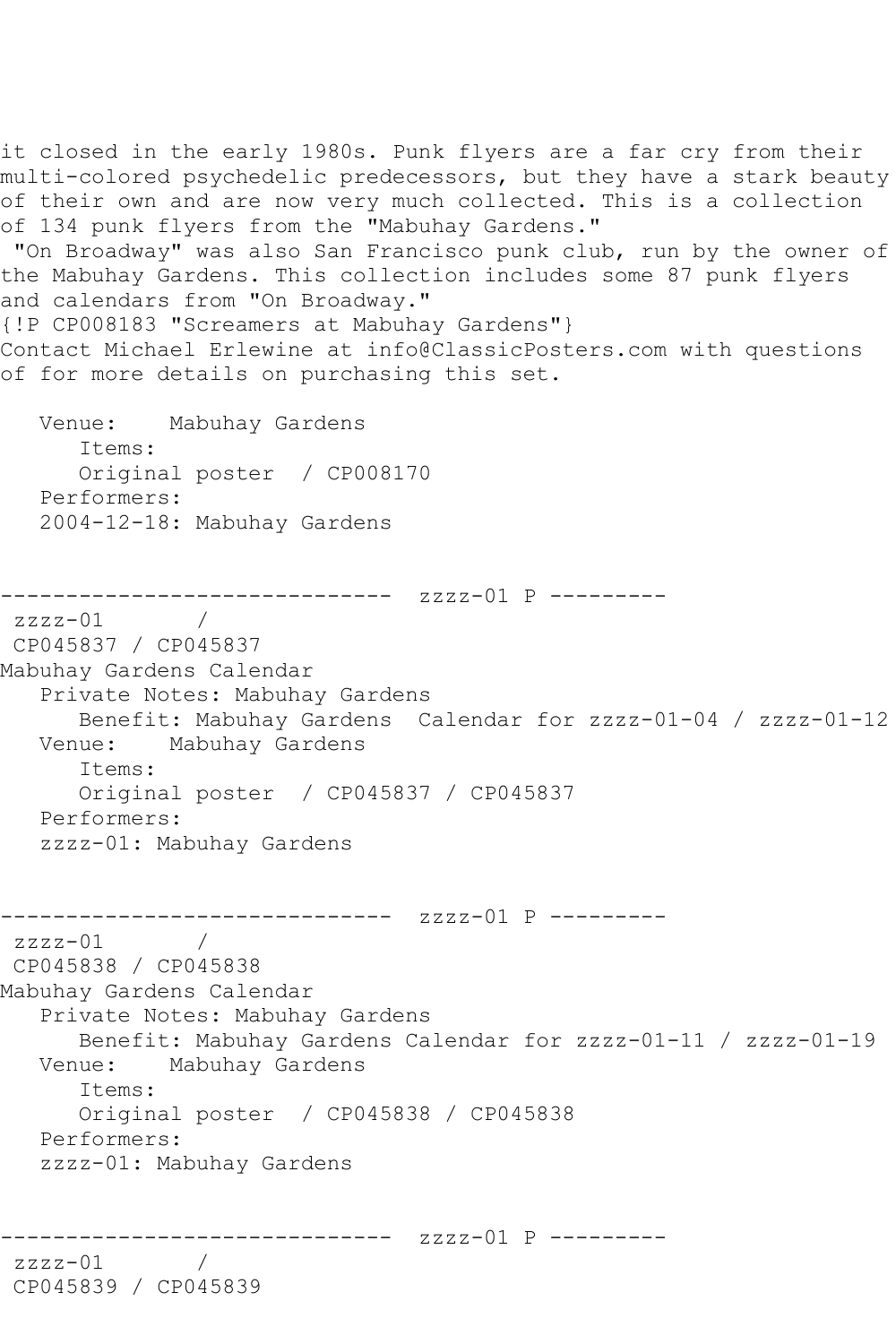```
Mabuhay Gardens Calendar
   Private Notes: Mabuhay Gardens
      Benefit: Mabuhay Gardens Calendar for zzzz-01-25 / zzzz-02-02
   Venue: Mabuhay Gardens
      Items:
      Original poster / CP045839 / CP045839
   Performers:
   zzzz-01: Mabuhay Gardens
------------------------------ zzzz-01 P ---------
zzzz-01 / 
CP045852 / CP045852
Mabuhay Gardens Calendar
   Private Notes: Mabuhay Gardens
      Benefit: Mabuhay Gardens Calendar for zzzz-01-09 / zzzz-01-17
   Venue: Mabuhay Gardens
      Items:
      Original poster / CP045852 / CP045852
   Performers:
   zzzz-01: Mabuhay Gardens
------------------------------ zzzz-01 P ---------
zzzz-01 / 
CP045853 / CP045853
Mabuhay Gardens Calendar
   Private Notes: Mabuhay Gardens
      Benefit: Mabuhay Gardens Calendar for zzzz-01-16 / zzzz-01-24
   Venue: Mabuhay Gardens
      Items:
      Original poster / CP045853 / CP045853
   Performers:
   zzzz-01: Mabuhay Gardens
------------------------------ zzzz-01 P ---------
zzzz-01 / 
CP045854 / CP045854
Mabuhay Gardens Calendar
   Private Notes: Mabuhay Gardens
      Benefit: Mabuhay Gardens Calendar for zzzz-01-30 / zzzz-02-
07
   Venue: Mabuhay Gardens
      Items:
      Original poster / CP045854 / CP045854
   Performers:
```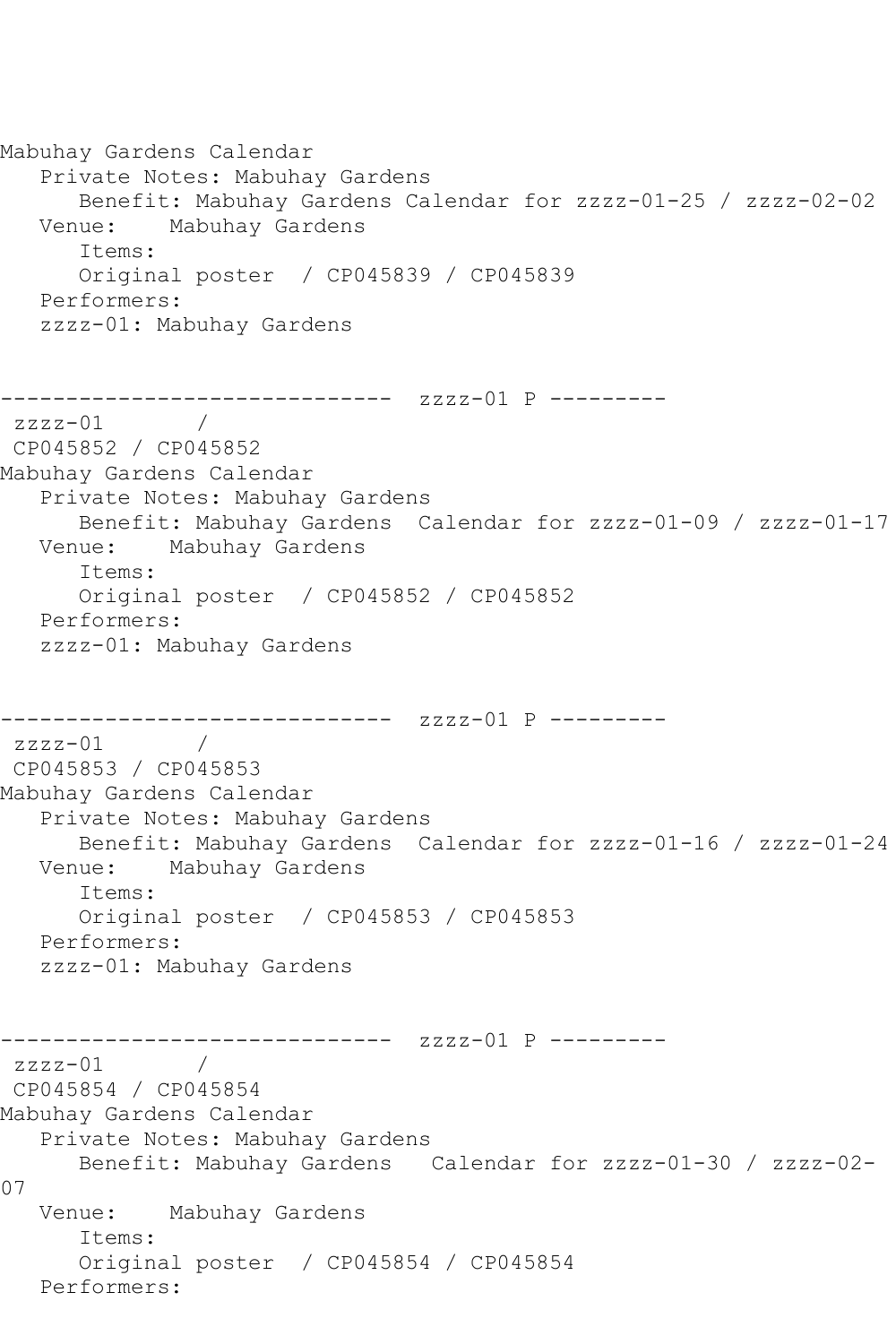zzzz-01: Mabuhay Gardens

```
------------------------------ zzzz-01 P ---------
zzzz-01CP045870 / CP045870
Mabuhay Gardens Calendar
   Private Notes: Mabuhay Gardens
      Benefit: Mabuhay Gardens Calendar zzzz-01-01 / zzzz-01-23
   Venue: Mabuhay Gardens
      Items:
      Original poster / CP045870 / CP045870
   Performers:
   zzzz-01: Mabuhay Gardens
------------------------------ zzzz-01-20 P ---------
zzzz-01-20 / 
CP045649 / CP045649
Movers, Starrock at Mabuhay Gardens - San Francisco, CA
   Private Notes: Mabuhay Gardens
   Venue: Mabuhay Gardens
      Items:
      Original poster / CP045649 / CP045649
   Performers:
   zzzz-01-20: Mabuhay Gardens
       Movers / Starrock / Life On Mars / Bob and the New Hearts
------------------------------ zzzz-02 P ---------
zzzz-02CP045655 / CP045655
Mabuhay Gardens - San Francisco, CA Maritime Hall Calendar 1998-10
   Private Notes: Mabuhay Gardens
      Benefit: Maybuhay Gardens Calendar for zzzz-02
   Venue: Mabuhay Gardens
      Items:
      Original poster / CP045655 / CP045655
   Performers:
   zzzz-02: Mabuhay Gardens
       ------------------------------ zzzz-02 P ---------
zzzz-02 / 
CP045840 / CP045840
Mabuhay Gardens Calendar
   Private Notes: Mabuhay Gardens
      Benefit: Mabuhay Gardens Calendar for zzzz-02-22 / zzzz-03-01
```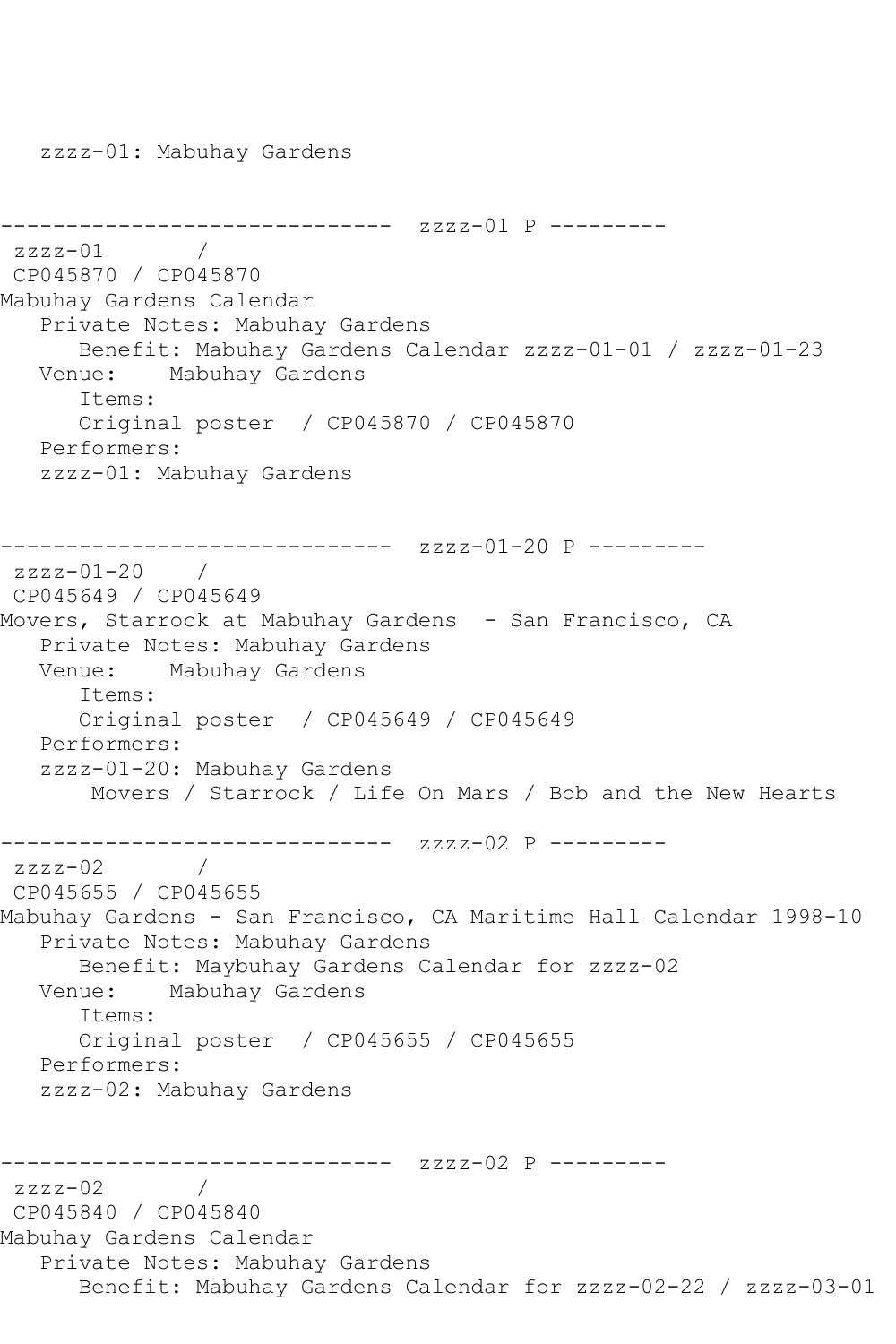```
 Venue: Mabuhay Gardens
       Items:
       Original poster / CP045840 / CP045840
    Performers:
    zzzz-02: Mabuhay Gardens
------------------------------ zzzz-02 P ---------
zzzz-02 / 
CP045855 / CP045855
Mabuhay Gardens Calendar
    Private Notes: Mabuhay Gardens
  Benefit: Mabuhay Gardens Calendar for zzzz-02-13 / zzzz-02-21<br>Venue: Mabuhay Gardens
           Mabuhay Gardens
       Items:
       Original poster / CP045855 / CP045855
   Performers:
    zzzz-02: Mabuhay Gardens
------------------------------ zzzz-02 P ---------
zzzz-02 / 
CP045856 / CP045856
Mabuhay Gardens Calendar
   Private Notes: Mabuhay Gardens
  Benefit: Mabuhay Gardens Calendar for zzzz-02-20 / zzzz-02-28<br>Venue: Mabuhay Gardens
            Mabuhay Gardens
       Items:
       Original poster / CP045856 / CP045856
   Performers:
    zzzz-02: Mabuhay Gardens
------------------------------ zzzz-02 P ---------
zzzz-02 / 
CP045857 / CP045857
Mabuhay Gardens Calendar
    Private Notes: Mabuhay Gardens
  Benefit: Mabuhay Gardens Calendar For zzzz-02-27 / zzzz-03-07<br>Venue: Mabuhay Gardens
           Mabuhay Gardens
       Items:
       Original poster / CP045857 / CP045857
   Performers:
    zzzz-02: Mabuhay Gardens
```
------------------------------ zzzz-02 P ---------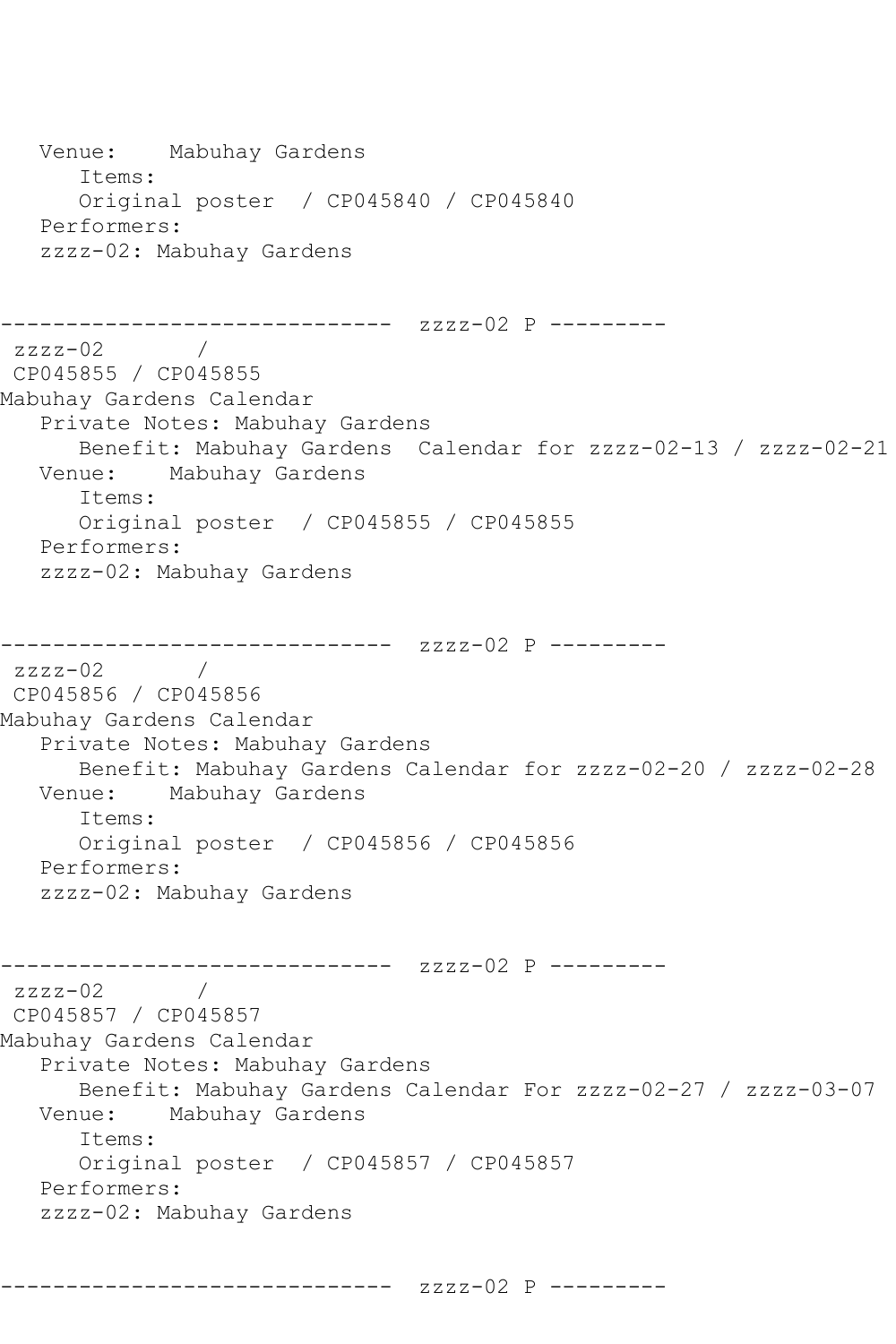```
zzzz-02 / 
CP045871 / CP045871
Mabuhay Gardens Calendar
   Private Notes: Mabuhay Gardens
       Benefit: Mabuhay Gardens Calendar zzzz-02
   Venue: Mabuhay Gardens
       Items:
       Original poster / CP045871 / CP045871
   Performers:
   zzzz-02: Mabuhay Gardens
        ------------------------------ zzzz-02 P ---------
zzzz-02 / 
CP045872 / CP045872
Mabuhay Gardens Calendar
   Private Notes: Mabuhay Gardens
      Benefit: Mabuhay Gardens Calendar zzzz-02-20
   Venue: Mabuhay Gardens
       Items:
      Original poster / CP045872 / CP045872
   Performers:
   zzzz-02: Mabuhay Gardens
       ------------------------------ zzzz-02-03 P ---------
zzzz-02-03 / 
CP060498 / CP060498
New Critics, New Music at Mabuhay Gardens - San Francisco, CA
   Venue: Mabuhay Gardens
       Items:
       Original poster / CP060498 / CP060498 (11-3/4 x 17-1/2)
   Performers:
   zzzz-02-03: Mabuhay Gardens
       New Critics / New Music
   zzzz-03-07: Back D.O.R.
        New Critics / New Music
   zzzz-03-05: Back D.O.R.
        New Critics / New Music
              ------------------------------ zzzz-03 P ---------
zzzz-03CP045858 / CP045858
Mabuhay Gardens Calendar
   Private Notes: Mabuhay Gardens
       Benefit: Mabuhay Gardens Calendar zzzz-03-06 / zzzz-03-14
   Venue: Mabuhay Gardens
```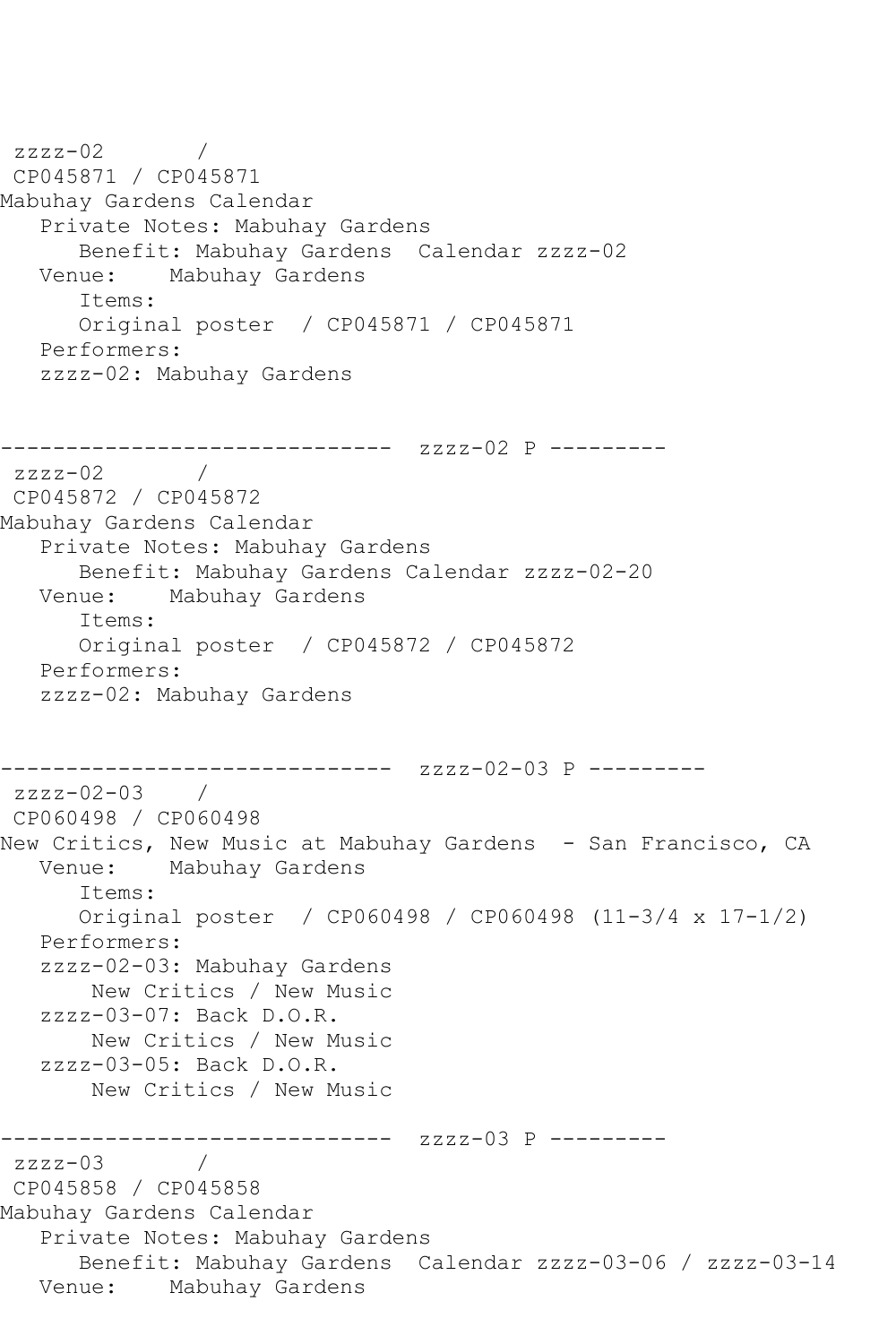Items: Original poster / CP045858 / CP045858 Performers: zzzz-03: Mabuhay Gardens ------------------------------ zzzz-03 P --------  $zzzz-03$  / CP045859 / CP045859 Mabuhay Gardens Calendar Private Notes: Mabuhay Gardens Benefit: Mabuhay Gardens Calendar zzzz-03-13 / zzzz-03-21 Venue: Mabuhay Gardens Items: Original poster / CP045859 / CP045859 Performers: zzzz-03: Mabuhay Gardens ------------------------------ zzzz-03 P --------  $zzzz-03$ CP045860 / CP045860 Mabuhay Gardens Calendar Private Notes: Mabuhay Gardens Benefit: Mabuhay Gardens Calendar for zzzz-03-20 / zzzz-03- 28 Venue: Mabuhay Gardens Items: Original poster / CP045860 / CP045860 Performers: zzzz-03: Mabuhay Gardens ------------------------------ zzzz-03 P -------- zzzz-03 / CP045873 / CP045873 Mabuhay Gardens Calendar Private Notes: Mabuhay Gardens Benefit: Mabuhay Gardens Calendar zzzz-03-05 / zzzz-03-13<br>Venue: Mabuhay Gardens Mabuhay Gardens Items: Original poster / CP045873 / CP045873 Performers: zzzz-03: Mabuhay Gardens

------------------------------ zzzz-04 P ---------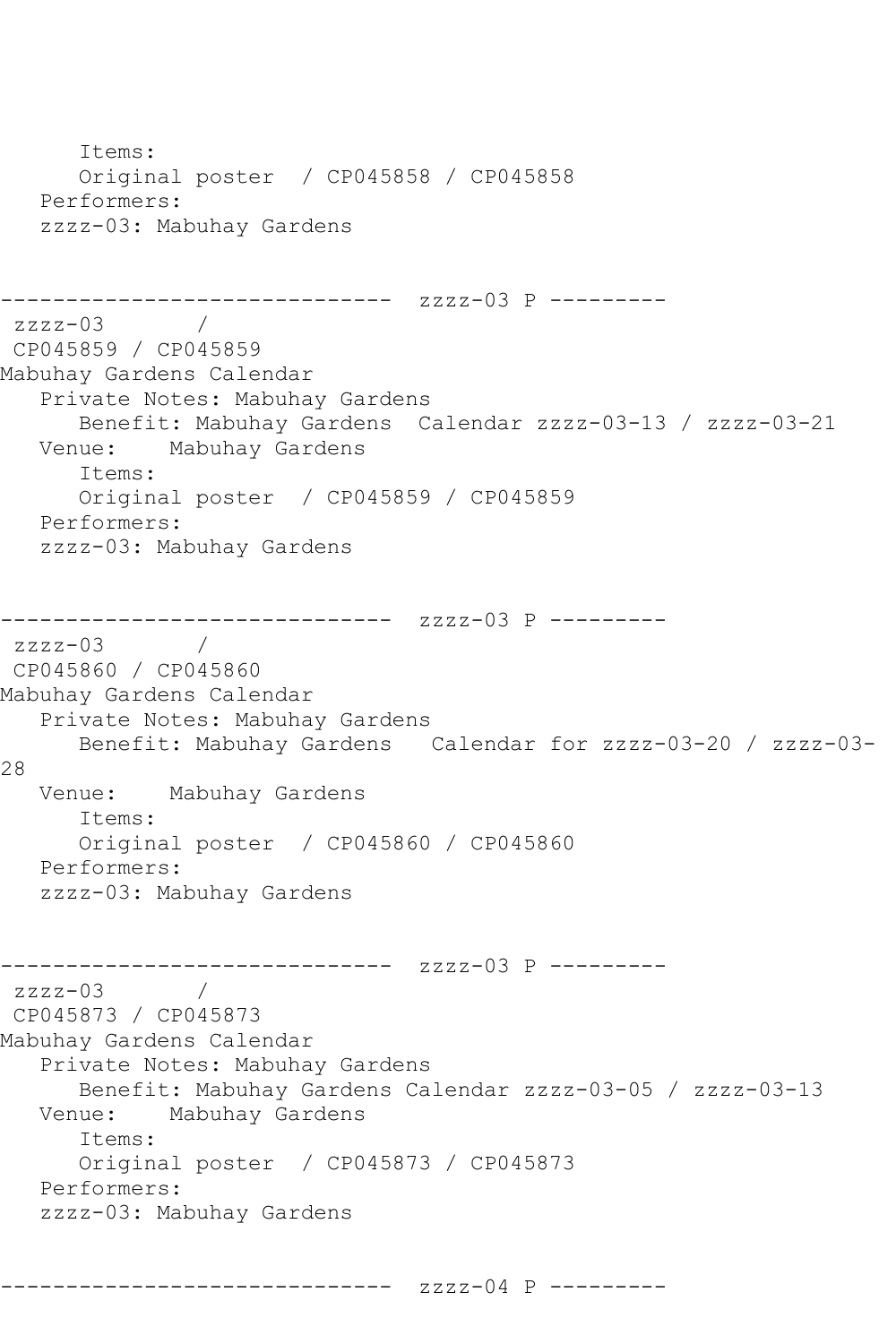```
zzzz-04 / 
CP045831 / CP045831
Mabuhay Gardens Calendar
   Private Notes: Mabuhay Gardens
           Mabuhay Gardens
       Items:
       Original poster / CP045831 / CP045831
   Performers:
    zzzz-04: Mabuhay Gardens
        ------------------------------ zzzz-04 P ---------
zzzz-04CP045841 / CP045841
Mabuhay Gardens Calendar
    Private Notes: Mabuhay Gardens
       Benefit: Mabuhay Gardens Calendar for zzzz-04-04 / zzz-04-12
   Venue: Mabuhay Gardens
       Items:
       Original poster / CP045841 / CP045841
   Performers:
    zzzz-04: Mabuhay Gardens
           ------------------------------ zzzz-04 P ---------
zzzz-04CP045861 / CP045861
Mabuhay Gardens Calendar
    Private Notes: Mabuhay Gardens
  Benefit: Mabuhay Gardens Calendar for zzzz-04-03 / zzzz-04-11<br>Venue: Mabuhay Gardens
            Mabuhay Gardens
       Items:
       Original poster / CP045861 / CP045861
    Performers:
    zzzz-04: Mabuhay Gardens
           ------------------------------ zzzz-05 P ---------
zzzz-05CP045832 / CP045832
Mabuhay Gardens Calendar
   Private Notes: Mabuhay Gardens
  Benefit: Mabuhay Gardens Calendar for zzzz-05<br>Venue: Mabuhay Gardens
            Mabuhay Gardens
       Items:
       Original poster / CP045832 / CP045832
   Performers:
```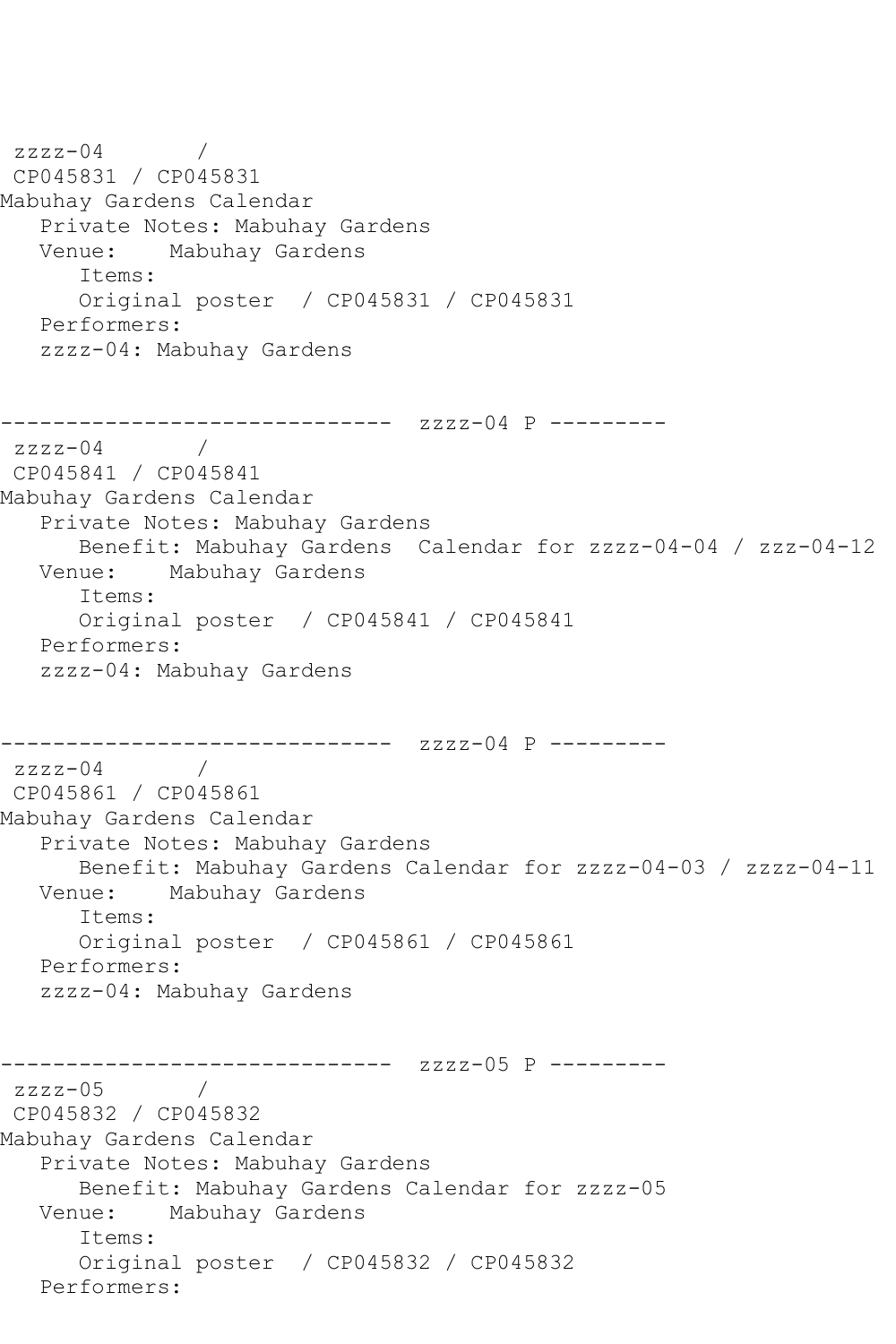zzzz-05: Mabuhay Gardens

```
------------------------------ zzzz-05 P ---------
zzzz-05CP045862 / CP045862
Mabuhay Gardens Calendar
   Private Notes: Mabuhay Gardens
      Benefit: Mabuhay Gardens Calendar for zzzz-05-01 / zzzz-05-09
   Venue: Mabuhay Gardens
      Items:
      Original poster / CP045862 / CP045862
   Performers:
   zzzz-05: Mabuhay Gardens
------------------------------ zzzz-05 P ---------
zzzz-05 / 
CP045863 / CP045863
Mabuhay Gardens Calendar
   Private Notes: Mabuhay Gardens
      Benefit: Mabuhay Gardens Calendar for zzzz-05-29
   Venue: Mabuhay Gardens
      Items:
      Original poster / CP045863 / CP045863
   Performers:
   zzzz-05: Mabuhay Gardens
------------------------------ zzzz-05 P ---------
zzzz-05 / 
CP045874 / CP045874
Mabuhay Gardens Calendar
   Private Notes: Mabuhay Gardens
      Benefit: Mabuhay Gardens Calendar zzzz-04-23 / zzzz-05-01
   Venue: Mabuhay Gardens
      Items:
      Original poster / CP045874 / CP045874
   Performers:
   zzzz-05: Mabuhay Gardens
------------------------------ zzzz-05 P ---------
zzzz-05CP045875 / CP045875
Mabuhay Gardens Calendar
   Private Notes: Mabuhay Gardens
```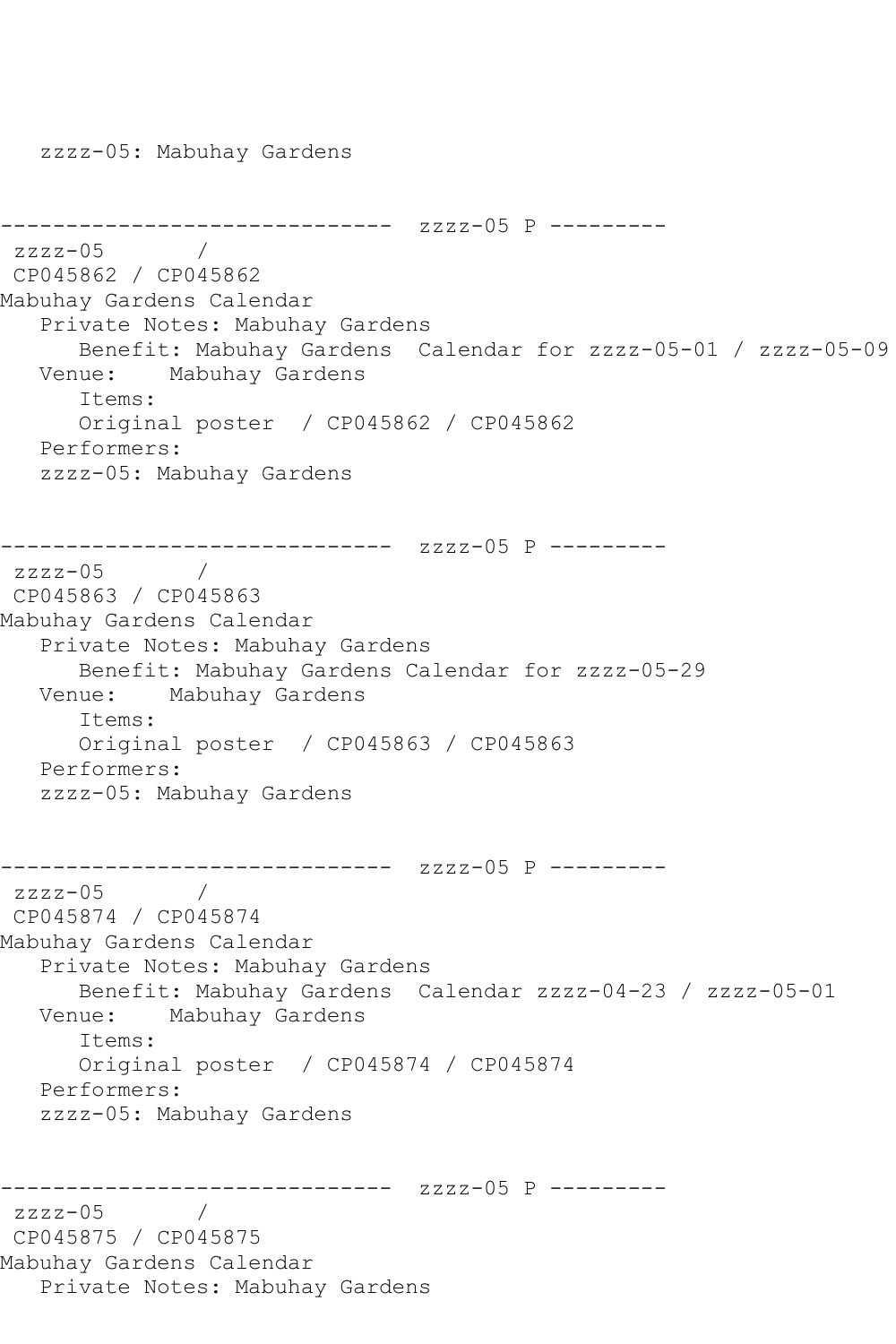```
Benefit: Mabuhay Gardens Calendar zzzz-05-14 / zzzz-05-22<br>Venue: Mabuhay Gardens
            Mabuhay Gardens
       Items:
      Original poster / CP045875 / CP045875
   Performers:
   zzzz-05: Mabuhay Gardens
                   ------------ zzzz-05-10 P ---------
zzzz-05-10 / 
CP045675 / CP045675
Nuclear Valdez, Headfirst at Mabuhay Gardens - San Francisco, CA
   Private Notes: Mabuhay Gardens
   Venue: Mabuhay Gardens
       Items:
       Original poster / CP045675 / CP045675
   Performers:
   zzzz-05-10: Mabuhay Gardens
        Nuclear Valdez / Headfirst
------------------------------ zzzz-05-12 P ---------
zzzz-05-12 / 
CP045617 / CP045617
Pezband at Mabuhay Gardens - San Francisco, CA
   Private Notes: Mabuhay Gardens
   Venue: Mabuhay Gardens
       Items:
      Original poster / CP045617 / CP045617
   Performers:
   zzzz-05-12: Mabuhay Gardens
       Pezband
------------------------------ zzzz-05-16 P ---------
zzzz-05-16 /
CP045623 / CP045623
MDC, Condemmed Attitude at Mabuhay Gardens - San Francisco, CA
   Private Notes: Mabuhay Gardens
   Venue: Mabuhay Gardens
      Items:
       Original poster / CP045623 / CP045623
   Performers:
   zzzz-05-16: Mabuhay Gardens
        MDC / Condemmed Attitude
   zzzz-05-23: Mabuhay Gardens
        Blind Illusions / Boneless Ones
   zzzz-05-34: Mabuhay Gardens
        Sham 69
```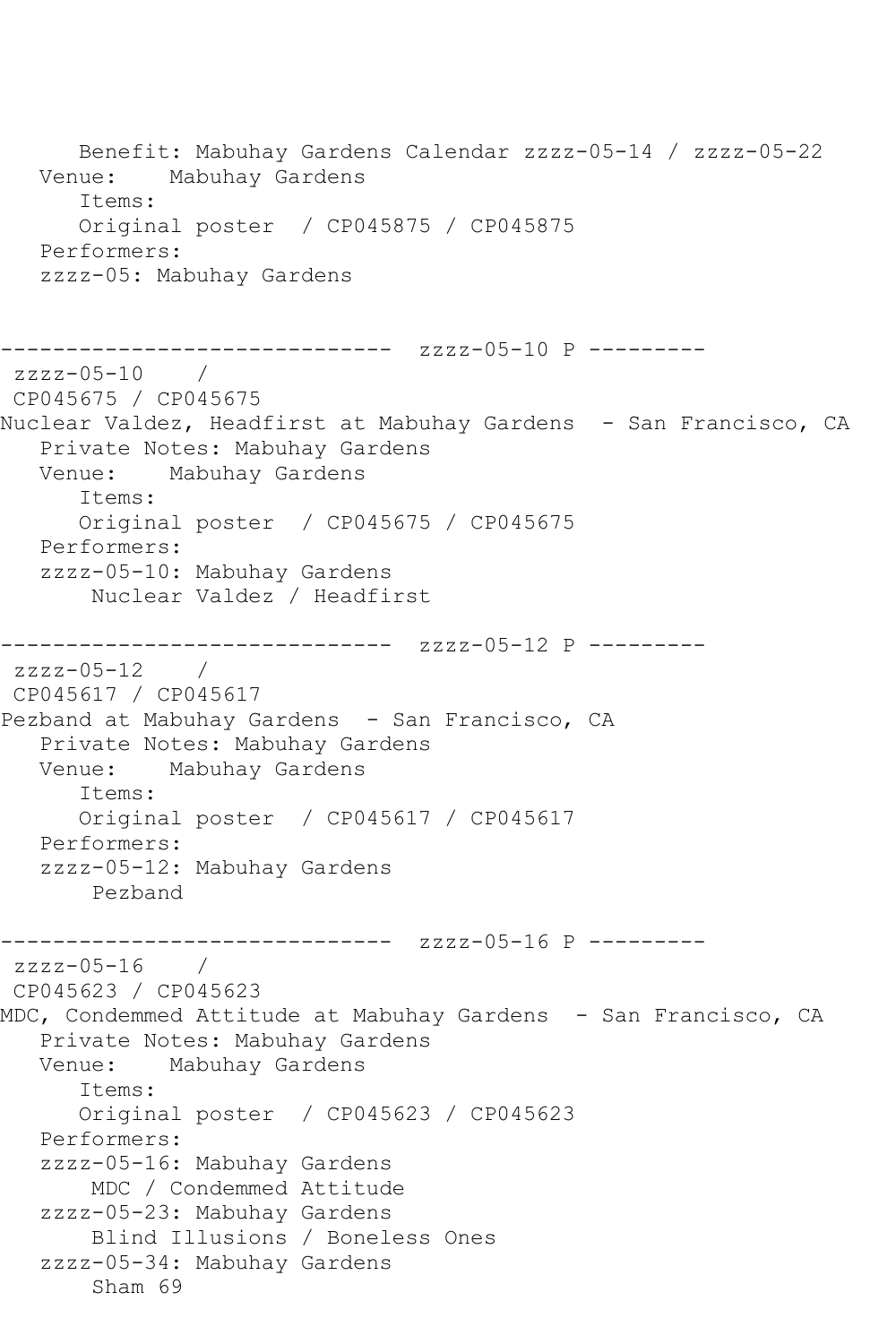zzzz-05-30: Mabuhay Gardens 7 Seconds ------------------------------ zzzz-05-16 P --------  $zzzz-05-16$  / CP045659 / CP045659 LaRue at Mabuhay Gardens - San Francisco, CA Private Notes: Mabuhay Gardens Venue: Mabuhay Gardens Items: Original poster / CP045659 / CP045659 Performers: zzzz-05-16: Mabuhay Gardens LaRue ------------------------------ zzzz-05-22 P -------- zzzz-05-22 / CP045651 / CP045651 Backroad, Sunburst at Mabuhay Gardens - San Francisco, CA Private Notes: Mabuhay Gardens Venue: Mabuhay Gardens Items: Original poster / CP045651 / CP045651 Performers: zzzz-05-22: Mabuhay Gardens Backroad / Sunburst ------------------------------ zzzz-05-23 P -------- zzzz-05-23 / CP045624 / CP045624 Blind Illusion, 7 Seconds at Mabuhay Gardens - San Francisco, CA Private Notes: Mabuhay Gardens Venue: Mabuhay Gardens Items: Original poster / CP045624 / CP045624 Performers: zzzz-05-23: Mabuhay Gardens Blind Illusion zzzz-05-30: Mabuhay Gardens 7 Seconds / Funky Fresh Crew zzzz-06-23: Mabuhay Gardens Circle Jerks zzzz-06-25: Mabuhay Gardens Possessed Accused ------------------------------ zzzz-05-23 P -------- zzzz-05-23 /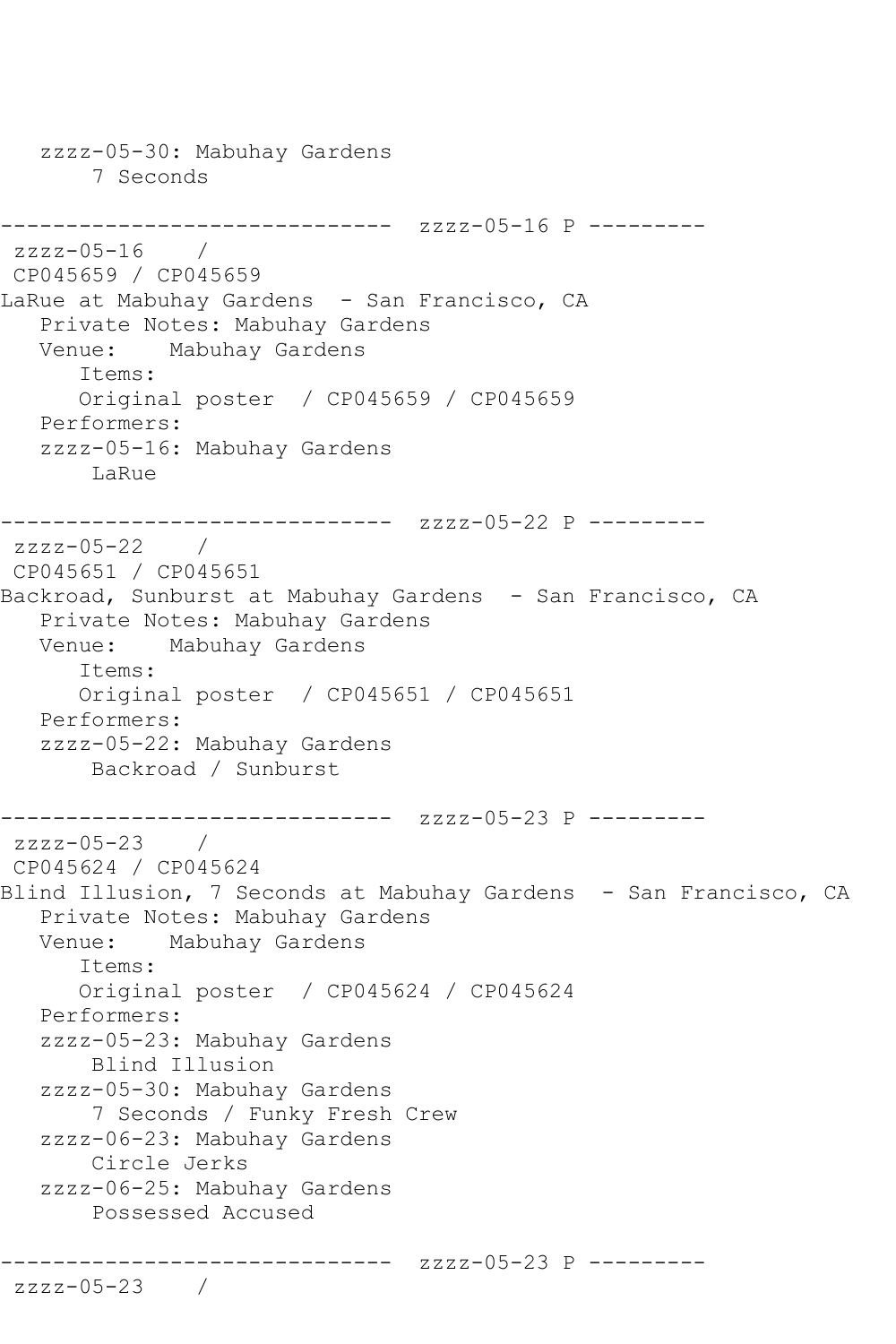CP045682 / CP045682 Faith No More, Sister Double Happines at Mabuhay Gardens - San Francisco, CA Private Notes: Mabuhay Gardens Mabuhay Gardens Items: Original poster / CP045682 / CP045682 Performers: zzzz-05-23: Mabuhay Gardens Faith No More / Sister Double Happiness / Leaving Trains ------------------------------ zzzz-05-28 P -------- zzzz-05-28 / CP045644 / CP045644 VY.VAn at Mabuhay Gardens - San Francisco, CA Private Notes: Mabuhay Gardens Venue: Mabuhay Gardens Items: Original poster / CP045644 / CP045644 Performers: zzzz-05-28: Mabuhay Gardens VY.VAn ------------------------------ zzzz-05-31 P -------- zzzz-05-31 / CP045668 / CP045668 Mistress, Pegasus at Mabuhay Gardens - San Francisco, CA Private Notes: Mabuhay Gardens Venue: Mabuhay Gardens Items: Original poster / CP045668 / CP045668 Performers: zzzz-05-31: Mabuhay Gardens Mistress / Pegasus ------------------------------ zzzz-06 P --------  $zzzz-06$ CP045833 / CP045833 Mabuhay Gardens Calendar Private Notes: Mabuhay Gardens Benefit: Mabuhay Gardens Calendar for zzzz-06 Venue: Mabuhay Gardens Items: Original poster / CP045833 / CP045833 Performers: zzzz-06: Mabuhay Gardens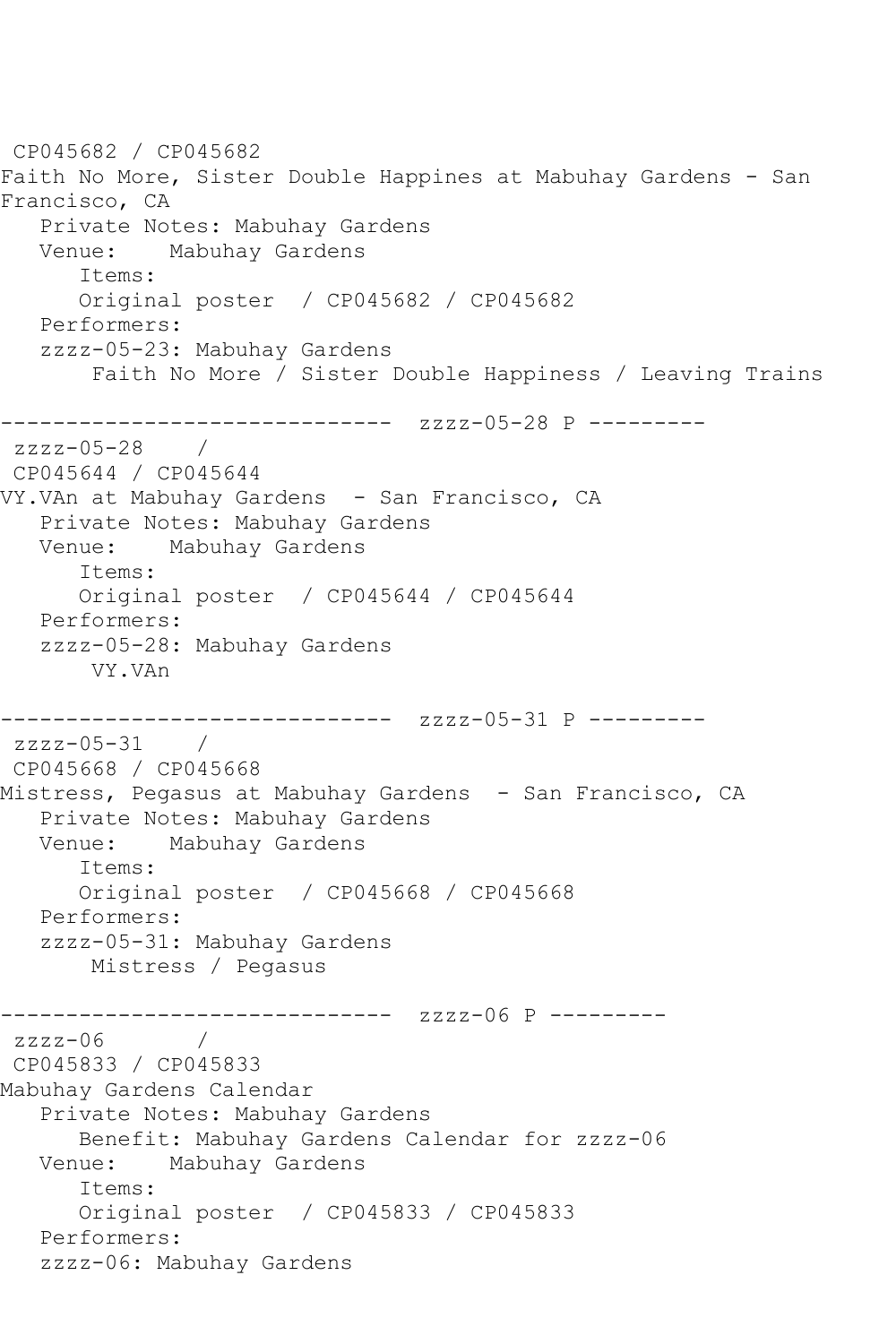```
------------------------------ zzzz-06 P ---------
zzzz-06 / 
CP045834 / CP045834
Mabuhay Gardens Calendar
    Private Notes: Mabuhay Gardens
       Benefit: Mabuhay Gardens Calendar for zzzz-06
   Venue: Mabuhay Gardens
       Items:
       Original poster / CP045834 / CP045834
    Performers:
    zzzz-06: Mabuhay Gardens
    ------------------------------ zzzz-06 P ---------
zzzz-06CP045835 / CP045835
Mabuhay Gardens Calendar
    Private Notes: Mabuhay Gardens
  Benefit: Mabuhay Gardens Calendar zzzz-06<br>Venue: Mabuhay Gardens
            Mabuhay Gardens
       Items:
       Original poster / CP045835 / CP045835
    Performers:
    zzzz-06: Mabuhay Gardens
      ------------------------------ zzzz-06 P ---------
zzzz-06CP045842 / CP045842
Mabuhay Gardens Calendar
    Private Notes: Mabuhay Gardens
   Benefit: Mabuhay Gardens Calendar for zzzz-06-20 / zzzz-06-28
            Mabuhay Gardens
       Items:
       Original poster / CP045842 / CP045842
   Performers:
    zzzz-06: Mabuhay Gardens
         ------------------------------ zzzz-06 P ---------
zzzz-06CP045864 / CP045864
Mabuhay Gardens Calendar
    Private Notes: Mabuhay Gardens
       Benefit: Mabuhay Gardens Calendar zzzz-06-05 / zzzz-06-13
   Venue: Mabuhay Gardens
```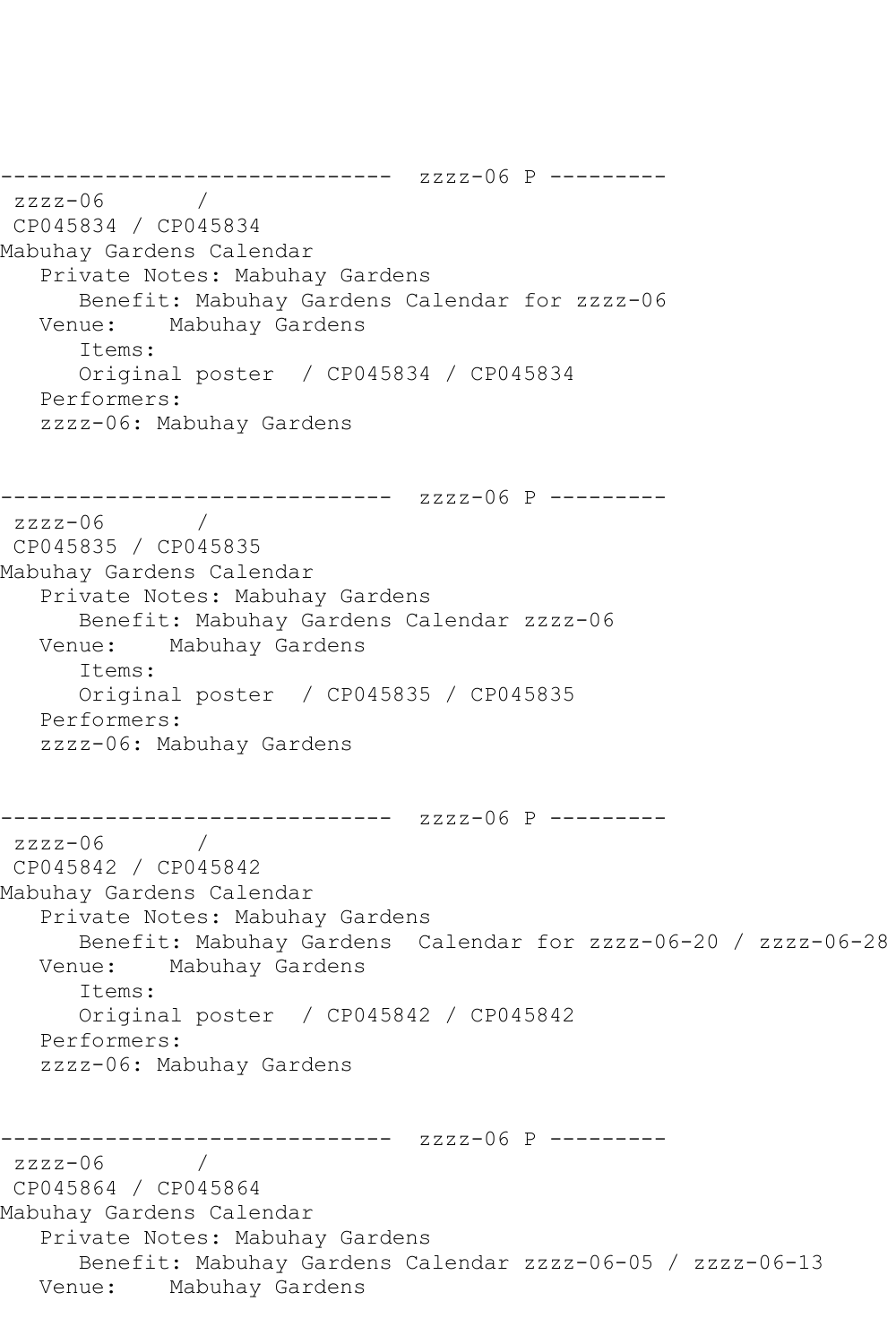Items: Original poster / CP045864 / CP045864 Performers: zzzz-06: Mabuhay Gardens ------------------------------ zzzz-06 P --------  $zzzz-06$ CP045865 / CP045865 Mabuhay Gardens Calendar Private Notes: Mabuhay Gardens Benefit: Mabuhay Gardens Calendar zzzz-06-12 / zzzz-06-20 Venue: Mabuhay Gardens Items: Original poster / CP045865 / CP045865 Performers: zzzz-06: Mabuhay Gardens ------------------------------ zzzz-06 P --------  $zzzz-06$ CP045866 / CP045866 Mabuhay Gardens Calendar Private Notes: Mabuhay Gardens Benefit: Mabuhay Gardens Calendar zzzz-07-31 / zzzz-08-08 Venue: Mabuhay Gardens Items: Original poster / CP045866 / CP045866 Performers: zzzz-06: Mabuhay Gardens ------------------------------ zzzz-06-02 P -------- zzzz-06-02 / CP045656 / CP045656 Roky, Bleib Alien at Mabuhay Gardens - San Francisco, CA Private Notes: Mabuhay Gardens Venue: Mabuhay Gardens Items: Original poster / CP045656 / CP045656 Performers: zzzz-06-02: Mabuhay Gardens Roky / Bleib Alien / Pop ----------- zzzz-06-02 P --------zzzz-06-02 / CP045670 / CP045670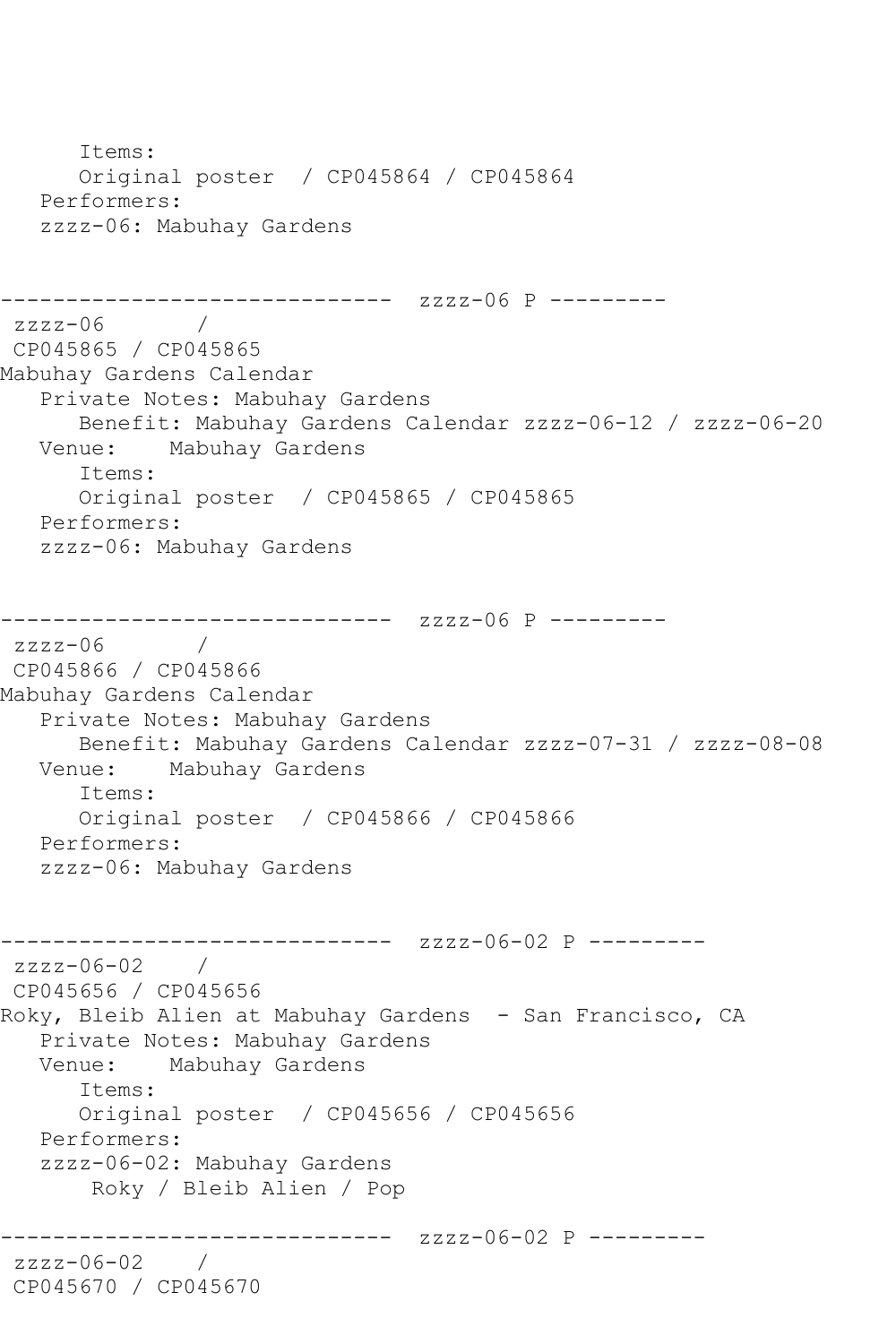Roky Erickson Band, Pop! at Mabuhay Gardens - San Francisco, CA Private Notes: Mabuhay Gardens Venue: Mabuhay Gardens Items: Original poster / CP045670 / CP045670 Performers: zzzz-06-02: Mabuhay Gardens Roky Erickson / Pop! ------------------------------ zzzz-06-04 P -------- zzzz-06-04 / CP045660 / CP045660 Killer Watt, Cyclops at Mabuhay Gardens - San Francisco, CA Private Notes: Mabuhay Gardens Venue: Mabuhay Gardens Items: Original poster / CP045660 / CP045660 Performers: zzzz-06-04: Mabuhay Gardens Killer Watt / Cyclops ------------------------------ zzzz-06-06 P --------  $zzzz-06-06$  / CP045605 / CP045605 Novak, Ungoly Three at Mabuhay Gardens - San Francisco, CA Private Notes: Mabuhay Gardens Venue: Mabuhay Gardens Items: Original poster / CP045605 / CP045605 Performers: zzzz-06-06: Mabuhay Gardens Novak / Ungoly Three ------------------------------ zzzz-06-09 P -------- zzzz-06-09 / CP045609 / CP045609 Mumps, Back Stage Pass at Mabuhay Gardens - San Francisco, CA Private Notes: Mabuhay Gardens Venue: Mabuhay Gardens Items: Original poster / CP045609 / CP045609 Performers: zzzz-06-09 zzzz-06-10: Mabuhay Gardens Mumps / Back Stage Pass ------------------------------ zzzz-06-12 P -------- zzzz-06-12 /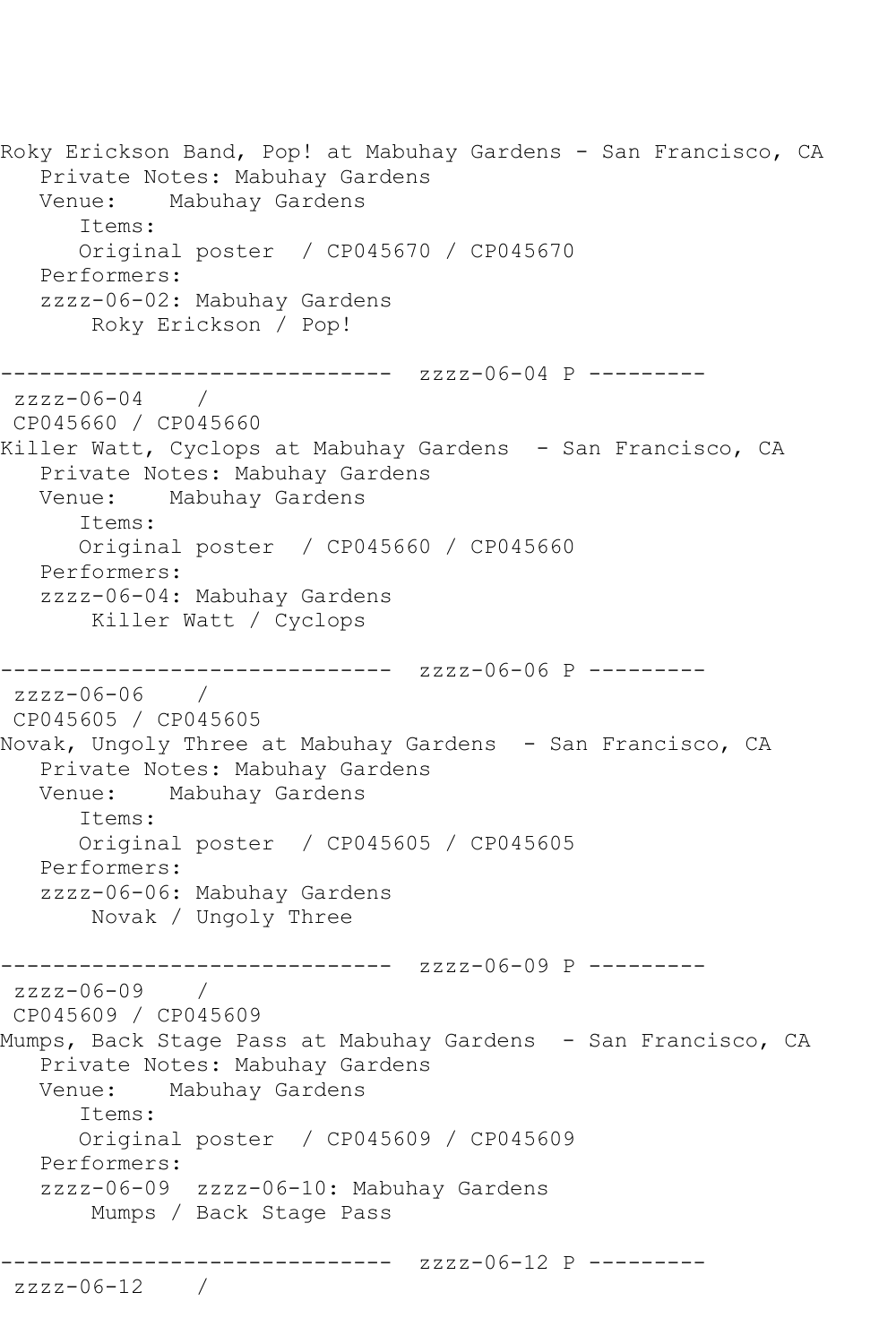CP045652 / CP045652 Alta, Minx at Mabuhay Gardens - San Francisco, CA Private Notes: Mabuhay Gardens Venue: Mabuhay Gardens Items: Original poster / CP045652 / CP045652 Performers: zzzz-06-12: Mabuhay Gardens Alta / Minx / X-Ray Ted ------------------------------ zzzz-06-16 P -------- zzzz-06-16 / CP045688 / CP045688 Under Song at Mabuhay Gardens - San Francisco, CA Private Notes: Mabuhay Gardens Venue: Mabuhay Gardens Items: Original poster / CP045688 / CP045688 Performers: zzzz-06-16: Mabuhay Gardens Under Song --------------- zzzz-06-21 P --------zzzz-06-21 / CP045683 / CP045683 Kid America & Shooting Stars, Daddy-O at Mabuhay Gardens - San Francisco, CA Private Notes: Mabuhay Gardens Venue: Mabuhay Gardens Items: Original poster / CP045683 / CP045683 Performers: zzzz-06-21: Mabuhay Gardens Kid America & Shooting Stars / Daddy-O ------------------------------ zzzz-06-22 P -------- zzzz-06-22 / CP045677 / CP045677 Overland Freight, Bisquit at Mabuhay Gardens - San Francisco, CA Private Notes: Mabuhay Gardens Mabuhay Gardens Items: Original poster / CP045677 / CP045677 Performers: zzzz-06-22: Mabuhay Gardens Overland Freight / Bisquit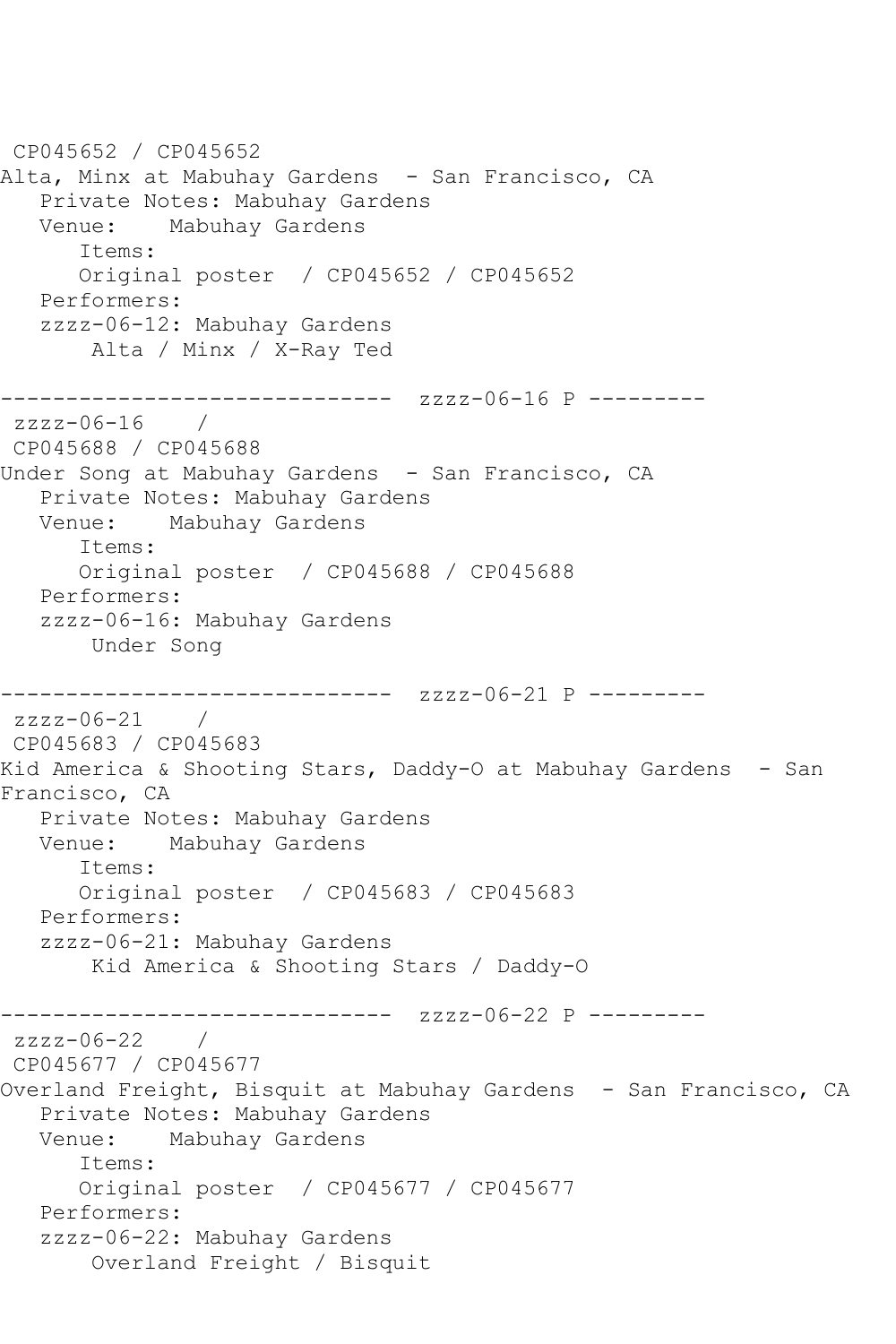------------------------------ zzzz-06-23 P -------- zzzz-06-23 / CP045681 / CP045681 Leland, Ozzie at Mabuhay Gardens - San Francisco, CA Private Notes: Mabuhay Gardens Venue: Mabuhay Gardens Items: Original poster / CP045681 / CP045681 Performers: zzzz-06-23 zzzz-06-24: Mabuhay Gardens Leland / Ozzie ------------------------------ zzzz-06-25 P -------- zzzz-06-25 / CP045657 / CP045657 Accused, Attitude at Mabuhay Gardens - San Francisco, CA Private Notes: Mabuhay Gardens Venue: Mabuhay Gardens Items: Original poster / CP045657 / CP045657 Performers: zzzz-06-25: Mabuhay Gardens Accused / Attitude ------------------------------ zzzz-06-25 P -------- zzzz-06-25 / CP045687 / CP045687 Hoi Polloi, Forerunner at Mabuhay Gardens - San Francisco, CA Private Notes: Mabuhay Gardens Venue: Mabuhay Gardens Items: Original poster / CP045687 / CP045687 Performers: zzzz-06-25: Mabuhay Gardens Hoi Polloi / Forerunner ------------------------------ zzzz-06-27 P -------- zzzz-06-27 / CP045650 / CP045650 Berlin Brats at Mabuhay Gardens - San Francisco, CA Private Notes: Mabuhay Gardens Venue: Mabuhay Gardens Items: Original poster / CP045650 / CP045650 Performers: zzzz-06-27 zzzz-06-28: Mabuhay Gardens Berlin Brats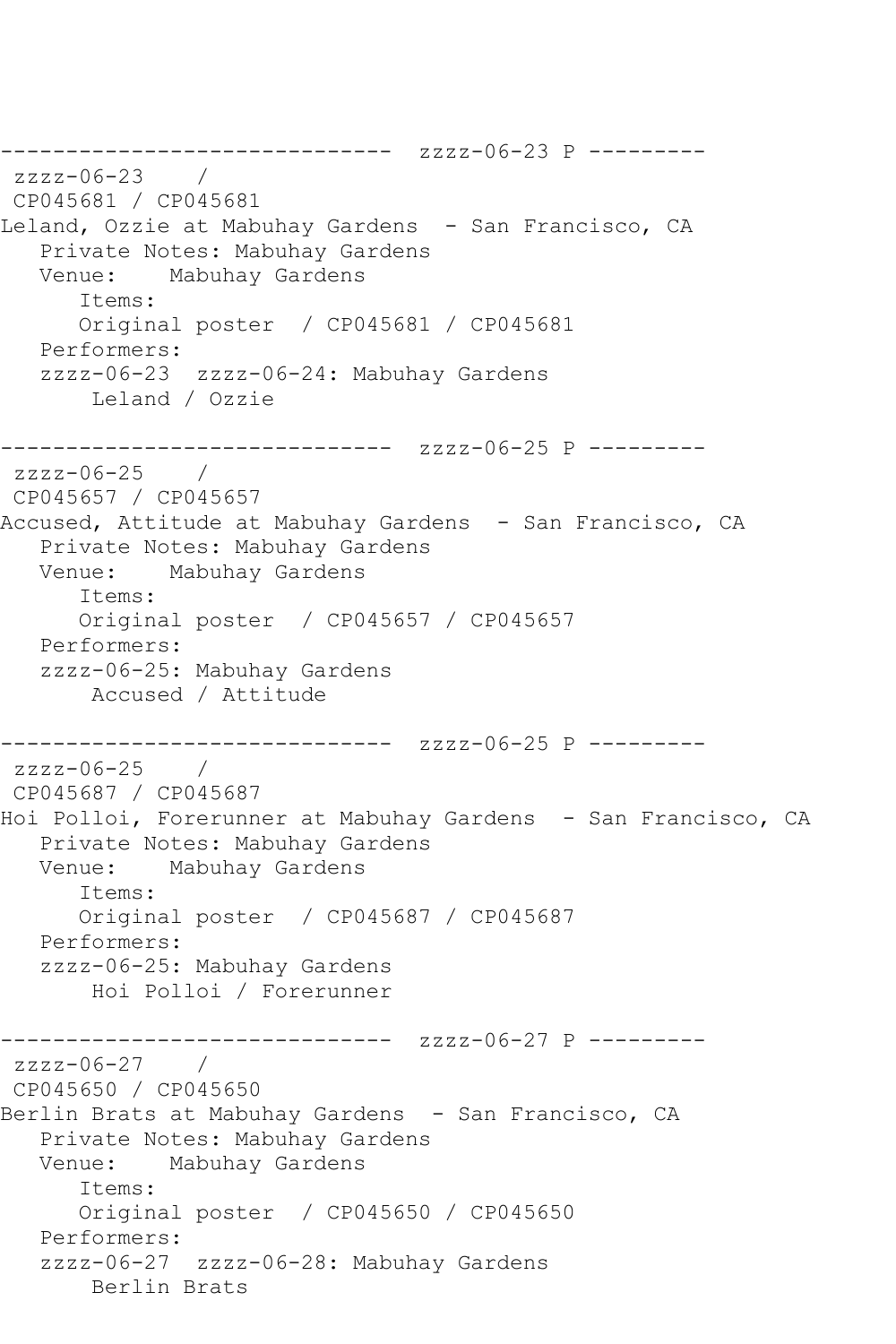```
------------------------------ zzzz-06-30 P ---------
zzzz-06-30 / 
CP045666 / CP045666
Dogs, Minx at Mabuhay Gardens - San Francisco, CA
   Private Notes: Mabuhay Gardens
   Venue: Mabuhay Gardens
      Items:
      Original poster / CP045666 / CP045666
   Performers:
   zzzz-06-30: Mabuhay Gardens
       Dogs / Minx
------------------------------ zzzz-07 P ---------
zzzz-07CP045836 / CP045836
Mabuhay Gardens Calendar
   Private Notes: Mabuhay Gardens
      Benefit: Mabuhay Gardens zzzz-07
   Venue: Mabuhay Gardens
      Items:
      Original poster / CP045836 / CP045836
   Performers:
   zzzz-07: Mabuhay Gardens
------------------------------ zzzz-07 P ---------
zzzz-07 / 
CP045843 / CP045843
Mabuhay Gardens Calendar
   Private Notes: Mabuhay Gardens
      Benefit: Mabuhay Gardens Calendar for zzzz-07-11 / zzzz-07-26
   Venue: Mabuhay Gardens
      Items:
      Original poster / CP045843 / CP045843
   Performers:
   zzzz-07: Mabuhay Gardens
------------------------------ zzzz-07-03 P ---------
zzzz-07-03 / 
CP045611 / CP045611
Ratz at Mabuhay Gardens - San Francisco, CA
   Private Notes: Mabuhay Gardens
   Venue: Mabuhay Gardens
      Items:
      Original poster / CP045611 / CP045611
```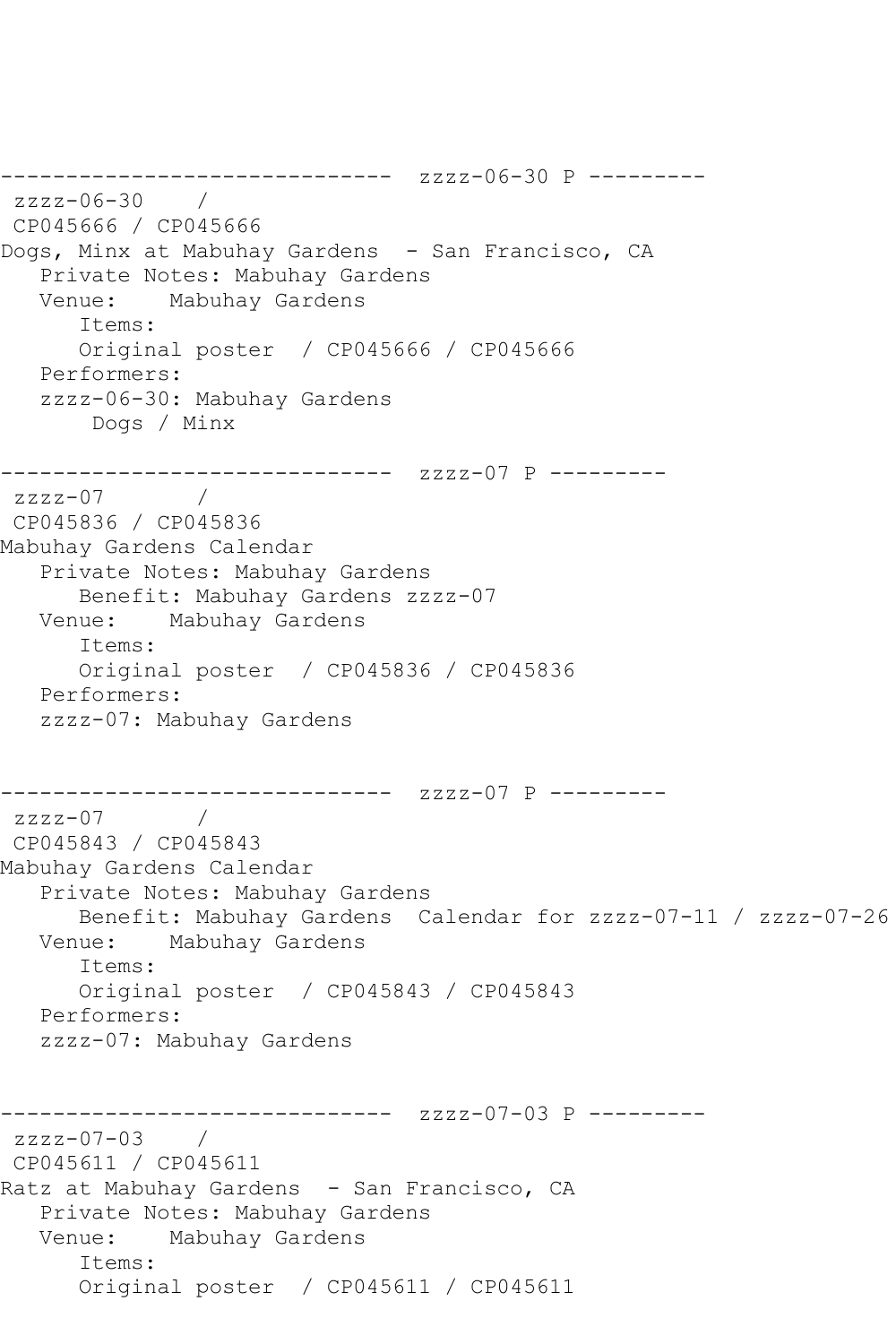Performers: zzzz-07-03: Mabuhay Gardens Ratz ------------------------------ zzzz-07-13 P -------- zzzz-07-13 / CP045680 / CP045680 Sleepers, Fear at Mabuhay Gardens - San Francisco, CA Private Notes: Mabuhay Gardens Venue: Mabuhay Gardens Items: Original poster / CP045680 / CP045680 Performers: zzzz-07-13: Mabuhay Gardens Sleepers / Fear / Strays ------------------------------ zzzz-07-15 P --------  $zzzz-07-15$  / CP045622 / CP045622 Screamers, Snot Puppies at Mabuhay Gardens - San Francisco, CA Private Notes: Mabuhay Gardens Venue: Mabuhay Gardens Items: Original poster / CP045622 / CP045622 Performers: zzzz-07-15: Mabuhay Gardens Screamers / Snot Puppies / Twitch -------------- MAB zzzz-07-22 P --------zzzz-07-22 / MAB CP023262 / CP023262 Dead Kennedys, Corrosion of Conformity at Mabuhay Gardens Venue: Mabuhay Gardens Items: Original poster MAB / CP023262 / CP023262 (8-1/2 x 11) Performers: zzzz-07-22: Mabuhay Gardens Dead Kennedys / Corrosion of Conformity / Target of Demand / Hellations zzzz-07-29: Mabuhay Gardens BGK / Reagan Youth / Cause For Alarm / Atrocity -------------- zzzz-07-25 P --------zzzz-07-25 / CP045671 / CP045671 Roky Erickson at Mabuhay Gardens - San Francisco, CA Private Notes: Mabuhay Gardens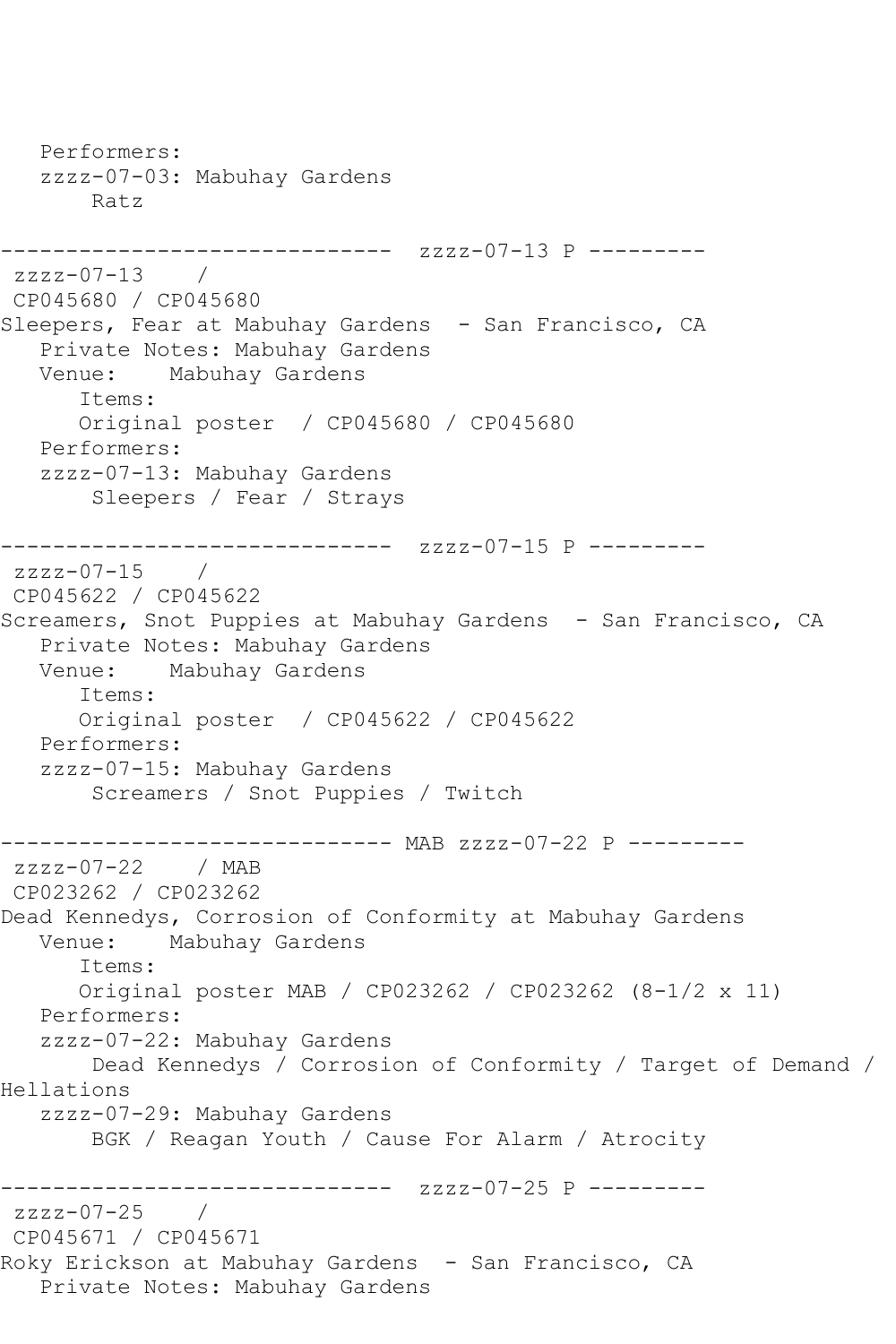Venue: Mabuhay Gardens Items: Original poster / CP045671 / CP045671 Performers: zzzz-07-25: Mabuhay Gardens Roky Erickson ------------------------------ zzzz-07-29 P -------- zzzz-07-29 / CP045626 / CP045626 Leila and the Snakes, No Sisters at Mabuhay Gardens - San Francisco, CA Private Notes: Mabuhay Gardens Venue: Mabuhay Gardens Items: Original poster / CP045626 / CP045626 Performers: zzzz-07-29: Mabuhay Gardens Leila and the Snakes / No Sisters / Neon ------------------------------ zzzz-08 P -------- zzzz-08 / CP045844 / CP045844 Mabuhay Gardens Calendar Private Notes: Mabuhay Gardens Benefit: Mabuhay Gardens zzzz-08-22 / zzzz-09-06<br>Venue: Mabuhay Gardens Mabuhay Gardens Items: Original poster / CP045844 / CP045844 Performers: zzzz-08: Mabuhay Gardens ------------------------------ zzzz-08 P -------- zzzz-08 / CP045845 / CP045845 Mabuhay Gardens Calendar Private Notes: Mabuhay Gardens Benefit: Mabuhay Gardens Calendar for zzzz-08-29 / zzzz-09-13 Venue: Mabuhay Gardens Items: Original poster / CP045845 / CP045845 Performers: zzzz-08: Mabuhay Gardens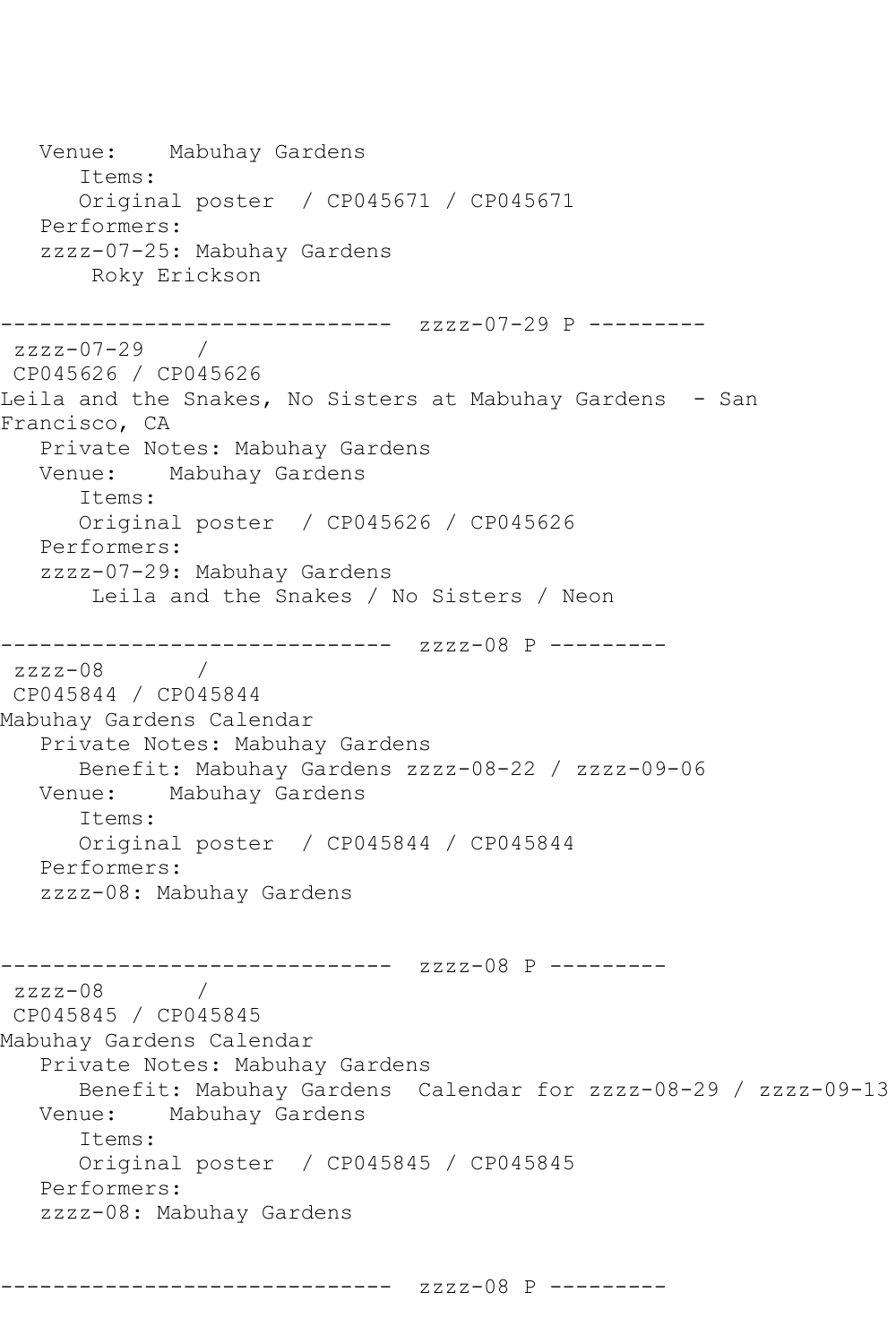```
zzzz-08 / 
CP045867 / CP045867
Mabuhay Gardens Calendar
   Private Notes: Mabuhay Gardens
      Benefit: Mabuhay Gardens zzzz-08-14 / zzzz-08-22
   Venue: Mabuhay Gardens
      Items:
      Original poster / CP045867 / CP045867
   Performers:
   zzzz-08: Mabuhay Gardens
------------------------------ zzzz-08-01 P ---------
zzzz-08-01 / 
CP045672 / CP045672
Newwave Fashion Rage, Nelson Slater at Mabuhay Gardens - San 
Francisco, CA
   Private Notes: Mabuhay Gardens
   Venue: Mabuhay Gardens
      Items:
      Original poster / CP045672 / CP045672
   Performers:
   zzzz-08-01: Mabuhay Gardens
       Newwave Fashion Rage / Nelson Slater / No-No Prote Band
------------------------------ zzzz-08-16 P ---------
zzzz-08-16 / 
CP045632 / CP045632
Mary Monday at Mabuhay Gardens - San Francisco, CA
   Private Notes: Mabuhay Gardens
   Venue: Mabuhay Gardens
      Items:
      Original poster / CP045632 / CP045632
   Performers:
   zzzz-08-16: Mabuhay Gardens
       Mary Monday
------------------------------ zzzz-08-16 P ---------
zzzz-08-16 / 
CP045678 / CP045678
Vauxhall at Mabuhay Gardens - San Francisco, CA
   Private Notes: Mabuhay Gardens
   Venue: Mabuhay Gardens
      Items:
      Original poster / CP045678 / CP045678
   Performers:
   zzzz-08-16: Mabuhay Gardens
```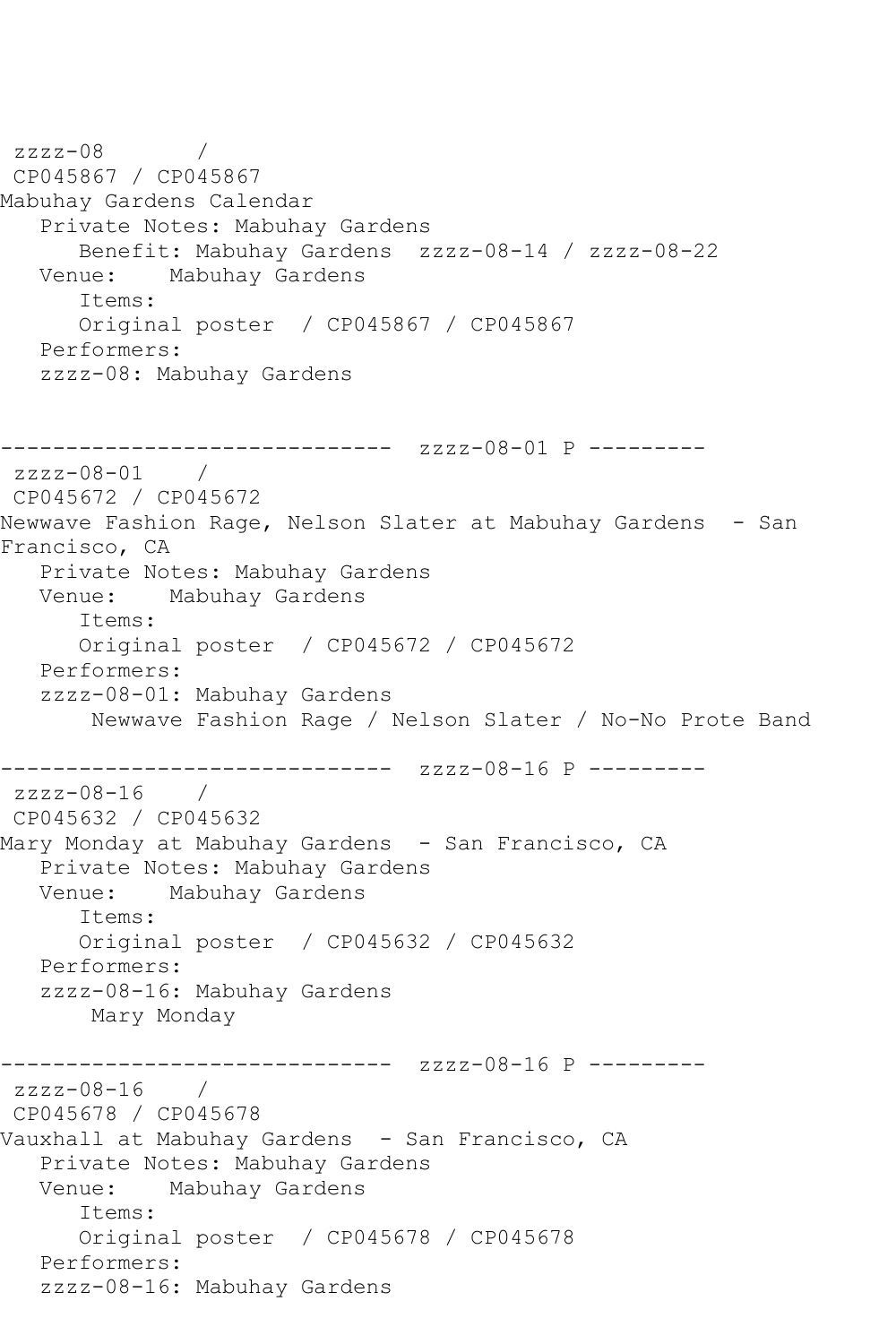Vauxhall

--------------- zzzz-08-17 P --------zzzz-08-17 / CP045606 / CP045606 Novak, Nuclear Valdez at Mabuhay Gardens - San Francisco, CA Private Notes: Mabuhay Gardens Venue: Mabuhay Gardens Items: Original poster / CP045606 / CP045606 Performers: zzzz-08-17: Mabuhay Gardens Novak / Nuclear Valdez ------------------------------ zzzz-08-17 P -------- zzzz-08-17 / CP045676 / CP045676 Nuclear Valdez, Novak at Mabuhay Gardens - San Francisco, CA Private Notes: Mabuhay Gardens Venue: Mabuhay Gardens Items: Original poster / CP045676 / CP045676 Performers: zzzz-08-17: Mabuhay Gardens Nuclear Valdez / Novak / Ore ------------------------------ zzzz-08-18 P -------- zzzz-08-18 / CP045661 / CP045661 Killerwatt at Mabuhay Gardens - San Francisco, CA Private Notes: Mabuhay Gardens Venue: Mabuhay Gardens Items: Original poster / CP045661 / CP045661 Performers: zzzz-08-18: Mabuhay Gardens Killerwatt ------------------------------ zzzz-08-26 P --------  $zzzz-08-26$  / CP045629 / CP045629 La Rue, Trax at Mabuhay Gardens - San Francisco, CA Private Notes: Mabuhay Gardens Venue: Mabuhay Gardens Items: Original poster / CP045629 / CP045629 Performers: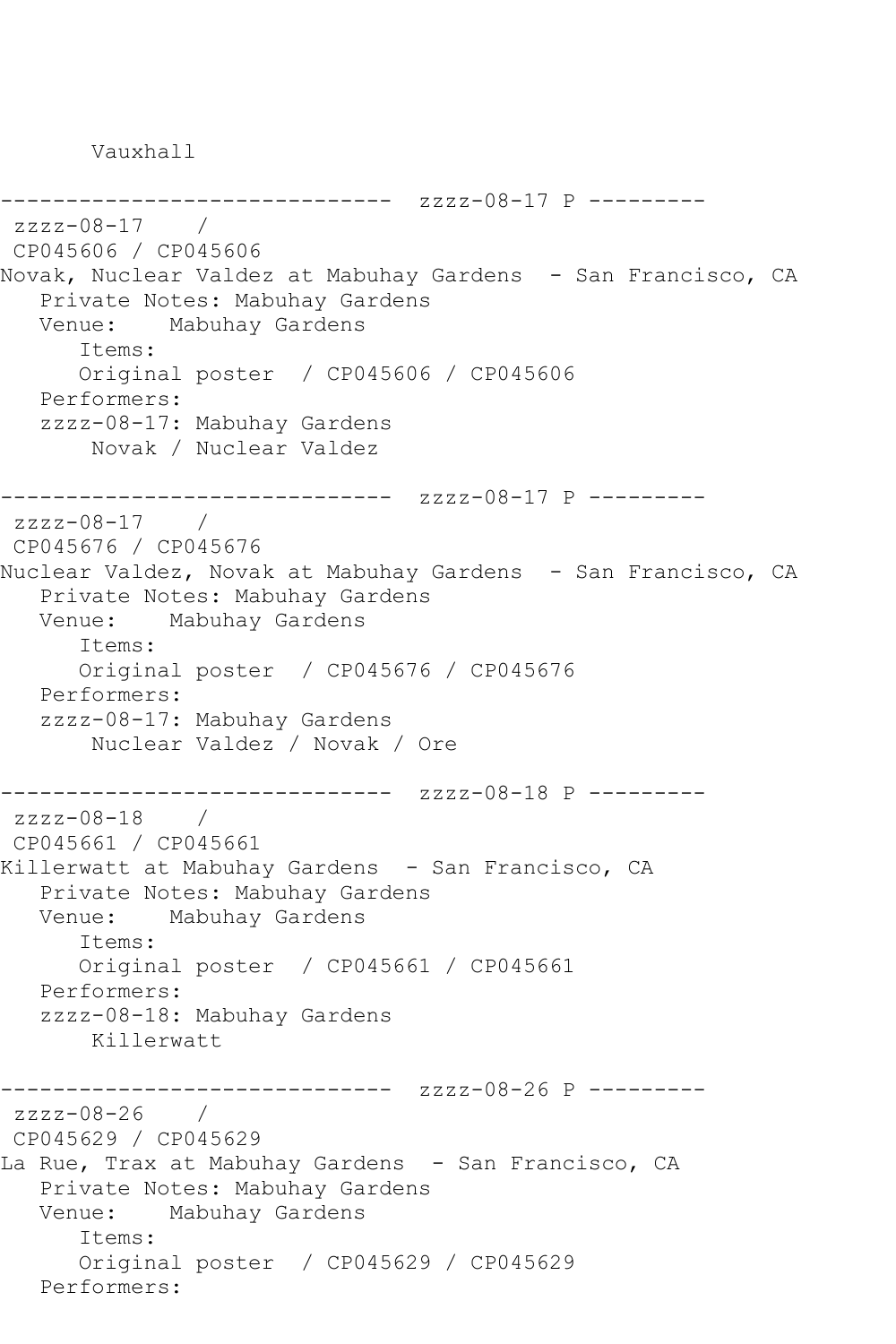```
 zzzz-08-26: Mabuhay Gardens
       La Rue / Trax
------------------------------ zzzz-08-29 P ---------
zzzz-08-29 /
CP045643 / CP045643
Waterbaby, Hot Knives Rockestra at Mabuhay Gardens - San Francisco,
CA
   Private Notes: Mabuhay Gardens
   Venue: Mabuhay Gardens
       Items:
      Original poster / CP045643 / CP045643
   Performers:
   zzzz-08-29: Mabuhay Gardens
       Waterbaby / Hot Knives Rockestra
------------------------------ zzzz-08-31 P ---------
zzzz-08-31 / 
CP045620 / CP045620
Premier, Backroad at Mabuhay Gardens - San Francisco, CA
   Private Notes: Mabuhay Gardens
   Venue: Mabuhay Gardens
      Items:
      Original poster / CP045620 / CP045620
   Performers:
   zzzz-08-31: Mabuhay Gardens
        Premier / Backroad / Headfirst
        ------------------------------ zzzz-09 P ---------
zzzz-09CP045846 / CP045846
Mabuhay Gardens Calendar
   Private Notes: Mabuhay Gardens
      Benefit: Mabuhay Gardens Calendar for zzzz-09-05 / zzzz-09-20
   Venue: Mabuhay Gardens
       Items:
      Original poster / CP045846 / CP045846
   Performers:
   zzzz-09: Mabuhay Gardens
         ------------------------------ zzzz-09 P ---------
zzzz-09 / 
CP045847 / CP045847
Mabuhay Gardens Calendar
   Private Notes: Mabuhay Gardens
       Benefit: Mabuhay Gardens Calendar for zzzz-09-19 / zzzz-10-02
```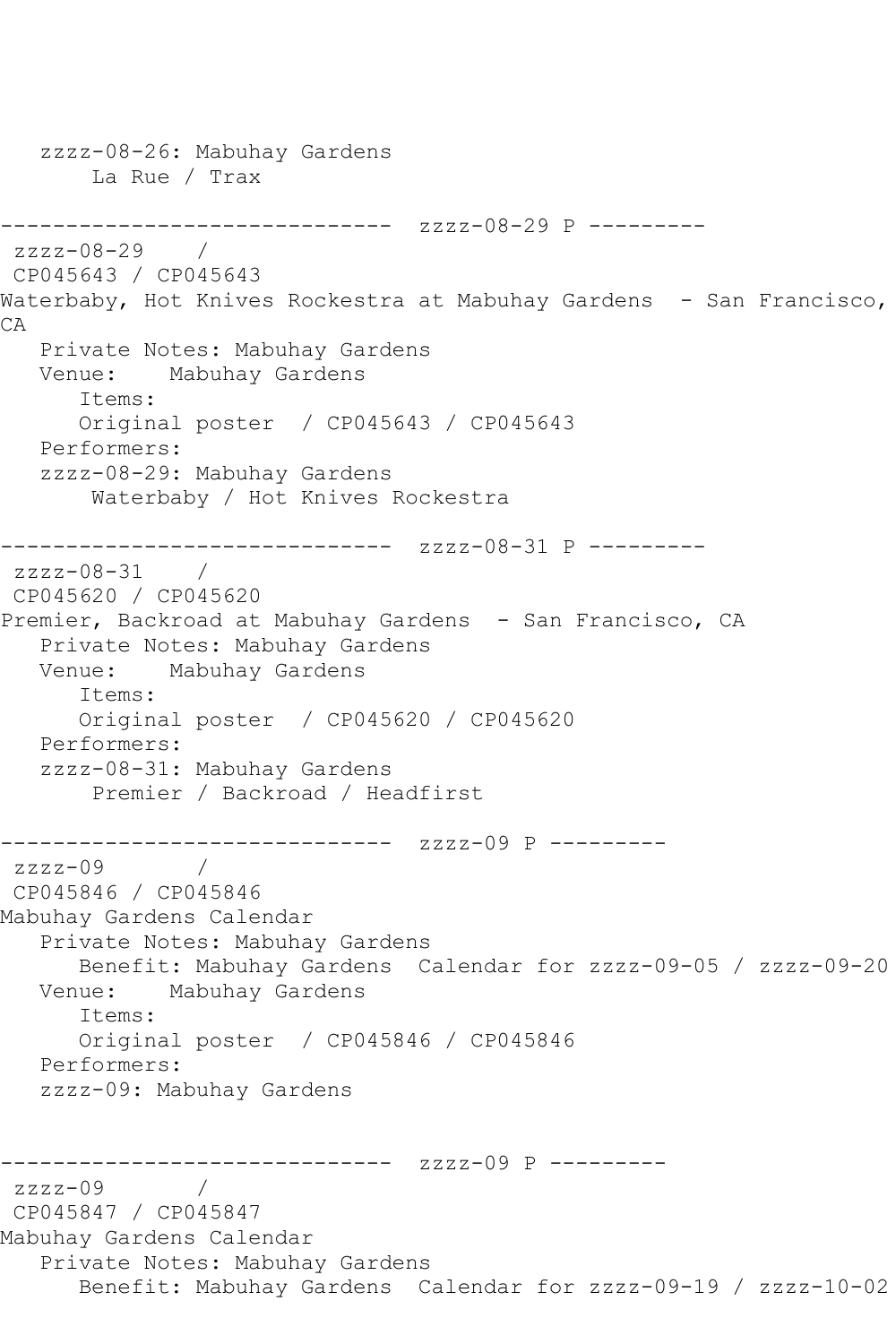```
 Venue: Mabuhay Gardens
       Items:
       Original poster / CP045847 / CP045847
    Performers:
    zzzz-09: Mabuhay Gardens
------------------------------ zzzz-09 P ---------
zzzz-09 / 
CP045848 / CP045848
Mabuhay Gardens Calendar
    Private Notes: Mabuhay Gardens
  Benefit: Mabuhay Gardens Calendar for zzzz-09-26 / zzzz-10-11<br>Venue: Mabuhay Gardens
           Mabuhay Gardens
       Items:
       Original poster / CP045848 / CP045848
   Performers:
    zzzz-09: Mabuhay Gardens
------------------------------ zzzz-09 P ---------
zzzz-09 / 
CP045868 / CP045868
Mabuhay Gardens Calendar
    Private Notes: Mabuhay Gardens
  Benefit: Mabuhay Gardens Calendar zzzz-09-04 / zzzz-09-12<br>Venue: Mabuhay Gardens
           Mabuhay Gardens
       Items:
       Original poster / CP045868 / CP045868
   Performers:
    zzzz-09: Mabuhay Gardens
------------------------------ zzzz-09-29 P ---------
zzzz-09-29 / 
CP045669 / CP045669
Novak, Street Punks at Mabuhay Gardens - San Francisco, CA
    Private Notes: Mabuhay Gardens
   Venue: Mabuhay Gardens
       Items:
       Original poster / CP045669 / CP045669
   Performers:
    zzzz-09-29: Mabuhay Gardens
        Novak / Street Punks / Readymade
    zzzz-10-01: McLaren Park Amphitheater
        Novak
```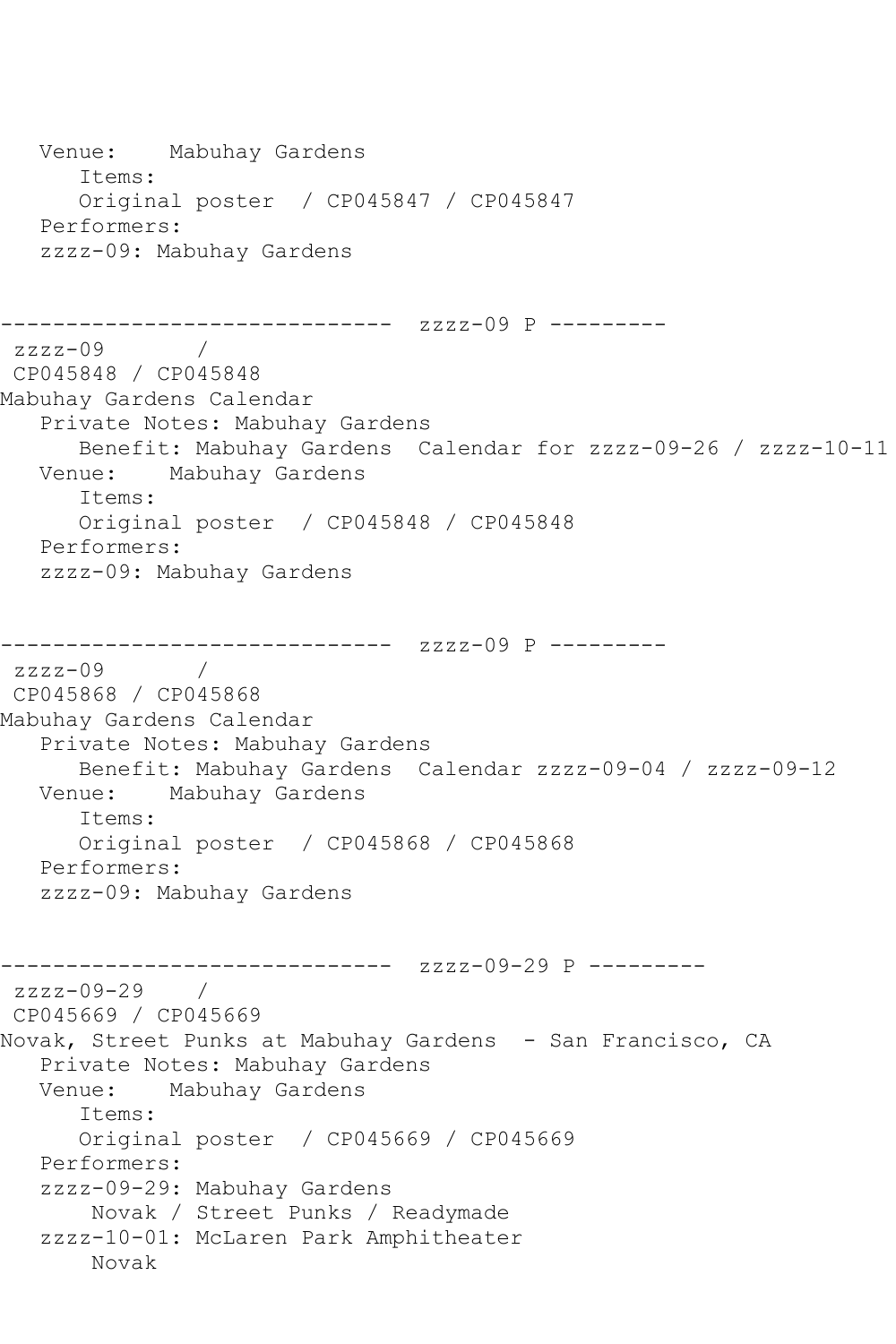------------------------------ zzzz-10 P --------  $zzzz-10$ CP045849 / CP045849 Mabuhay Gardens Calendar Private Notes: Mabuhay Gardens Benefit: Mabuhay Gardens Calendar for zzzz-10-24 / zzzz-11-08 Venue: Mabuhay Gardens Items: Original poster / CP045849 / CP045849 Performers: zzzz-10: Mabuhay Gardens ------------------------------ zzzz-10 P --------  $zzzz-10$ CP045850 / CP045850 Mabuhay Gardens Calendar Private Notes: Mabuhay Gardens Benefit: Mabuhay Gardens Calendar for zzzz-10-31 / zzzz-11- 15 Venue: Mabuhay Gardens Items: Original poster / CP045850 / CP045850 Performers: zzzz-10: Mabuhay Gardens ------------------------------ zzzz-10 P --------  $zzzz-10$  / CP045869 / CP045869 Mabuhay Gardens Calendar Private Notes: Mabuhay Gardens Benefit: Mabuhay Gardens Calendar zzzz-10-09 / zzzz-10-17 Venue: Mabuhay Gardens Items: Original poster / CP045869 / CP045869 Performers: zzzz-10: Mabuhay Gardens ------------- zzzz-10-07 P --------zzzz-10-07 / CP045615 / CP045615 Weirdos, Germs at Mabuhay Gardens - San Francisco, CA Private Notes: Mabuhay Gardens Venue: Mabuhay Gardens Items: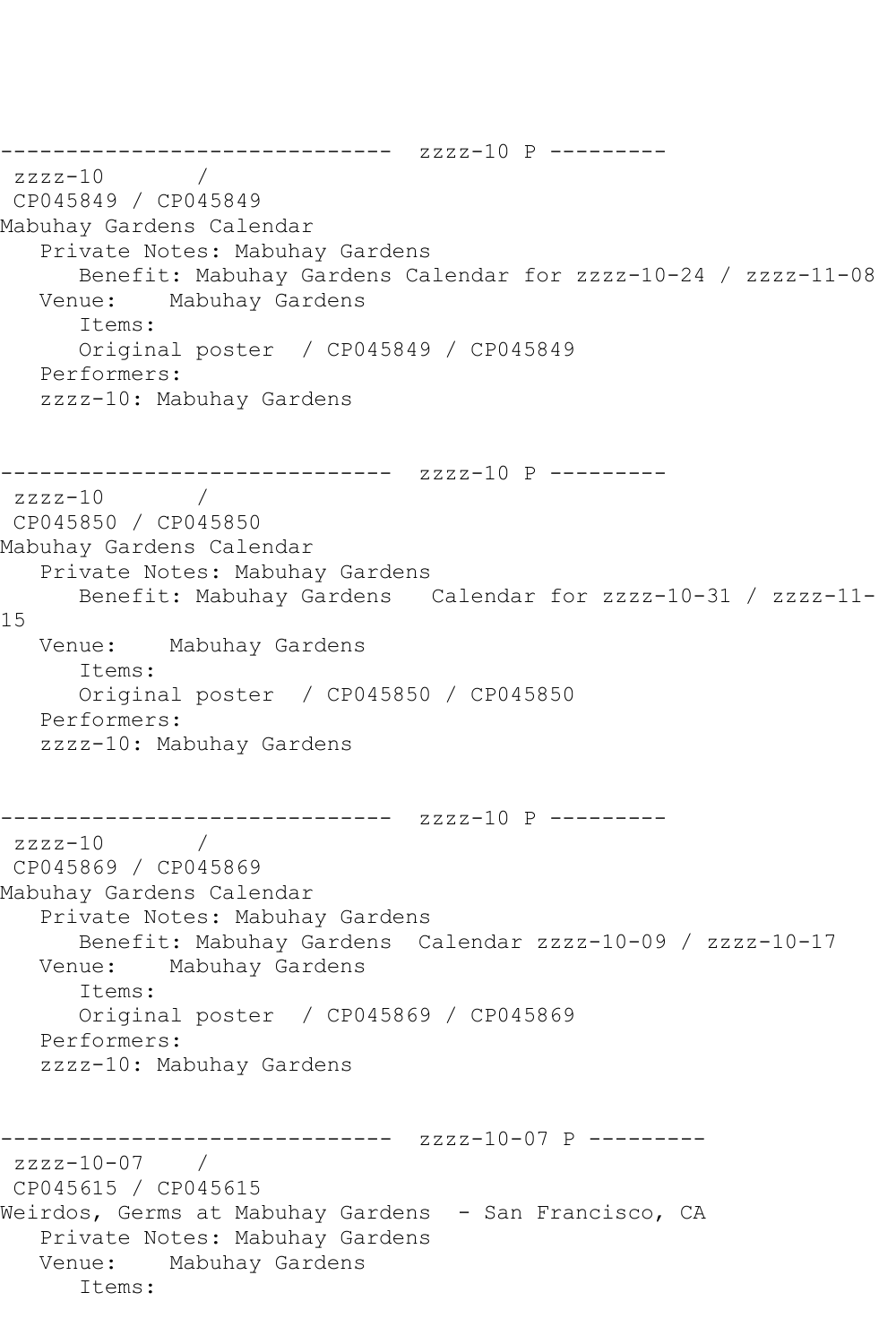Original poster / CP045615 / CP045615 Performers: zzzz-10-07 zzzz-10-08: Mabuhay Gardens Weirdos / Germs --------------------- zzzz-10-13 P --------zzzz-10-13 / CP045686 / CP045686 Hoi Polloi, Mile Hi at Mabuhay Gardens - San Francisco, CA Private Notes: Mabuhay Gardens Mabuhay Gardens Items: Original poster / CP045686 / CP045686 Performers: zzzz-10-13: Mabuhay Gardens Hoi Polloi / Mile Hi / Ore ------------------------------ zzzz-10-16 P -------- zzzz-10-16 / CP045674 / CP045674 Novak, Nuclear Caldez at Mabuhay Gardens - San Francisco, CA Private Notes: Mabuhay Gardens Venue: Mabuhay Gardens Items: Original poster / CP045674 / CP045674 Performers: zzzz-10-16: Mabuhay Gardens Novak / Nuclear Caldez / X-Ray Ted ------------------------------ zzzz-10-20 P -------- zzzz-10-20 / CP045612 / CP045612 Ratz, Cunning Stunt at Mabuhay Gardens - San Francisco, CA Private Notes: Mabuhay Gardens Venue: Mabuhay Gardens Items: Original poster / CP045612 / CP045612 Performers: zzzz-10-20: Mabuhay Gardens Ratz / Cunning Stuntz ------------------------------ zzzz-10-22 P -------- zzzz-10-22 / CP045679 / CP045679 Street Punks, Mile Hi at Mabuhay Gardens - San Francisco, CA Private Notes: Mabuhay Gardens Venue: Mabuhay Gardens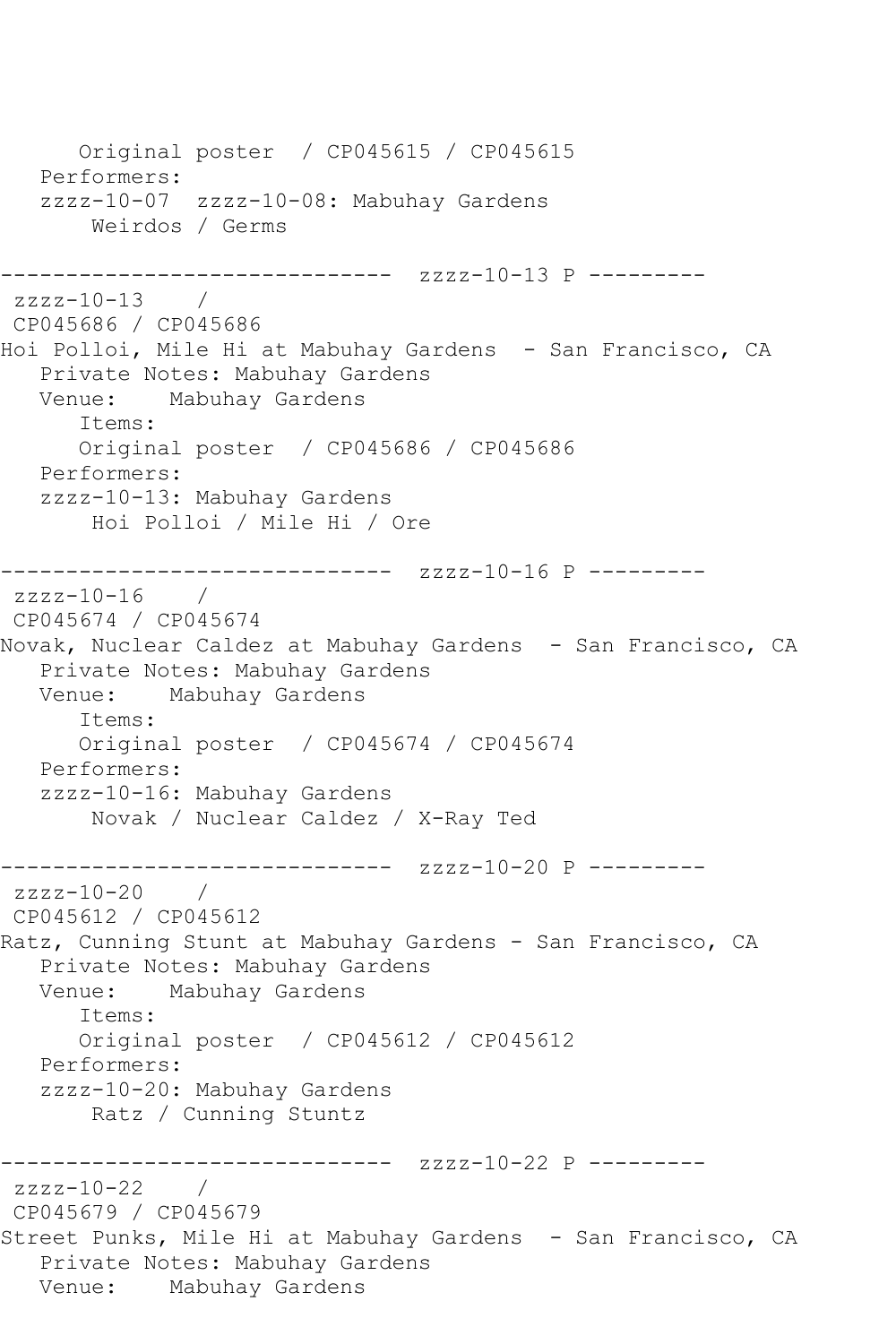```
 Items:
       Original poster / CP045679 / CP045679
    Performers:
    zzzz-10-22: Mabuhay Gardens
        Street Punks / Mile Hi / Magnum
         ------------------------------ zzzz-10-29 P ---------
zzzz-10-29CP045616 / CP045616
Pegasus, Rage at Mabuhay Gardens - San Francisco, CA
    Private Notes: Mabuhay Gardens
    Venue: Mabuhay Gardens
       Items:
       Original poster / CP045616 / CP045616
    Performers:
    zzzz-10-29: Mabuhay Gardens
        Pegasus / Rage
      -<mark>------------------------</mark> zzzz-11 P ---------<br>-11     /
zzzz-11CP045851 / CP045851
Mabuhay Gardens Calendar
    Private Notes: Mabuhay Gardens
   Benefit: Mabuhay Gardens Calendar for zzzz-11-28 / zzzz-12-13<br>Venue: Mabuhay Gardens
             Mabuhay Gardens
       Items:
       Original poster / CP045851 / CP045851
    Performers:
    zzzz-11: Mabuhay Gardens
                   ------------- zzzz-11-16 P ---------
zzzz-11-16 / 
CP045625 / CP045625
Leila and the Snakes, Street Punks at Mabuhay Gardens - San
Francisco, CA
    Private Notes: Mabuhay Gardens
    Venue: Mabuhay Gardens
       Items:
       Original poster / CP045625 / CP045625
    Performers:
    zzzz-11-16: Mabuhay Gardens
        Leila and the Snakes / Street Punks
                    ------------------------------ zzzz-11-17 P ---------
zzzz-11-17 / 
CP045684 / CP045684
```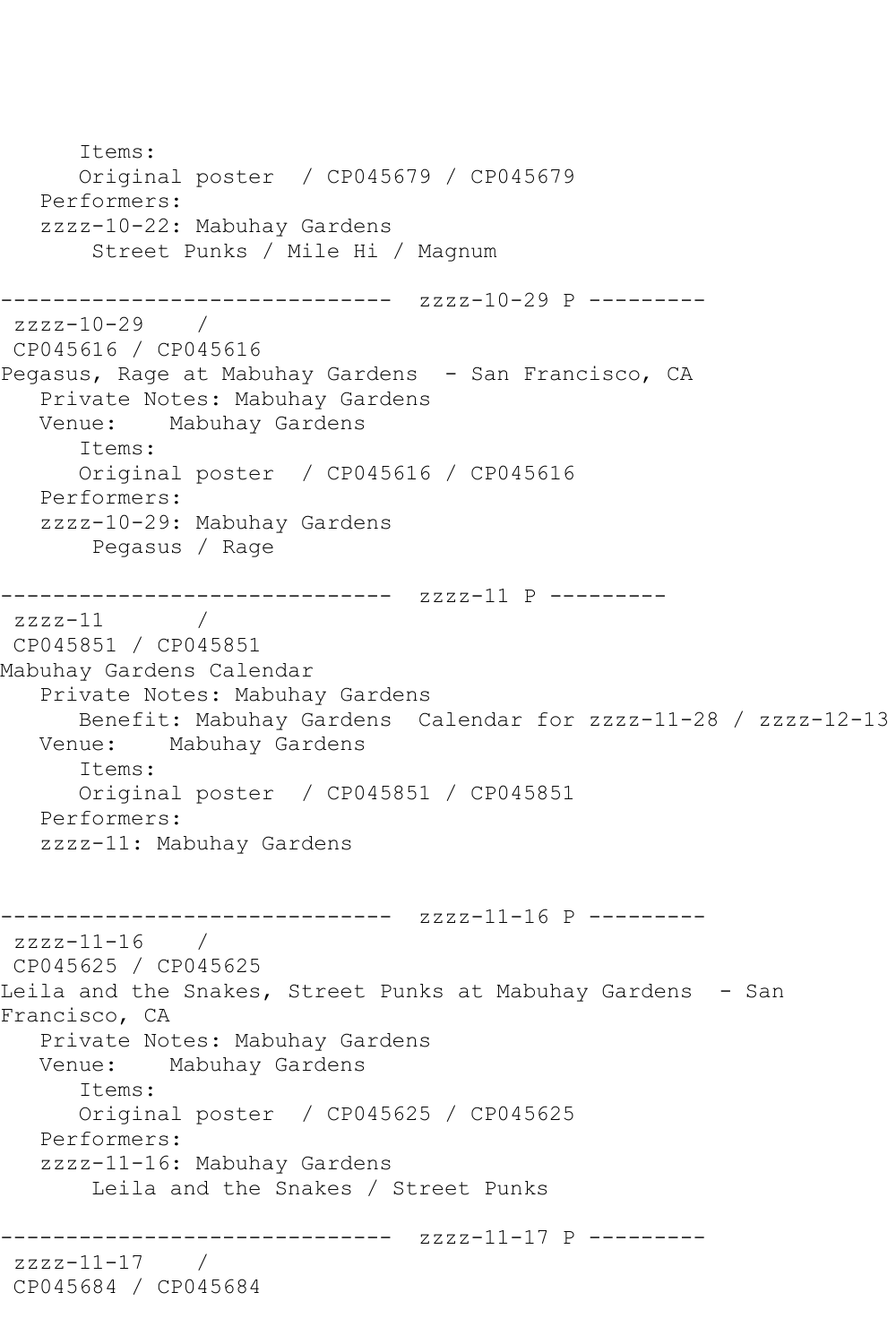Dirty Rotten Imbeciles, De-Trox at Mabuhay Gardens - San Francisco, CA Private Notes: Mabuhay Gardens Venue: Mabuhay Gardens Items: Original poster / CP045684 / CP045684 Performers: zzzz-11-17: Mabuhay Gardens Dirty Rotten Imbeciles / De-Tox / No Trend / Deadly Reign ------------------------------ zzzz-11-17 P -------- zzzz-11-17 m / CP060766 Crime at Mabuhay Gardens - San Francisco, CA Benefit: Benefit for KUSF Artist: Pamella Rome Venue: Mabuhay Gardens Items: Original poster / CP060766 / CP060766 (8-1/2 x 10) Performers: zzzz-11-17 mon: Mabuhay Gardens Crime ------------------------------ zzzz-11-26 P -------- zzzz-11-26 / CP045685 / CP045685 Hoi Palloi, Street Punks at Mabuhay Gardens - San Francisco, CA Private Notes: Mabuhay Gardens Venue: Mabuhay Gardens Items: Original poster / CP045685 / CP045685 Performers: zzzz-11-26: Mabuhay Gardens Hoi Palloi / Street Punks / Novak ------------------------------ zzzz-12 P --------  $zzzz-12$ CP045830 / CP045830 Mabuhay Gardens Calendar Private Notes: Mabuhay Gardens Benefit: New Wave Calendar zzzz-12 Venue: Mabuhay Gardens Items: Original poster / CP045830 / CP045830 Performers: zzzz-12: Mabuhay Gardens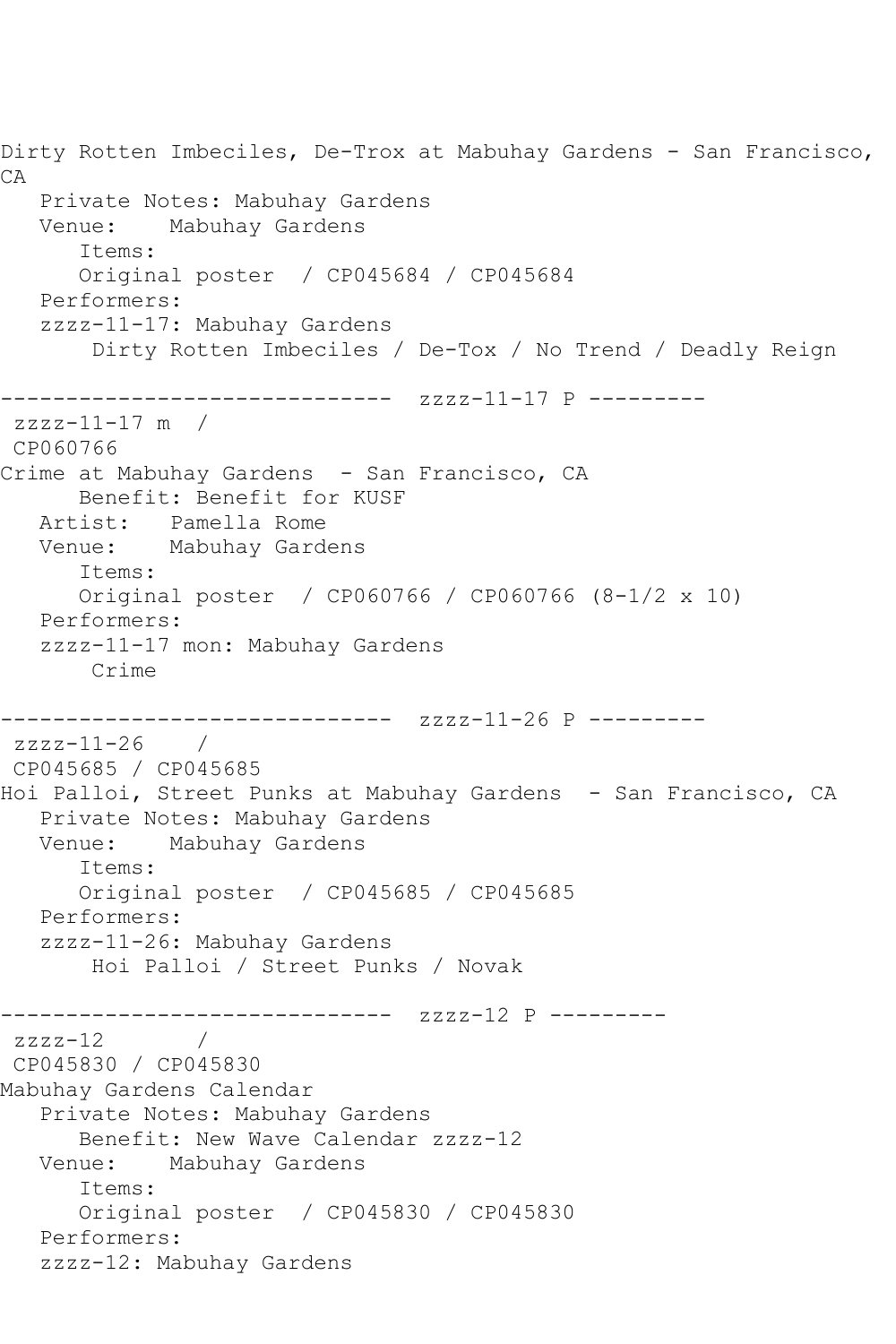------------------------------ zzzz-12-30 P -------- zzzz-12-30 / CP045608 / CP045608 Naomi Ruth Eisenberg at Mabuhay Gardens - San Francisco, CA Private Notes: Mabuhay Gardens Venue: Mabuhay Gardens Items: Original poster / CP045608 / CP045608 Performers: zzzz-12-30: Mabuhay Gardens Naomi Ruth Eisenberg ------------------------------ MAB zzzz-zz-zz P-1 -------- zzzz-zz-zz / MAB CP008381 / CP03626 Mabuhay Gardens Weekly Calendar Private Notes: Mabuhay Venue: Mabuhay Gardens Items: Original poster MAB Edition 1 / CP008381 / CP03626 Performers: zzzz-zz-zz: Mabuhay Gardens ------------------------------ MAB zzzz-zz-zz P-1 -------- zzzz-zz-zz / MAB CP008382 / CP03627 Mabuhay Gardens Weekly Calendar Private Notes: Mabuhay Venue: Mabuhay Gardens Items: Original poster MAB Edition 1 / CP008382 / CP03627 Performers: zzzz-zz-zz: Mabuhay Gardens ------------------------------ MAB zzzz-zz-zz P-1 -------- zzzz-zz-zz / MAB CP008383 / CP03628 Mabuhay Gardens Weekly Calendar Private Notes: Mabuhay Venue: Mabuhay Gardens Items: Original poster MAB Edition 1 / CP008383 / CP03628 Performers: zzzz-zz-zz: Mabuhay Gardens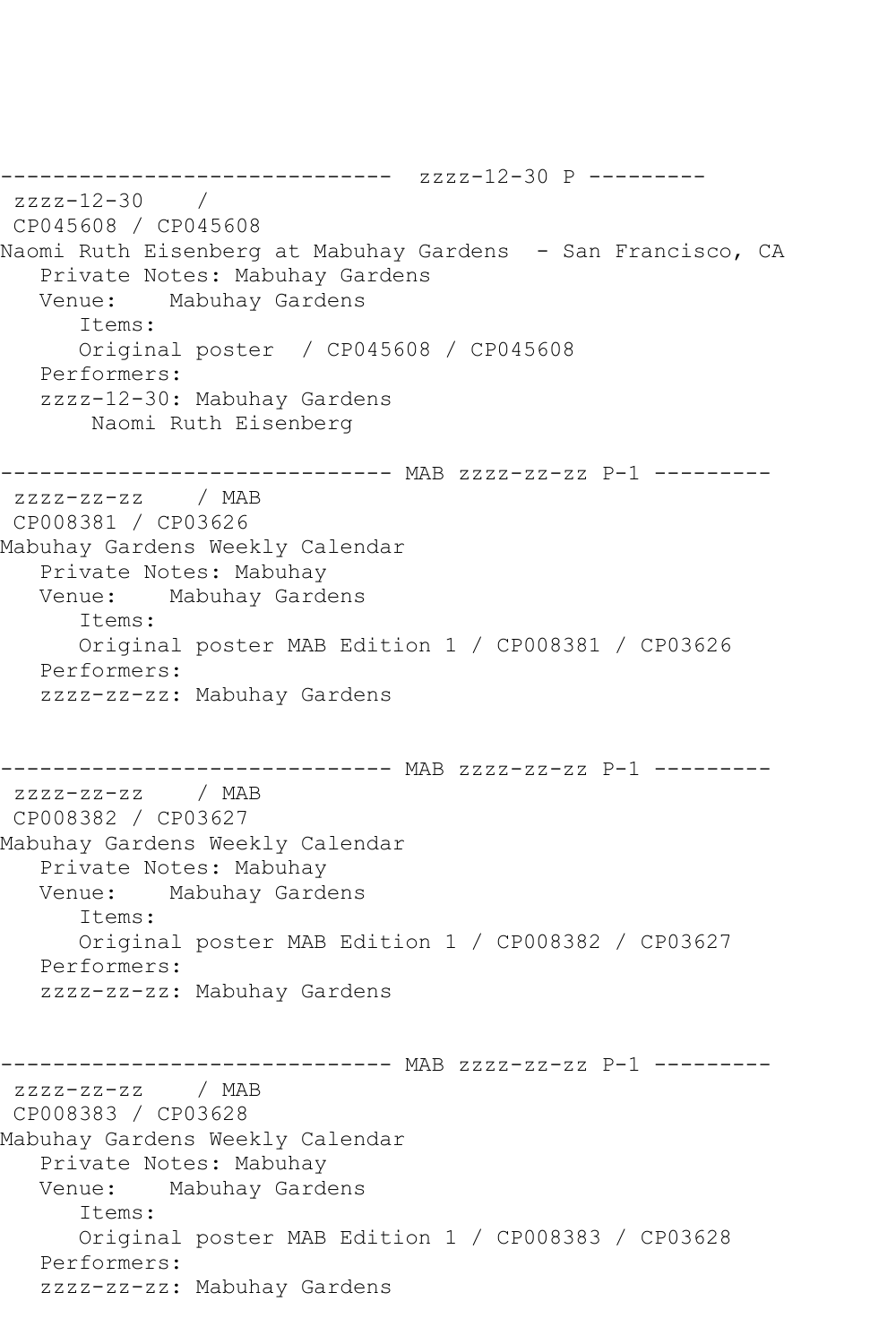------------------------------ MAB zzzz-zz-zz P-1 -------- zzzz-zz-zz / MAB CP008384 / CP03629 Mabuhay Gardens Weekly Calendar Private Notes: Mabuhay Venue: Mabuhay Gardens Items: Original poster MAB Edition 1 / CP008384 / CP03629 Performers: zzzz-zz-zz: Mabuhay Gardens ------------------------------ MAB zzzz-zz-zz P-1 -------- zzzz-zz-zz / MAB CP008385 / CP03630 Mabuhay Gardens Weekly Calendar Private Notes: Mabuhay Venue: Mabuhay Gardens Items: Original poster MAB Edition 1 / CP008385 / CP03630 Performers: zzzz-zz-zz: Mabuhay Gardens ------------------------------ MAB zzzz-zz-zz P-1 -------- zzzz-zz-zz / MAB CP008386 / CP03631 Mabuhay Gardens Weekly Calendar Private Notes: Mabuhay Venue: Mabuhay Gardens Items: Original poster MAB Edition 1 / CP008386 / CP03631 Performers: zzzz-zz-zz: Mabuhay Gardens ------------------------------ MAB zzzz-zz-zz P-1 -------- zzzz-zz-zz / MAB CP008387 / CP03632 Mabuhay Gardens Weekly Calendar Private Notes: Mabuhay Venue: Mabuhay Gardens Items: Original poster MAB Edition 1 / CP008387 / CP03632 Performers: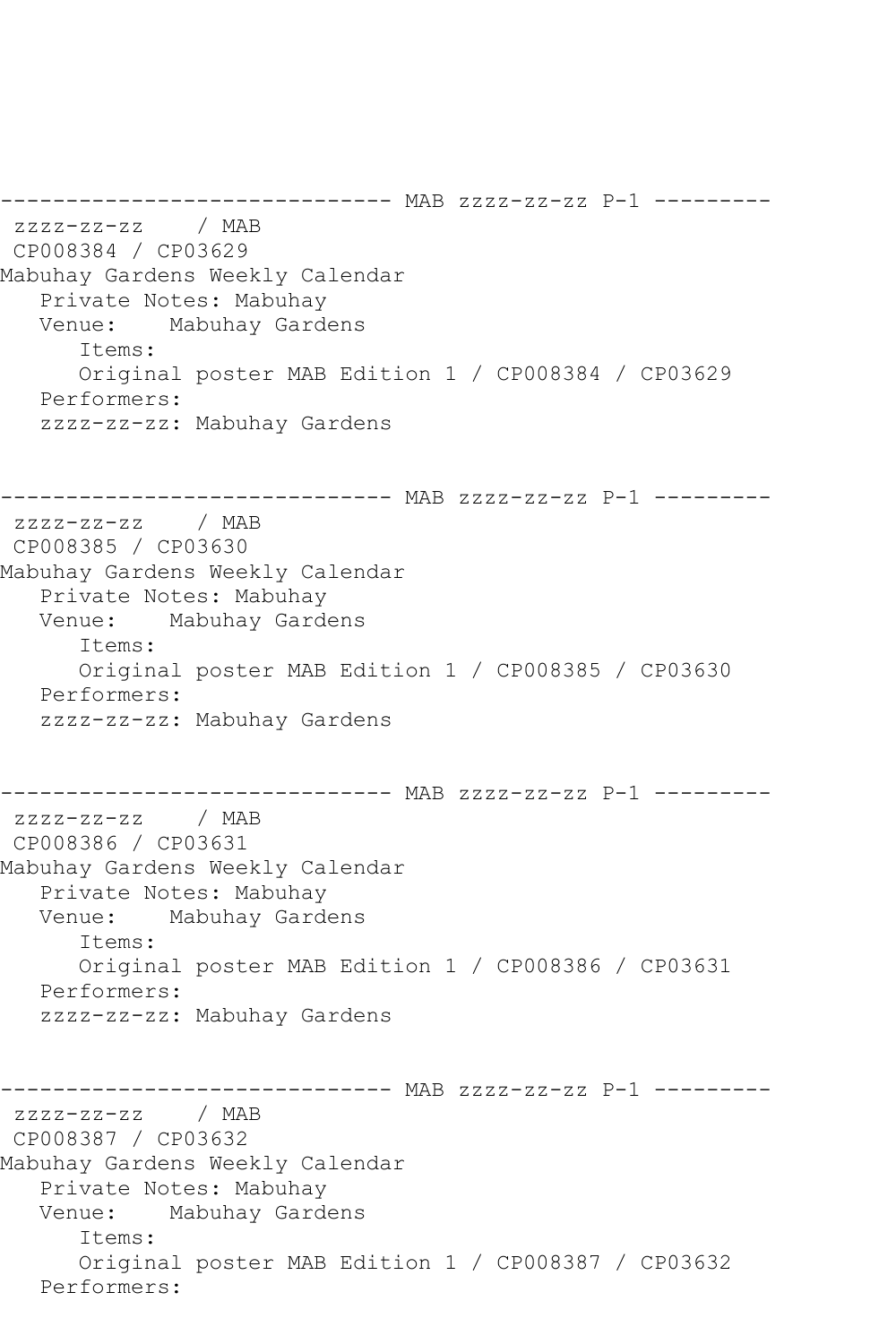zzzz-zz-zz: Mabuhay Gardens ------------------------------ MAB zzzz-zz-zz P-1 ---------  $ZZZZ-ZZ-ZZ$ CP008388 / CP03633 Mabuhay Gardens Weekly Calendar Private Notes: Mabuhay Venue: Mabuhay Gardens Items: Original poster MAB Edition 1 / CP008388 / CP03633 Performers: zzzz-zz-zz: Mabuhay Gardens ------------------------------ MAB zzzz-zz-zz P-1 -------- zzzz-zz-zz / MAB CP008389 / CP03634 Mabuhay Gardens Weekly Calendar Private Notes: Mabuhay Venue: Mabuhay Gardens Items: Original poster MAB Edition 1 / CP008389 / CP03634 Performers: zzzz-zz-zz: Mabuhay Gardens ------------------------------ MAB zzzz-zz-zz P-1 -------- zzzz-zz-zz / MAB CP008390 / CP03635 Mabuhay Gardens Weekly Calendar Private Notes: Mabuhay Venue: Mabuhay Gardens Items: Original poster MAB Edition 1 / CP008390 / CP03635 Performers: zzzz-zz-zz: Mabuhay Gardens ------------------------------ MAB zzzz-zz-zz P-1 -------- zzzz-zz-zz / MAB CP008391 / CP03636 Mabuhay Gardens Weekly Calendar Private Notes: Mabuhay Venue: Mabuhay Gardens Items: Original poster MAB Edition 1 / CP008391 / CP03636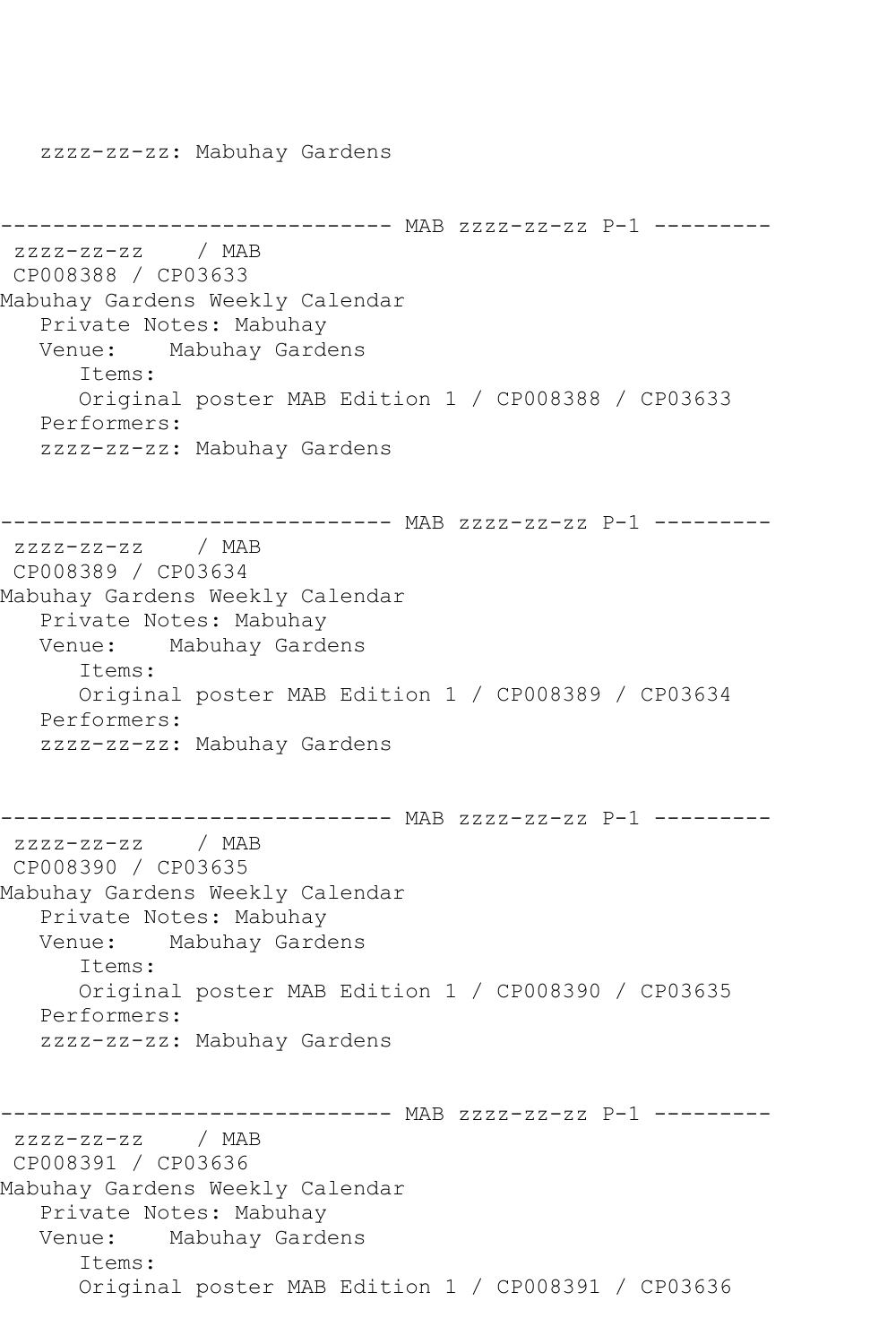Performers: zzzz-zz-zz: Mabuhay Gardens ------------------------------ MAB zzzz-zz-zz P-1 -------- zzzz-zz-zz / MAB CP008392 / CP03637 Mabuhay Gardens Weekly Calendar Private Notes: Mabuhay Venue: Mabuhay Gardens Items: Original poster MAB Edition 1 / CP008392 / CP03637 Performers: zzzz-zz-zz: Mabuhay Gardens ------------------------------ MAB zzzz-zz-zz P-1 -------- zzzz-zz-zz / MAB CP008393 / CP03638 Mabuhay Gardens Weekly Calendar Private Notes: Mabuhay Venue: Mabuhay Gardens Items: Original poster MAB Edition 1 / CP008393 / CP03638 Performers: zzzz-zz-zz: Mabuhay Gardens ------------------------------ MAB zzzz-zz-zz P-1 -------- zzzz-zz-zz / MAB CP008394 / CP03639 Mabuhay Gardens Weekly Calendar Private Notes: Mabuhay<br>Venue: Mabuhay Gard Mabuhay Gardens Items: Original poster MAB Edition 1 / CP008394 / CP03639 Performers: zzzz-zz-zz: Mabuhay Gardens ------------------------------ MAB zzzz-zz-zz P-1 -------- zzzz-zz-zz / MAB CP008395 / CP03640 Mabuhay Gardens Weekly Calendar Private Notes: Mabuhay Venue: Mabuhay Gardens Items: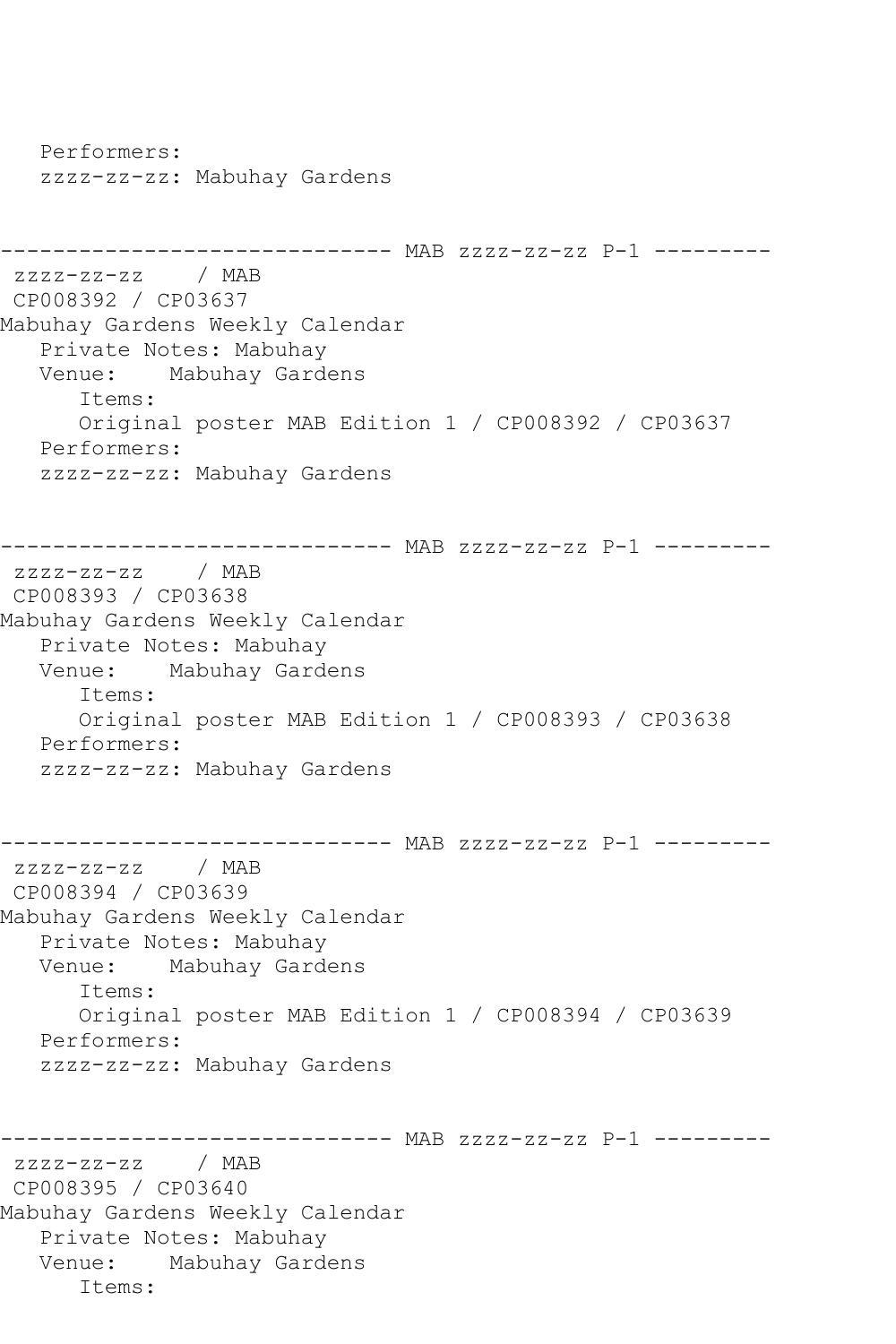Original poster MAB Edition 1 / CP008395 / CP03640 Performers: zzzz-zz-zz: Mabuhay Gardens ------------------------------ MAB zzzz-zz-zz P-1 -------- zzzz-zz-zz / MAB CP008396 / CP03641 Mabuhay Gardens Weekly Calendar Private Notes: Mabuhay<br>Venue: Mabuhay Gard Mabuhay Gardens Items: Original poster MAB Edition 1 / CP008396 / CP03641 Performers: zzzz-zz-zz: Mabuhay Gardens ------------------------------ MAB zzzz-zz-zz P-1 -------- zzzz-zz-zz / MAB CP008397 / CP03642 Mabuhay Gardens Weekly Calendar Private Notes: Mabuhay Venue: Mabuhay Gardens Items: Original poster MAB Edition 1 / CP008397 / CP03642 Performers: zzzz-zz-zz: Mabuhay Gardens ------------------------------ MAB zzzz-zz-zz P-1 ---------  $ZZZZ-ZZ-ZZ$ CP008398 / CP03643 Mabuhay Gardens Weekly Calendar Private Notes: Mabuhay Venue: Mabuhay Gardens Items: Original poster MAB Edition 1 / CP008398 / CP03643 Performers: zzzz-zz-zz: Mabuhay Gardens ------------------------------ MAB zzzz-zz-zz P-1 -------- zzzz-zz-zz / MAB CP008399 / CP03644 Mabuhay Gardens Weekly Calendar Private Notes: Mabuhay Venue: Mabuhay Gardens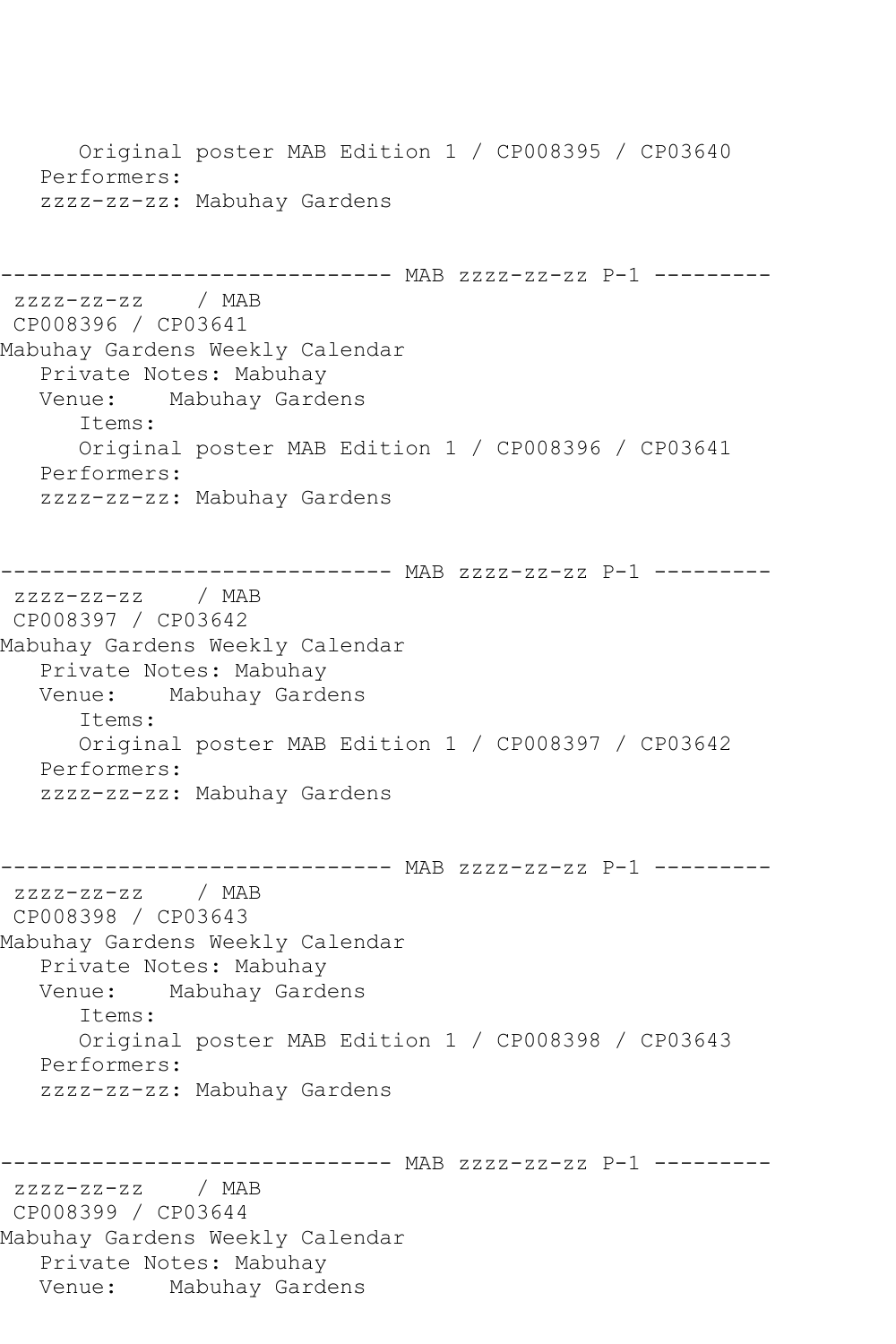Items: Original poster MAB Edition 1 / CP008399 / CP03644 Performers: zzzz-zz-zz: Mabuhay Gardens ------------------------------ MAB zzzz-zz-zz P-1 -------- zzzz-zz-zz / MAB CP008400 / CP03645 Mabuhay Gardens Weekly Calendar Private Notes: Mabuhay<br>Venue: Mabuhay Gard Mabuhay Gardens Items: Original poster MAB Edition 1 / CP008400 / CP03645 Performers: zzzz-zz-zz: Mabuhay Gardens ------------------------------ MAB zzzz-zz-zz P-1 -------- zzzz-zz-zz / MAB CP008401 / CP03646 Mabuhay Gardens Weekly Calendar Private Notes: Mabuhay<br>Venue: Mabuhay Gard Mabuhay Gardens Items: Original poster MAB Edition 1 / CP008401 / CP03646 Performers: zzzz-zz-zz: Mabuhay Gardens ------------------------------ MAB zzzz-zz-zz P-1 -------- zzzz-zz-zz / MAB CP008402 / CP03647 Mabuhay Gardens Weekly Calendar Private Notes: Mabuhay Venue: Mabuhay Gardens Items: Original poster MAB Edition 1 / CP008402 / CP03647 Performers: zzzz-zz-zz: Mabuhay Gardens ------------------------------ MAB zzzz-zz-zz P-1 -------- zzzz-zz-zz / MAB CP008403 / CP03648 Mabuhay Gardens Weekly Calendar Private Notes: Mabuhay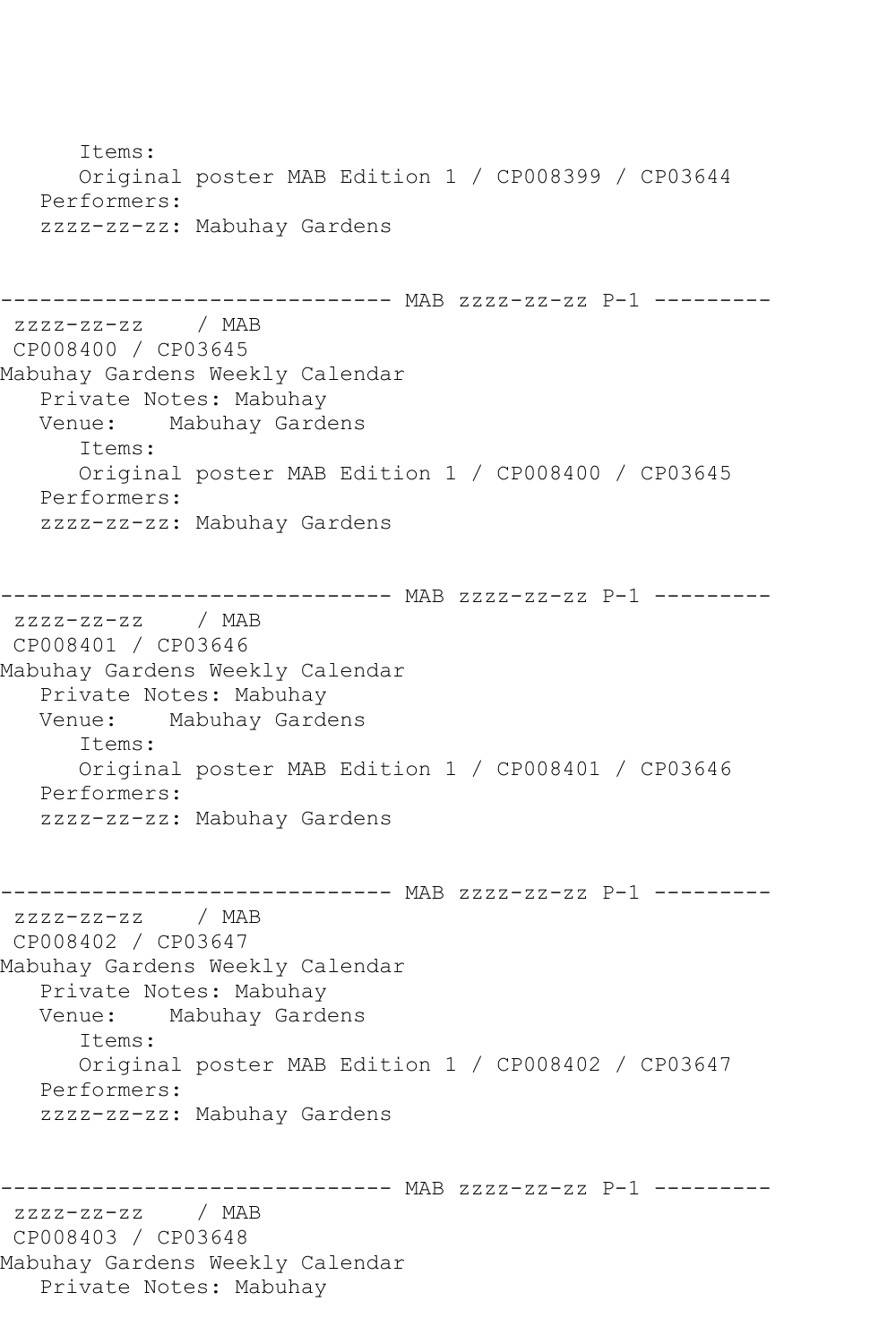Venue: Mabuhay Gardens Items: Original poster MAB Edition 1 / CP008403 / CP03648 Performers: zzzz-zz-zz: Mabuhay Gardens ------------------------------ MAB zzzz-zz-zz P-1 -------- zzzz-zz-zz / MAB CP008404 / CP03649 Mabuhay Gardens Weekly Calendar Private Notes: Mabuhay Venue: Mabuhay Gardens Items: Original poster MAB Edition 1 / CP008404 / CP03649 Performers: zzzz-zz-zz: Mabuhay Gardens ------------------------------ MAB zzzz-zz-zz P-1 -------- zzzz-zz-zz / MAB CP008405 / CP03650 Mabuhay Gardens Weekly Calendar Private Notes: Mabuhay<br>Venue: Mabuhay Gard Mabuhay Gardens Items: Original poster MAB Edition 1 / CP008405 / CP03650 Performers: zzzz-zz-zz: Mabuhay Gardens ------------------------------ MAB zzzz-zz-zz P-1 -------- zzzz-zz-zz / MAB CP008406 / CP03651 Mabuhay Gardens Weekly Calendar Private Notes: Mabuhay<br>Venue: Mabuhay Gard Mabuhay Gardens Items: Original poster MAB Edition 1 / CP008406 / CP03651 Performers: zzzz-zz-zz: Mabuhay Gardens ------------------------------ MAB zzzz-zz-zz P-1 -------- zzzz-zz-zz / MAB CP008407 / CP03652 Mabuhay Gardens Weekly Calendar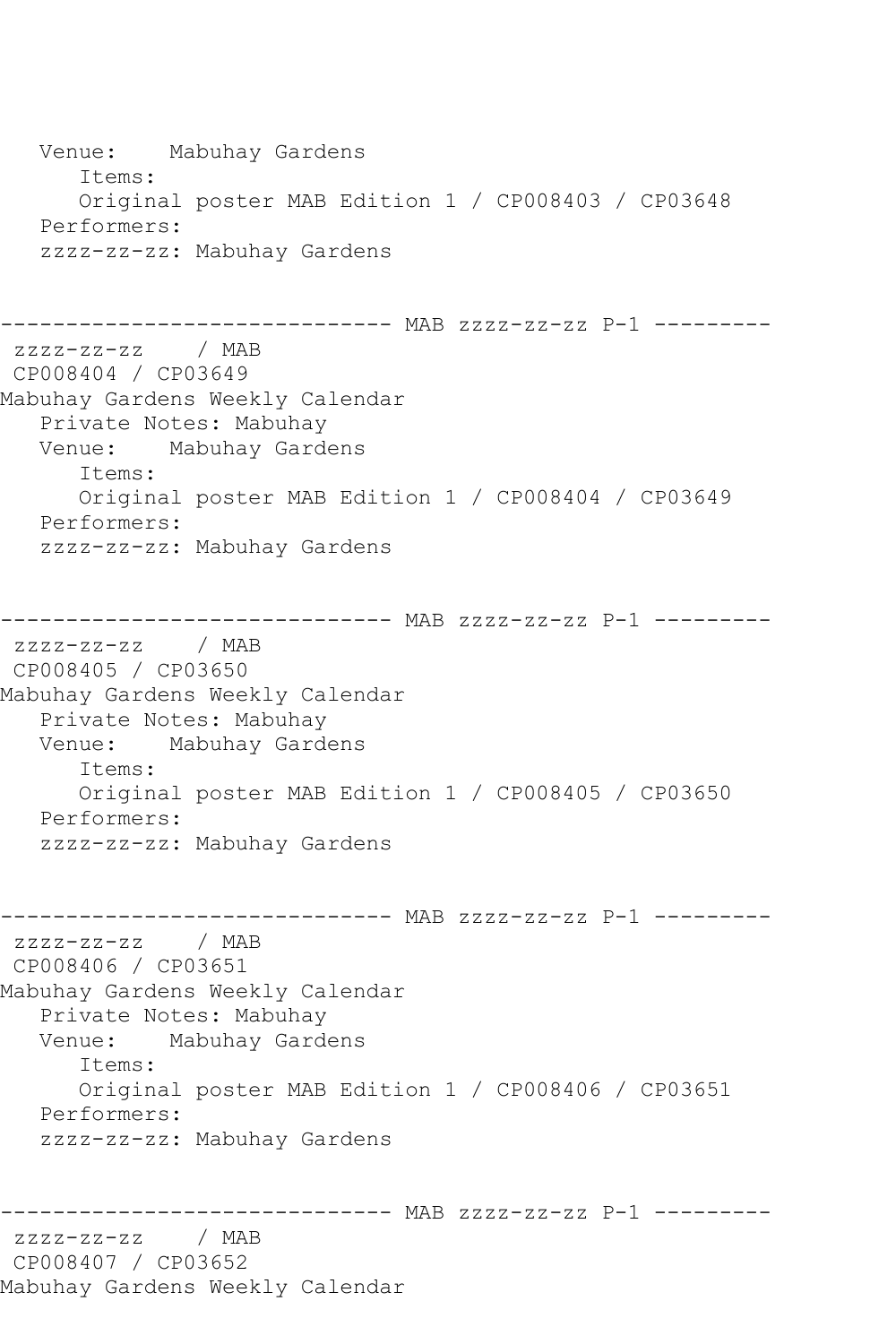Private Notes: Mabuhay Venue: Mabuhay Gardens Items: Original poster MAB Edition 1 / CP008407 / CP03652 Performers: zzzz-zz-zz: Mabuhay Gardens ------------------------------ MAB zzzz-zz-zz P-1 -------- zzzz-zz-zz / MAB CP008408 / CP03653 Mabuhay Gardens Weekly Calendar Private Notes: Mabuhay<br>Venue: Mabuhay Gard Mabuhay Gardens Items: Original poster MAB Edition 1 / CP008408 / CP03653 Performers: zzzz-zz-zz: Mabuhay Gardens ------------------------------ MAB zzzz-zz-zz P-1 -------- zzzz-zz-zz / MAB CP008409 / CP03654 Mabuhay Gardens Weekly Calendar Private Notes: Mabuhay Venue: Mabuhay Gardens Items: Original poster MAB Edition 1 / CP008409 / CP03654 Performers: zzzz-zz-zz: Mabuhay Gardens ------------------------------ MAB zzzz-zz-zz P-1 -------- zzzz-zz-zz / MAB CP008410 / CP03655 Mabuhay Gardens Weekly Calendar Private Notes: Mabuhay Venue: Mabuhay Gardens Items: Original poster MAB Edition 1 / CP008410 / CP03655 Performers: zzzz-zz-zz: Mabuhay Gardens ------------------------------ MAB zzzz-zz-zz P-1 -------- zzzz-zz-zz / MAB CP008411 / CP03656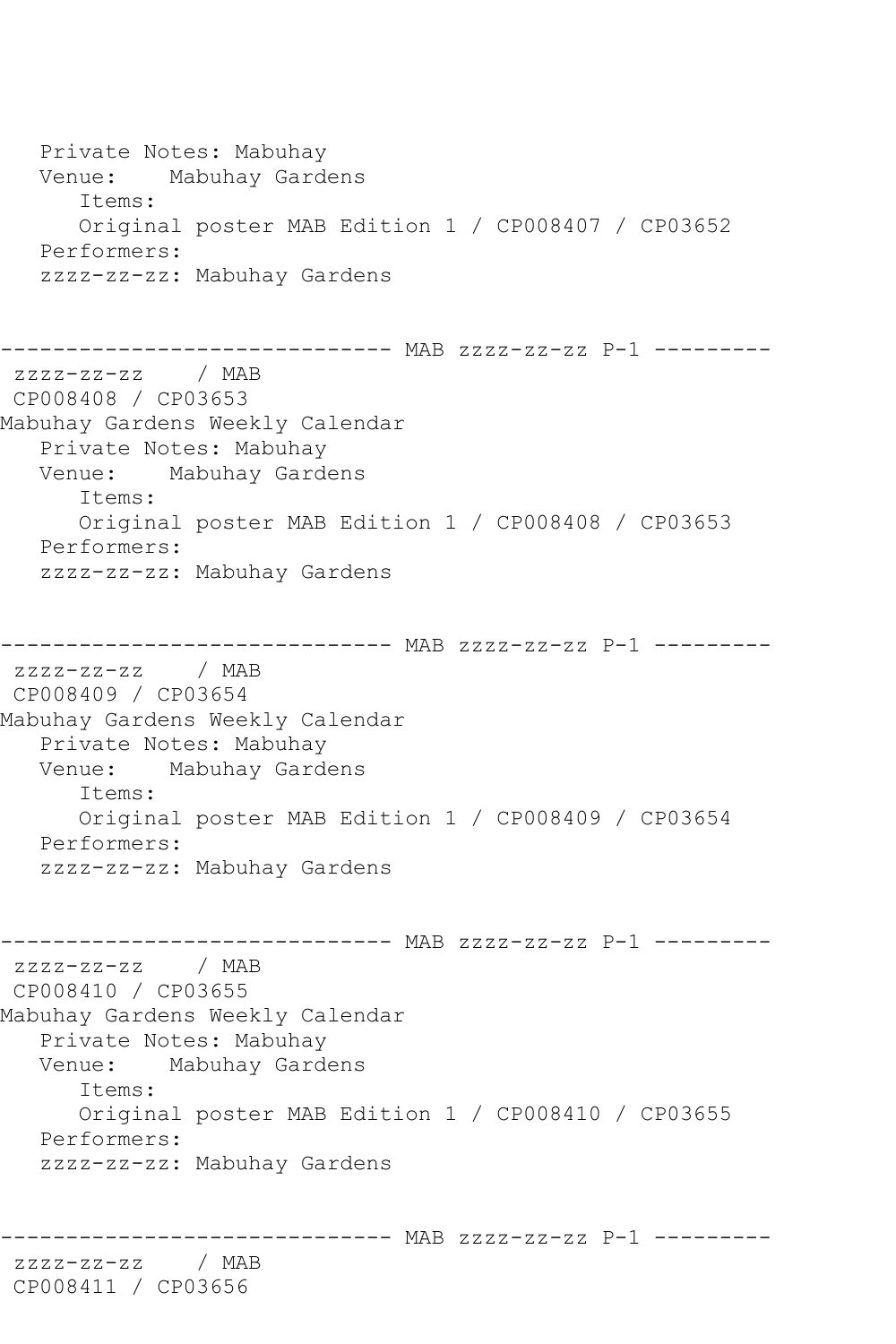Mabuhay Gardens Weekly Calendar Private Notes: Mabuhay Venue: Mabuhay Gardens Items: Original poster MAB Edition 1 / CP008411 / CP03656 Performers: zzzz-zz-zz: Mabuhay Gardens ------------------------------ MAB zzzz-zz-zz P-1 -------- zzzz-zz-zz / MAB CP008412 / CP03657 Mabuhay Gardens Weekly Calendar Private Notes: Mabuhay Venue: Mabuhay Gardens Items: Original poster MAB Edition 1 / CP008412 / CP03657 Performers: zzzz-zz-zz: Mabuhay Gardens \_\_\_\_\_\_\_\_\_\_\_\_\_\_\_\_\_ ------------------------------ MAB zzzz-zz-zz P-1 -------- zzzz-zz-zz / MAB CP008413 / CP03658 Mabuhay Gardens Weekly Calendar Private Notes: Mabuhay<br>Venue: Mabuhay Gard Mabuhay Gardens Items: Original poster MAB Edition 1 / CP008413 / CP03658 Performers: zzzz-zz-zz: Mabuhay Gardens ------------------------------ MAB zzzz-zz-zz P-1 -------- zzzz-zz-zz / MAB CP008414 / CP03659 Mabuhay Gardens Weekly Calendar Private Notes: Mabuhay Venue: Mabuhay Gardens Items: Original poster MAB Edition 1 / CP008414 / CP03659 Performers: zzzz-zz-zz: Mabuhay Gardens

```
------------------------------ MAB zzzz-zz-zz P-1 ---------
```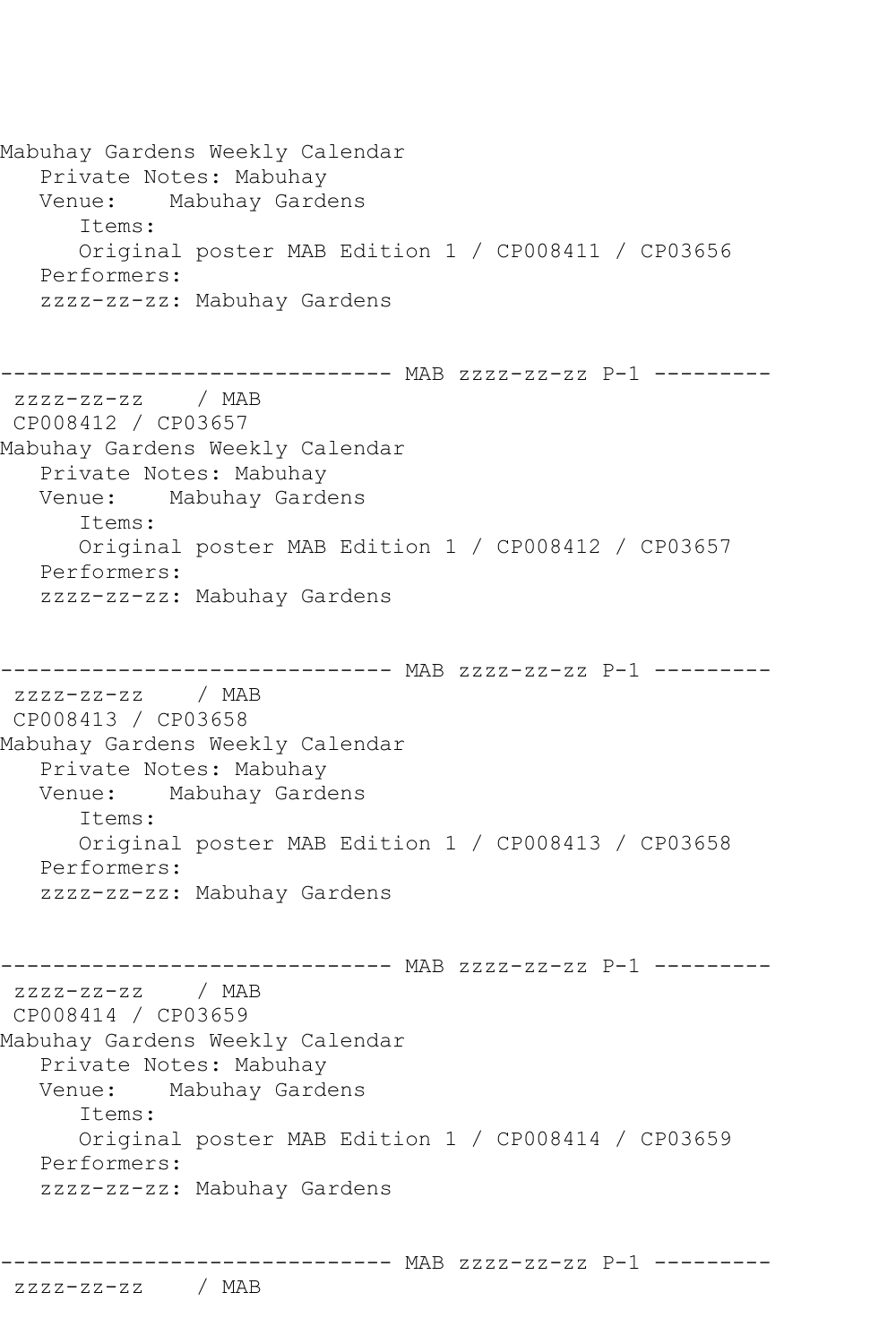CP008415 / CP03660 Mabuhay Gardens Weekly Calendar Private Notes: Mabuhay Venue: Mabuhay Gardens Items: Original poster MAB Edition 1 / CP008415 / CP03660 Performers: zzzz-zz-zz: Mabuhay Gardens ------------------------------ MAB zzzz-zz-zz P-1 -------- zzzz-zz-zz / MAB CP008416 / CP03661 Mabuhay Gardens Weekly Calendar Private Notes: Mabuhay Venue: Mabuhay Gardens Items: Original poster MAB Edition 1 / CP008416 / CP03661 Performers: zzzz-zz-zz: Mabuhay Gardens ------------------------------ MAB zzzz-zz-zz P-1 -------- zzzz-zz-zz / MAB CP008417 / CP03662 Mabuhay Gardens Weekly Calendar Private Notes: Mabuhay Venue: Mabuhay Gardens Items: Original poster MAB Edition 1 / CP008417 / CP03662 Performers: zzzz-zz-zz: Mabuhay Gardens ------------------------------ MAB zzzz-zz-zz P-1 -------- zzzz-zz-zz / MAB CP008418 / CP03663 Mabuhay Gardens Weekly Calendar Private Notes: Mabuhay<br>Venue: Mabuhay Garde Mabuhay Gardens Items: Original poster MAB Edition 1 / CP008418 / CP03663 Performers: zzzz-zz-zz: Mabuhay Gardens

------------------------------ MAB zzzz-zz-zz P-1 ---------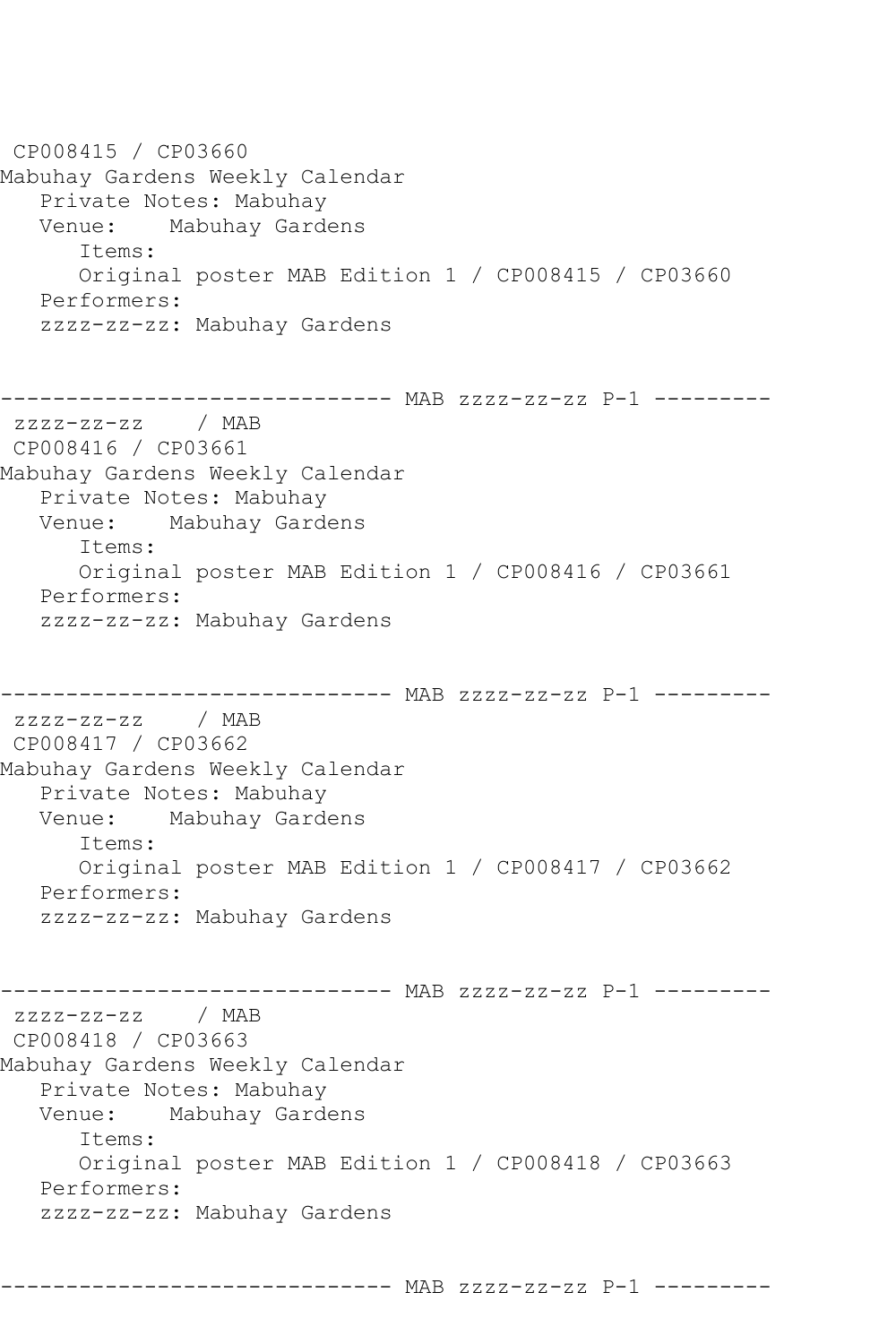zzzz-zz-zz / MAB CP008419 / CP03664 Mabuhay Gardens Weekly Calendar Private Notes: Mabuhay<br>Venue: Mabuhay Gard Mabuhay Gardens Items: Original poster MAB Edition 1 / CP008419 / CP03664 Performers: zzzz-zz-zz: Mabuhay Gardens ------------------------------ MAB zzzz-zz-zz P-1 -------- zzzz-zz-zz / MAB CP008420 / CP03665 Mabuhay Gardens Weekly Calendar Private Notes: Mabuhay Venue: Mabuhay Gardens Items: Original poster MAB Edition 1 / CP008420 / CP03665 Performers: zzzz-zz-zz: Mabuhay Gardens ------------------------------ MAB zzzz-zz-zz P-1 -------- zzzz-zz-zz / MAB CP008421 / CP03666 Mabuhay Gardens Weekly Calendar Private Notes: Mabuhay Venue: Mabuhay Gardens Items: Original poster MAB Edition 1 / CP008421 / CP03666 Performers: zzzz-zz-zz: Mabuhay Gardens ------------------------------ MAB zzzz-zz-zz P-1 -------- zzzz-zz-zz / MAB CP008422 / CP03667 Mabuhay Gardens Weekly Calendar Private Notes: Mabuhay<br>Venue: Mabuhay Gard Mabuhay Gardens Items: Original poster MAB Edition 1 / CP008422 / CP03667 Performers: zzzz-zz-zz: Mabuhay Gardens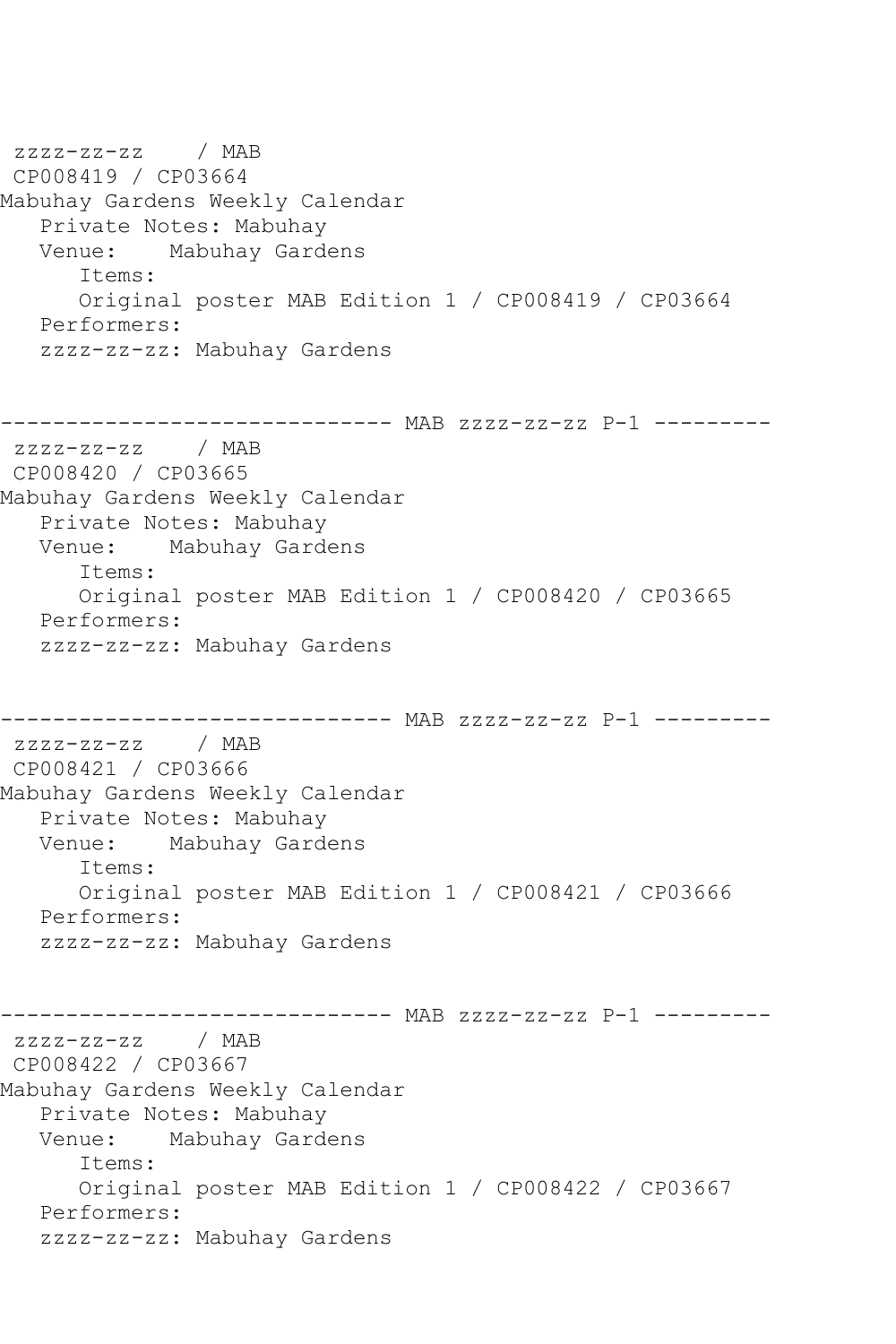------------------------------ MAB zzzz-zz-zz P-1 ---------  $ZZZZ-ZZ-ZZ$ CP008423 / CP03668 Mabuhay Gardens Weekly Calendar Private Notes: Mabuhay Venue: Mabuhay Gardens Items: Original poster MAB Edition 1 / CP008423 / CP03668 Performers: zzzz-zz-zz: Mabuhay Gardens ------------------------------ MAB zzzz-zz-zz P-1 -------- zzzz-zz-zz / MAB CP008424 / CP03669 Mabuhay Gardens Weekly Calendar Private Notes: Mabuhay Venue: Mabuhay Gardens Items: Original poster MAB Edition 1 / CP008424 / CP03669 Performers: zzzz-zz-zz: Mabuhay Gardens ------------------------------ MAB zzzz-zz-zz P-1 -------- zzzz-zz-zz / MAB CP008425 / CP03670 School, Casual at Mabuhay Gardens - San Francisco, CA Private Notes: Mabuhay Venue: Mabuhay Gardens Items: Original poster MAB Edition 1 / CP008425 / CP03670 Performers: zzzz-zz-zz: Mabuhay Gardens School / Casual / Extra prolific / DJ Mind Motion / DJ Litly Tran / DJ Ivan / DJ Rolo1-3 ------------------------------ MAB zzzz-zz-zz P-1 -------- zzzz-zz-zz / MAB CP008426 / CP03671 Mabuhay Gardens Weekly Calendar Private Notes: Mabuhay Venue: Mabuhay Gardens Items: Original poster MAB Edition 1 / CP008426 / CP03671 Performers: zzzz-zz-zz: Mabuhay Gardens